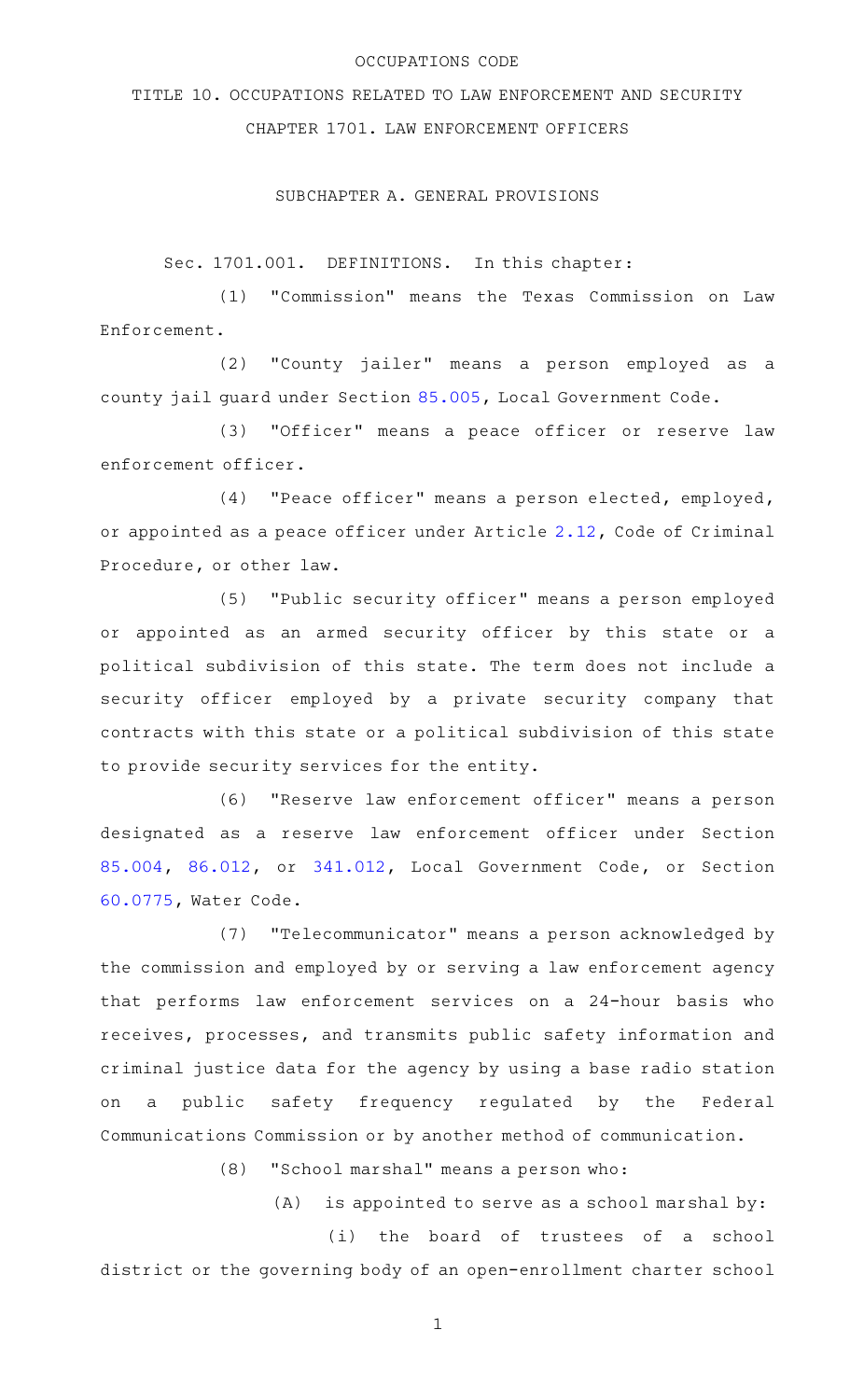under Section [37.0811](http://www.statutes.legis.state.tx.us/GetStatute.aspx?Code=ED&Value=37.0811), Education Code;

(ii) the governing body of a private school under Section [37.0813](http://www.statutes.legis.state.tx.us/GetStatute.aspx?Code=ED&Value=37.0813), Education Code; or

(iii) the governing board of a public junior college under Section [51.220](http://www.statutes.legis.state.tx.us/GetStatute.aspx?Code=ED&Value=51.220), Education Code;

(B) is licensed under Section [1701.260;](http://www.statutes.legis.state.tx.us/GetStatute.aspx?Code=OC&Value=1701.260) and

(C) has powers and duties described by Article [2.127,](http://www.statutes.legis.state.tx.us/GetStatute.aspx?Code=CR&Value=2.127) Code of Criminal Procedure.

Acts 1999, 76th Leg., ch. 388, Sec. 1, eff. Sept. 1, 1999.

Amended by:

Acts 2005, 79th Leg., Ch. 173 (H.B. [340\)](http://www.legis.state.tx.us/tlodocs/79R/billtext/html/HB00340F.HTM), Sec. 2, eff. May 27, 2005.

Acts 2011, 82nd Leg., R.S., Ch. 855 (H.B. [3823](http://www.legis.state.tx.us/tlodocs/82R/billtext/html/HB03823F.HTM)), Sec. 1, eff. September 1, 2011.

Acts 2013, 83rd Leg., R.S., Ch. 93 (S.B. [686\)](http://www.legis.state.tx.us/tlodocs/83R/billtext/html/SB00686F.HTM), Sec. 1.01, eff. May 18, 2013.

Acts 2013, 83rd Leg., R.S., Ch. 655 (H.B. [1009](http://www.legis.state.tx.us/tlodocs/83R/billtext/html/HB01009F.HTM)), Sec. 6, eff. June 14, 2013.

Acts 2015, 84th Leg., R.S., Ch. 1144 (S.B. [386](http://www.legis.state.tx.us/tlodocs/84R/billtext/html/SB00386F.HTM)), Sec. 4, eff. September 1, 2015.

Acts 2017, 85th Leg., R.S., Ch. 988 (H.B. [867](http://www.legis.state.tx.us/tlodocs/85R/billtext/html/HB00867F.HTM)), Sec. 6, eff. June 15, 2017.

Sec. 1701.002. APPLICATION OF SUNSET ACT. The Texas Commission on Law Enforcement is subject to Chapter [325,](http://www.statutes.legis.state.tx.us/GetStatute.aspx?Code=GV&Value=325) Government Code (Texas Sunset Act). Unless continued in existence as provided by that chapter, the commission is abolished and this chapter expires September 1, 2023.

Acts 1999, 76th Leg., ch. 388, Sec. 1, eff. Sept. 1, 1999.

Amended by:

Acts 2009, 81st Leg., R.S., Ch. 1172 (H.B. [3389](http://www.legis.state.tx.us/tlodocs/81R/billtext/html/HB03389F.HTM)), Sec. 1, eff. September 1, 2009.

Acts 2013, 83rd Leg., R.S., Ch. 93 (S.B. [686\)](http://www.legis.state.tx.us/tlodocs/83R/billtext/html/SB00686F.HTM), Sec. 1.02, eff. May 18, 2013.

Acts 2021, 87th Leg., R.S., Ch. 850 (S.B. [713](http://www.legis.state.tx.us/tlodocs/87R/billtext/html/SB00713F.HTM)), Sec. 1.05(a), eff. June 16, 2021.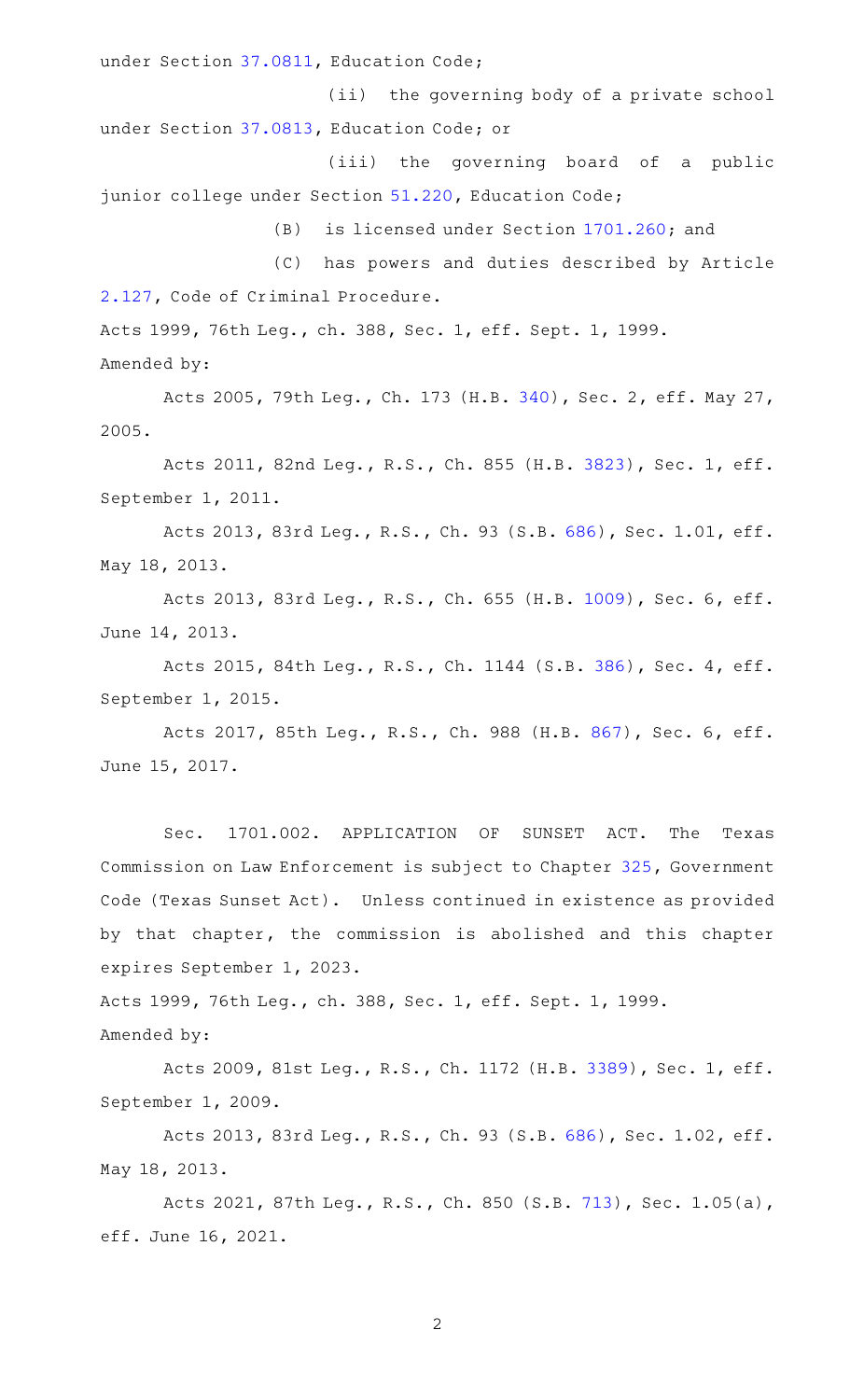Sec. 1701.003. APPLICATION OF CHAPTER. (a) Except as expressly provided by this chapter, this chapter does not:

(1) limit the powers or duties of a municipality or county; or

(2) affect Chapter [143](http://www.statutes.legis.state.tx.us/GetStatute.aspx?Code=LG&Value=143), Local Government Code.

(b) This chapter does not affect a constable or other officer or county jailer elected under the Texas Constitution before September 1, 1985, and does not affect a person who held the office of sheriff before January 1, 1994.

(c) This chapter does not prevent an employing agency from establishing qualifications and standards for hiring or training officers, county jailers, or telecommunicators that exceed the commission 's minimum standards.

(d) A provision of this chapter applying to issuance or revocation of a peace officer license applies to issuance or revocation of a public security officer license. Acts 1999, 76th Leg., ch. 388, Sec. 1, eff. Sept. 1, 1999. Amended by:

Acts 2011, 82nd Leg., R.S., Ch. 855 (H.B. [3823](http://www.legis.state.tx.us/tlodocs/82R/billtext/html/HB03823F.HTM)), Sec. 2, eff. September 1, 2011.

Sec. 1701.004. REFERENCE TO COMMISSION ON LAW ENFORCEMENT OFFICER STANDARDS AND EDUCATION. A reference in law to the Commission on Law Enforcement Officer Standards and Education or the Texas Commission on Law Enforcement Officer Standards and Education means the Texas Commission on Law Enforcement. Added by Acts 2013, 83rd Leg., R.S., Ch. 93 (S.B. [686\)](http://www.legis.state.tx.us/tlodocs/83R/billtext/html/SB00686F.HTM), Sec. 1.03, eff. May 18, 2013.

## SUBCHAPTER B. TEXAS COMMISSION ON LAW ENFORCEMENT

Sec. 1701.051. COMMISSION MEMBERSHIP. (a) The Texas Commission on Law Enforcement is an agency of this state and consists of nine members appointed by the governor with the advice and consent of the senate as follows:

(1) three members who are sheriffs, constables, or chiefs of police;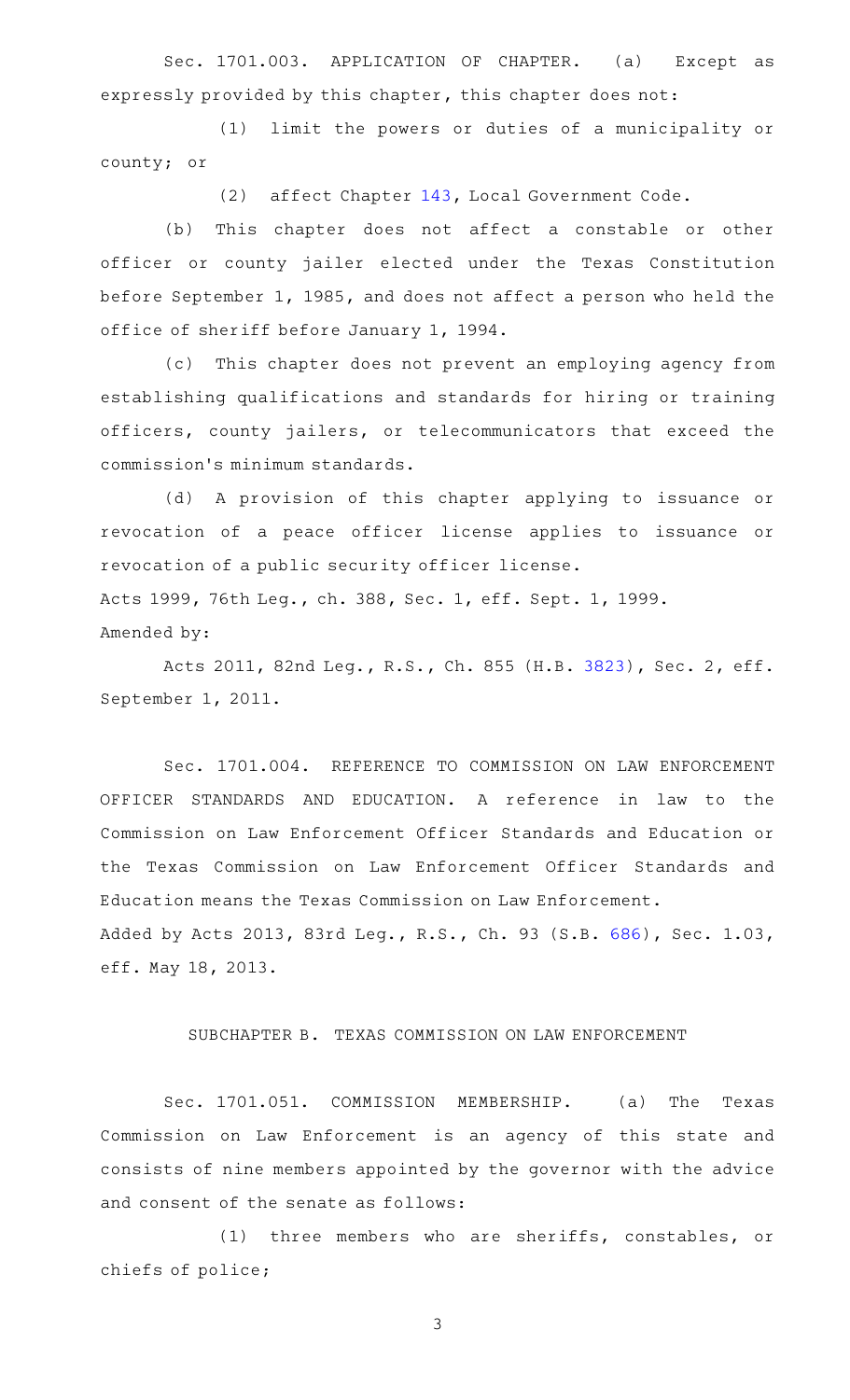$(2)$  three members who:

 $(A)$  are licensed under this chapter, two of whom are peace officers who, at the time of appointment, hold nonsupervisory positions with a law enforcement agency; and

(B) have been licensed under this chapter for the five years preceding the date of appointment; and

(3) three members who represent the public.

(b) Appointments to the commission shall be made without regard to the race, color, disability, sex, religion, age, or national origin of the appointees.

(c)AAA public officer appointed to the commission serves on the commission as an additional duty of the office.

(d) Repealed by Acts 2009, 81st Leg., R.S., Ch. 1172, Sec. 35(1), eff. September 1, 2009.

Acts 1999, 76th Leg., ch. 388, Sec. 1, eff. Sept. 1, 1999.

Amended by:

Acts 2009, 81st Leg., R.S., Ch. 1172 (H.B. [3389](http://www.legis.state.tx.us/tlodocs/81R/billtext/html/HB03389F.HTM)), Sec. 35(1), eff. September 1, 2009.

Acts 2013, 83rd Leg., R.S., Ch. 93 (S.B. [686\)](http://www.legis.state.tx.us/tlodocs/83R/billtext/html/SB00686F.HTM), Sec. 1.05, eff. May 18, 2013.

Sec. 1701.052. ELIGIBILITY OF PUBLIC MEMBERS. A person is not eligible for appointment as a public member of the commission if the person or the person 's spouse:

(1) is registered, certified, or licensed by an occupational regulatory agency in the field of law enforcement;

(2) is employed by or participates in the management of a business entity or other organization regulated by the commission or receiving funds from the commission;

(3) owns or controls, directly or indirectly, more than a 10 percent interest in a business entity or other organization regulated by the commission or receiving funds from the commission;

(4) uses or receives a substantial amount of tangible goods, services, or funds from the commission, other than compensation or reimbursement authorized by law for commission membership, attendance, or expenses; or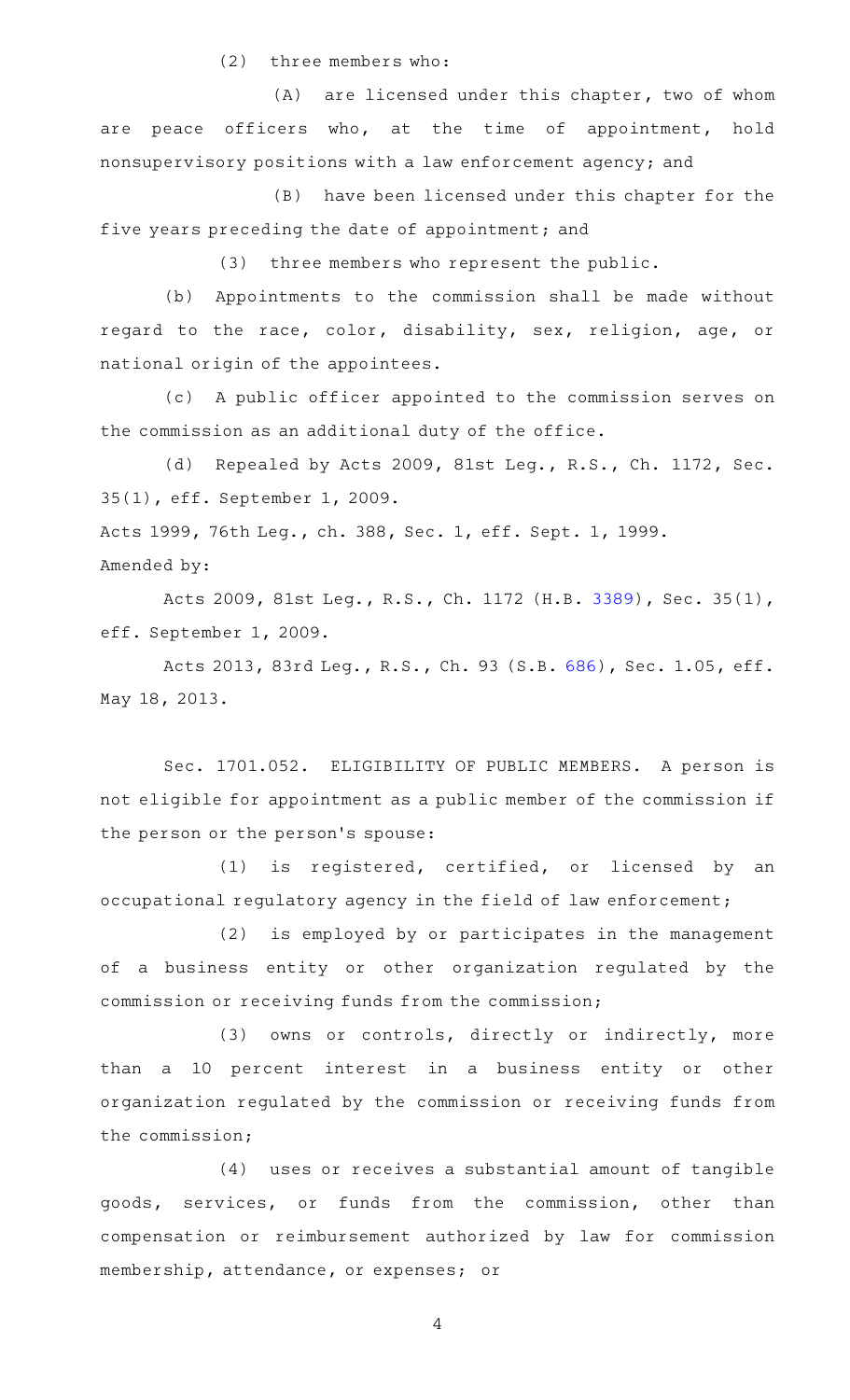(5) is an officer, employee, or paid consultant of a law enforcement labor union.

Acts 1999, 76th Leg., ch. 388, Sec. 1, eff. Sept. 1, 1999.

Sec. 1701.053. MEMBERSHIP AND EMPLOYEE RESTRICTIONS. (a) In this section, "Texas trade association" means a cooperative and voluntarily joined statewide association of business or professional competitors in this state designed to assist its members and its industry or profession in dealing with mutual business or professional problems and in promoting their common interest.

(b) A person may not be a commission member and may not be an employee of the commission employed in a "bona fide executive, administrative, or professional capacity," as that phrase is used for purposes of establishing an exemption to the overtime provisions of the federal Fair Labor Standards Act of 1938 (29 U.S.C. Section 201 et seq.), if:

(1) the person is an officer, employee, or paid consultant of a Texas trade association in the field of law enforcement or county corrections; or

 $(2)$  the person's spouse is an officer, manager, or paid consultant of a Texas trade association in the field of law enforcement or county corrections.

(c) A person may not be a member of the commission or act as the general counsel to the commission or the agency if the person is required to register as a lobbyist under Chapter [305](http://www.statutes.legis.state.tx.us/GetStatute.aspx?Code=GV&Value=305), Government Code, because of the person's activities for compensation on behalf of a profession related to the commission 's operation. Acts 1999, 76th Leg., ch. 388, Sec. 1, eff. Sept. 1, 1999. Amended by:

Acts 2009, 81st Leg., R.S., Ch. 1172 (H.B. [3389](http://www.legis.state.tx.us/tlodocs/81R/billtext/html/HB03389F.HTM)), Sec. 2, eff. September 1, 2009.

Sec. 1701.054. TERMS; VACANCY. (a) Appointed commission members serve staggered six-year terms. Every two years:

(1) the term of one of the members appointed under Section [1701.051](http://www.statutes.legis.state.tx.us/GetStatute.aspx?Code=OC&Value=1701.051)(a)(1) expires;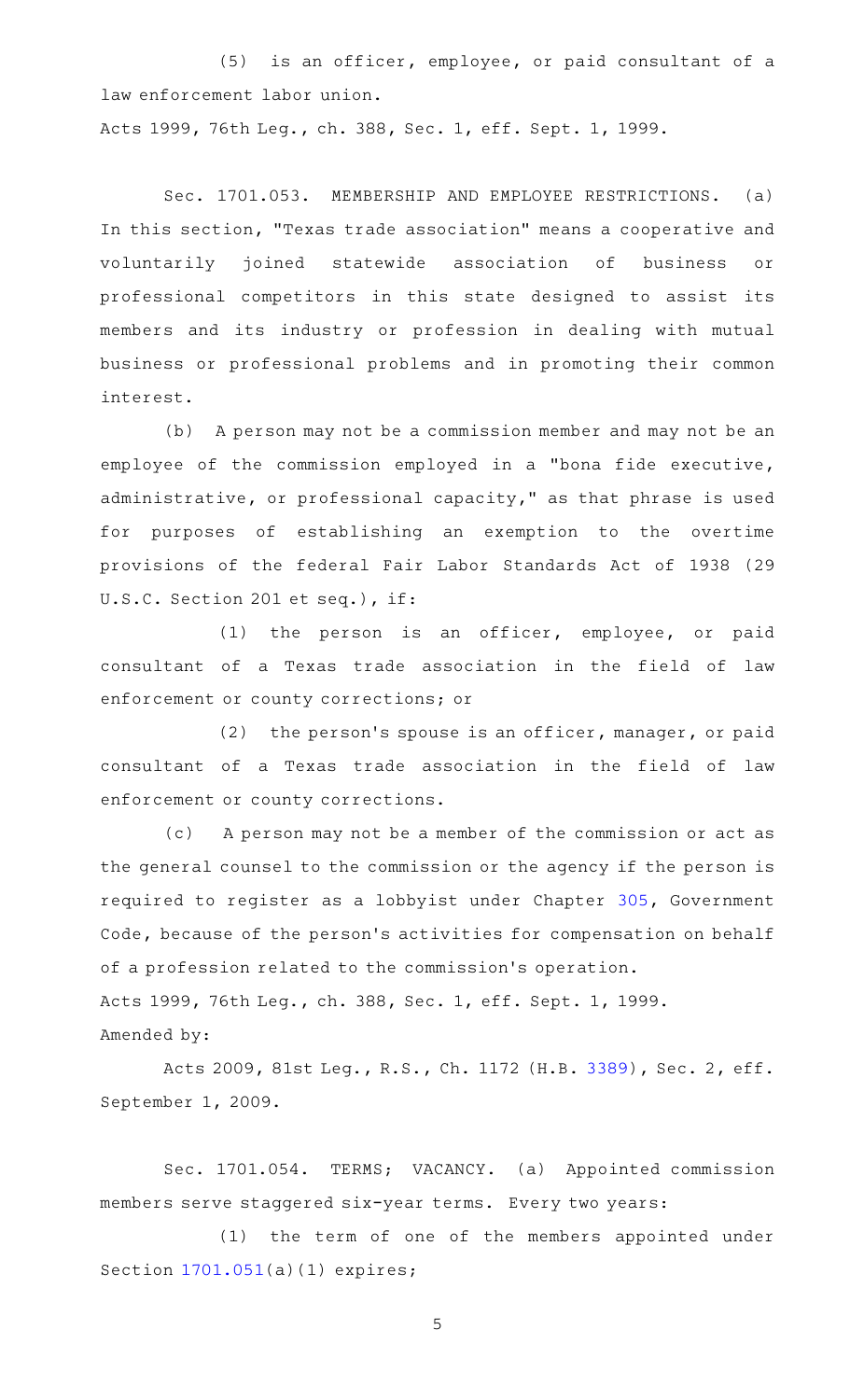(2) the term of one of the members appointed under Section [1701.051](http://www.statutes.legis.state.tx.us/GetStatute.aspx?Code=OC&Value=1701.051)(a)(2) expires; and

(3) the term of one of the members appointed under Section [1701.051](http://www.statutes.legis.state.tx.us/GetStatute.aspx?Code=OC&Value=1701.051)(a)(3) expires.

(b)AAA vacancy in an office of a member of the commission shall be filled for the unexpired term. Acts 1999, 76th Leg., ch. 388, Sec. 1, eff. Sept. 1, 1999.

Sec. 1701.055. OFFICERS; QUORUM; VOTING. (a) The governor shall designate a commission member to serve as the commission 's presiding officer. The presiding officer serves in that capacity at the will of the governor.

(b) At its first meeting after appointment of members to serve regular terms, the commission shall elect an assistant presiding officer and a secretary from its appointed members.

(c) Five members constitute a quorum.

(d) Repealed by Acts 2011, 82nd Leg., R.S., Ch. 1224, Sec. 6, eff. September 1, 2011.

Acts 1999, 76th Leg., ch. 388, Sec. 1, eff. Sept. 1, 1999. Amended by:

Acts 2011, 82nd Leg., R.S., Ch. 1224 (S.B. [542](http://www.legis.state.tx.us/tlodocs/82R/billtext/html/SB00542F.HTM)), Sec. 1, eff. September 1, 2011.

Acts 2011, 82nd Leg., R.S., Ch. 1224 (S.B. [542](http://www.legis.state.tx.us/tlodocs/82R/billtext/html/SB00542F.HTM)), Sec. 6, eff. September 1, 2011.

Sec. 1701.056. GROUNDS FOR REMOVAL. (a) It is a ground for removal from the commission that a member:

(1) does not have at the time of taking office the qualifications required by Section [1701.051\(](http://www.statutes.legis.state.tx.us/GetStatute.aspx?Code=OC&Value=1701.051)a) or [1701.052;](http://www.statutes.legis.state.tx.us/GetStatute.aspx?Code=OC&Value=1701.052)

(2) does not maintain during service on the commission the qualifications required by Section [1701.051](http://www.statutes.legis.state.tx.us/GetStatute.aspx?Code=OC&Value=1701.051)(a) or [1701.052](http://www.statutes.legis.state.tx.us/GetStatute.aspx?Code=OC&Value=1701.052);

(3) is ineligible for membership under Section [1701.053](http://www.statutes.legis.state.tx.us/GetStatute.aspx?Code=OC&Value=1701.053);

 $(4)$  cannot, because of illness or disability, discharge the member 's duties for a substantial part of the member 's term; or

(5) is absent from more than half of the regularly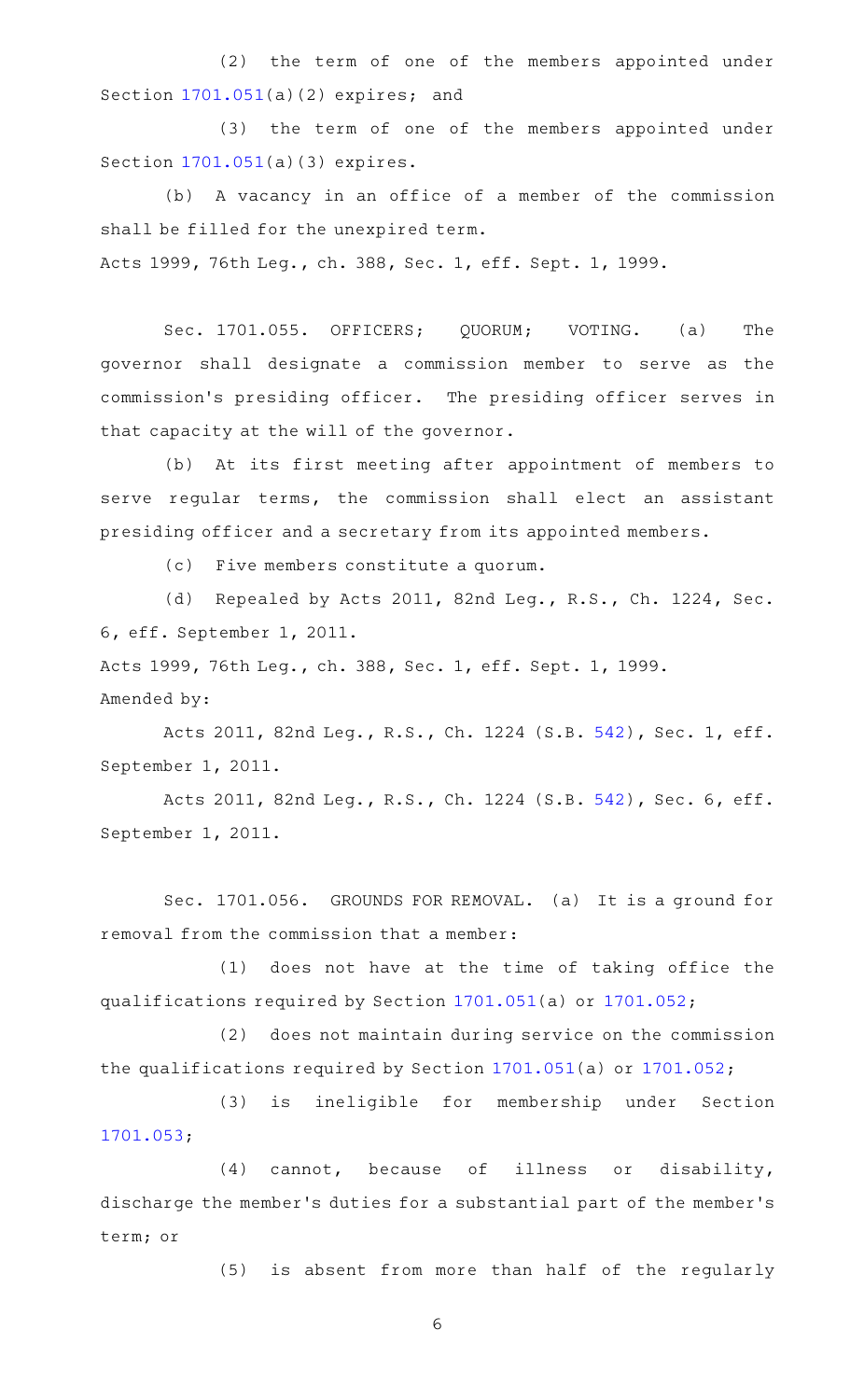scheduled commission meetings that the member is eligible to attend during a calendar year without an excuse approved by a majority vote of the commission.

(b) The validity of an action of the commission is not affected by the fact that it is taken when a ground for removal of a commission member exists.

(c) If the executive director has knowledge that a potential ground for removal exists, the executive director shall notify the commission 's presiding officer of the potential ground. The presiding officer shall then notify the governor and the attorney general that a potential ground for removal exists. If the potential ground for removal involves the presiding officer, the executive director shall notify the next highest ranking officer of the commission, who shall notify the governor and the attorney general that a potential ground for removal exists. Acts 1999, 76th Leg., ch. 388, Sec. 1, eff. Sept. 1, 1999. Amended by:

Acts 2009, 81st Leg., R.S., Ch. 1172 (H.B. [3389](http://www.legis.state.tx.us/tlodocs/81R/billtext/html/HB03389F.HTM)), Sec. 3, eff. September 1, 2009.

Sec. 1701.057. COMPENSATION; REIMBURSEMENT. (a) A commission member may not receive compensation for service on the commission.

(b) A commission member is entitled to reimbursement for actual and necessary expenses incurred in performing functions under this chapter.

Acts 1999, 76th Leg., ch. 388, Sec. 1, eff. Sept. 1, 1999.

Sec. 1701.058. MEETINGS. (a) The commission shall meet at least once during each biennium to receive public comment on training and standards for officers and county jailers. Within a reasonable time after the meeting, the commission shall report to the governor and legislature findings and recommendations resulting from the meeting.

(b) The commission may meet at other times and places in this state that the commission considers proper. The presiding officer may call a meeting on the officer 's own motion and shall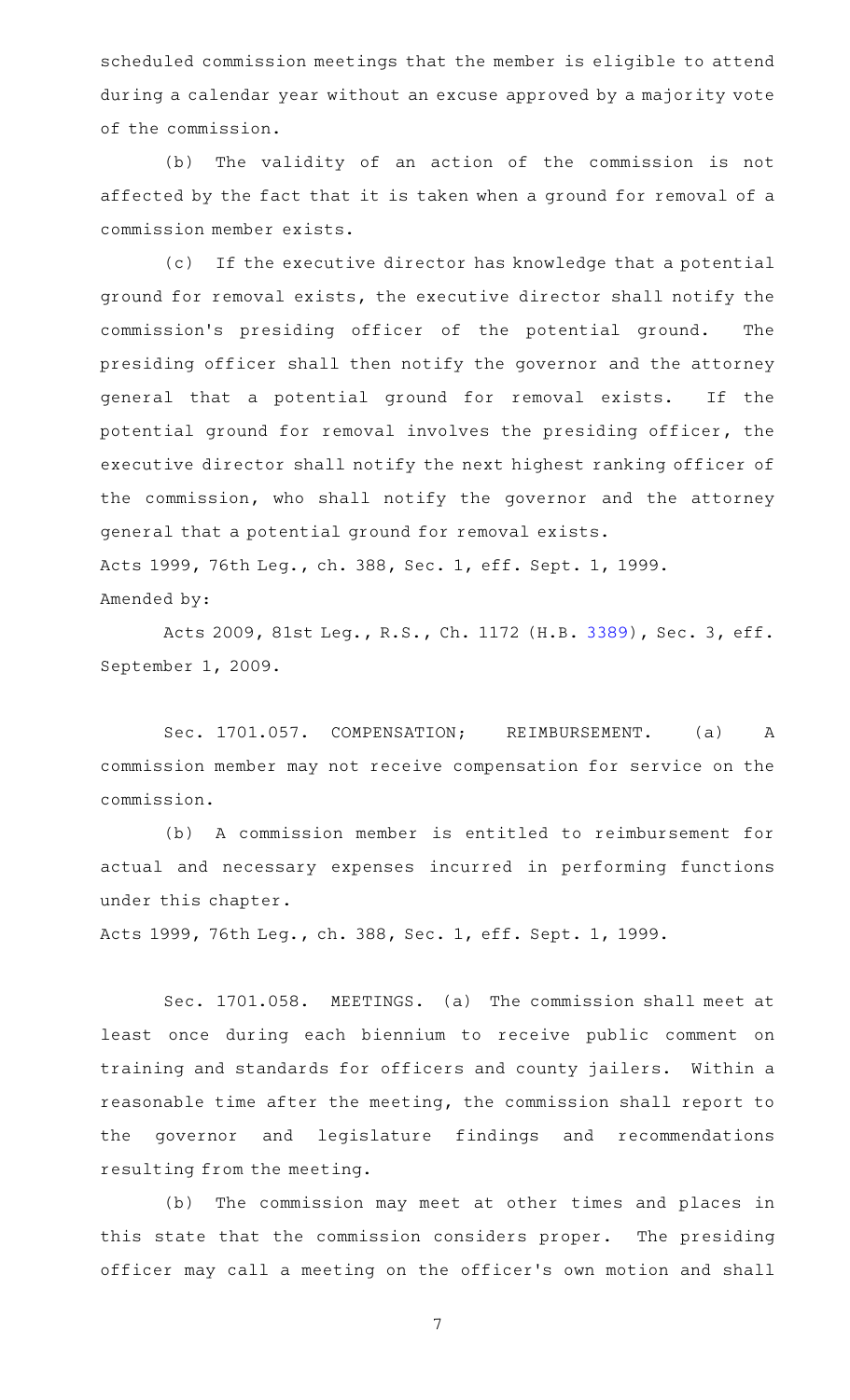call a meeting on the written request of five members. Acts 1999, 76th Leg., ch. 388, Sec. 1, eff. Sept. 1, 1999.

Sec. 1701.059. TRAINING. (a) A person who is appointed to and qualifies for office as a member of the commission may not vote, deliberate, or be counted as a member in attendance at a meeting of the commission until the person completes a training program that complies with this section.

(b) The training program must provide the person with information regarding:

 $(1)$  the legislation that created the commission;

(2) the programs, functions, rules, and budget of the commission;

(3) the results of the most recent formal audit of the commission;

(4) the requirements of laws relating to open meetings, public information, administrative procedure, and conflicts of interest; and

(5) any applicable ethics policies adopted by the commission or the Texas Ethics Commission.

(c)AAA person appointed to the commission is entitled to reimbursement, as provided by the General Appropriations Act, for travel expenses incurred in attending the training program regardless of whether the attendance at the program occurs before or after the person qualifies for office.

Acts 1999, 76th Leg., ch. 388, Sec. 1, eff. Sept. 1, 1999. Amended by:

Acts 2009, 81st Leg., R.S., Ch. 1172 (H.B. [3389](http://www.legis.state.tx.us/tlodocs/81R/billtext/html/HB03389F.HTM)), Sec. 4, eff. September 1, 2009.

Sec. 1701.060. APPLICATION OF OPEN RECORDS LAW AND ADMINISTRATIVE PROCEDURE LAW. Except as provided by Sections [1701.502](http://www.statutes.legis.state.tx.us/GetStatute.aspx?Code=OC&Value=1701.502) and [1701.503](http://www.statutes.legis.state.tx.us/GetStatute.aspx?Code=OC&Value=1701.503), the commission is subject to Chapters [551](http://www.statutes.legis.state.tx.us/GetStatute.aspx?Code=GV&Value=551) and [2001,](http://www.statutes.legis.state.tx.us/GetStatute.aspx?Code=GV&Value=2001) Government Code.

Acts 1999, 76th Leg., ch. 388, Sec. 1, eff. Sept. 1, 1999.

SUBCHAPTER C. EXECUTIVE DIRECTOR AND PERSONNEL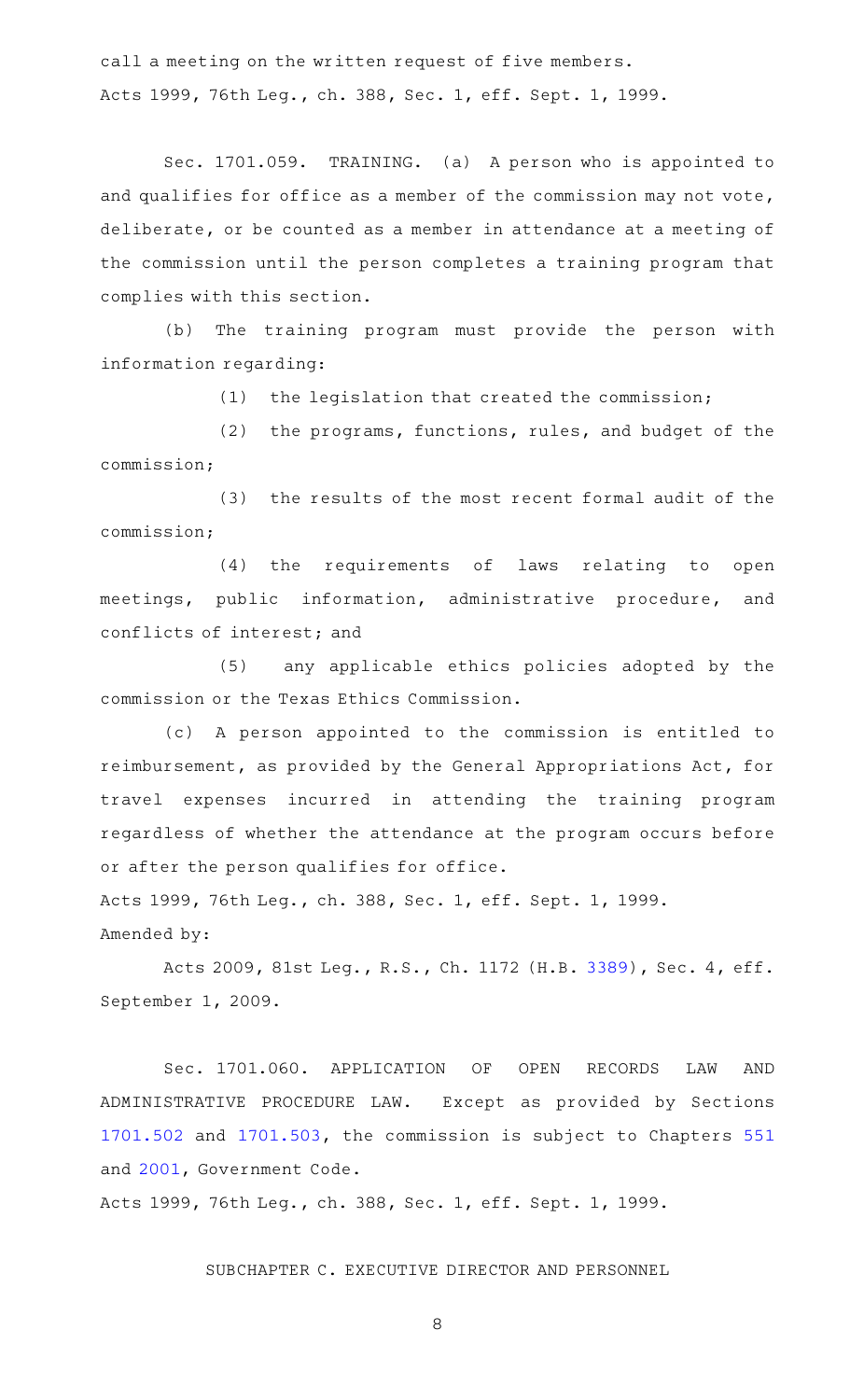Sec. 1701.101. EXECUTIVE DIRECTOR. The commission may employ an executive director. Acts 1999, 76th Leg., ch. 388, Sec. 1, eff. Sept. 1, 1999.

Sec. 1701.102. PERSONNEL. The commission may employ personnel necessary to perform commission functions. Acts 1999, 76th Leg., ch. 388, Sec. 1, eff. Sept. 1, 1999.

Sec. 1701.103. DIVISION OF RESPONSIBILITIES. The commission shall develop and implement policies that clearly define the policy-making responsibilities of the commission and the management responsibilities of the executive director and the staff of the commission.

Acts 1999, 76th Leg., ch. 388, Sec. 1, eff. Sept. 1, 1999.

Sec. 1701.104. QUALIFICATIONS AND STANDARDS OF CONDUCT INFORMATION. The executive director or the executive director 's designee shall provide, as often as necessary, to the commission 's members and employees information regarding their:

(1) qualifications for office or employment under this chapter; and

(2) responsibilities under applicable laws relating to standards of conduct for state officers or employees. Acts 1999, 76th Leg., ch. 388, Sec. 1, eff. Sept. 1, 1999.

Sec. 1701.105. CAREER LADDER PROGRAM; PERFORMANCE EVALUATIONS. (a) The executive director or the executive director 's designee shall develop an intra-agency career ladder program that addresses opportunities for mobility and advancement for employees within the agency. The program must require intra-agency posting of all positions concurrently with any public posting.

(b) The executive director or the executive director's designee shall develop a system of annual performance evaluations that are based on documented employee performance. All merit pay for commission employees must be based on this system.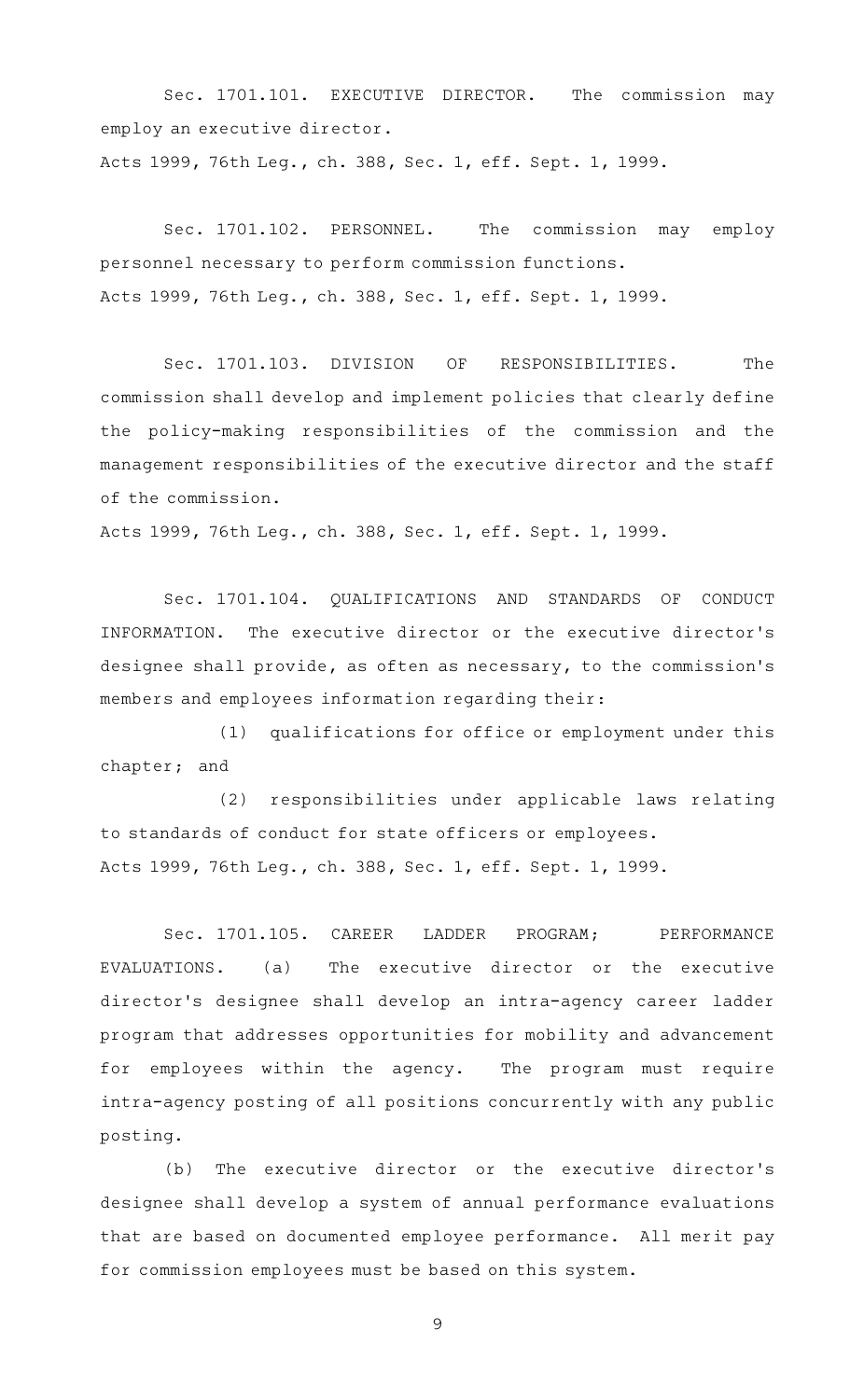Acts 1999, 76th Leg., ch. 388, Sec. 1, eff. Sept. 1, 1999.

Sec. 1701.106. EQUAL EMPLOYMENT OPPORTUNITY POLICY; REPORT. (a) The executive director or the executive director 's designee shall prepare and maintain a written policy statement to ensure implementation of an equal employment opportunity program under which all personnel transactions are made without regard to race, color, disability, sex, religion, age, or national origin. The policy statement must include:

(1) personnel policies, including policies related to recruitment, evaluation, selection, appointment, training, and promotion of personnel that are in compliance with requirements of Chapter [21,](http://www.statutes.legis.state.tx.us/GetStatute.aspx?Code=LA&Value=21) Labor Code;

(2) a comprehensive analysis of the commission workforce that meets federal and state laws, rules, and regulations and instructions promulgated directly from those laws, rules, and regulations;

(3) procedures by which a determination can be made of underuse in the commission workforce of all persons for whom federal or state laws, rules, and regulations and instructions promulgated directly from those laws, rules, and regulations encourage a more equitable balance; and

(4) reasonable methods to appropriately address those areas of underuse.

(b) A policy statement prepared under Subsection (a) must:

 $(1)$  cover an annual period;

 $(2)$  be updated annually;

(3) be reviewed by the Commission on Human Rights for compliance with Subsection (a)(1); and

 $(4)$  be filed with the governor.

(c) The governor shall deliver a biennial report to the legislature based on the information received under Subsection (b). The report may be made separately or as a part of other biennial reports to the legislature.

Acts 1999, 76th Leg., ch. 388, Sec. 1, eff. Sept. 1, 1999.

#### SUBCHAPTER D. POWERS AND DUTIES OF COMMISSION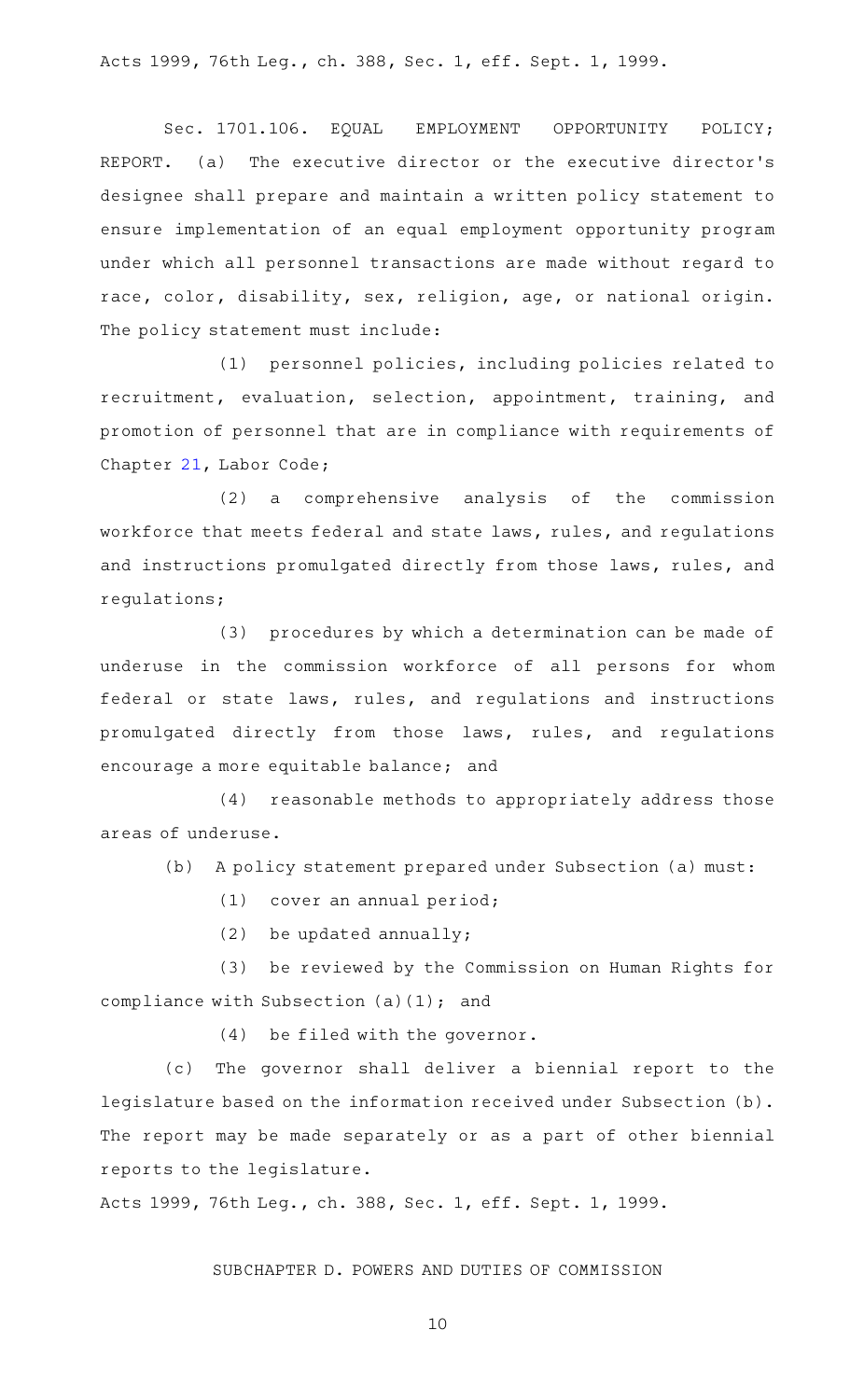Sec. 1701.151. GENERAL POWERS OF COMMISSION; RULEMAKING AUTHORITY. The commission may:

(1) adopt rules for the administration of this chapter and for the commission 's internal management and control;

(2) establish minimum standards relating to competence and reliability, including education, training, physical, mental, and moral standards, for licensing as an officer, county jailer, public security officer, or telecommunicator;

(3) report to the governor and legislature on the commission 's activities, with recommendations on matters under the commission's jurisdiction, and make other reports that the commission considers desirable;

(4) require a state agency or a county, special district, or municipality in this state that employs officers, telecommunicators, or county jailers to submit reports and information;

(5) contract as the commission considers necessary for services, facilities, studies, and reports required for:

 $(A)$  cooperation with municipal, county, special district, state, and federal law enforcement agencies in training programs; and

(B) performance of the commission's other functions; and

(6) conduct research and stimulate research by public and private agencies to improve law enforcement and police administration.

Acts 1999, 76th Leg., ch. 388, Sec. 1, eff. Sept. 1, 1999.

Amended by:

Acts 2011, 82nd Leg., R.S., Ch. 855 (H.B. [3823](http://www.legis.state.tx.us/tlodocs/82R/billtext/html/HB03823F.HTM)), Sec. 3, eff. September 1, 2011.

Acts 2013, 83rd Leg., R.S., Ch. 968 (H.B. [1951](http://www.legis.state.tx.us/tlodocs/83R/billtext/html/HB01951F.HTM)), Sec. 1, eff. January 1, 2014.

Sec. 1701.152. RULES RELATING TO HIRING DATE OF PEACE OFFICER. The commission may not adopt or enforce a rule that sets the date of appointment of a peace officer at a later date than the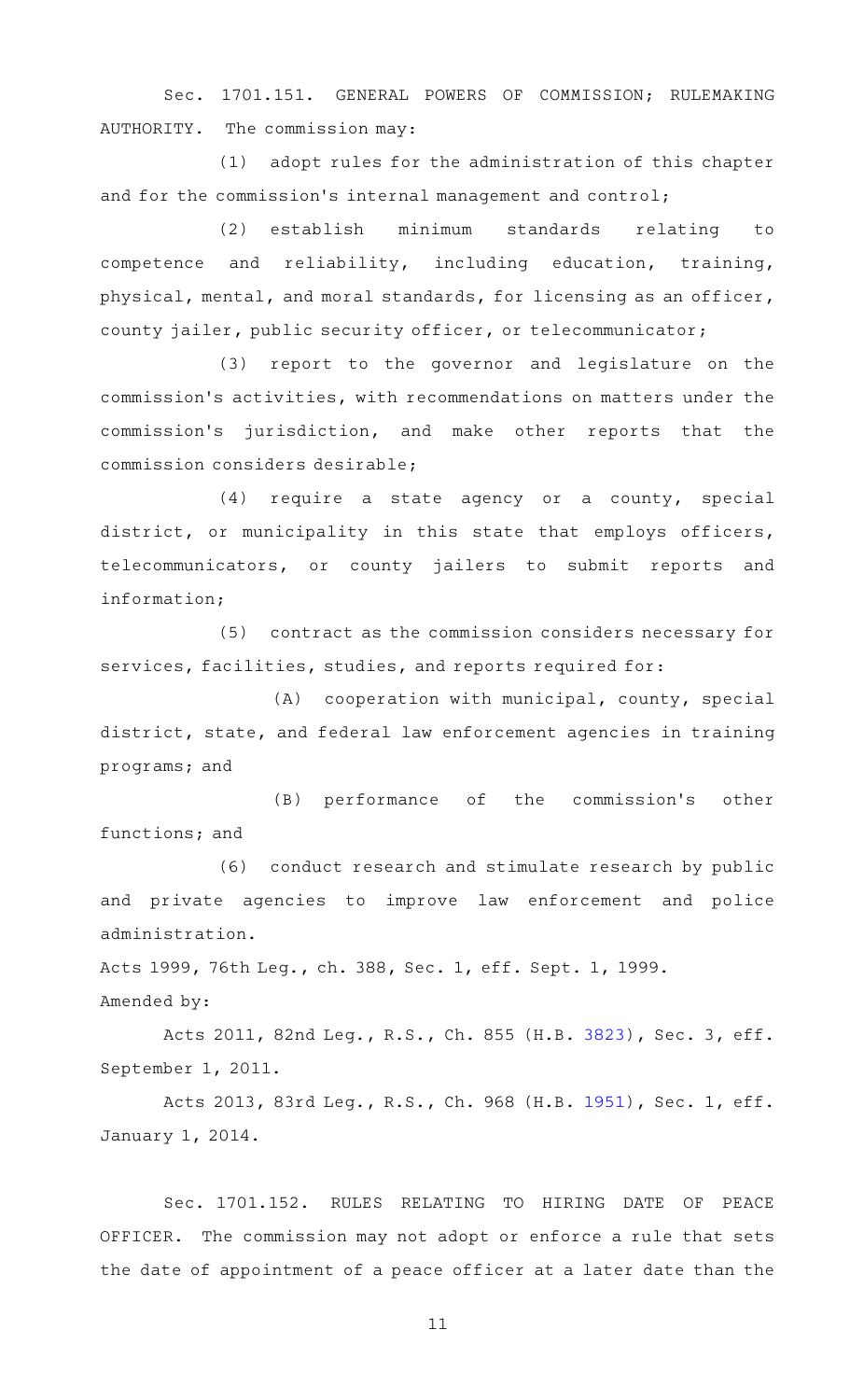date that appears on employment records of the hiring law enforcement agency.

Acts 1999, 76th Leg., ch. 388, Sec. 1, eff. Sept. 1, 1999.

Sec. 1701.1521. USE OF TECHNOLOGY. The commission shall implement a policy requiring the commission to use appropriate technological solutions to improve the commission 's ability to perform its functions. The policy must ensure that the public is able to interact with the commission on the Internet. Added by Acts 2009, 81st Leg., R.S., Ch. 1172 (H.B. [3389\)](http://www.legis.state.tx.us/tlodocs/81R/billtext/html/HB03389F.HTM), Sec. 7, eff. September 1, 2009.

Sec. 1701.1522. ALTERNATIVE DISPUTE RESOLUTION. (a) The commission shall develop and implement a policy to encourage the use of:

(1) negotiated rulemaking procedures under Chapter [2008](http://www.statutes.legis.state.tx.us/GetStatute.aspx?Code=GV&Value=2008), Government Code, for the adoption of commission rules; and

(2) appropriate alternative dispute resolution procedures under Chapter [2009,](http://www.statutes.legis.state.tx.us/GetStatute.aspx?Code=GV&Value=2009) Government Code, to assist in the resolution of internal and external disputes under the commission 's jurisdiction.

(b) The commission's procedures relating to alternative dispute resolution must conform, to the extent possible, to any model guidelines issued by the State Office of Administrative Hearings for the use of alternative dispute resolution by state agencies.

(c) The commission shall designate a trained person to:

(1) coordinate the implementation of the policy adopted under Subsection (a);

(2) serve as a resource for any training needed to implement the procedures for negotiated rulemaking or alternative dispute resolution; and

(3) collect data concerning the effectiveness of those procedures, as implemented by the commission. Added by Acts 2009, 81st Leg., R.S., Ch. 1172 (H.B. [3389\)](http://www.legis.state.tx.us/tlodocs/81R/billtext/html/HB03389F.HTM), Sec. 7, eff. September 1, 2009.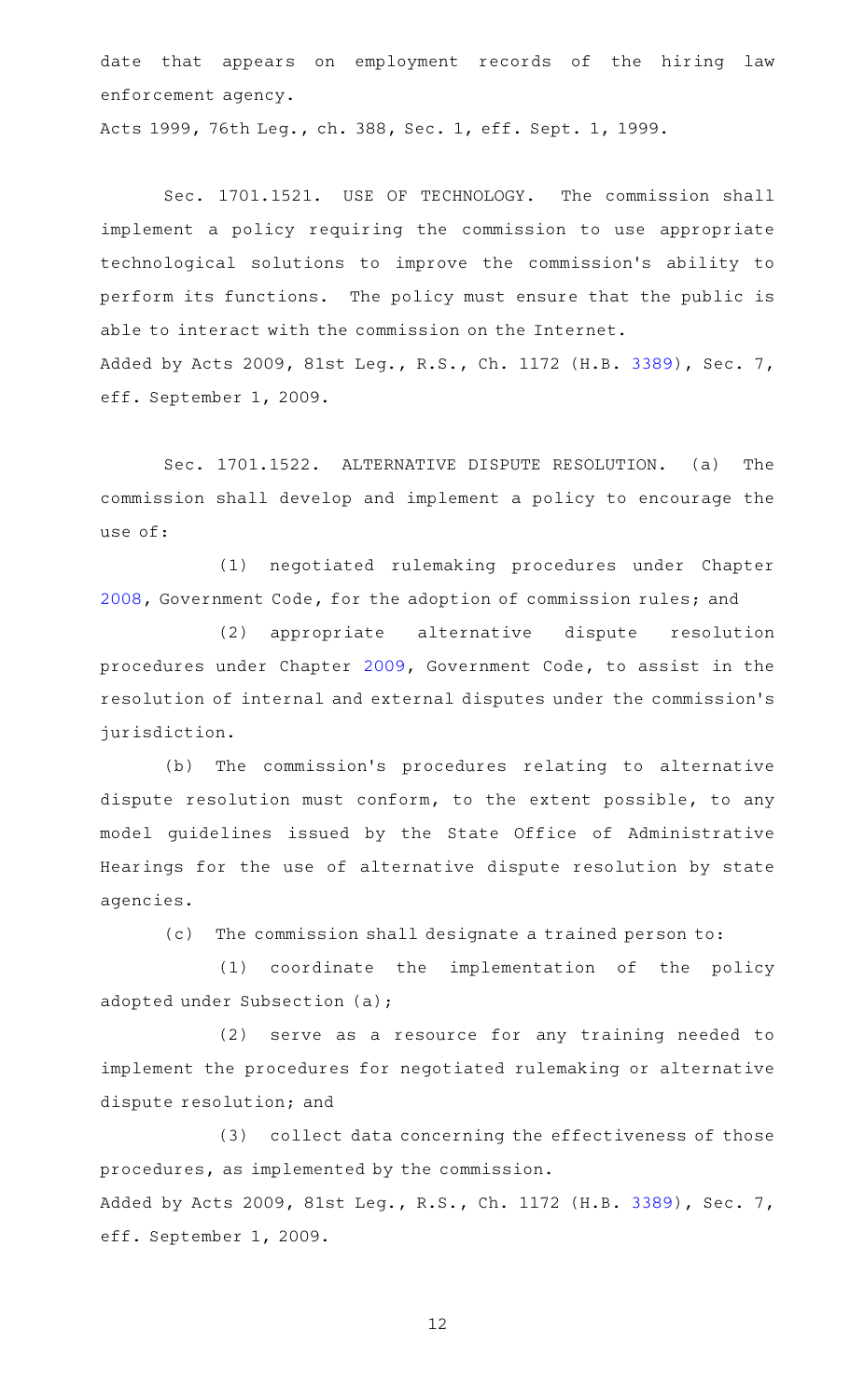Sec. 1701.1523. ELECTRONIC SUBMISSION OF FORMS, DATA, AND DOCUMENTS. The commission by rule shall:

(1) develop and establish a system for the electronic submission of forms, data, and documents required to be submitted to the commission under this chapter; and

(2) once that system is established, require law enforcement agencies to submit to the commission electronically any form, data, or document required to be submitted to the commission under this chapter.

Added by Acts 2009, 81st Leg., R.S., Ch. 1172 (H.B. [3389\)](http://www.legis.state.tx.us/tlodocs/81R/billtext/html/HB03389F.HTM), Sec. 7, eff. September 1, 2009.

Sec. 1701.1524. RULES RELATING TO CONSEQUENCES OF CRIMINAL CONVICTION OR DEFERRED ADJUDICATION. (a) The commission by rule shall establish guidelines consistent with this chapter that are necessary to comply with Chapter [53](http://www.statutes.legis.state.tx.us/GetStatute.aspx?Code=OC&Value=53) to the extent that chapter applies to persons licensed under this chapter.

(b) In its rules under this section, the commission shall list the offenses for which a conviction would constitute grounds for the commission to take action under Section [53.021](http://www.statutes.legis.state.tx.us/GetStatute.aspx?Code=OC&Value=53.021) or for which placement on deferred adjudication community supervision would constitute grounds for the commission to take action under this chapter.

Added by Acts 2009, 81st Leg., R.S., Ch. 1172 (H.B. [3389\)](http://www.legis.state.tx.us/tlodocs/81R/billtext/html/HB03389F.HTM), Sec. 7, eff. September 1, 2009.

Sec. 1701.1525. RULES RELATED TO ACCEPTANCE OF CREDIT HOURS FOR COMPLETION OF CERTAIN HIGH SCHOOL COURSES. (a) The commission shall adopt rules that establish a procedure under which credit hours earned for the successful completion of high school courses that directly relate to law enforcement can be counted toward the hours of training required of an applicant for a peace officer license issued under Section [1701.307](http://www.statutes.legis.state.tx.us/GetStatute.aspx?Code=OC&Value=1701.307).

(b) The rules adopted under this section must require that an applicant submit to the commission a high school transcript that indicates the applicant earned an endorsement in the public services category, as described by Section [28.025\(](http://www.statutes.legis.state.tx.us/GetStatute.aspx?Code=ED&Value=28.025)c-1), Education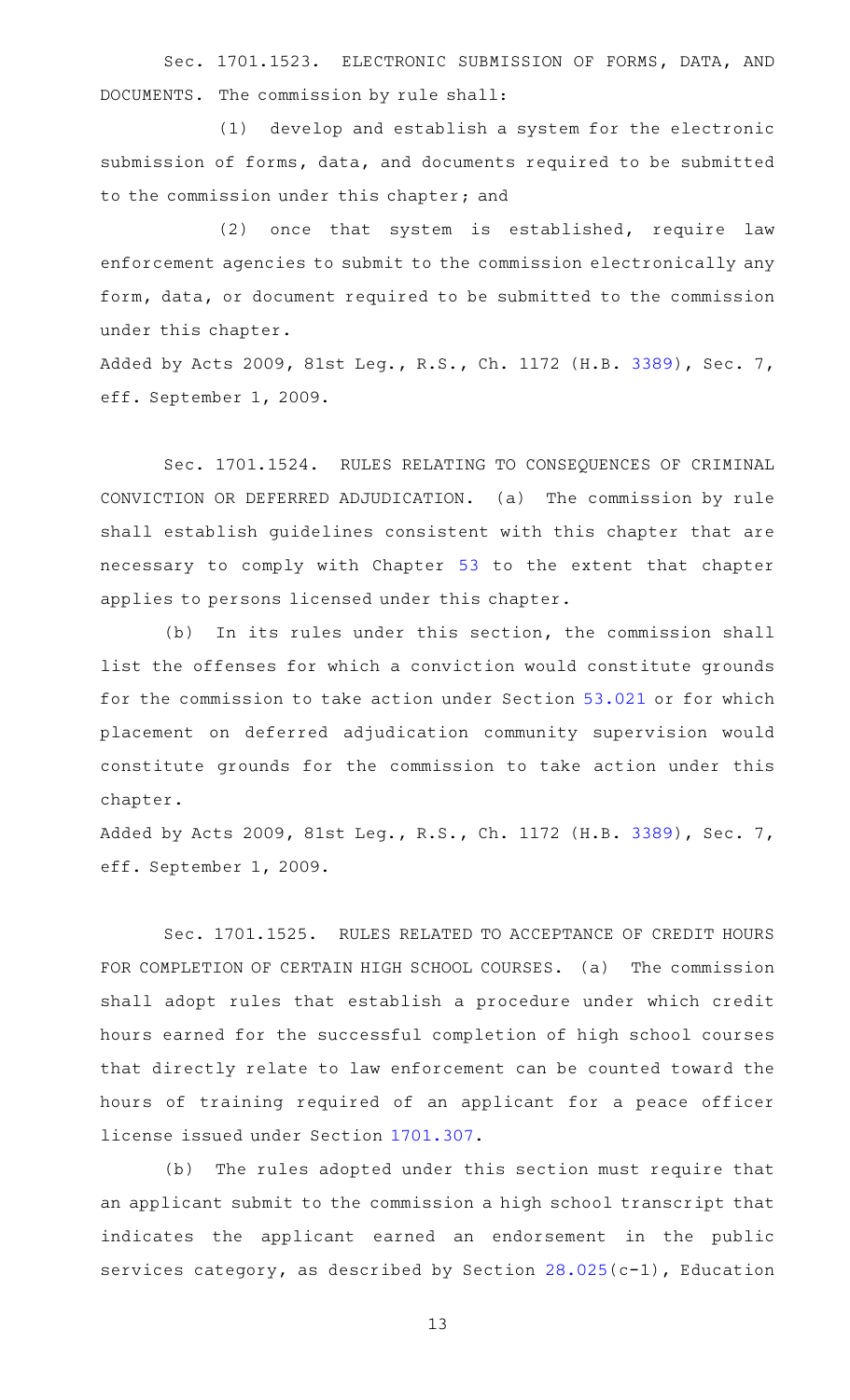Code.

Added by Acts 2017, 85th Leg., R.S., Ch. 1024 (H.B. [1545\)](http://www.legis.state.tx.us/tlodocs/85R/billtext/html/HB01545F.HTM), Sec. 1, eff. September 1, 2017.

Sec. 1701.153. REPORTS FROM AGENCIES AND SCHOOLS. (a) The commission shall establish reporting standards and procedures for:

(1) the appointment or employment and the termination of officers, county jailers, and telecommunicators by law enforcement agencies;

 $(2)$  the activities of licensed training schools; and

(3) other matters the commission considers necessary for the administration of this chapter.

(b) The commission shall furnish each agency and licensed training school with the required reporting forms, including access to electronic submission forms when the system under Section [1701.1523](http://www.statutes.legis.state.tx.us/GetStatute.aspx?Code=OC&Value=1701.1523) is established.

(c) The chief administrative officer of a law enforcement agency or licensed training school is responsible for compliance with the reporting standards and procedures prescribed by the commission.

Acts 1999, 76th Leg., ch. 388, Sec. 1, eff. Sept. 1, 1999. Amended by:

Acts 2009, 81st Leg., R.S., Ch. 1172 (H.B. [3389](http://www.legis.state.tx.us/tlodocs/81R/billtext/html/HB03389F.HTM)), Sec. 5, eff. September 1, 2009.

Acts 2011, 82nd Leg., R.S., Ch. 855 (H.B. [3823](http://www.legis.state.tx.us/tlodocs/82R/billtext/html/HB03823F.HTM)), Sec. 4, eff. September 1, 2011.

Sec. 1701.154. FEES. The commission may establish reasonable and necessary fees for the administration of this chapter, including reasonable and necessary fees for the administration of Section [1701.257](http://www.statutes.legis.state.tx.us/GetStatute.aspx?Code=OC&Value=1701.257).

Acts 1999, 76th Leg., ch. 388, Sec. 1, eff. Sept. 1, 1999.

Sec. 1701.155. GIFTS AND GRANTS. The commission may accept grants or gifts from private individuals, foundations, or the federal government.

Acts 1999, 76th Leg., ch. 388, Sec. 1, eff. Sept. 1, 1999.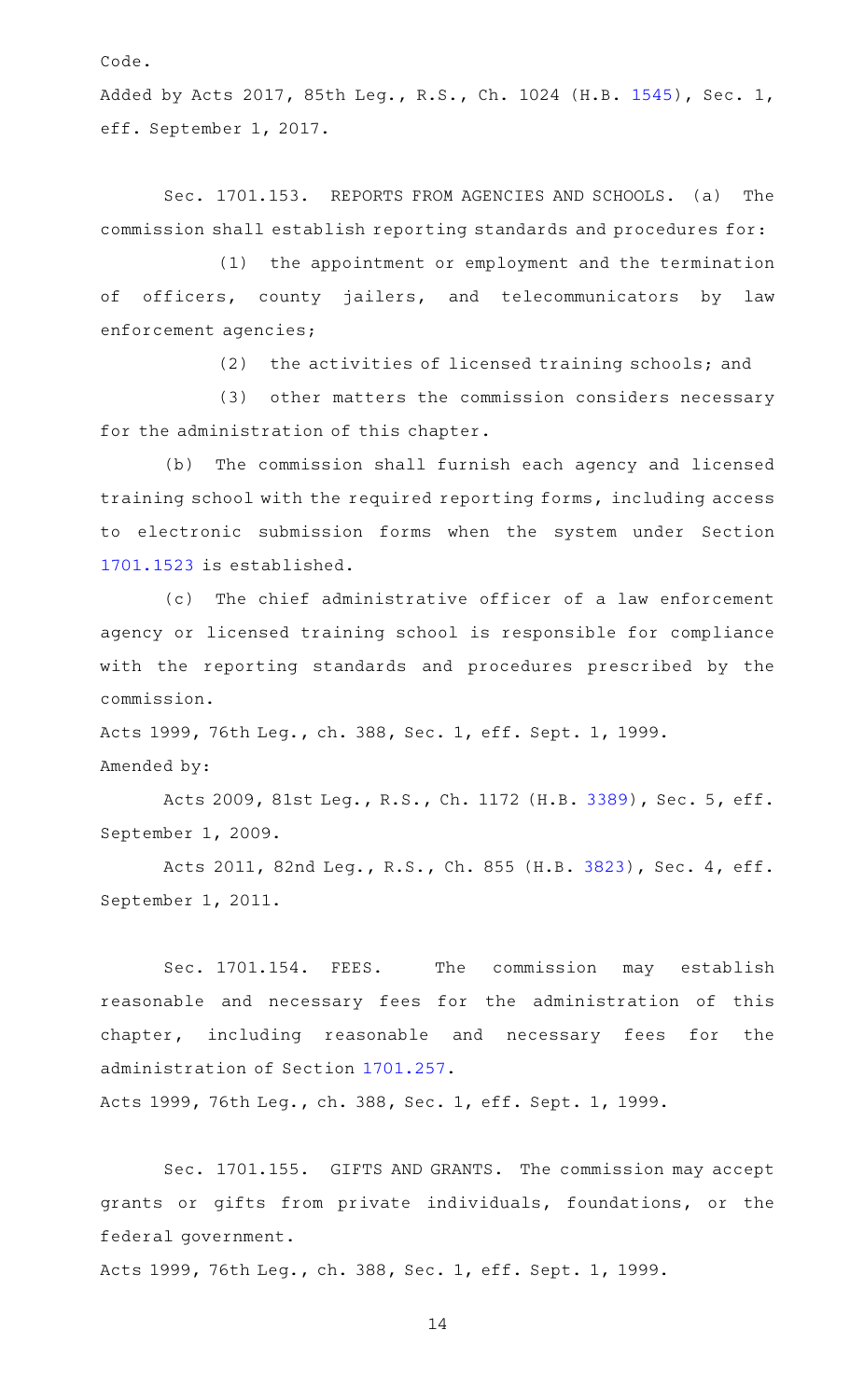Sec. 1701.156. LAW ENFORCEMENT OFFICER STANDARDS AND EDUCATION FUND. (a) The law enforcement officer standards and education fund account is in the general revenue fund.

 $(b)$  The commission shall use the account in administering this chapter and performing other commission duties established by law.

(c) The Department of Public Safety may use money appropriated to the department from the account to award grants to local law enforcement agencies for training on incident-based reporting systems to be used for reporting information and statistics concerning criminal offenses committed in this state. The department shall adopt rules governing the award of grants by the department under this subsection. Acts 1999, 76th Leg., ch. 388, Sec. 1, eff. Sept. 1, 1999. Amended

by Acts 2001, 77th Leg., ch. 1158, Sec. 87, eff. Sept. 1, 2001. Amended by:

Acts 2009, 81st Leg., R.S., Ch. 1172 (H.B. [3389](http://www.legis.state.tx.us/tlodocs/81R/billtext/html/HB03389F.HTM)), Sec. 35(2), eff. September 1, 2009.

Acts 2015, 84th Leg., R.S., Ch. 448 (H.B. [7\)](http://www.legis.state.tx.us/tlodocs/84R/billtext/html/HB00007F.HTM), Sec. 33, eff. September 1, 2015.

Sec. 1701.157. MONEY ALLOCATED AND USED FOR TRAINING OR CONTINUING EDUCATION. (a) Not later than March 1 of each calendar year, the comptroller shall allocate money deposited during the preceding calendar year in the general revenue fund to the credit of the law enforcement officer standards and education fund account for expenses related to the continuing education of persons licensed under this chapter as follows:

(1) 20 percent of the money is allocated to all local law enforcement agencies in this state in equal shares; and

(2) 80 percent of the money is allocated to all local law enforcement agencies in this state in a share representing a fixed amount for each position in the agency, as of January 1 of the preceding calendar year, that is reserved to a person who:

 $(A)$  is licensed under this chapter;

 $(B)$  works as a peace officer or telecommunicator,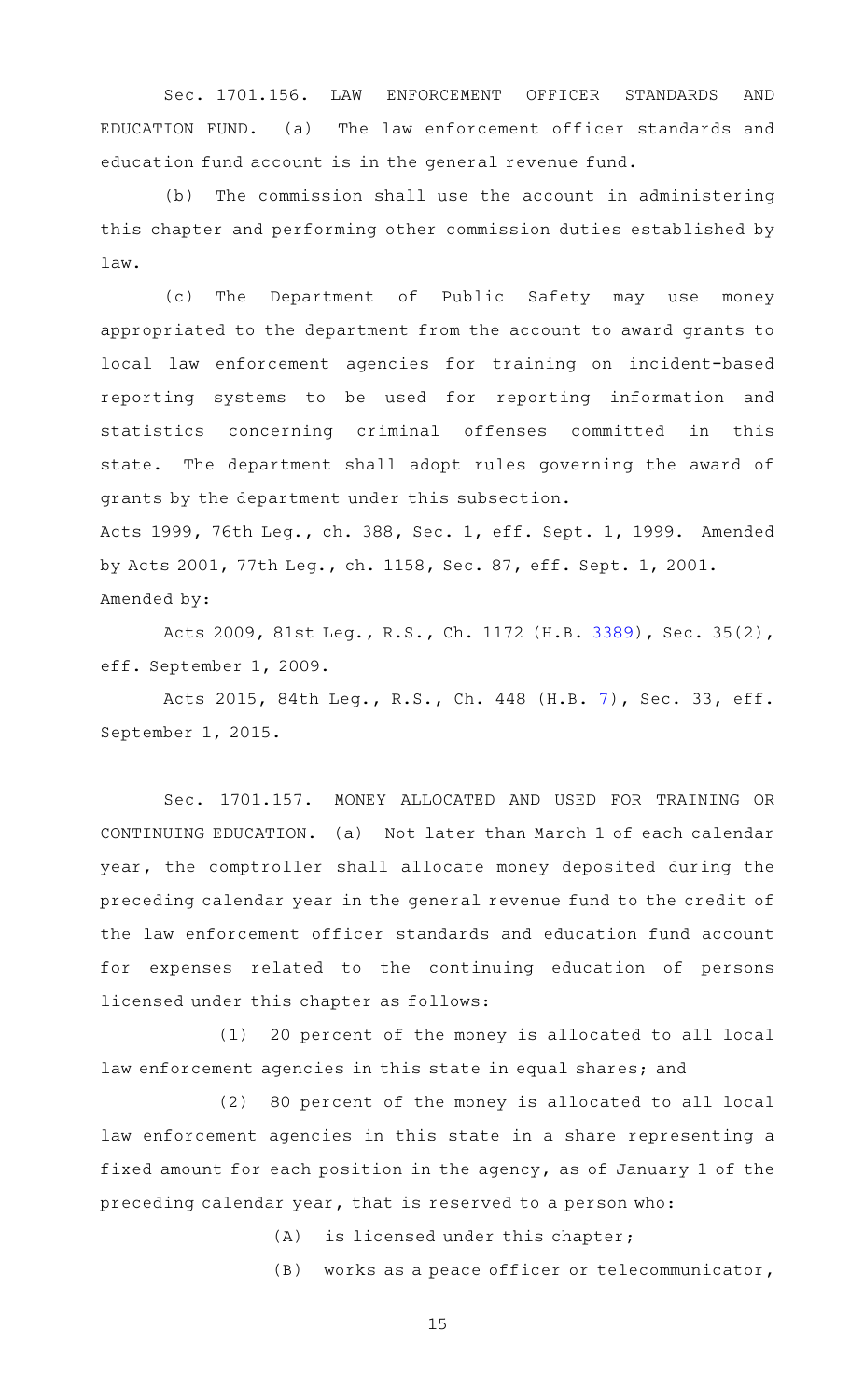as defined by Section [1701.001,](http://www.statutes.legis.state.tx.us/GetStatute.aspx?Code=OC&Value=1701.001) on the average of at least 32 hours a week; and

(C) is compensated by a political subdivision of this state at least at the minimum wage and is entitled to all employee benefits offered to a peace officer or telecommunicator, as applicable, by the political subdivision.

 $(a-1)$  Subsection (a) does not apply to money appropriated to the Department of Public Safety from the account for the purpose of awarding grants to local law enforcement agencies for training on incident-based reporting systems under Section [1701.156\(](http://www.statutes.legis.state.tx.us/GetStatute.aspx?Code=OC&Value=1701.156)c).

(b) To provide the necessary information for an allocation of money under Subsection (a), a local law enforcement agency must report to the comptroller not later than November 1 of the preceding calendar year:

(1) the number of agency positions described by Subsection (a)(2) authorized as of January 1 of the year the report is due;

(2) the number of agency positions described by Subsection (a)(2) filled as of January 1 of the year the report is due;

(3) the percentage of the money received by the agency under Subsection (a) pursuant to the allocation made by the comptroller on or before March 1 of the year preceding the year in which the report is due that was used by the agency before the date of the allocation made by the comptroller under Subsection (a) on or before March 1 of the year the report is due;

(4) the number of training hours received during the 12-month or approximately 12-month period described by Subdivision (3) that were funded by money received by the agency pursuant to the allocation made by the comptroller on or before March 1 of the year preceding the year in which the report is due; and

(5) that the agency has complied with the requirements of this section regarding the use of any money received by the agency pursuant to the allocation made by the comptroller on or before March 1 of the year preceding the year in which the report is due.

(c) The head of a law enforcement agency shall maintain a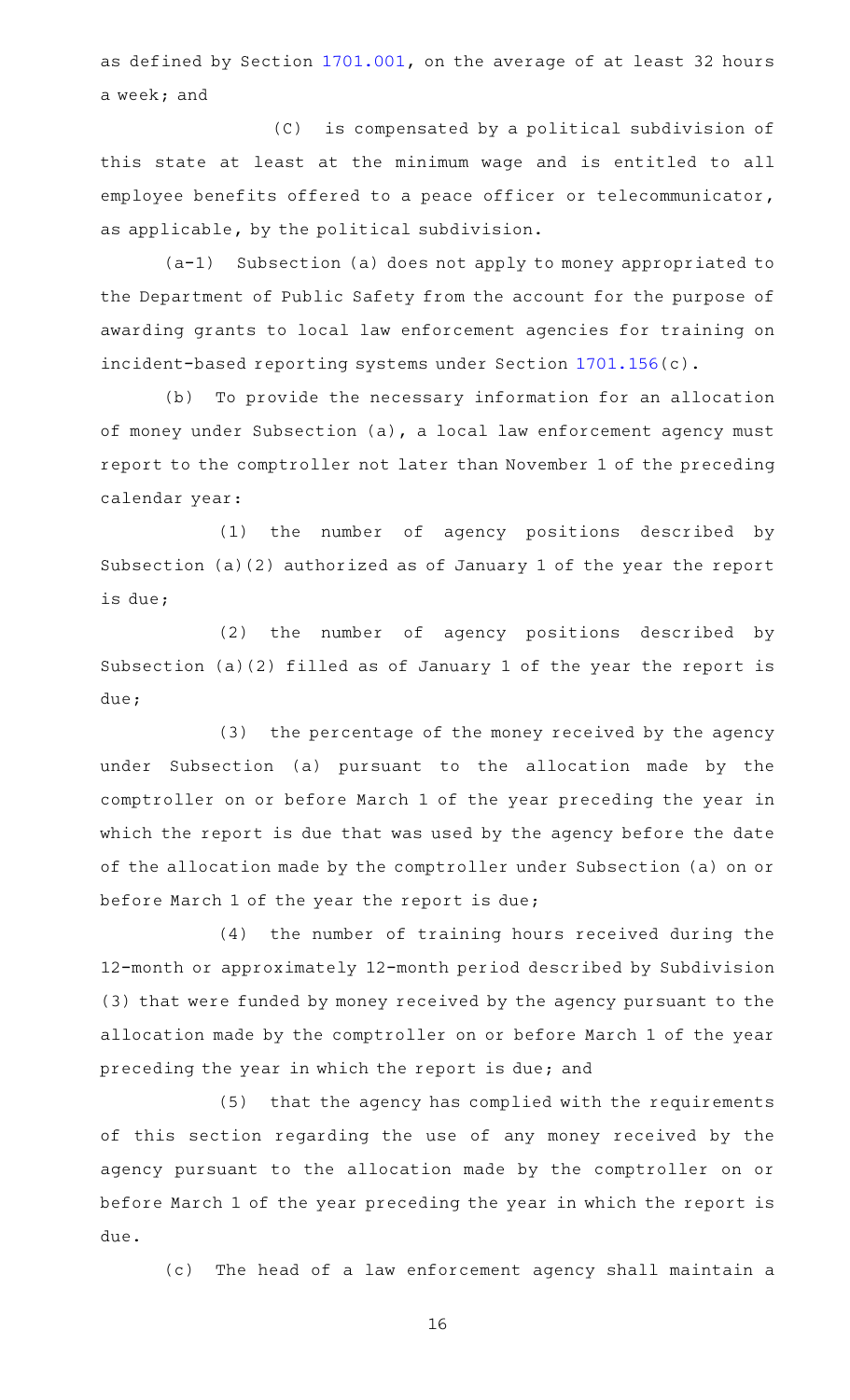complete and detailed record of money received and spent by the agency under this section. Money received under this section is subject to audit by the comptroller. Money spent under this section is subject to audit by the state auditor.

(d) A local law enforcement agency shall use money received under Subsection (a) only as necessary to ensure the continuing education of persons licensed under this chapter or to provide necessary training, as determined by the agency head, to full-time fully paid law enforcement support personnel in the agency.

(e) A local law enforcement agency may not use money received under Subsection (a) to replace funds that are provided to the agency by the county or municipality having jurisdiction over the agency on a recurring basis for training law enforcement officers and support personnel.

Acts 1999, 76th Leg., ch. 388, Sec. 1, eff. Sept. 1, 1999. Amended by:

Acts 2009, 81st Leg., R.S., Ch. 1172 (H.B. [3389](http://www.legis.state.tx.us/tlodocs/81R/billtext/html/HB03389F.HTM)), Sec. 6, eff. September 1, 2009.

Acts 2015, 84th Leg., R.S., Ch. 448 (H.B. [7\)](http://www.legis.state.tx.us/tlodocs/84R/billtext/html/HB00007F.HTM), Sec. 34, eff. September 1, 2015.

Acts 2015, 84th Leg., R.S., Ch. 792 (H.B. [2680](http://www.legis.state.tx.us/tlodocs/84R/billtext/html/HB02680F.HTM)), Sec. 1, eff. September 1, 2015.

Acts 2015, 84th Leg., R.S., Ch. 792 (H.B. [2680](http://www.legis.state.tx.us/tlodocs/84R/billtext/html/HB02680F.HTM)), Sec. 2, eff. September 1, 2015.

Sec. 1701.159. ACTIVE AND INACTIVE PEACE OFFICERS. (a) The commission shall establish a list of active licensed peace officers and a list of inactive licensed peace officers who leave the employment of a law enforcement agency.

(b) A retired peace officer as defined by Section [1701.3161](http://www.statutes.legis.state.tx.us/GetStatute.aspx?Code=OC&Value=1701.3161) continues to hold as an inactive license the license the retired officer held at the time the retired officer last served as an elected, appointed, or employed peace officer unless the license was revoked for cause under Section [1701.501](http://www.statutes.legis.state.tx.us/GetStatute.aspx?Code=OC&Value=1701.501).

(c)AAA retired peace officer who holds an inactive license may not serve as a peace officer unless the person reactivates the license as provided by Section [1701.316](http://www.statutes.legis.state.tx.us/GetStatute.aspx?Code=OC&Value=1701.316) or [1701.3161.](http://www.statutes.legis.state.tx.us/GetStatute.aspx?Code=OC&Value=1701.3161)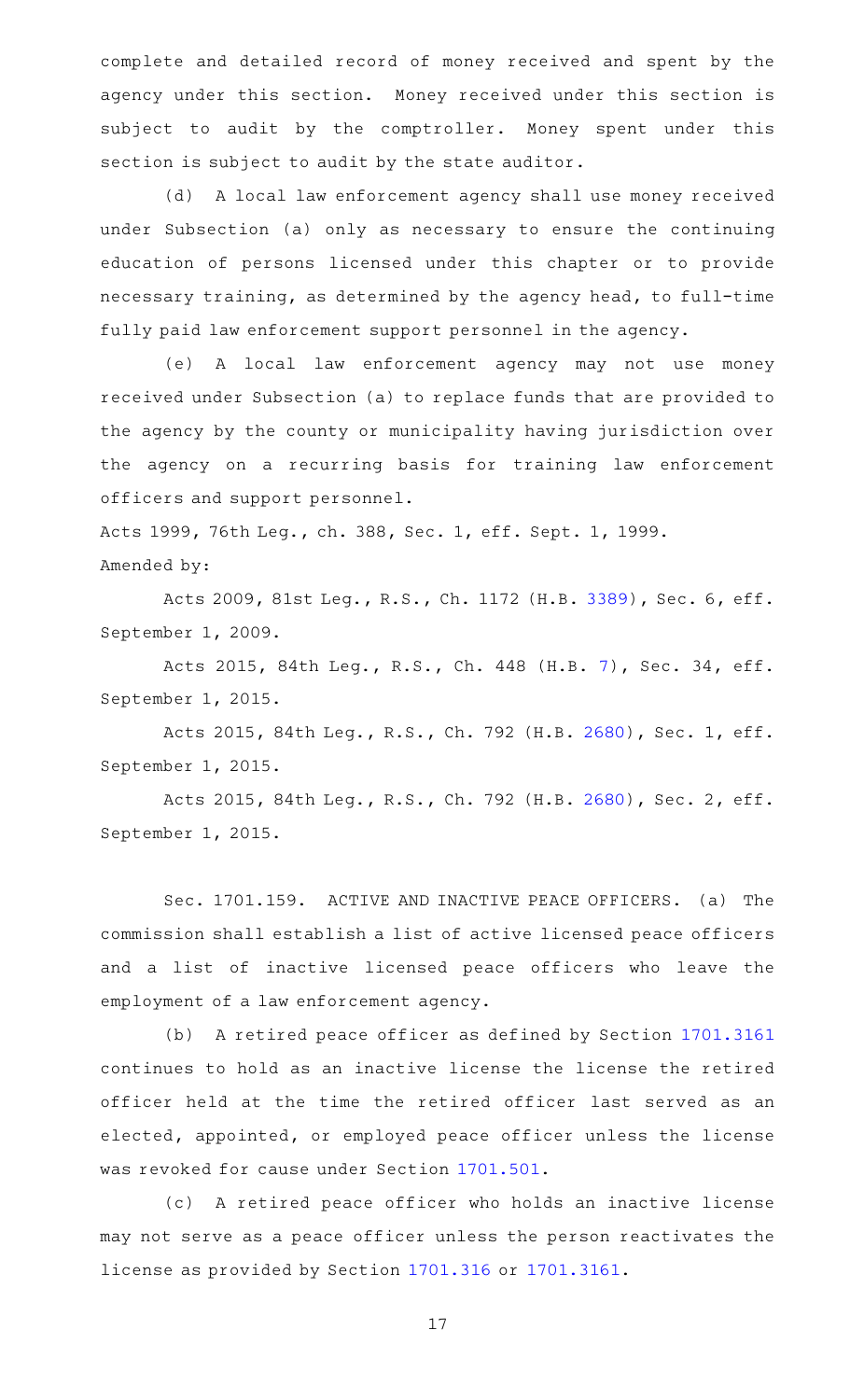Acts 1999, 76th Leg., ch. 388, Sec. 1, eff. Sept. 1, 1999. Amended by:

Acts 2007, 80th Leg., R.S., Ch. 878 (H.B. [1955](http://www.legis.state.tx.us/tlodocs/80R/billtext/html/HB01955F.HTM)), Sec. 1, eff. June 15, 2007.

Sec. 1701.160. AUTHORITY TO COMMISSION INVESTIGATORS AS PEACE OFFICERS. The commission may commission certified peace officers as investigators employed by the commission for the limited purpose of assisting the commission in administering this chapter.

Added by Acts 2001, 77th Leg., ch. 1420, Sec. 14.501(a), eff. Sept. 1, 2001.

Sec. 1701.161. PROVISION OF STATE FLAG TO NEXT OF KIN OF DECEASED PEACE OFFICER. (a) If the next of kin of a deceased peace officer requests a state flag, the commission shall:

(1) provide a state flag, at no cost to the next of kin, if the peace officer was:

 $(A)$  a current peace officer at the time of the officer 's death; or

(B) an honorably retired peace officer who voluntarily terminated employment with a law enforcement agency of this state or a political subdivision of this state; and

(2) notify the office of the governor of the death of the peace officer.

(b) The commission may apply for and accept gifts and grants from public and private entities on behalf of the Texas peace officer flag account.

(c) The commission shall deposit any gift or grant accepted by the commission under Subsection (b) to the credit of the Texas peace officer flag account. The Texas peace officer flag account is a special account in the general revenue fund. Money in the account may be appropriated only to the commission for the purpose of implementing this section. Interest earned on money in the Texas peace officer flag account shall be credited to the account. Added by Acts 2001, 77th Leg., ch. 476, Sec. 5, eff. Sept. 1, 2001. Amended by: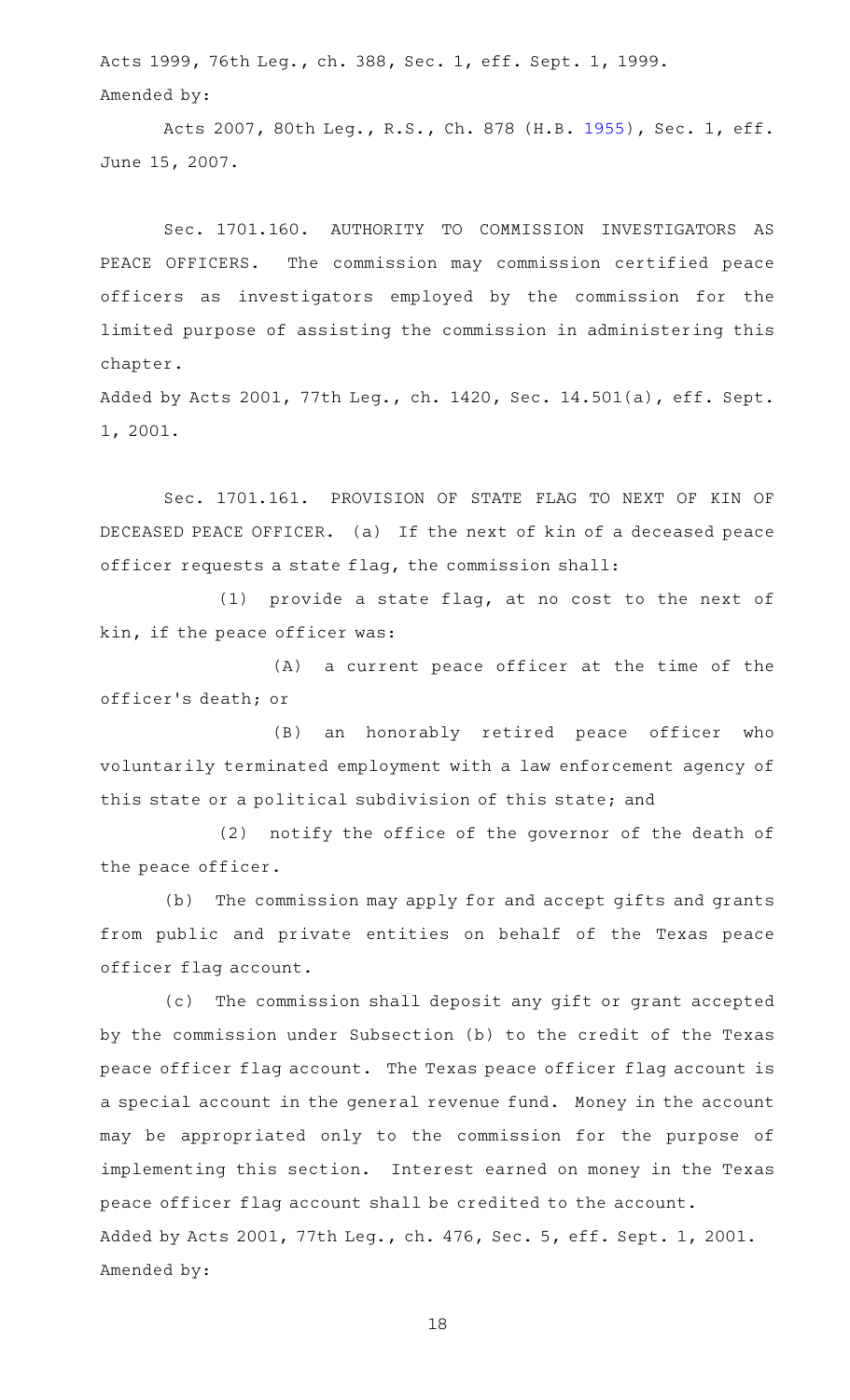Acts 2005, 79th Leg., Ch. 744 (H.B. [2769](http://www.legis.state.tx.us/tlodocs/79R/billtext/html/HB02769F.HTM)), Sec. 4, eff. September 1, 2005.

Sec. 1701.162. RECORDS AND AUDIT REQUIREMENTS. (a) The commission is entitled to access records maintained under Sections [1701.303](http://www.statutes.legis.state.tx.us/GetStatute.aspx?Code=OC&Value=1701.303), [1701.306](http://www.statutes.legis.state.tx.us/GetStatute.aspx?Code=OC&Value=1701.306), and [1701.310](http://www.statutes.legis.state.tx.us/GetStatute.aspx?Code=OC&Value=1701.310) by an agency hiring a person to be an officer or county jailer, including records that relate to age, education, physical standards, citizenship, experience, and other matters relating to competence and reliability, as evidence of qualification for licensing of an officer or county jailer.

(b) The commission shall audit the records described by Subsection (a) of each law enforcement agency at least once every five years.

(c) The commission by rule shall develop and establish a framework for the audits conducted by the commission under Subsection (b) that:

(1) addresses the types of documents subject to audit;

(2) provides a schedule for additional risk-based inspections based on:

 $(A)$  whether there has been a prior violation by the law enforcement agency;

(B) the inspection history of the agency; and

(C) any other factor the commission by rule considers appropriate;

(3) provides timelines for complying with an audit request or correcting a violation found during the audit process; and

(4) establishes sanctions for failing to comply with an audit request or to correct a violation found during the audit process.

Added by Acts 2009, 81st Leg., R.S., Ch. 1172 (H.B. [3389\)](http://www.legis.state.tx.us/tlodocs/81R/billtext/html/HB03389F.HTM), Sec. 7, eff. September 1, 2009.

Sec. 1701.163. INFORMATION PROVIDED BY COMMISSIONING ENTITIES. (a) This section applies only to an entity authorized by statute or by the constitution to create a law enforcement agency or police department and commission, appoint, or employ officers that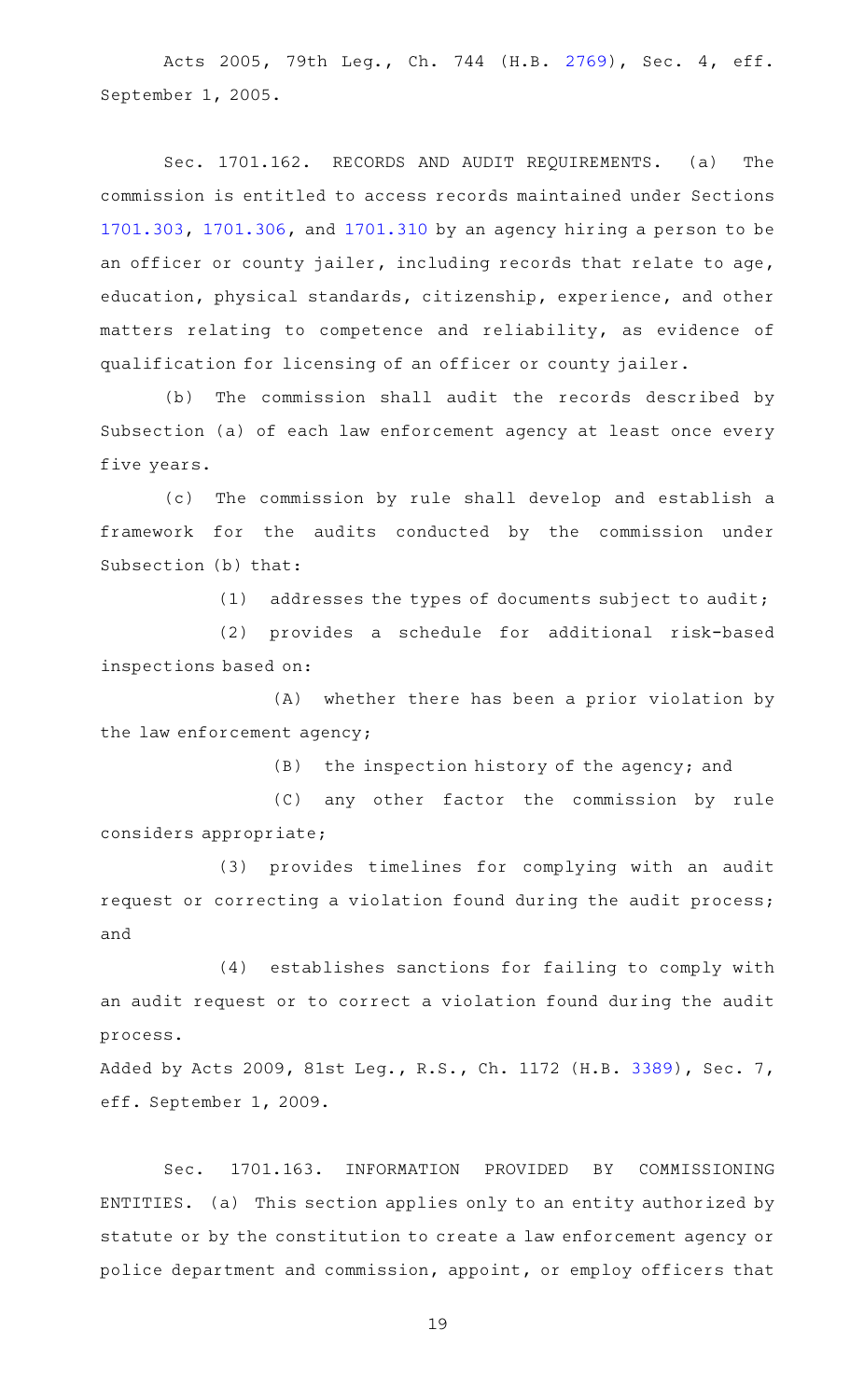first creates a law enforcement agency or police department and first begins to commission, appoint, or employ officers on or after September 1, 2009.

(b) The entity shall submit to the commission on creation of the law enforcement agency or police department information regarding:

(1) the need for the law enforcement agency or police department in the community;

 $(2)$  the funding sources for the law enforcement agency or police department;

 $(3)$  the physical resources available to officers;

(4) the physical facilities that the law enforcement agency or police department will operate, including descriptions of the evidence room, dispatch area, and public area;

(5) law enforcement policies of the law enforcement agency or police department, including policies on:

- $(A)$  use of force;
- $(B)$  vehicle pursuit;
- (C) professional conduct of officers;
- (D) domestic abuse protocols;
- $(E)$  response to missing persons;
- $(F)$  supervision of part-time officers; and
- (G) impartial policing;

(6) the administrative structure of the law enforcement agency or police department;

(7) liability insurance; and

 $(8)$  any other information the commission requires by rule.

Added by Acts 2009, 81st Leg., R.S., Ch. 1172 (H.B. [3389\)](http://www.legis.state.tx.us/tlodocs/81R/billtext/html/HB03389F.HTM), Sec. 7, eff. September 1, 2009.

Sec. 1701.164. COLLECTION OF CERTAIN INCIDENT-BASED DATA SUBMITTED BY LAW ENFORCEMENT AGENCIES. The commission shall collect and maintain incident-based data submitted to the commission under Article [2.134,](http://www.statutes.legis.state.tx.us/GetStatute.aspx?Code=CR&Value=2.134) Code of Criminal Procedure, including incident-based data compiled by a law enforcement agency from reports received by the law enforcement agency under Article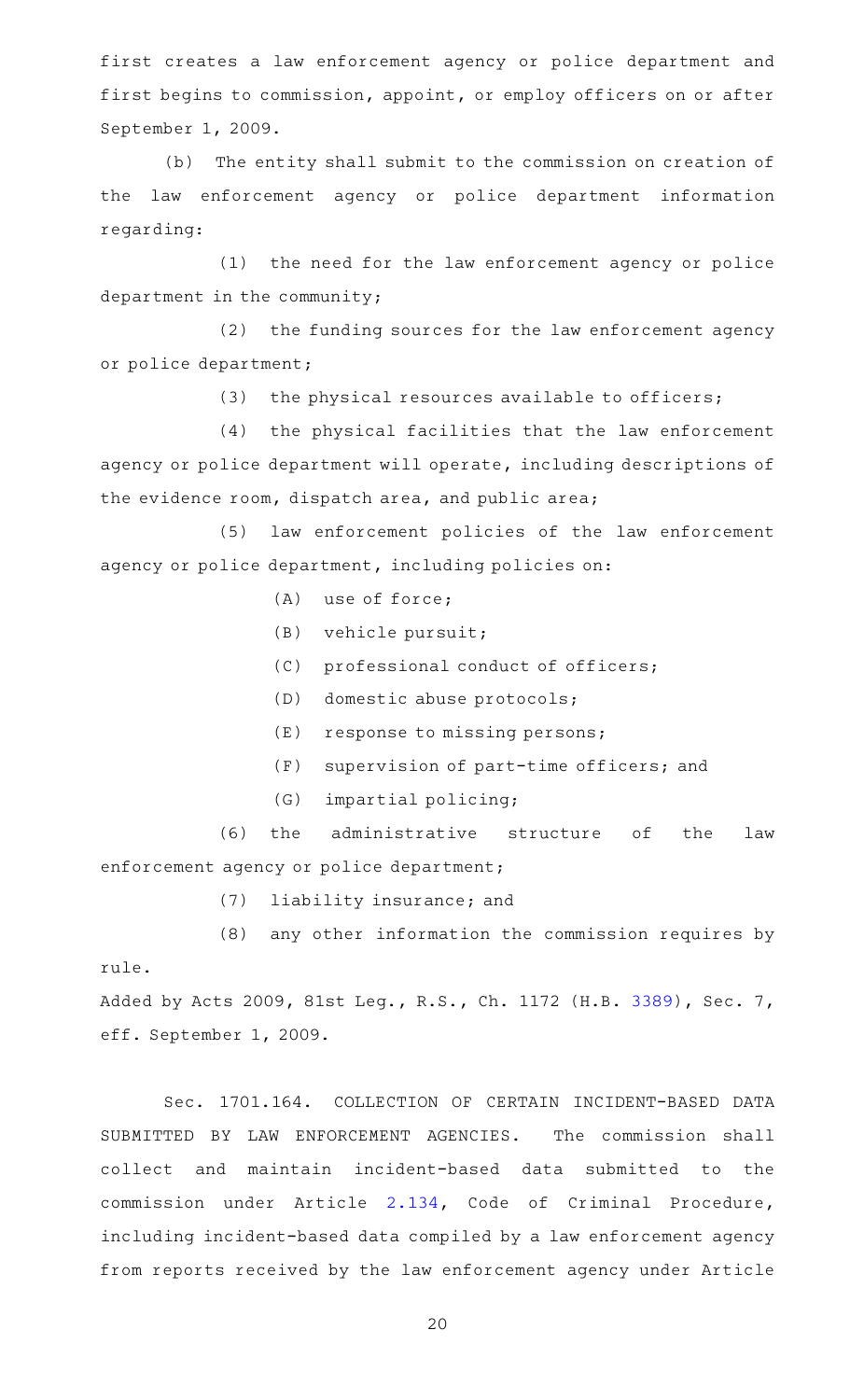2.133 of that code. The commission in consultation with the Department of Public Safety, the Bill Blackwood Law Enforcement Management Institute of Texas, the W. W. Caruth, Jr., Police Institute at Dallas, and the Texas Police Chiefs Association shall develop guidelines for submitting in a standard format the report containing incident-based data as required by Article [2.134](http://www.statutes.legis.state.tx.us/GetStatute.aspx?Code=CR&Value=2.134), Code of Criminal Procedure.

Added by Acts 2009, 81st Leg., R.S., Ch. 1172 (H.B. [3389\)](http://www.legis.state.tx.us/tlodocs/81R/billtext/html/HB03389F.HTM), Sec. 8, eff. September 1, 2009.

SUBCHAPTER E. PUBLIC INTEREST INFORMATION AND COMPLAINT PROCEDURES

Sec. 1701.201. PUBLIC INTEREST INFORMATION. (a) The commission shall prepare information of public interest describing the regulatory functions of the commission and the procedures by which public complaints are filed with and resolved by the commission.

(b) The commission shall make the information available to the public and appropriate state agencies. Acts 1999, 76th Leg., ch. 388, Sec. 1, eff. Sept. 1, 1999.

Sec. 1701.202. COMPLAINTS. (a) The commission by rule shall establish a comprehensive procedure for each phase of the commission's jurisdictional complaint enforcement process, including:

- (1) complaint intake;
- $(2)$  investigation;
- (3) adjudication and relevant hearings;
- $(4)$  appeals;
- $(5)$  the imposition of sanctions; and
- (6) public disclosure.

(b) On request, a license holder may obtain information regarding a complaint made against the license holder under this chapter, including a complete copy of the complaint file. On receipt of a request under this subsection, the commission shall provide the requested information in a timely manner to allow the license holder time to respond to the complaint.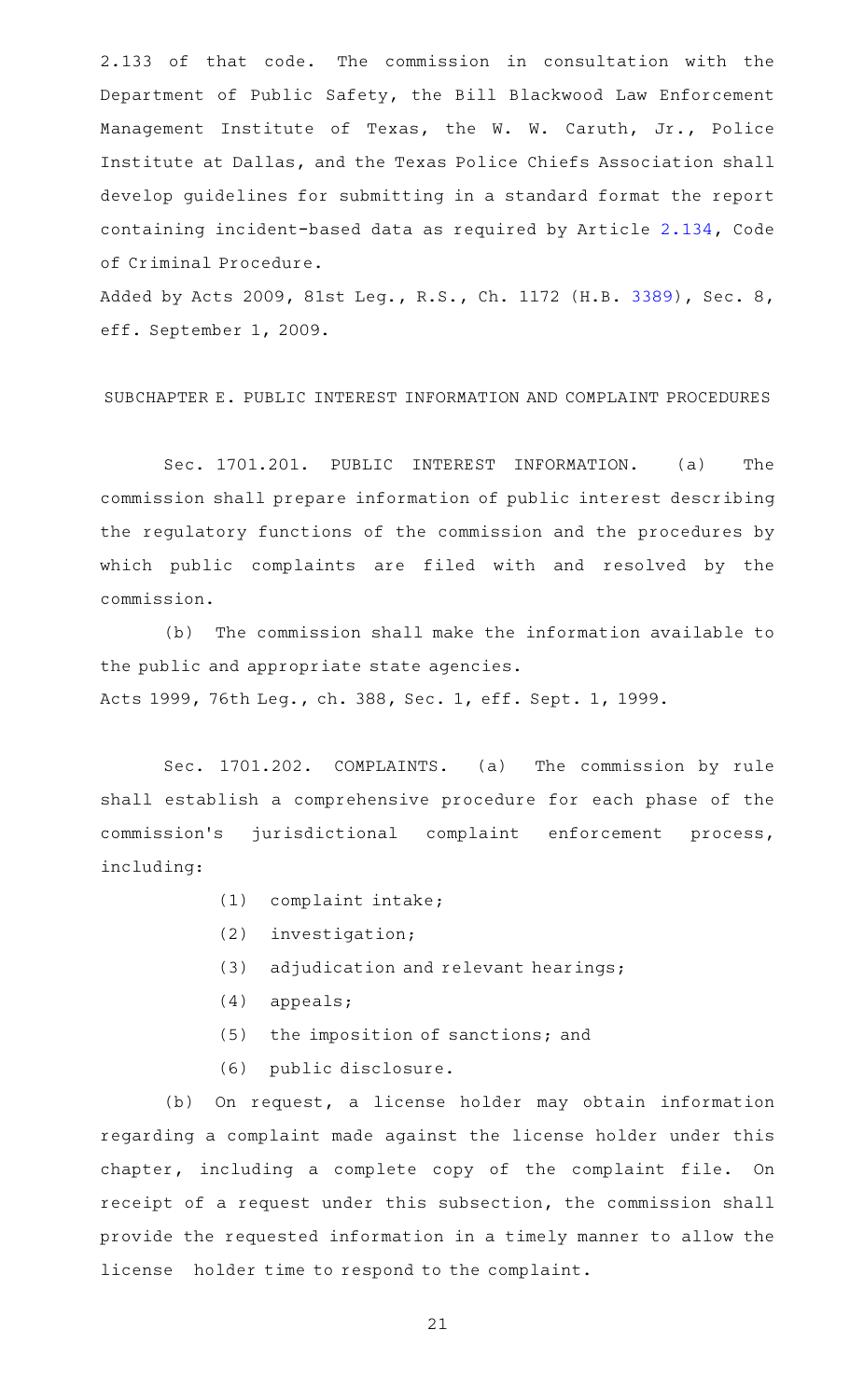(c) The commission shall ensure that detailed information regarding the commission 's complaint enforcement process described by this section is available on any publicly accessible Internet website and in any appropriate printed materials maintained by the commission.

Acts 1999, 76th Leg., ch. 388, Sec. 1, eff. Sept. 1, 1999. Amended by:

Acts 2009, 81st Leg., R.S., Ch. 1172 (H.B. [3389](http://www.legis.state.tx.us/tlodocs/81R/billtext/html/HB03389F.HTM)), Sec. 9, eff. September 1, 2009.

Sec. 1701.203. RECORDS OF COMPLAINTS. (a) The commission shall maintain a system to promptly and efficiently act on jurisdictional complaints filed with the commission. The commission shall maintain information about parties to the complaint, the subject matter of the complaint, a summary of the results of the review or investigation of the complaint, and its disposition.

(b) The commission shall make information available describing its procedures for complaint investigation and resolution.

(c) The commission shall periodically notify the parties to the complaint of the status of the complaint until final disposition.

Acts 1999, 76th Leg., ch. 388, Sec. 1, eff. Sept. 1, 1999. Amended by:

Acts 2009, 81st Leg., R.S., Ch. 1172 (H.B. [3389](http://www.legis.state.tx.us/tlodocs/81R/billtext/html/HB03389F.HTM)), Sec. 10, eff. September 1, 2009.

Sec. 1701.2035. TRACKING AND ANALYSIS OF COMPLAINT AND VIOLATION DATA. (a) The commission shall develop and implement a method for:

(1) tracking complaints filed with the commission through their final disposition, including:

 $(A)$  the reason for each complaint;

 $(B)$  how each complaint was resolved; and

(C) the subject matter of each complaint that was not within the jurisdiction of the commission and how the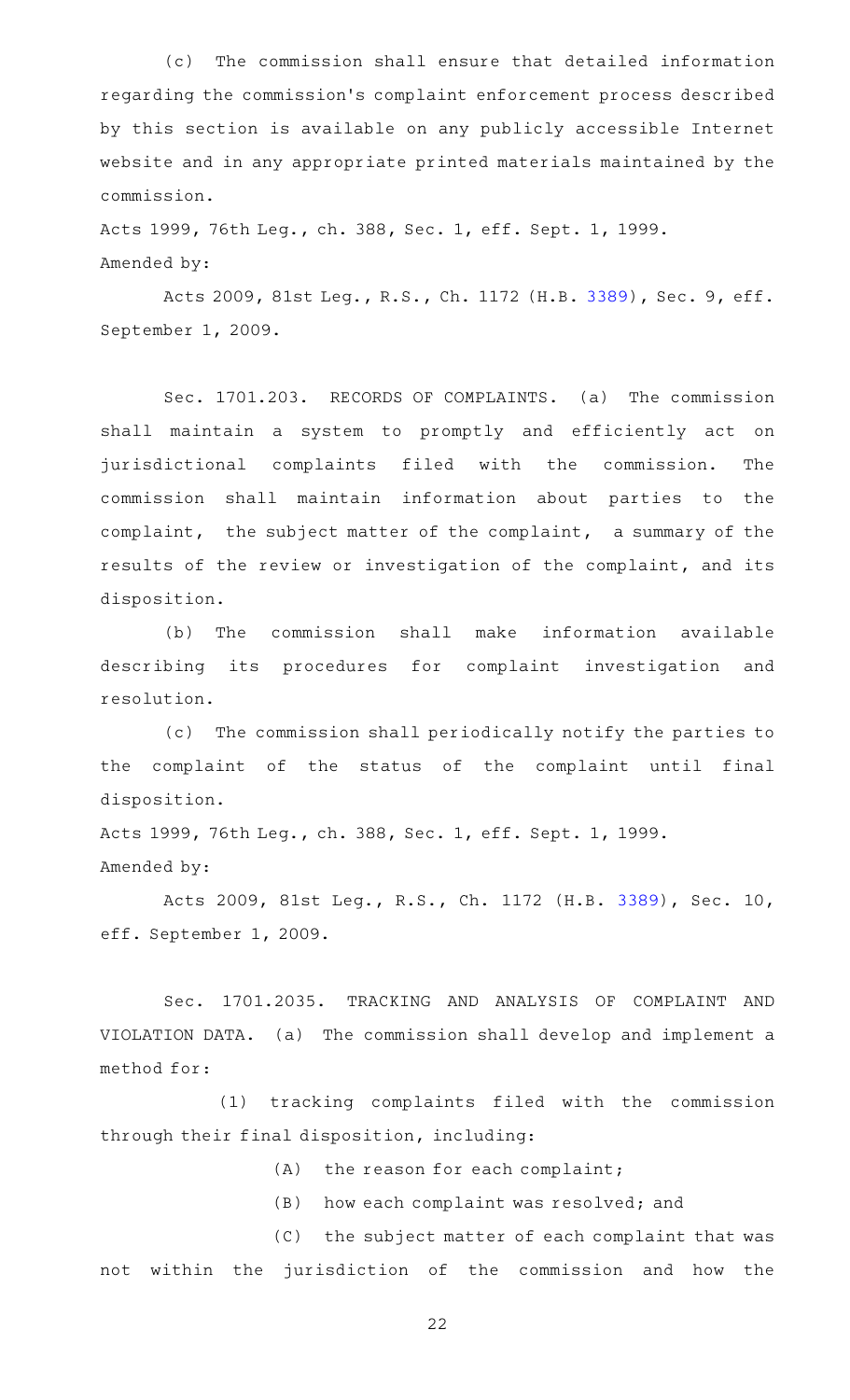commission responded to the complaint; and

(2) tracking and categorizing the sources and types of complaints filed with the commission and of violations of this chapter or a rule adopted under this chapter.

(b) The commission shall analyze the complaint and violation data maintained under Subsection (a) to identify trends and areas that may require additional regulation or enforcement. Added by Acts 2009, 81st Leg., R.S., Ch. 1172 (H.B. [3389](http://www.legis.state.tx.us/tlodocs/81R/billtext/html/HB03389F.HTM)), Sec. 11, eff. September 1, 2009.

Sec. 1701.204. PUBLIC PARTICIPATION. (a) The commission shall develop and implement policies that provide the public with a reasonable opportunity to appear before the commission and to speak on any issue under the commission 's jurisdiction.

(b) The commission shall prepare and maintain a written plan that describes how a person who does not speak English may be provided reasonable access to the commission 's programs and services.

Acts 1999, 76th Leg., ch. 388, Sec. 1, eff. Sept. 1, 1999.

SUBCHAPTER F. TRAINING PROGRAMS, SCHOOLS, AND POLICIES

Sec. 1701.251. TRAINING PROGRAMS; INSTRUCTORS. (a) The commission shall establish and maintain training programs for officers, county jailers, and telecommunicators. The training shall be conducted by the commission staff or by other agencies and institutions the commission considers appropriate.

(b) The commission may authorize reimbursement for a political subdivision or state agency as authorized by the legislature for expenses incurred in attending a training program.

 $(c)$  The commission may:

(1) issue or revoke the license of a school operated by or for this state or a political subdivision of this state specifically for training officers, county jailers, recruits, or telecommunicators;

(2) operate schools and conduct preparatory, in-service, basic, and advanced courses in the schools, as the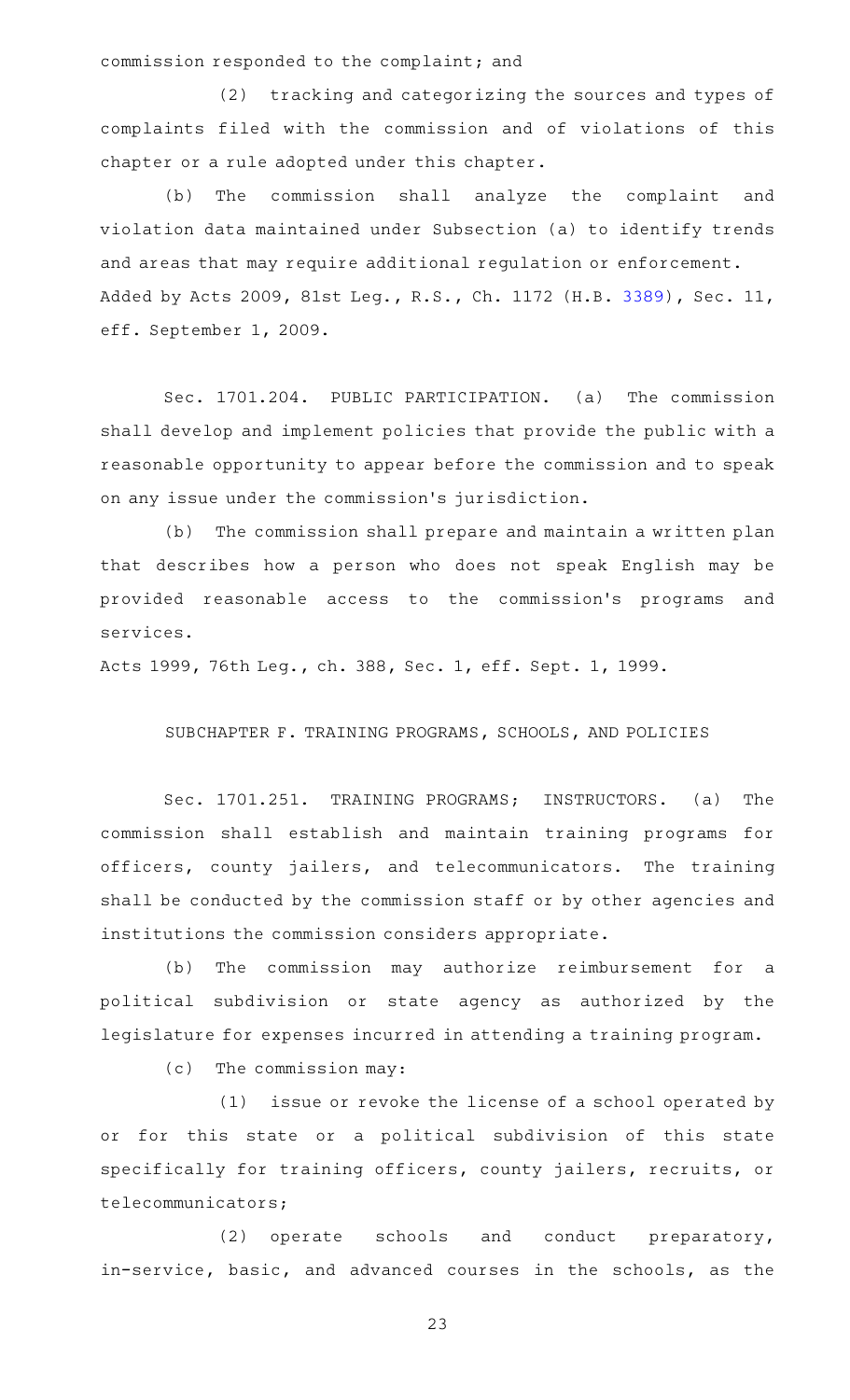commission determines appropriate, for officers, county jailers, recruits, and telecommunicators;

(3) issue a license to a person to act as a qualified instructor under conditions that the commission prescribes; and

 $(4)$  consult and cooperate with a municipality, county, special district, state agency or other governmental agency, or a university, college, junior college, or other institution, concerning the development of schools and training programs for officers, county jailers, and telecommunicators. Acts 1999, 76th Leg., ch. 388, Sec. 1, eff. Sept. 1, 1999. Amended by:

Acts 2013, 83rd Leg., R.S., Ch. 968 (H.B. [1951](http://www.legis.state.tx.us/tlodocs/83R/billtext/html/HB01951F.HTM)), Sec. 2, eff. January 1, 2014.

Sec. 1701.252. PROGRAM AND SCHOOL REQUIREMENTS; ADVISORY BOARD. (a) Unless a school has created an advisory board for developing a curriculum, the commission may not issue a license to the school or approve a training program or course for officers or county jailers other than a program created by the Bill Blackwood Law Enforcement Management Institute of Texas.

(b) At least one-third of the members of an advisory board under Subsection (a) must be public members who meet the qualifications required of a public member of the commission. Acts 1999, 76th Leg., ch. 388, Sec. 1, eff. Sept. 1, 1999.

For expiration of Subsections (b-1) and (b-2), see Subsection

 $(b-2)$ .

Sec. 1701.253. SCHOOL CURRICULUM. (a) The commission shall establish minimum curriculum requirements for preparatory and advanced courses and programs for schools subject to approval under Section [1701.251](http://www.statutes.legis.state.tx.us/GetStatute.aspx?Code=OC&Value=1701.251)(c)(1).

(b) In establishing requirements under this section, the commission shall require courses and programs to provide training in:

 $(1)$  the recognition, investigation, and documentation of cases that involve child abuse and neglect, family violence, and sexual assault, including the use of best practices and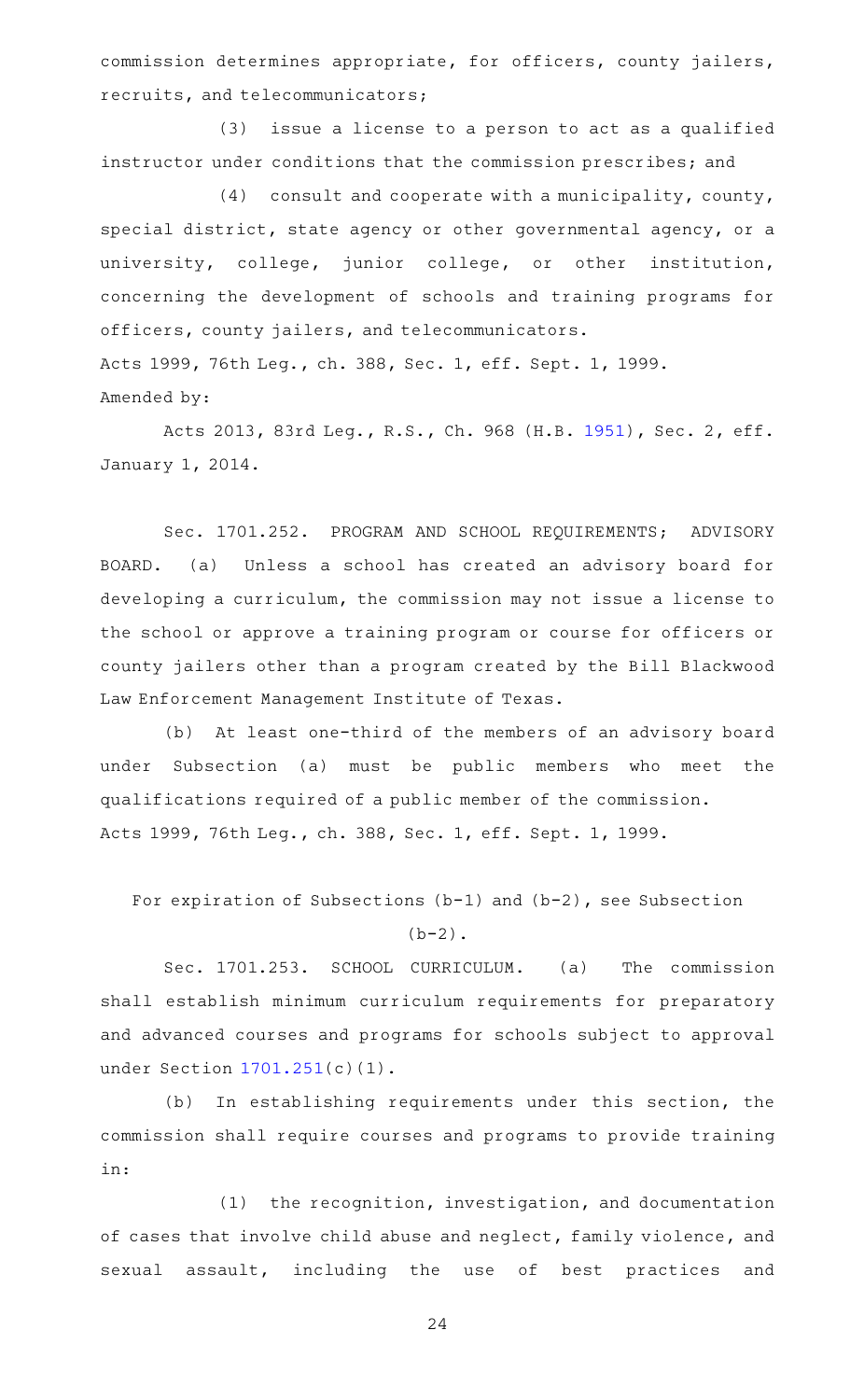trauma-informed response techniques to effectively recognize, investigate, and document those cases;

(2) issues concerning sex offender characteristics; and

(3) crime victims' rights under Chapter [56A](http://www.statutes.legis.state.tx.us/GetStatute.aspx?Code=CR&Value=56A), Code of Criminal Procedure, and Chapter [57,](http://www.statutes.legis.state.tx.us/GetStatute.aspx?Code=FA&Value=57) Family Code, and the duty of law enforcement agencies to ensure that a victim is afforded those rights.

 $(b-1)$  The commission shall consult with the Sexual Assault Survivors' Task Force established under Section [772.0064](http://www.statutes.legis.state.tx.us/GetStatute.aspx?Code=GV&Value=772.0064), Government Code, regarding minimum curriculum requirements for training in the investigation and documentation of cases that involve sexual assault or other sex offenses.

 $(b-2)$  This subsection and Subsection (b-1) expire September 1, 2023.

(c) As part of the minimum curriculum requirements, the commission shall establish a statewide comprehensive education and training program on civil rights, racial sensitivity, and cultural diversity for persons licensed under this chapter.

(d) Training in documentation of cases required by Subsection (b) shall include instruction in:

 $(1)$  making a written account of the extent of injuries sustained by the victim of an alleged offense;

(2) recording by photograph or videotape the area in which an alleged offense occurred and the victim's injuries;

(3) recognizing and recording a victim's statement that may be admissible as evidence in a proceeding concerning the matter about which the statement was made; and

(4) recognizing and recording circumstances indicating that a victim may have been assaulted in the manner described by Section [22.01\(](http://www.statutes.legis.state.tx.us/GetStatute.aspx?Code=PE&Value=22.01)b)(2)(B), Penal Code.

(e) As part of the minimum curriculum requirements relating to the vehicle and traffic laws of this state, the commission shall require an education and training program on laws relating to the operation of motorcycles and to the wearing of protective headgear by motorcycle operators and passengers. In addition, the commission shall require education and training on motorcycle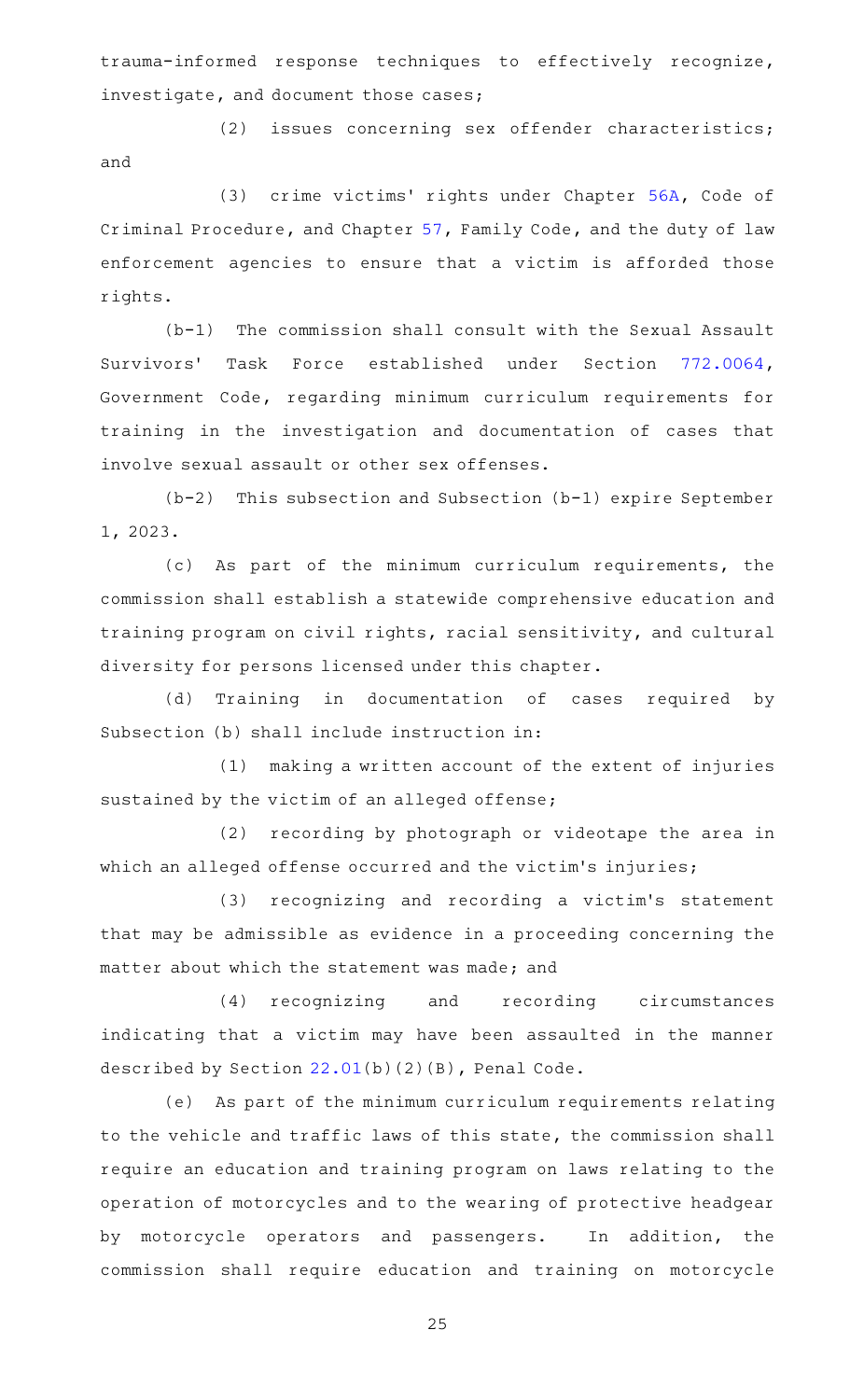operator profiling awareness and sensitivity training.

(f) Training for officers and recruits in investigation of cases required by Subsection (b)(1)(B) shall include instruction in preventing dual arrest whenever possible and conducting a thorough investigation to determine which person is the predominant aggressor when allegations of family violence from two or more opposing persons are received arising from the same incident.

(g) As part of the minimum curriculum requirements, the commission shall establish a statewide comprehensive education and training program on asset forfeiture under Chapter [59](http://www.statutes.legis.state.tx.us/GetStatute.aspx?Code=CR&Value=59), Code of Criminal Procedure, for officers licensed under this chapter. An officer shall complete a program established under this subsection not later than the second anniversary of the date the officer is licensed under this chapter or the date the officer applies for an intermediate proficiency certificate, whichever date is earlier.

(h) As part of the minimum curriculum requirements, the commission shall establish a statewide comprehensive education and training program on racial profiling for officers licensed under this chapter. An officer shall complete a program established under this subsection not later than the second anniversary of the date the officer is licensed under this chapter or the date the officer applies for an intermediate proficiency certificate, whichever date is earlier.

(i) As part of the minimum curriculum requirements, the commission shall establish a statewide comprehensive education and training program on identity theft under Section [32.51](http://www.statutes.legis.state.tx.us/GetStatute.aspx?Code=PE&Value=32.51), Penal Code, for officers licensed under this chapter. An officer shall complete a program established under this subsection not later than the second anniversary of the date the officer is licensed under this chapter or the date the officer applies for an intermediate proficiency certificate, whichever date is earlier.

(j) As part of the minimum curriculum requirements, the commission shall require an officer to complete a 40-hour statewide education and training program on de-escalation and crisis intervention techniques to facilitate interaction with persons with mental impairments. An officer shall complete the program not later than the second anniversary of the date the officer is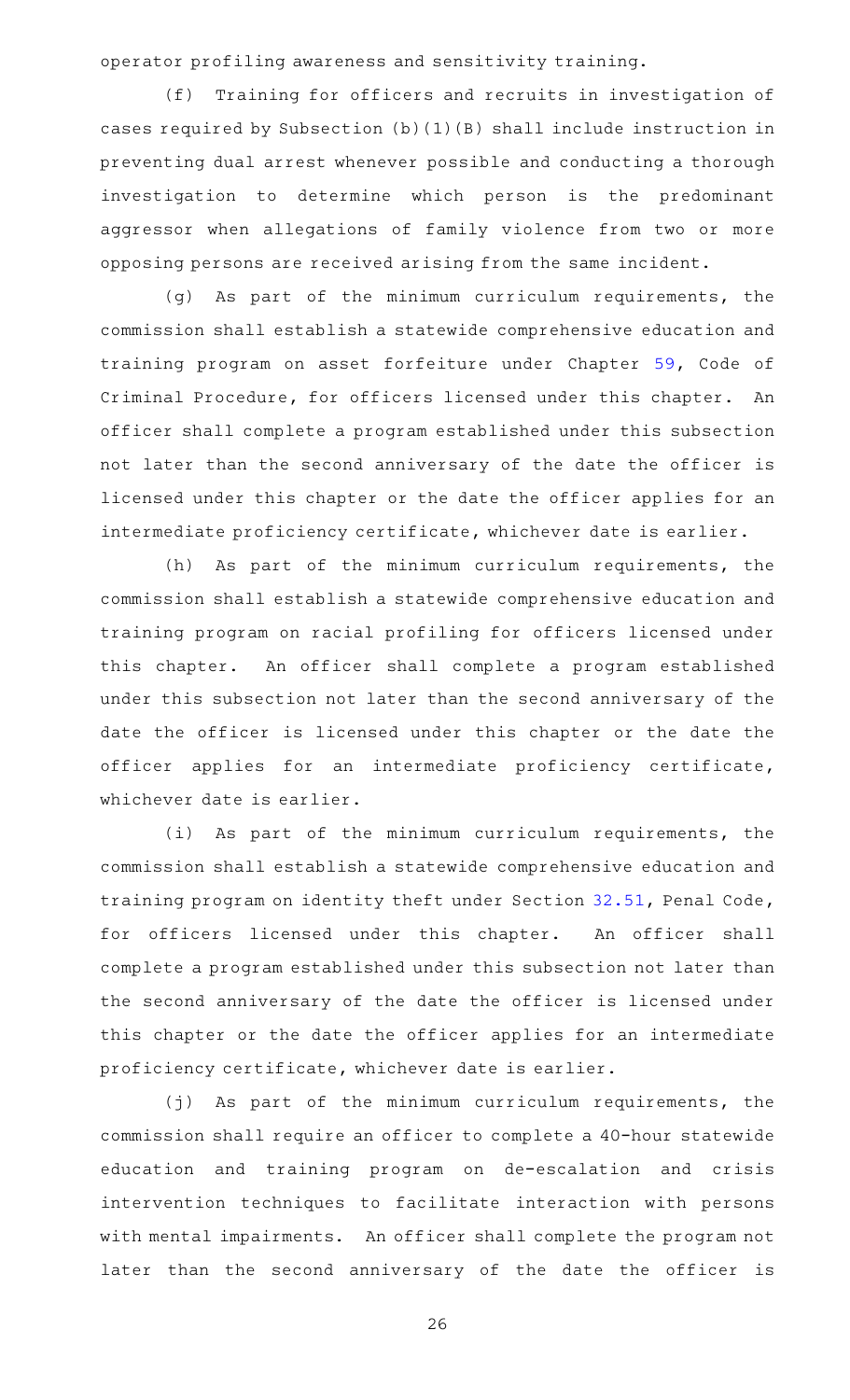licensed under this chapter or the date the officer applies for an intermediate proficiency certificate, whichever date is earlier. An officer may not satisfy the requirements of this subsection or Section [1701.402\(](http://www.statutes.legis.state.tx.us/GetStatute.aspx?Code=OC&Value=1701.402)g) by taking an online course on de-escalation and crisis intervention techniques to facilitate interaction with persons with mental impairments.

 $(k)$  As part of the minimum curriculum requirements, the commission shall establish a statewide comprehensive education and training program for officers licensed under this chapter that covers the laws of this state and of the United States pertaining to peace officers.

(1) As part of the minimum curriculum requirements, the commission shall require an officer licensed by the commission on or after January 1, 2016, to complete a canine encounter training program established by the commission under Section [1701.261](http://www.statutes.legis.state.tx.us/GetStatute.aspx?Code=OC&Value=1701.261). An officer shall complete the program not later than the second anniversary of the date the officer is licensed under this chapter unless the officer completes the program as part of the officer 's basic training course.

(m) As part of the minimum curriculum requirements, the commission shall establish a statewide comprehensive education and training program on procedures for interacting with drivers who are deaf or hard of hearing, as defined by Section [81.001,](http://www.statutes.legis.state.tx.us/GetStatute.aspx?Code=HR&Value=81.001) Human Resources Code, including identifying specialty license plates issued to individuals who are deaf or hard of hearing under Section [504.204,](http://www.statutes.legis.state.tx.us/GetStatute.aspx?Code=TN&Value=504.204) Transportation Code. An officer shall complete a program established under this subsection not later than the second anniversary of the date the officer is licensed under this chapter or the date the officer applies for an intermediate proficiency certificate, whichever date is earlier.

(n) As part of the minimum curriculum requirements, the commission shall require an officer to complete a statewide education and training program on de-escalation techniques to facilitate interaction with members of the public, including techniques for limiting the use of force resulting in bodily injury.

(o) As part of the minimum curriculum requirements, the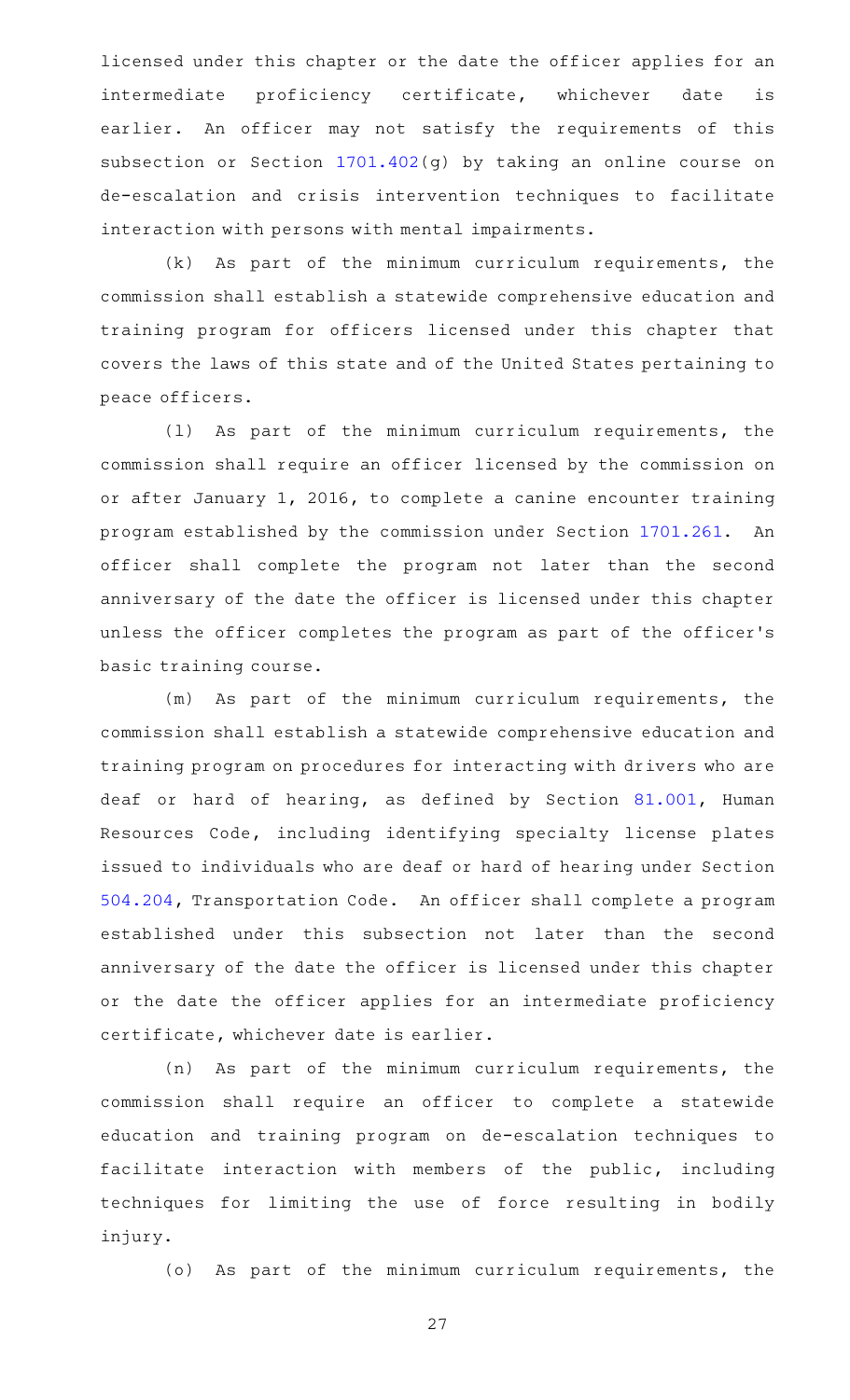commission shall require an officer to complete the civilian interaction training program developed under Section [1701.268](http://www.statutes.legis.state.tx.us/GetStatute.aspx?Code=OC&Value=1701.268). An officer shall complete the program not later than the second anniversary of the date the officer is licensed under this chapter unless the officer completes the program as part of the officer 's basic training course.

(p) As part of the minimum curriculum requirements, the commission shall require an officer to complete the basic education and training program on the trafficking of persons developed under Section [1701.258](http://www.statutes.legis.state.tx.us/GetStatute.aspx?Code=OC&Value=1701.258)(a). An officer shall complete the program not later than the second anniversary of the date the officer is licensed under this chapter unless the officer completes the program as part of the officer 's basic training course. Acts 1999, 76th Leg., ch. 388, Sec. 1, eff. Sept. 1, 1999. Amended by Acts 2001, 77th Leg., ch. 657, Sec. 4, eff. Sept. 1, 2001; Acts 2001, 77th Leg., ch. 897, Sec. 1, eff. Sept. 1, 2001; Acts 2001, 77th Leg., ch. 929, Sec. 5, eff. Sept. 1, 2001; Acts 2001, 77th

Leg., ch. 947, Sec. 4, eff. Sept. 1, 2001; Acts 2001, 77th Leg., ch. 1034, Sec. 14, eff. Sept. 1, 2001; Acts 2003, 78th Leg., ch. 1276, Sec. 14.007, eff. Sept. 1, 2003; Acts 2003, 78th Leg., ch. 1326, Sec. 8, eff. Sept. 1, 2003.

Amended by:

Acts 2005, 79th Leg., Ch. 393 (S.B. [1473](http://www.legis.state.tx.us/tlodocs/79R/billtext/html/SB01473F.HTM)), Sec. 3, eff. September 1, 2005.

Acts 2009, 81st Leg., R.S., Ch. 1172 (H.B. [3389](http://www.legis.state.tx.us/tlodocs/81R/billtext/html/HB03389F.HTM)), Sec. 12, eff. September 1, 2009.

Acts 2015, 84th Leg., R.S., Ch. 31 (H.B. [593](http://www.legis.state.tx.us/tlodocs/84R/billtext/html/HB00593F.HTM)), Sec. 1, eff. September 1, 2015.

Acts 2015, 84th Leg., R.S., Ch. 642 (S.B. [1987](http://www.legis.state.tx.us/tlodocs/84R/billtext/html/SB01987F.HTM)), Sec. 2, eff. January 1, 2016.

Acts 2017, 85th Leg., R.S., Ch. 324 (S.B. [1488\)](http://www.legis.state.tx.us/tlodocs/85R/billtext/html/SB01488F.HTM), Sec. 24.001(31), eff. September 1, 2017.

Acts 2017, 85th Leg., R.S., Ch. 513 (S.B. [30](http://www.legis.state.tx.us/tlodocs/85R/billtext/html/SB00030F.HTM)), Sec. 5, eff. September 1, 2017.

Acts 2017, 85th Leg., R.S., Ch. 950 (S.B. [1849\)](http://www.legis.state.tx.us/tlodocs/85R/billtext/html/SB01849F.HTM), Sec. 4.02, eff. September 1, 2017.

Acts 2019, 86th Leg., R.S., Ch. 76 (S.B. [971](http://www.legis.state.tx.us/tlodocs/86R/billtext/html/SB00971F.HTM)), Sec. 1, eff.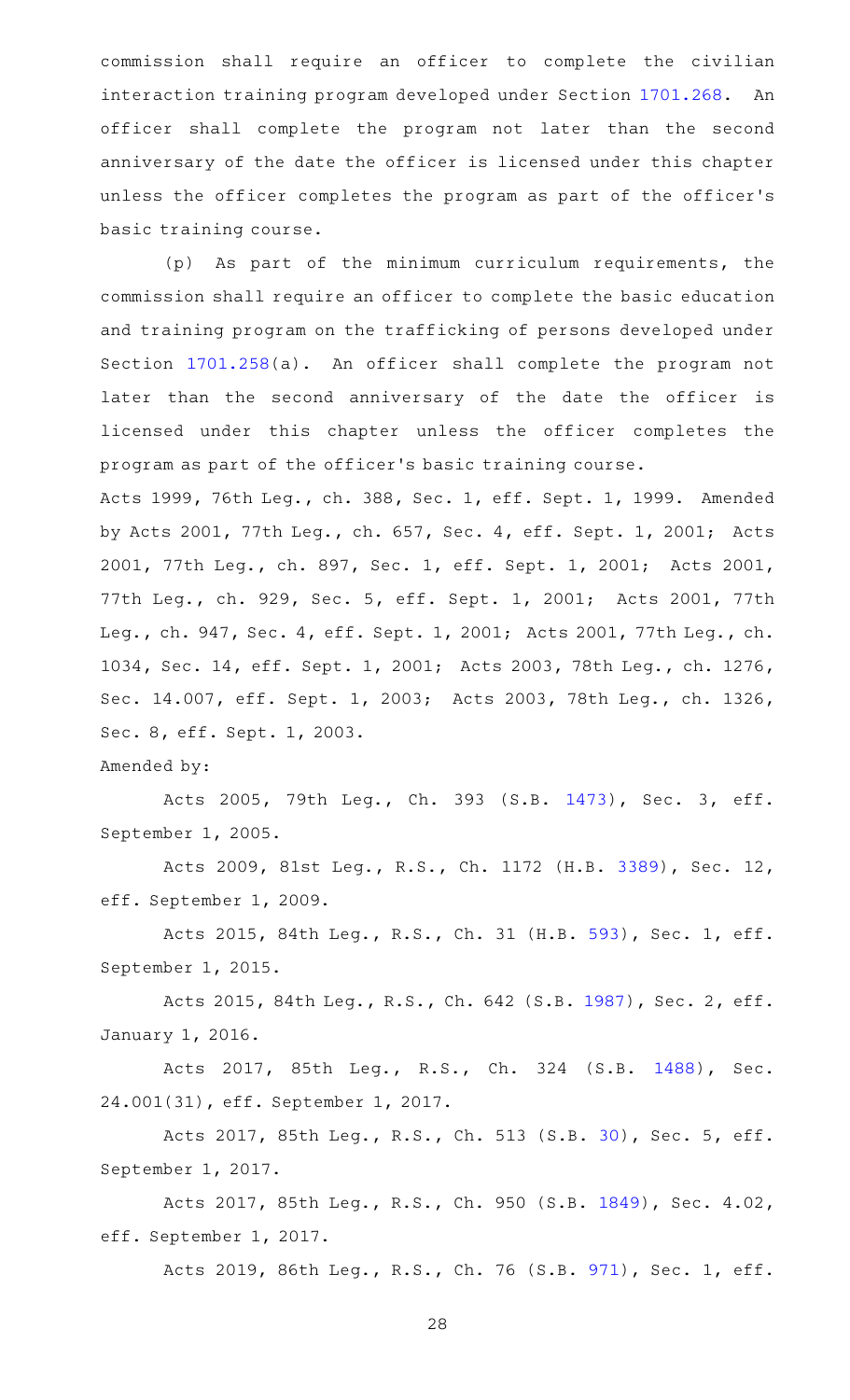September 1, 2019.

Acts 2019, 86th Leg., R.S., Ch. 107 (S.B. [586](http://www.legis.state.tx.us/tlodocs/86R/billtext/html/SB00586F.HTM)), Sec. 1, eff. September 1, 2019.

Acts 2019, 86th Leg., R.S., Ch. 411 (H.B. [1590](http://www.legis.state.tx.us/tlodocs/86R/billtext/html/HB01590F.HTM)), Sec. 4, eff. June 4, 2019.

Acts 2019, 86th Leg., R.S., Ch. 467 (H.B. [4170\)](http://www.legis.state.tx.us/tlodocs/86R/billtext/html/HB04170F.HTM), Sec. 21.001(38), eff. September 1, 2019.

Acts 2019, 86th Leg., R.S., Ch. 469 (H.B. [4173\)](http://www.legis.state.tx.us/tlodocs/86R/billtext/html/HB04173F.HTM), Sec. 2.57, eff. January 1, 2021.

Acts 2019, 86th Leg., R.S., Ch. 715 (H.B. [292](http://www.legis.state.tx.us/tlodocs/86R/billtext/html/HB00292F.HTM)), Sec. 1, eff. September 1, 2019.

Sec. 1701.254. RISK ASSESSMENT AND INSPECTIONS. (a) The commission may visit and inspect a school conducting a training course for officers, county jailers, telecommunicators, or recruits and make necessary evaluations to determine if the school complies with this chapter and commission rules.

(b) The commission shall develop a risk assessment method to determine the relative performance of schools conducting training courses for officers, county jailers, telecommunicators, or recruits. The commission shall base its schedule for inspection of schools on the results of the risk assessment.

(c) The risk assessment method must:

(1) consider the scores of students enrolled in a school on the basic peace officer examination;

(2) consider the past inspection records of a school;

(3) consider a self-assessment performed by a school in a noninspection year; and

(4) include a random element to ensure periodic inspection of each school.

(d) The commission by rule shall establish a system for placing a training provider on at-risk probationary status. The rules must prescribe:

 $(1)$  the criteria to be used by the commission in determining whether to place a training provider on at-risk probationary status;

(2) a procedure and timeline for imposing corrective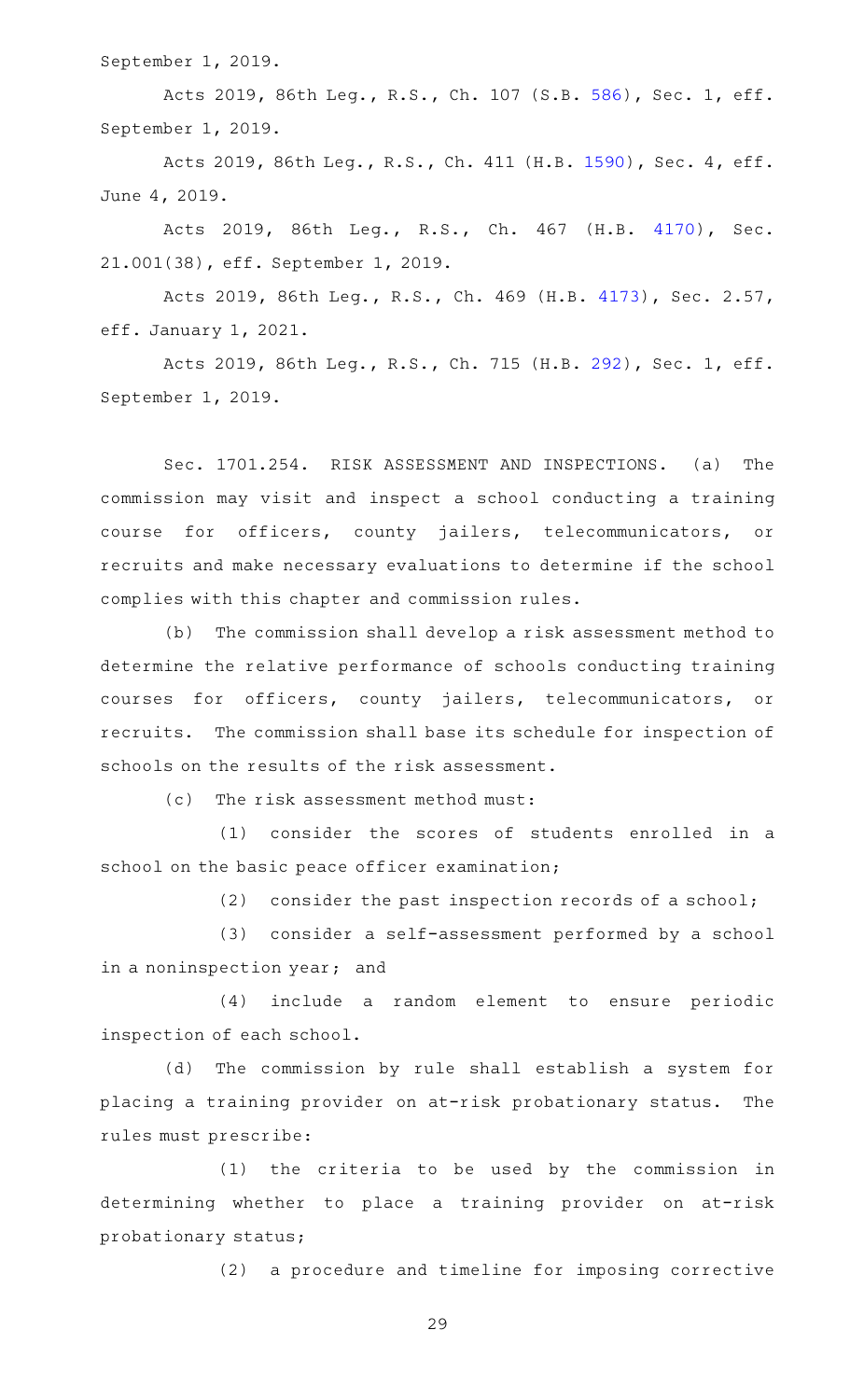conditions on a training provider placed on at-risk probationary status and for notifying the provider regarding those conditions; and

(3) a procedure for tracking a training provider's progress toward compliance with any corrective conditions imposed on the provider by the commission under this subsection. Acts 1999, 76th Leg., ch. 388, Sec. 1, eff. Sept. 1, 1999. Amended by:

Acts 2009, 81st Leg., R.S., Ch. 1172 (H.B. [3389](http://www.legis.state.tx.us/tlodocs/81R/billtext/html/HB03389F.HTM)), Sec. 13, eff. September 1, 2009.

Acts 2011, 82nd Leg., R.S., Ch. 855 (H.B. [3823](http://www.legis.state.tx.us/tlodocs/82R/billtext/html/HB03823F.HTM)), Sec. 5, eff. September 1, 2011.

Sec. 1701.255. ENROLLMENT QUALIFICATIONS. (a) The commission by rule shall establish minimum qualifications for a person to enroll in a training program under Section [1701.251](http://www.statutes.legis.state.tx.us/GetStatute.aspx?Code=OC&Value=1701.251)(a) that provides instruction in defensive tactics, arrest procedures, firearms, or use of a motor vehicle for law enforcement purposes.

(b) A person who is disqualified by law to be an officer or county jailer may not enroll in a training program described by Subsection (a).

(c) A person may not enroll in a peace officer training program under Section [1701.251\(](http://www.statutes.legis.state.tx.us/GetStatute.aspx?Code=OC&Value=1701.251)a) unless the person has received:

 $(1)$  a high school diploma;

(2) a high school equivalency certificate; or

(3) an honorable discharge from the armed forces of the United States after at least 24 months of active duty service. Acts 1999, 76th Leg., ch. 388, Sec. 1, eff. Sept. 1, 1999. Amended by Acts 2001, 77th Leg., ch. 1441, Sec. 1, eff. Sept. 1, 2001. Amended by:

Acts 2009, 81st Leg., R.S., Ch. 1172 (H.B. [3389](http://www.legis.state.tx.us/tlodocs/81R/billtext/html/HB03389F.HTM)), Sec. 14, eff. September 1, 2009.

Sec. 1701.2551. BASIC PEACE OFFICER TRAINING COURSE. (a) The basic peace officer training course required as part of a peace officer training program under Section [1701.251](http://www.statutes.legis.state.tx.us/GetStatute.aspx?Code=OC&Value=1701.251)(a) may be no less than 720 hours.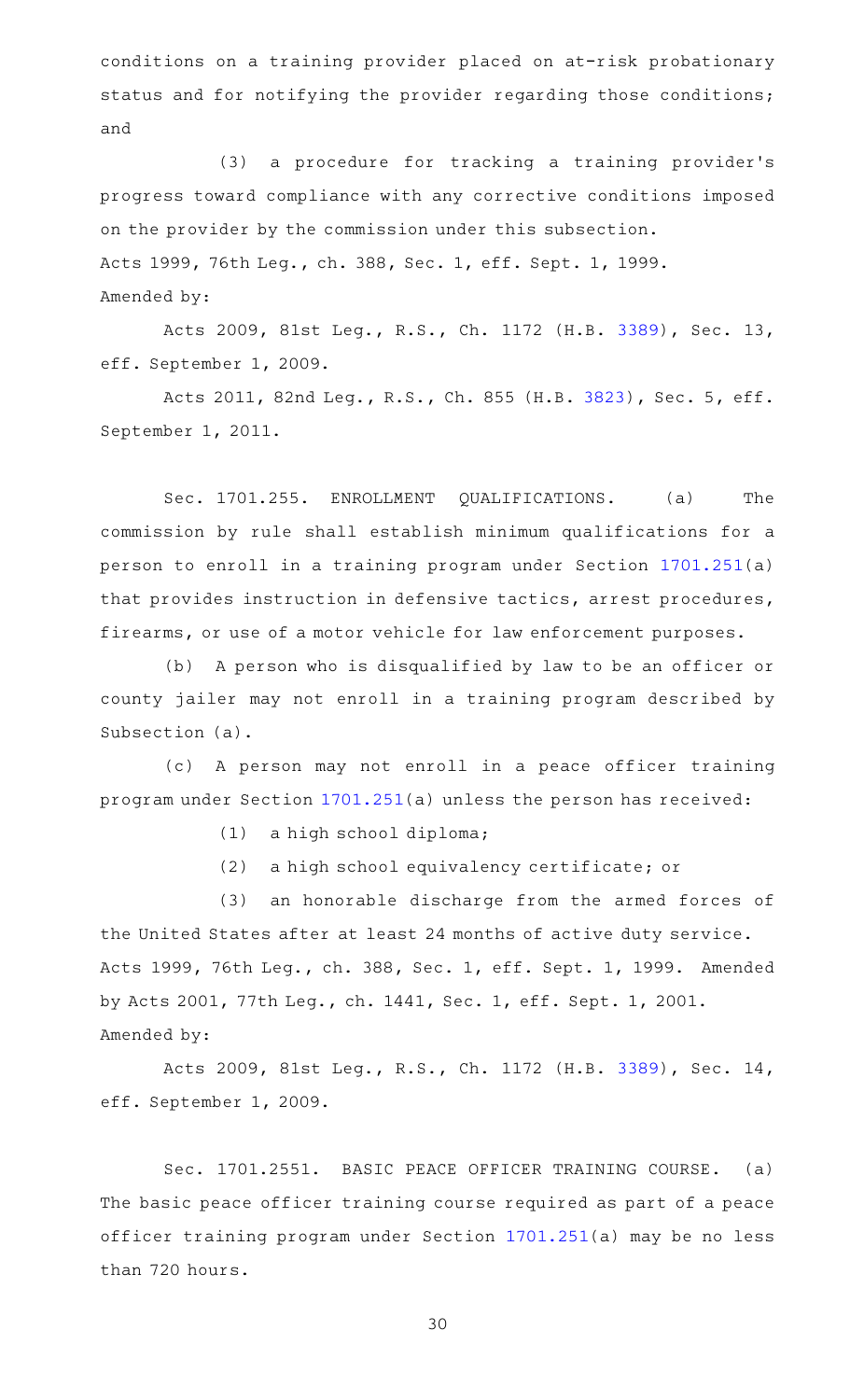(b) The basic peace officer training course must include training on:

(1) the prohibition against the intentional use of a choke hold, carotid artery hold, or similar neck restraint by a peace officer in searching or arresting a person, unless the officer reasonably believes the restraint is necessary to prevent serious bodily injury to or the death of the peace officer or another person;

 $(2)$  the duty of a peace officer to intervene to stop or prevent another peace officer from using force against a person suspected of committing an offense if:

(A) the amount of force exceeds that which is reasonable under the circumstances; and

(B) the officer knows or should know that the other officer 's use of force:

 $(i)$  violates state or federal law;

(ii) puts a person at risk of bodily injury, as that term is defined by Section [1.07](http://www.statutes.legis.state.tx.us/GetStatute.aspx?Code=PE&Value=1.07), Penal Code, and is not immediately necessary to avoid imminent bodily injury to a peace officer or other person; and

(iii) is not required to apprehend the person suspected of committing an offense; and

(3) the duty of a peace officer who encounters an injured person while discharging the officer 's official duties to immediately and as necessary request emergency medical services personnel to provide the person with emergency medical services and, while waiting for emergency medical services personnel to arrive, provide first aid or treatment to the person to the extent of the officer 's skills and training, unless the request for emergency medical services personnel or the provision of first aid or treatment would expose the officer or another person to a risk of bodily injury or the officer is injured and physically unable to make the request or provide the treatment.

Added by Acts 2021, 87th Leg., R.S., Ch. 722 (H.B. [3712](http://www.legis.state.tx.us/tlodocs/87R/billtext/html/HB03712F.HTM)), Sec. 2, eff. September 1, 2021.

Sec. 1701.256. INSTRUCTION IN WEAPONS PROFICIENCY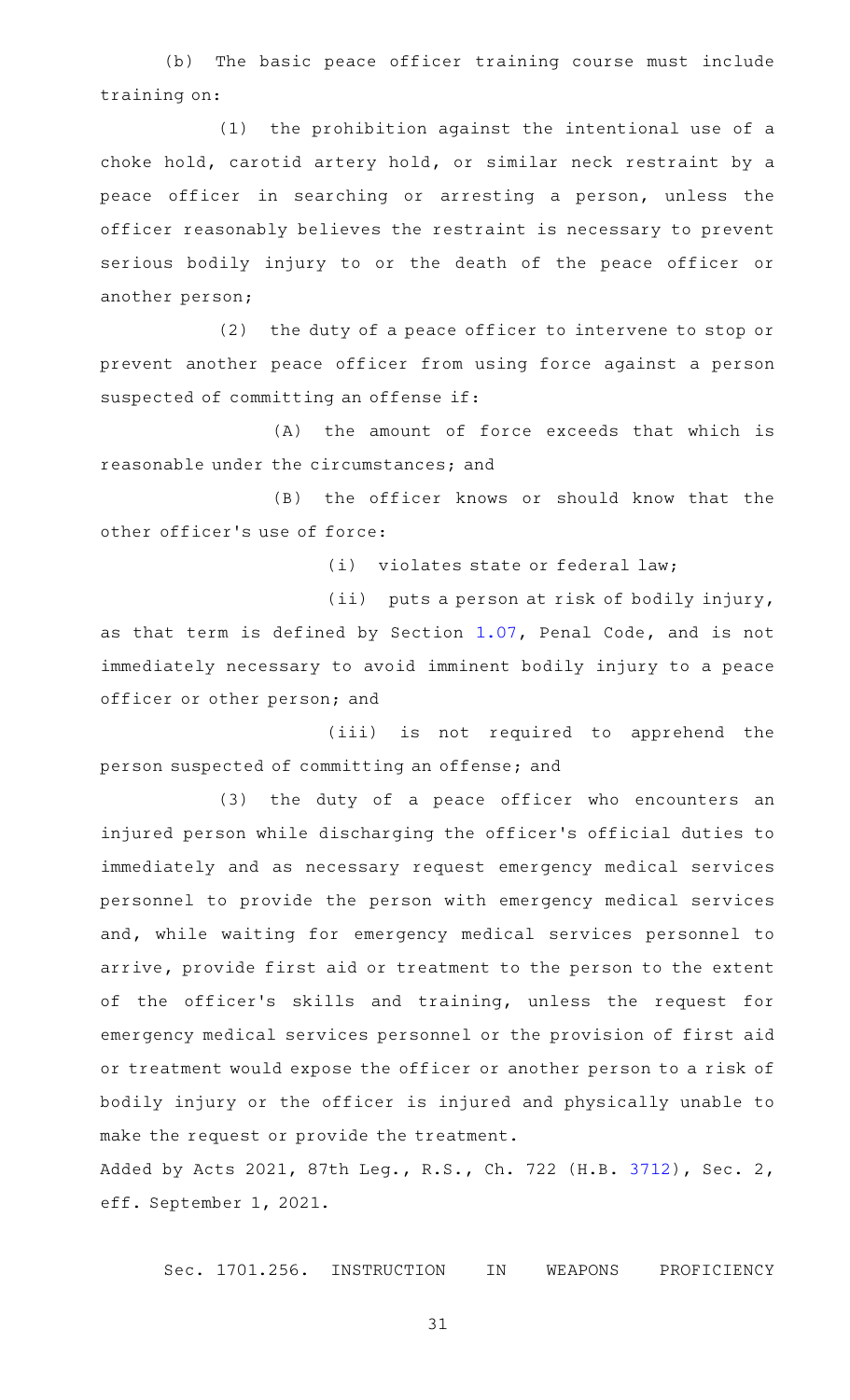REQUIRED. A peace officer training program under Section [1701.251](http://www.statutes.legis.state.tx.us/GetStatute.aspx?Code=OC&Value=1701.251)(a) must provide instruction in weapons proficiency. Acts 1999, 76th Leg., ch. 388, Sec. 1, eff. Sept. 1, 1999.

Sec. 1701.2561. FIREARMS TRAINING FOR COUNTY JAILERS. (a) The commission shall develop a basic training program in the use of firearms by county jailers. The program must provide instruction in:

(1) legal limitations on the use of firearms and on the powers and authority of jailers;

 $(2)$  range firing and procedure;

(3) firearms safety and maintenance; and

(4) other topics determined by the commission to be necessary for the responsible use of firearms by jailers.

(b) The commission shall administer the training program and shall issue a certificate of firearms proficiency to each county jailer the commission determines has successfully completed the program.

(c) A county jailer who is issued a certificate of firearms proficiency and who maintains weapons proficiency in accordance with Section [1701.355](http://www.statutes.legis.state.tx.us/GetStatute.aspx?Code=OC&Value=1701.355) may carry a firearm:

(1) during the course of performing duties as a county jailer, including while transporting persons confined in the county jail; and

(2) while traveling to or from the jailer's place of assignment.

Added by Acts 2019, 86th Leg., R.S., Ch. 1234 (H.B. [1552\)](http://www.legis.state.tx.us/tlodocs/86R/billtext/html/HB01552F.HTM), Sec. 1, eff. September 1, 2019.

Added by Acts 2019, 86th Leg., R.S., Ch. 1368 (H.B. [3503\)](http://www.legis.state.tx.us/tlodocs/86R/billtext/html/HB03503F.HTM), Sec. 1, eff. June 15, 2019.

Sec. 1701.257. FIREARMS TRAINING PROGRAM FOR SUPERVISION OFFICERS. (a) The commission and the Texas Department of Criminal Justice by rule shall adopt a memorandum of understanding that establishes each agency 's respective responsibilities in developing a basic training program in the use of firearms by community supervision and corrections department officers and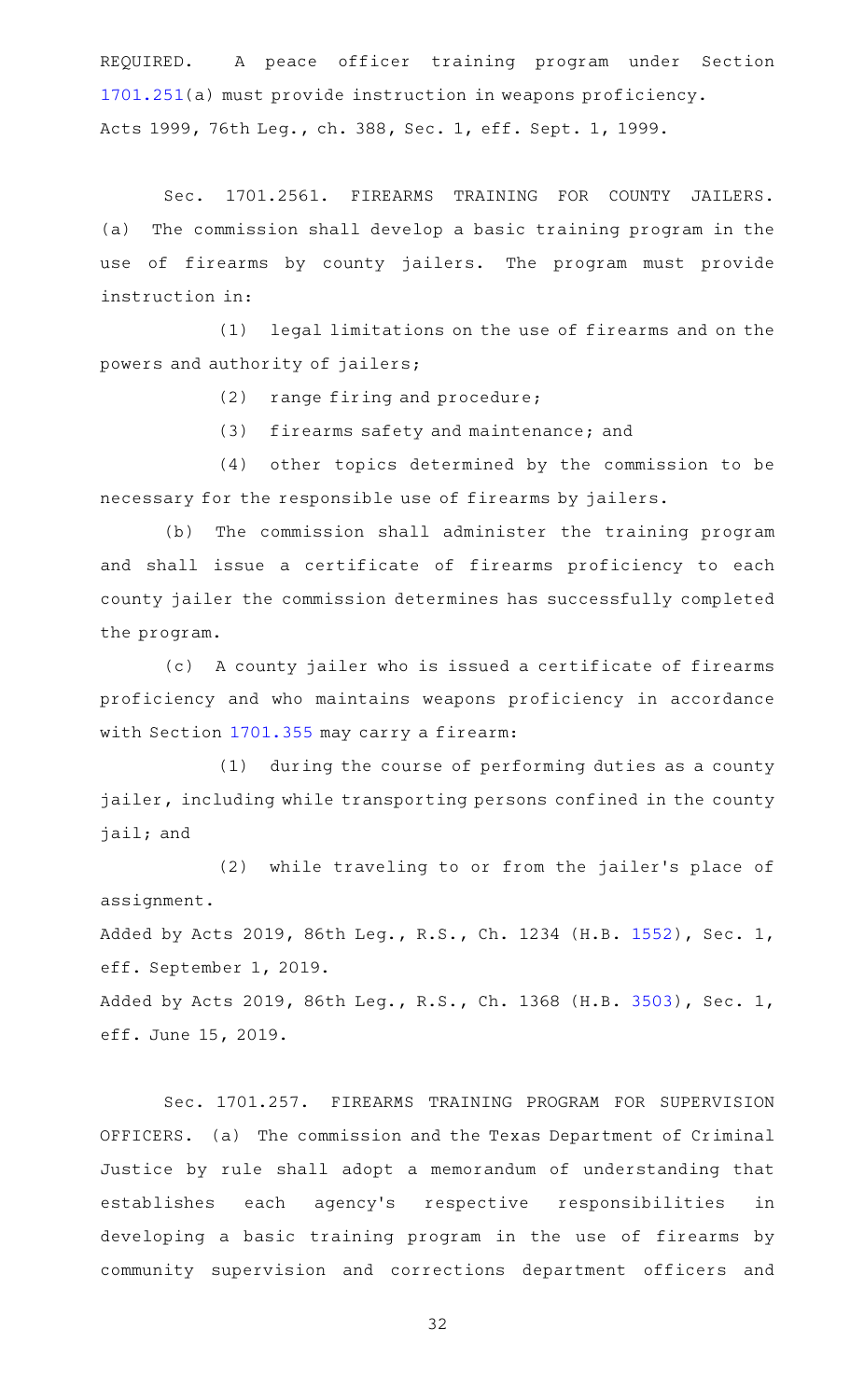parole officers. The program established under the memorandum of understanding must provide instruction in:

(1) legal limitations on the use of firearms and on the powers and authority of the officers;

 $(2)$  range firing and procedure;

(3) firearms safety and maintenance; and

(4) other topics determined by each agency to be necessary for the responsible use of firearms by the officers.

(b) The commission shall administer the training program and shall issue a certificate of firearms proficiency to each community supervision and corrections department officer or parole officer the commission determines has successfully completed the program.

Acts 1999, 76th Leg., ch. 388, Sec. 1, eff. Sept. 1, 1999.

Sec. 1701.258. EDUCATION AND TRAINING PROGRAMS ON TRAFFICKING OF PERSONS. (a) The commission by rule shall require an officer to complete a one-time basic education and training program on the trafficking of persons. The program must:

(1) consist of at least four hours of training; and

(2) include a review of the substance of Sections [20A.02](http://www.statutes.legis.state.tx.us/GetStatute.aspx?Code=PE&Value=20A.02) and [43.05,](http://www.statutes.legis.state.tx.us/GetStatute.aspx?Code=PE&Value=43.05) Penal Code.

(b) The commission shall make available to each officer a voluntary advanced education, instruction, and training program on the trafficking of persons and compelling prostitution prohibited under Sections [20A.02](http://www.statutes.legis.state.tx.us/GetStatute.aspx?Code=PE&Value=20A.02) and [43.05,](http://www.statutes.legis.state.tx.us/GetStatute.aspx?Code=PE&Value=43.05) Penal Code.

Added by Acts 2009, 81st Leg., R.S., Ch. 1002 (H.B. [4009\)](http://www.legis.state.tx.us/tlodocs/81R/billtext/html/HB04009F.HTM), Sec. 5, eff. September 1, 2009.

Amended by:

Acts 2019, 86th Leg., R.S., Ch. 715 (H.B. [292](http://www.legis.state.tx.us/tlodocs/86R/billtext/html/HB00292F.HTM)), Sec. 2, eff. September 1, 2019.

Sec. 1701.259. FIREARMS TRAINING PROGRAM FOR JUVENILE PROBATION OFFICERS. (a) The commission and the Texas Juvenile Justice Department by rule shall adopt a memorandum of understanding that establishes a training program in the use of firearms by juvenile probation officers. The memorandum of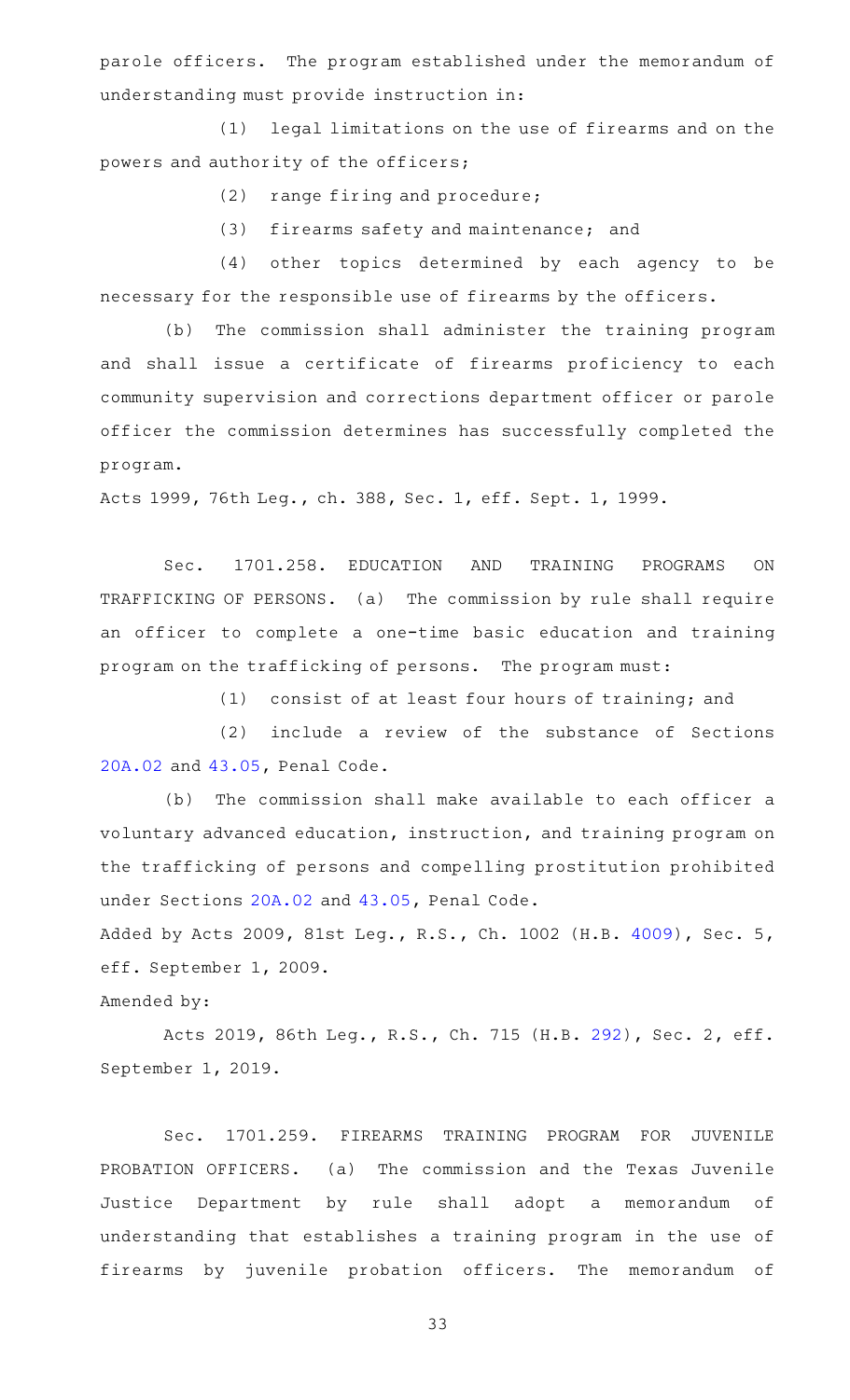understanding must establish a program that provides instruction in:

(1) legal limitations on the use of firearms and on the powers and authority of juvenile probation officers;

 $(2)$  range firing and procedure, and firearms safety and maintenance; and

(3) other topics determined by the commission and the department to be necessary for the responsible use of firearms by juvenile probation officers.

(b) The commission shall administer the training program and shall issue a certificate of firearms proficiency to each juvenile probation officer the commission determines has successfully completed the program described by Subsection (a).

(c) The commission may establish reasonable and necessary fees for the administration of this section.

(d) This section does not affect the sovereign immunity of the state, an agency of the state, or a political subdivision of the state.

Added by Acts 2009, 81st Leg., R.S., Ch. 794 (S.B. [1237](http://www.legis.state.tx.us/tlodocs/81R/billtext/html/SB01237F.HTM)), Sec. 5, eff. June 19, 2009.

Redesignated from Occupations Code, Section [1701.258](http://www.statutes.legis.state.tx.us/GetStatute.aspx?Code=OC&Value=1701.258) by Acts 2011, 82nd Leg., R.S., Ch. 91 (S.B. [1303\)](http://www.legis.state.tx.us/tlodocs/82R/billtext/html/SB01303F.HTM), Sec. 27.001(47), eff. September 1, 2011.

```
Amended by:
```
Acts 2015, 84th Leg., R.S., Ch. 734 (H.B. [1549\)](http://www.legis.state.tx.us/tlodocs/84R/billtext/html/HB01549F.HTM), Sec. 141, eff. September 1, 2015.

Sec. 1701.260. TRAINING FOR HOLDERS OF LICENSE TO CARRY A HANDGUN; CERTIFICATION OF ELIGIBILITY FOR APPOINTMENT AS SCHOOL MARSHAL. (a) The commission shall establish and maintain a training program open to any employee of a school district, open-enrollment charter school, private school, or public junior college who holds a license to carry a handgun issued under Subchapter [H,](http://www.statutes.legis.state.tx.us/GetStatute.aspx?Code=GV&Value=411.171) Chapter  $411$ , Government Code. The training may be conducted only by the commission staff or a provider approved by the commission.

 $(a-1)$  In this section, "private school" has the meaning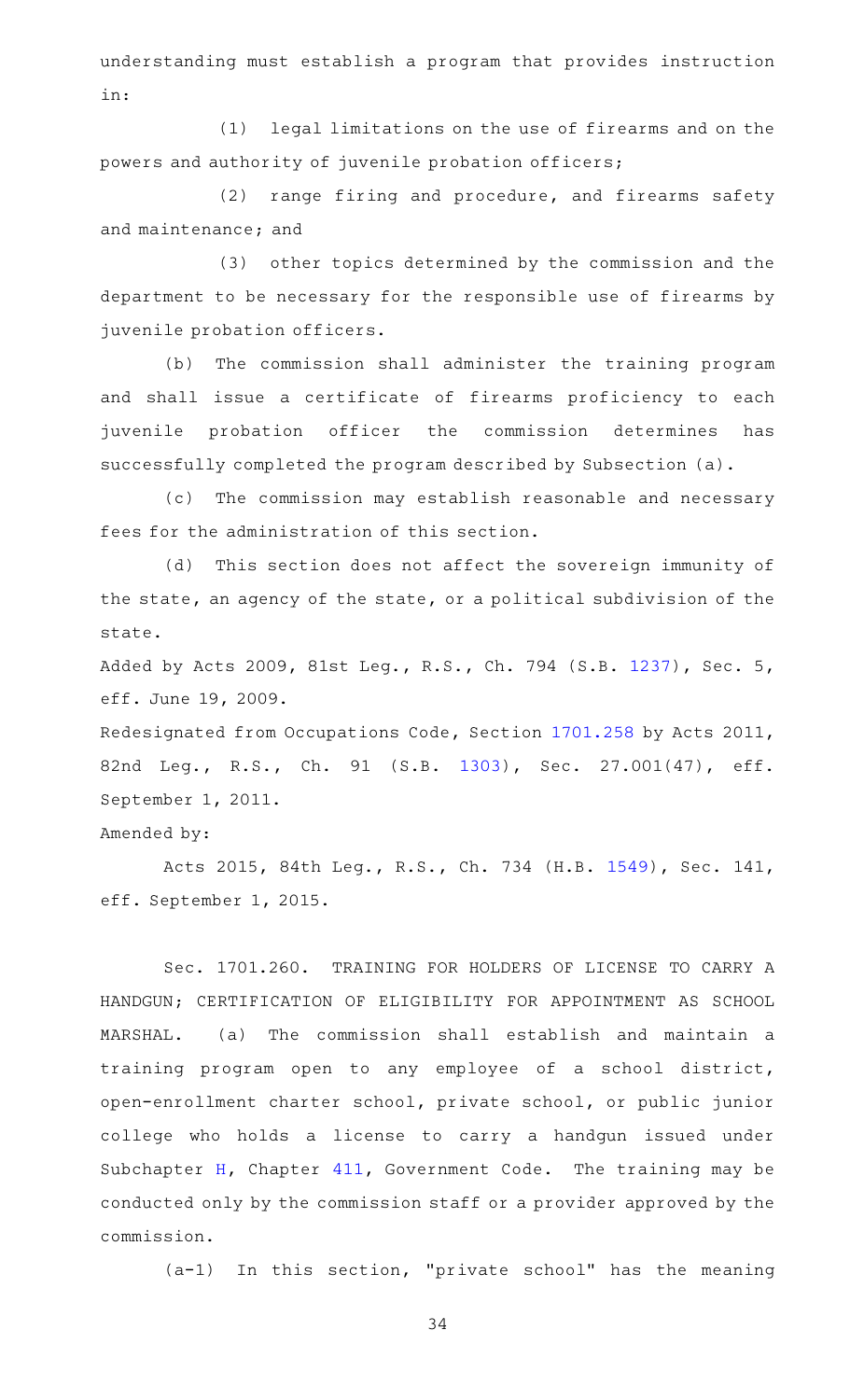assigned by Article [2.127](http://www.statutes.legis.state.tx.us/GetStatute.aspx?Code=CR&Value=2.127), Code of Criminal Procedure.

(b) The commission shall collect from each person who participates in the training program identifying information that includes the person's name, the person's date of birth, the license number of the license issued to the person under Subchapter [H](http://www.statutes.legis.state.tx.us/GetStatute.aspx?Code=GV&Value=411.171), Chapter [411](http://www.statutes.legis.state.tx.us/GetStatute.aspx?Code=GV&Value=411), Government Code, and the address of the person 's place of employment.

(c) The training program shall include 80 hours of instruction designed to:

(1) emphasize strategies for preventing school shootings and for securing the safety of potential victims of school shootings;

(2) educate a trainee about legal issues relating to the duties of peace officers and the use of force or deadly force in the protection of others;

(3) introduce the trainee to effective law enforcement strategies and techniques;

 $(4)$  improve the trainee's proficiency with a handgun; and

 $(5)$  enable the trainee to respond to an emergency situation requiring deadly force, such as a situation involving an active shooter.

(d) The commission, in consultation with psychologists, shall devise and administer to each trainee a psychological examination to determine whether the trainee is psychologically fit to carry out the duties of a school marshal in an emergency shooting or situation involving an active shooter. The commission may license a person under this section only if the results of the examination indicate that the trainee is psychologically fit to carry out those duties.

(e) The commission shall charge each trainee a reasonable fee to cover the cost to the commission of conducting the program. The commission shall charge each person seeking renewal of a school marshal license a reasonable fee to cover the cost to the commission of renewing the person 's license.

(f) The commission shall license a person who is eligible for appointment as a school marshal who: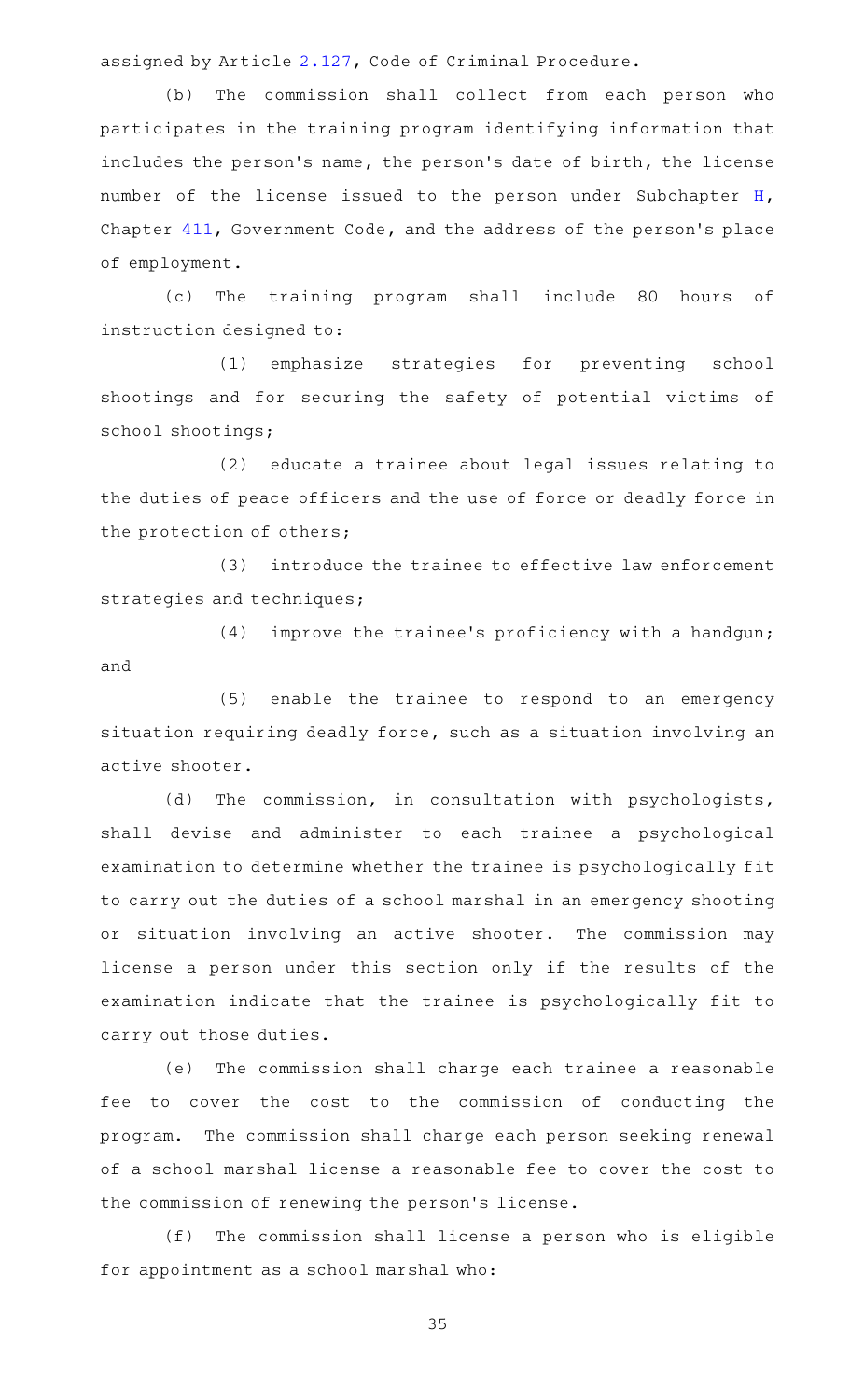(1) completes training under this section to the satisfaction of the commission staff; and

(2) is psychologically fit to carry out the duties of a school marshal as indicated by the results of the psychological examination administered under this section.

(g) A person's license under this section expires on August 31 following the second anniversary of the date the commission licenses the person. A renewed school marshal license expires on August 31, two years after the expiration of the previous license.

(h) A person may renew the school marshal license under this section by:

(1) successfully completing a renewal course designed and administered by the commission, which such license renewal training will not exceed 16 hours combined of classroom and simulation training;

(2) demonstrating appropriate knowledge on an examination designed and administered by the commission;

(3) demonstrating handgun proficiency to the satisfaction of the commission staff; and

(4) demonstrating psychological fitness on the examination described in Subsection (d).

(i) The commission shall revoke a person's school marshal license if the commission is notified by the Department of Public Safety that the person's license to carry a handgun issued under Subchapter [H](http://www.statutes.legis.state.tx.us/GetStatute.aspx?Code=GV&Value=411.171), Chapter [411](http://www.statutes.legis.state.tx.us/GetStatute.aspx?Code=GV&Value=411), Government Code, has been suspended or revoked. A person whose school marshal license is revoked may obtain recertification by:

(1) furnishing proof to the commission that the person 's handgun license has been reinstated; and

(2) completing the initial training under Subsection (c) to the satisfaction of the commission staff, paying the fee for the training, and demonstrating psychological fitness on the psychological examination described in Subsection (d).

(j) The commission shall submit the identifying information collected under Subsection (b) for each person licensed by the commission under this section to:

(1) the director of the Department of Public Safety;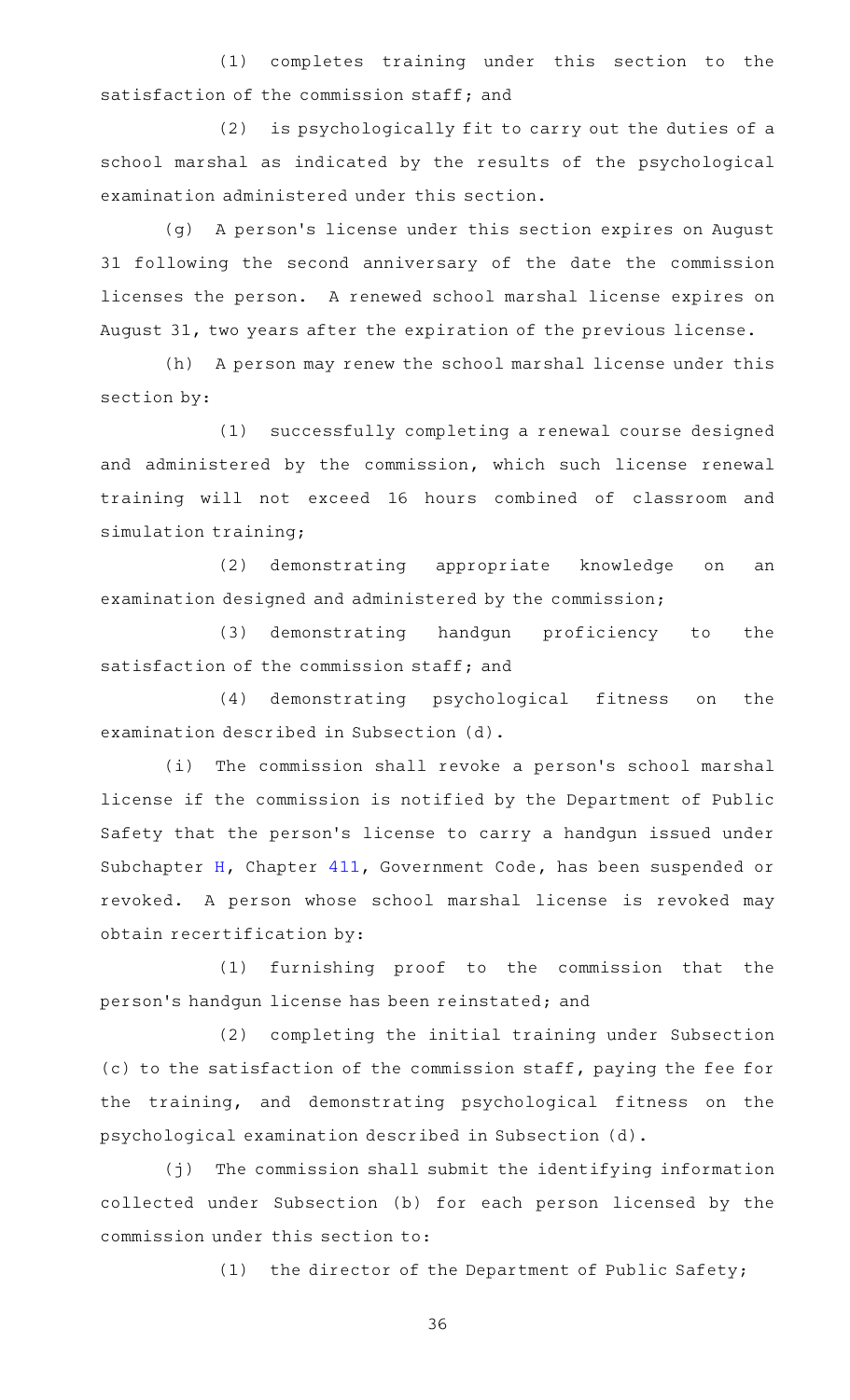$(2)$  the person's employer, if the person is employed by a school district, open-enrollment charter school, private school, or public junior college;

(3) the chief law enforcement officer of the local municipal law enforcement agency if the person is employed at a campus of a school district, open-enrollment charter school, private school, or public junior college located within a municipality;

 $(4)$  the sheriff of the county if the person is employed at a campus of a school district, open-enrollment charter school, private school, or public junior college that is not located within a municipality; and

(5) the chief administrator of any peace officer commissioned under Section [37.081](http://www.statutes.legis.state.tx.us/GetStatute.aspx?Code=ED&Value=37.081) or [51.203,](http://www.statutes.legis.state.tx.us/GetStatute.aspx?Code=ED&Value=51.203) Education Code, if the person is employed at a school district or public junior college that has commissioned a peace officer under either section.

 $(k)$  The commission shall immediately report the expiration or revocation of a school marshal license to the persons listed in Subsection (j).

(1) All information collected or submitted under this section is confidential, except as provided by Subsection (j), and is not subject to disclosure under Chapter [552,](http://www.statutes.legis.state.tx.us/GetStatute.aspx?Code=GV&Value=552) Government Code. Added by Acts 2013, 83rd Leg., R.S., Ch. 655 (H.B. [1009](http://www.legis.state.tx.us/tlodocs/83R/billtext/html/HB01009F.HTM)), Sec. 5, eff. June 14, 2013.

## Amended by:

Acts 2015, 84th Leg., R.S., Ch. 437 (H.B. [910\)](http://www.legis.state.tx.us/tlodocs/84R/billtext/html/HB00910F.HTM), Sec. 35, eff. January 1, 2016.

Acts 2015, 84th Leg., R.S., Ch. 437 (H.B. [910\)](http://www.legis.state.tx.us/tlodocs/84R/billtext/html/HB00910F.HTM), Sec. 36, eff. January 1, 2016.

Acts 2015, 84th Leg., R.S., Ch. 1144 (S.B. [386](http://www.legis.state.tx.us/tlodocs/84R/billtext/html/SB00386F.HTM)), Sec. 3, eff. September 1, 2015.

Acts 2015, 84th Leg., R.S., Ch. 1176 (S.B. [996](http://www.legis.state.tx.us/tlodocs/84R/billtext/html/SB00996F.HTM)), Sec. 2, eff. June 19, 2015.

Acts 2017, 85th Leg., R.S., Ch. 988 (H.B. [867](http://www.legis.state.tx.us/tlodocs/85R/billtext/html/HB00867F.HTM)), Sec. 7, eff. June 15, 2017.

Acts 2021, 87th Leg., R.S., Ch. 90 (S.B. [785](http://www.legis.state.tx.us/tlodocs/87R/billtext/html/SB00785F.HTM)), Sec. 1, eff. September 1, 2021.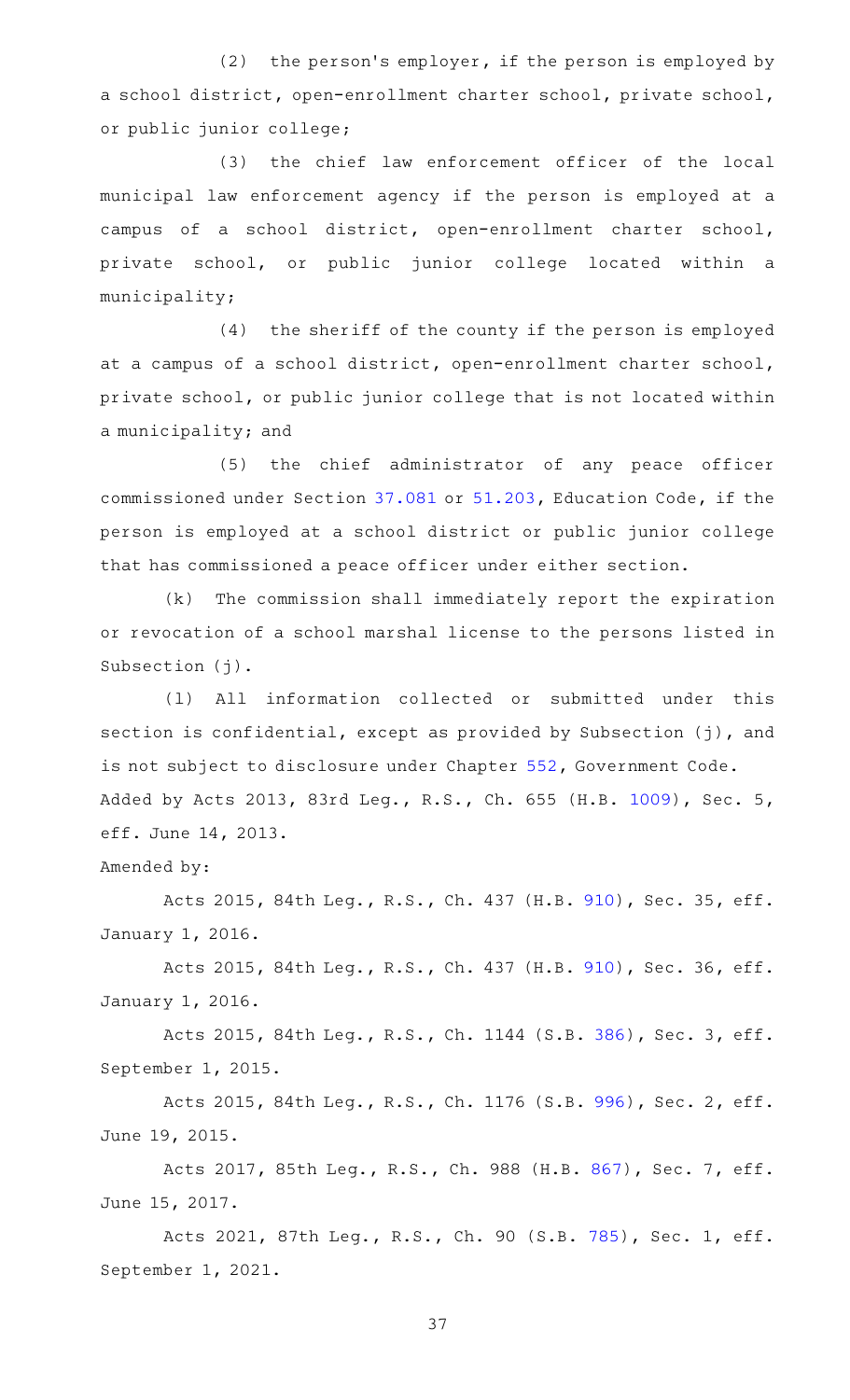Sec. 1701.261. CANINE ENCOUNTER TRAINING PROGRAM. (a) The commission shall establish a statewide comprehensive education and training program on canine encounters and canine behavior. The training program must consist of at least four hours of classroom instruction and practical training, developed and approved by the commission, that addresses:

(1) handling canine-related calls, anticipating unplanned encounters with canines, and using humane methods and tools in handling canine encounters;

 $(2)$  recognizing and understanding canine behavior;

 $(3)$  state laws related to canines;

 $(4)$  canine conflict avoidance and de-escalation;

(5) use of force continuum principles in relation to canines;

(6) using nonlethal methods, tools, and resources to avoid and defend against a canine attack; and

(7) a general overview of encounters with other animals.

(b) At least once every four years, the commission shall review the content of the training program under this section and update the program as necessary.

(c) Notwithstanding Sections  $1701.253(1)$  $1701.253(1)$  and  $1701.402(1)$  $1701.402(1)$ , an officer who has completed at least four hours of a canine encounter training program is not required to complete the program under this section.

Added by Acts 2015, 84th Leg., R.S., Ch. 31 (H.B. [593](http://www.legis.state.tx.us/tlodocs/84R/billtext/html/HB00593F.HTM)), Sec. 2, eff. September 1, 2015.

Sec. 1701.262. TRAINING FOR SCHOOL DISTRICT PEACE OFFICERS AND SCHOOL RESOURCE OFFICERS. (a) In this section:

(1) "Center" means the Texas School Safety Center at Texas State University.

(2) "Institute" means an institute dedicated to providing training to law enforcement and the development of law enforcement policies, such as the Law Enforcement Management Institute of Texas at Sam Houston State University or the Caruth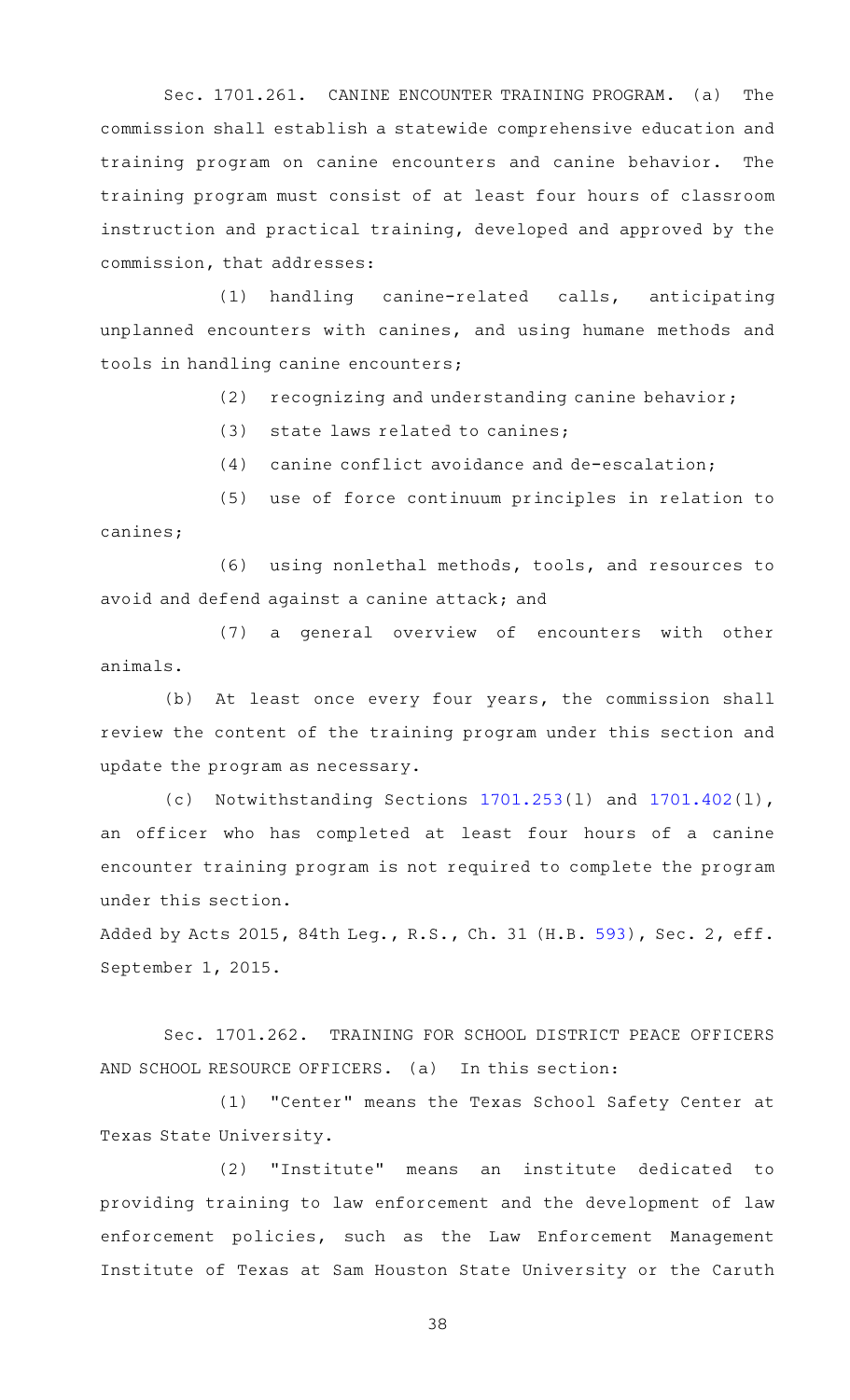Police Institute.

(3) "School district peace officer" means a peace officer commissioned under Section [37.081](http://www.statutes.legis.state.tx.us/GetStatute.aspx?Code=ED&Value=37.081), Education Code.

(4) "School resource officer" has the meaning assigned by Section [1701.601](http://www.statutes.legis.state.tx.us/GetStatute.aspx?Code=OC&Value=1701.601).

 $(b)$  The commission, in consultation with an institute or the center, shall create, adopt, and distribute a model training curriculum for school district peace officers and school resource officers.

(c) The curriculum developed under this section must incorporate learning objectives regarding:

(1) child and adolescent development and psychology;

(2) positive behavioral interventions and supports, conflict resolution techniques, and restorative justice techniques;

(3) de-escalation techniques and techniques for limiting the use of force, including the use of physical, mechanical, and chemical restraints;

(4) the mental and behavioral health needs of children with disabilities or special needs; and

(5) mental health crisis intervention.

(d) Before adopting and distributing any curriculum under this section, the commission shall provide a 30-day period for public comment.

(e) The commission shall provide the curriculum developed under this section and any supplemental education materials created for the curriculum to:

(1) school district police departments;

(2) law enforcement agencies that place peace officers in a school as school resource officers under a memorandum of understanding; and

(3) any entity that provides training to school district peace officers or school resource officers.

(f) The commission shall review curriculum developed and adopted under this section and update subject matter contained in the curriculum as needed at least once every four years.

Added by Acts 2015, 84th Leg., R.S., Ch. 1258 (H.B. [2684\)](http://www.legis.state.tx.us/tlodocs/84R/billtext/html/HB02684F.HTM), Sec. 2,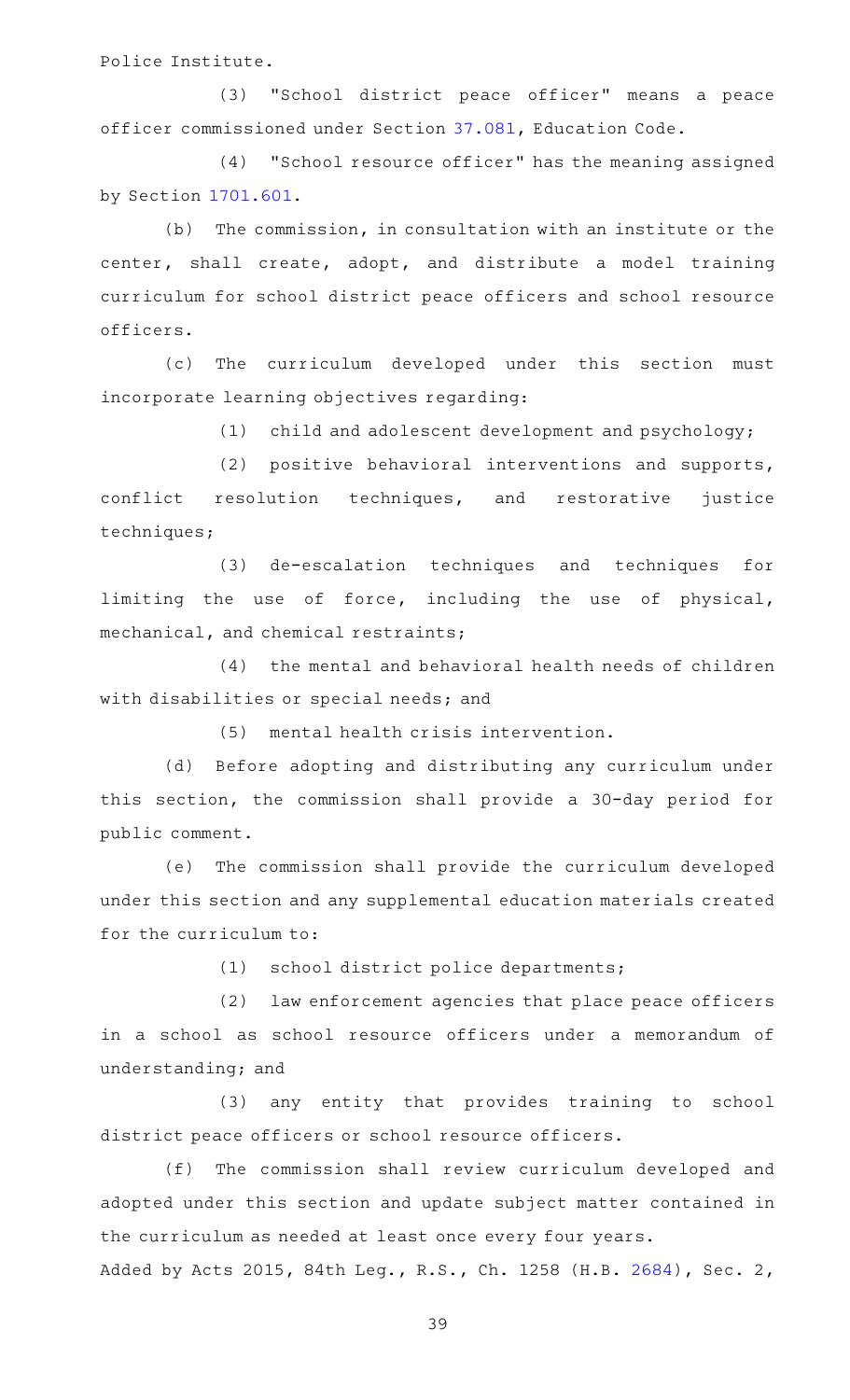Sec. 1701.263. EDUCATION AND TRAINING PROGRAM FOR SCHOOL DISTRICT PEACE OFFICERS AND SCHOOL RESOURCE OFFICERS. (a) In this section:

(1) "School district peace officer" has the meaning assigned by Section [1701.262.](http://www.statutes.legis.state.tx.us/GetStatute.aspx?Code=OC&Value=1701.262)

(2) "School resource officer" has the meaning assigned by Section [1701.601](http://www.statutes.legis.state.tx.us/GetStatute.aspx?Code=OC&Value=1701.601).

(b) The commission by rule shall require a school district peace officer or a school resource officer who is commissioned by or who provides law enforcement at a school district to successfully complete an education and training program described by this section before or within 180 days of the officer 's commission by or placement in the district or a campus of the district. The program must:

- $(1)$  consist of at least 16 hours of training;
- $(2)$  be approved by the commission; and

(3) provide training in accordance with the curriculum developed under Section [1701.262](http://www.statutes.legis.state.tx.us/GetStatute.aspx?Code=OC&Value=1701.262) in each subject area listed in Subsection (c) of that section.

 $(b-1)$  Notwithstanding Subsection (b) or a rule adopted under that section, a school district peace officer or school resource officer is not required to successfully complete the education and training program required by this section if the officer has successfully completed the advanced training course conducted by the National Association of School Resource Officers or a training course equivalent to that advanced training course, as determined by the commission.

(c) The education and training program required under this section may not require a peace officer to pass an examination, except that the commission shall administer an examination to qualify officers to provide the education and training to other officers. The examination to qualify officers to provide the education and training must test the officer 's knowledge and recognition of the subject areas listed in Section [1701.262](http://www.statutes.legis.state.tx.us/GetStatute.aspx?Code=OC&Value=1701.262)(c).

(d) The commission shall issue a professional achievement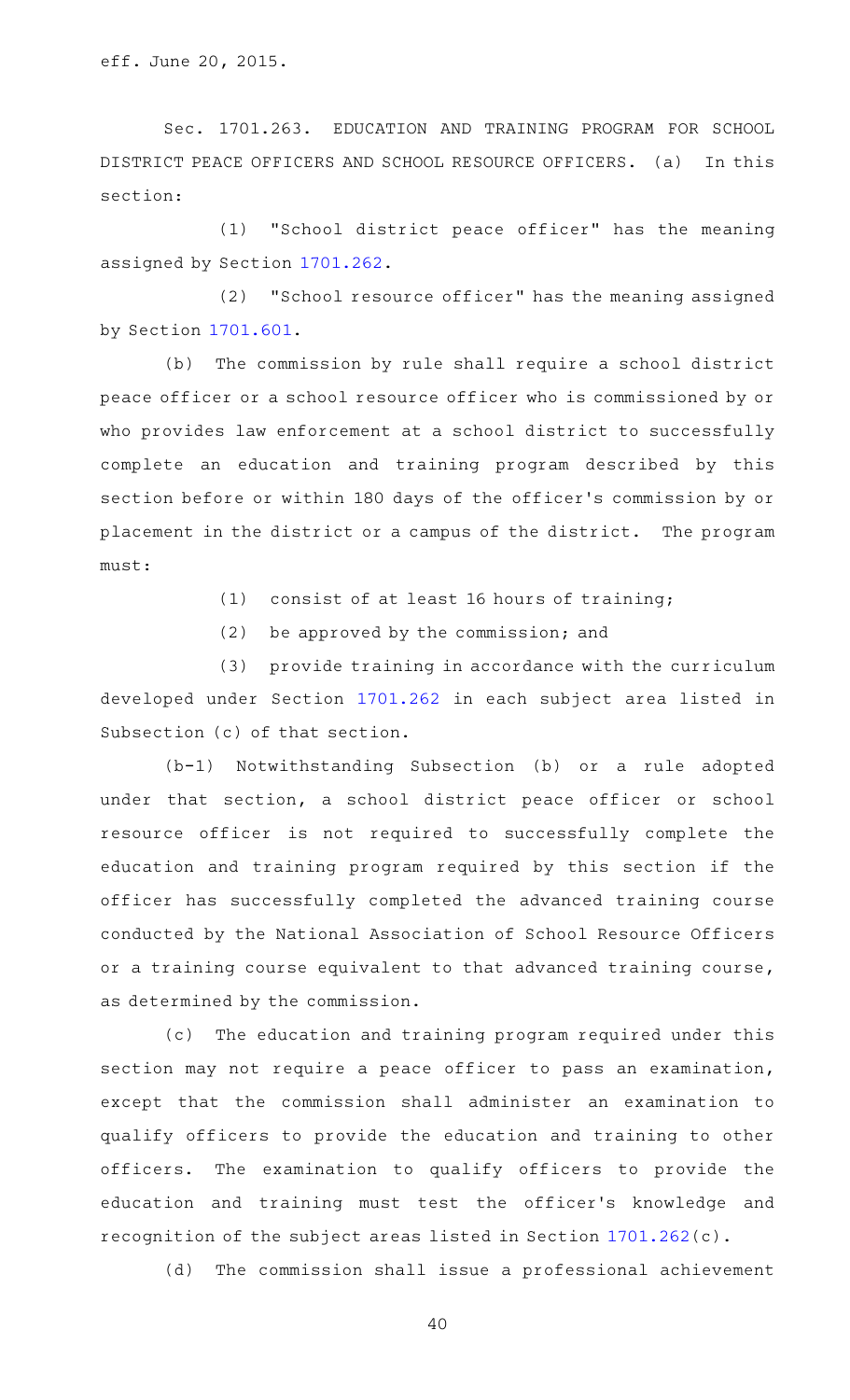or proficiency certificate to a peace officer who completes the education and training program under this section. Added by Acts 2015, 84th Leg., R.S., Ch. 1258 (H.B. [2684\)](http://www.legis.state.tx.us/tlodocs/84R/billtext/html/HB02684F.HTM), Sec. 2, eff. June 20, 2015.

Amended by:

Acts 2019, 86th Leg., R.S., Ch. 464 (S.B. [11\)](http://www.legis.state.tx.us/tlodocs/86R/billtext/html/SB00011F.HTM), Sec. 24, eff. June 6, 2019.

Sec. 1701.264. ACQUIRED AND TRAUMATIC BRAIN INJURIES TRAINING. (a) In this section, "first responder" has the meaning assigned by Section [421.095](http://www.statutes.legis.state.tx.us/GetStatute.aspx?Code=GV&Value=421.095), Government Code.

(b) The commission, in collaboration with the office of acquired brain injury of the Health and Human Services Commission and the Texas Traumatic Brain Injury Advisory Council, shall establish and maintain a training program for peace officers and first responders that provides information on:

(1) the effects of an acquired brain injury and of a traumatic brain injury; and

(2) techniques to interact with persons who have an acquired brain injury or a traumatic brain injury. Added by Acts 2015, 84th Leg., R.S., Ch. 725 (H.B. [1338](http://www.legis.state.tx.us/tlodocs/84R/billtext/html/HB01338F.HTM)), Sec. 1,

eff. September 1, 2015.

Redesignated from Occupations Code, Section [1701.261](http://www.statutes.legis.state.tx.us/GetStatute.aspx?Code=OC&Value=1701.261) by Acts 2017, 85th Leg., R.S., Ch. 324 (S.B. [1488](http://www.legis.state.tx.us/tlodocs/85R/billtext/html/SB01488F.HTM)), Sec. 24.001(32), eff. September 1, 2017.

Sec. 1701.265. TRAUMA AFFECTED VETERANS TRAINING. (a) In this section, "veteran" means a person who has served in:

(1) the army, navy, air force, coast guard, or marine corps of the United States; or

(2) the Texas National Guard as defined by Section [431.001,](http://www.statutes.legis.state.tx.us/GetStatute.aspx?Code=GV&Value=431.001) Government Code.

(b) The commission, in collaboration with the Texas Veterans Commission, shall establish and maintain a training program for peace officers that provides information on veterans with combat-related trauma, post-traumatic stress, post-traumatic stress disorder, or a traumatic brain injury. An officer may not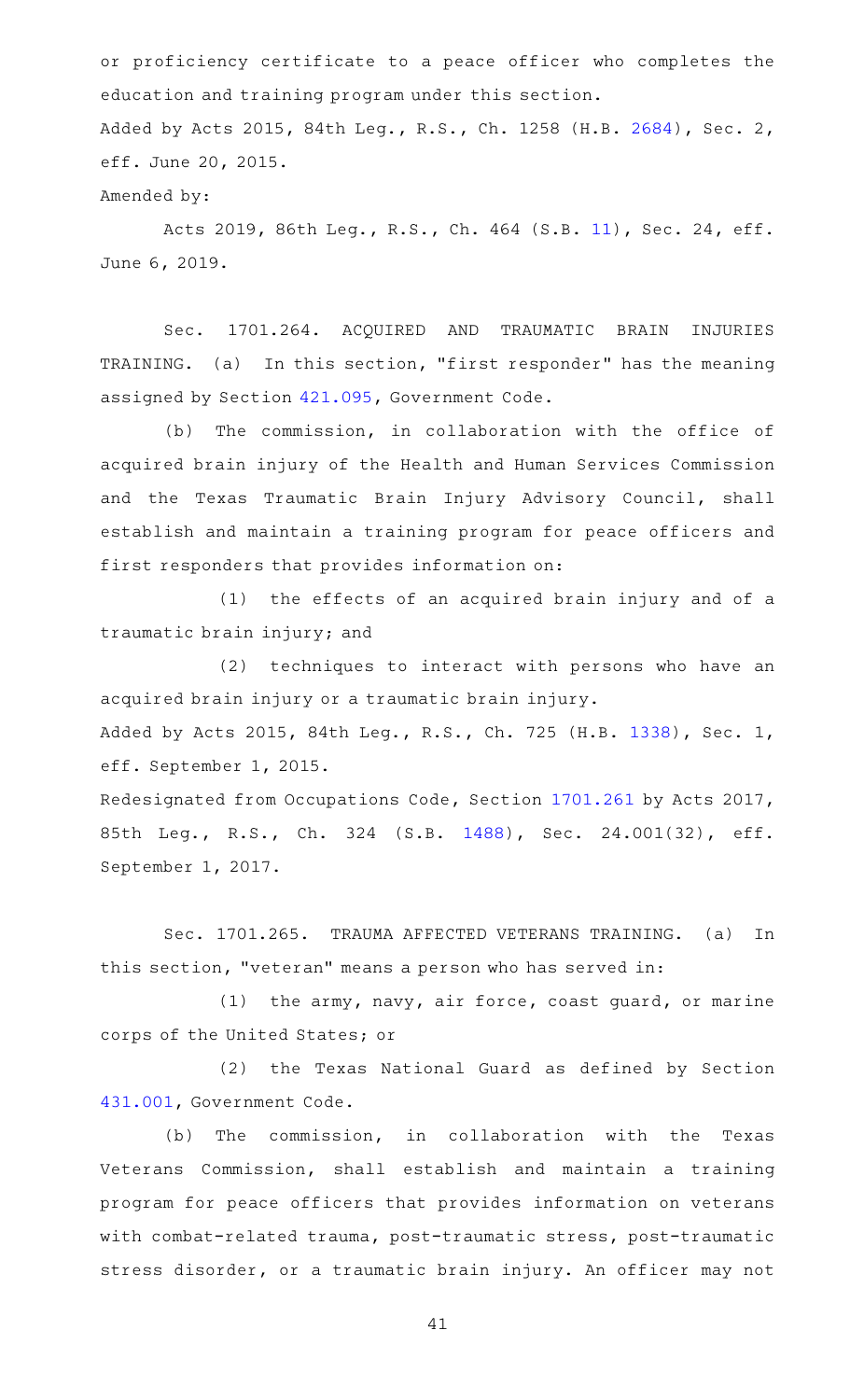complete the training under this subsection by taking an online course.

Added by Acts 2015, 84th Leg., R.S., Ch. 725 (H.B. [1338](http://www.legis.state.tx.us/tlodocs/84R/billtext/html/HB01338F.HTM)), Sec. 1, eff. September 1, 2015.

Redesignated from Occupations Code, Section [1701.262](http://www.statutes.legis.state.tx.us/GetStatute.aspx?Code=OC&Value=1701.262) by Acts 2017, 85th Leg., R.S., Ch. 324 (S.B. [1488](http://www.legis.state.tx.us/tlodocs/85R/billtext/html/SB01488F.HTM)), Sec. 24.001(32), eff. September 1, 2017.

Sec. 1701.266. TRAINING PROGRAM RELATING TO CHILD SAFETY CHECK ALERT LIST. (a) The commission by rule shall establish an education and training program on the Texas Crime Information Center's child safety check alert list. The program must include instruction relating to:

(1) the procedures for placing a child or other person on the child safety check alert list;

(2) the manner in which an officer should interact with a child or other person on the child safety check alert list whom the officer locates; and

(3) the procedures for removing a child or other person from the child safety check alert list.

(b) The commission shall make the training program available to employees in the child protective services division of the Department of Family and Protective Services, including caseworkers, supervisors, and special investigators.

Added by Acts 2015, 84th Leg., R.S., Ch. 1056 (H.B. [2053\)](http://www.legis.state.tx.us/tlodocs/84R/billtext/html/HB02053F.HTM), Sec. 7, eff. September 1, 2015.

Redesignated from Occupations Code, Section [1701.262](http://www.statutes.legis.state.tx.us/GetStatute.aspx?Code=OC&Value=1701.262) by Acts 2017, 85th Leg., R.S., Ch. 324 (S.B. [1488](http://www.legis.state.tx.us/tlodocs/85R/billtext/html/SB01488F.HTM)), Sec. 24.001(33), eff. September 1, 2017.

Sec. 1701.267. TRAINING PROGRAM FOR COURT SECURITY OFFICERS. (a) The commission, in consultation with the Office of Court Administration of the Texas Judicial System, shall develop a model court security curriculum for court security officers, as required by Chapter [158,](http://www.statutes.legis.state.tx.us/GetStatute.aspx?Code=GV&Value=158) Government Code, and provide the curriculum to any training program the commission approves to provide training to court security officers.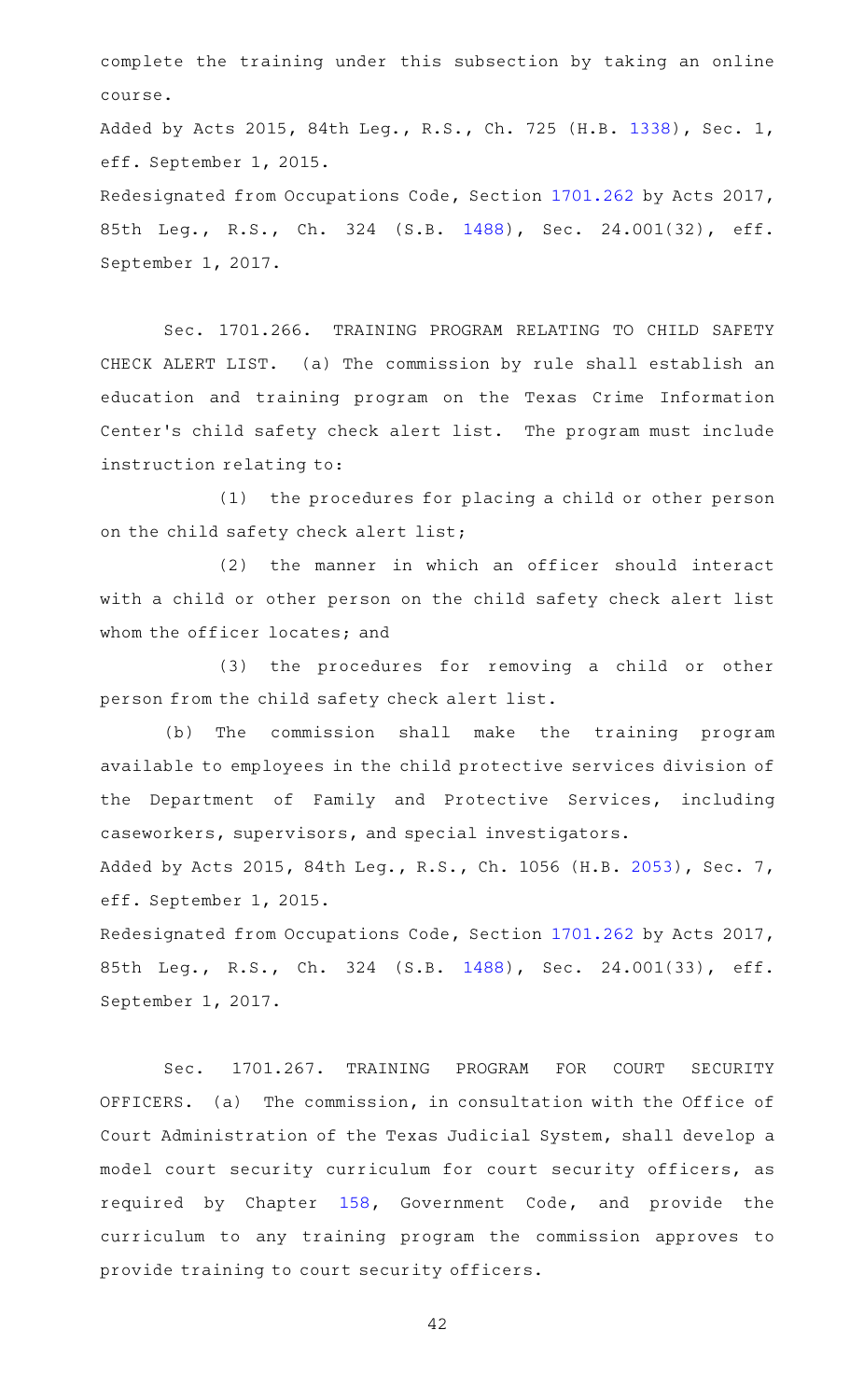(b) The commission shall issue a certificate to each court security officer who completes the training program under this section.

Added by Acts 2017, 85th Leg., R.S., Ch. 190 (S.B. [42](http://www.legis.state.tx.us/tlodocs/85R/billtext/html/SB00042F.HTM)), Sec. 24, eff. September 1, 2017.

Sec. 1701.268. CIVILIAN INTERACTION TRAINING PROGRAM. (a) In this section, "board" means the State Board of Education.

(b) The commission and the board shall enter into a memorandum of understanding that establishes each agency 's respective responsibilities in developing a training program, including training and testing materials, on proper interaction with civilians during traffic stops and other in-person encounters. The training program must include information regarding:

(1) the role of law enforcement and the duties and responsibilities of peace officers;

(2) a person's rights concerning interactions with peace officers;

(3) proper behavior for civilians and peace officers during interactions;

(4) laws regarding questioning and detention by peace officers, including any law requiring a person to present proof of identity to a peace officer, and the consequences for a person's or officer 's failure to comply with those laws; and

(5) how and where to file a complaint against or a compliment on behalf of a peace officer.

(c) In developing the training program under this section, the commission and the board may consult with any interested party, including a volunteer work group convened for the purpose of making recommendations regarding the training program.

(d) Before finalizing a training program under this section, the commission and the board shall provide a reasonable period for public comment.

Added by Acts 2017, 85th Leg., R.S., Ch. 513 (S.B. [30](http://www.legis.state.tx.us/tlodocs/85R/billtext/html/SB00030F.HTM)), Sec. 6, eff. September 1, 2017.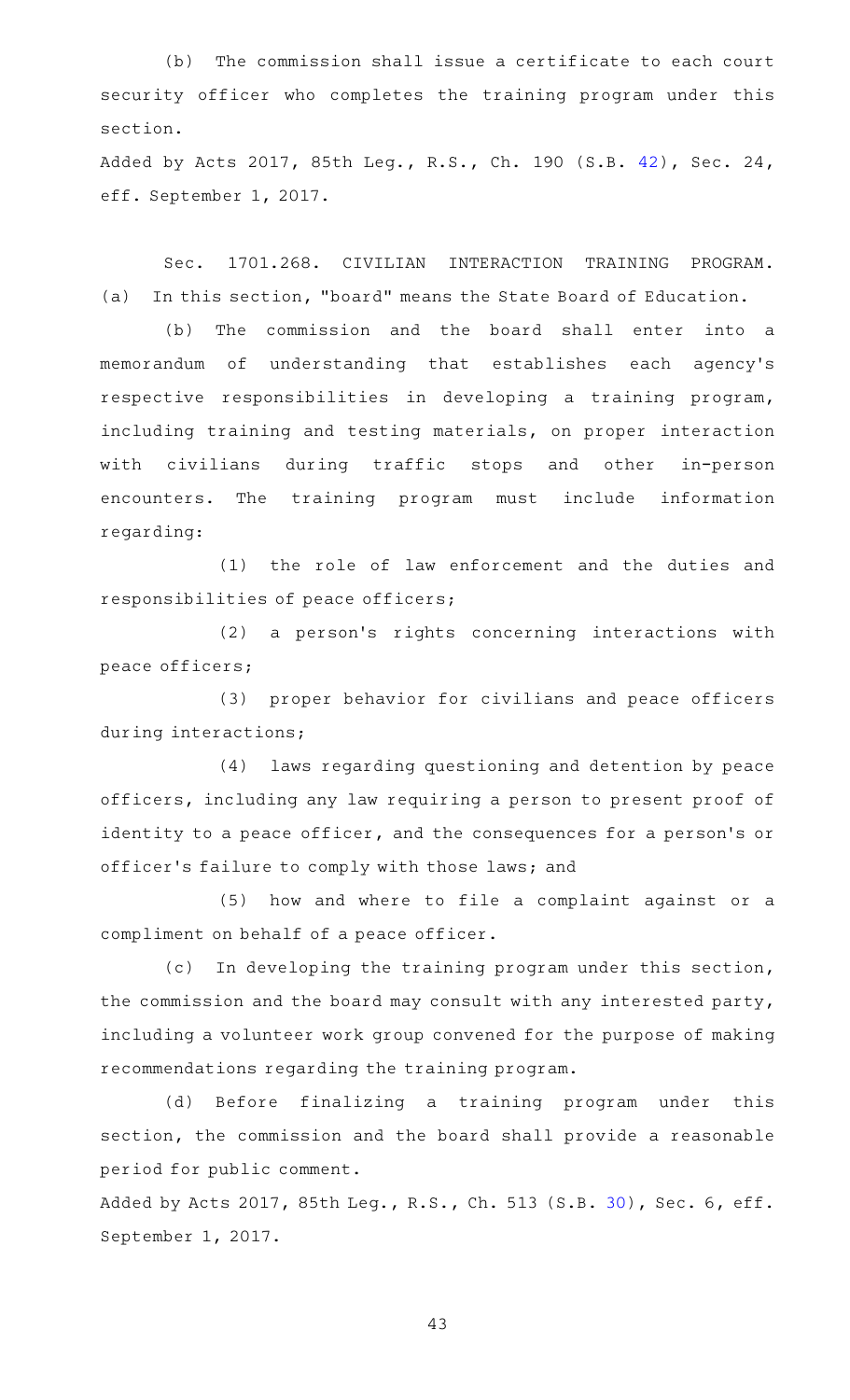Text of section as added by Acts 2021, 87th Leg., R.S., Ch. 708

(H.B. [2831\)](http://www.legis.state.tx.us/tlodocs/87R/billtext/html/HB02831F.HTM), Sec. 3

For text of section as added by Acts 2021, 87th Leg., R.S., Ch. 722 (H.B. [3712\)](http://www.legis.state.tx.us/tlodocs/87R/billtext/html/HB03712F.HTM), Sec. 3, see other Sec. 1701.269.

Sec. 1701.269. TRAINING PROGRAM RELATING TO COUNTY JAILER INTERACTIONS WITH PERSONS WITH INTELLECTUAL OR DEVELOPMENTAL DISABILITIES. (a) The commission and the Commission on Jail Standards shall jointly develop, with the assistance of the advisory committee established under Section [511.022,](http://www.statutes.legis.state.tx.us/GetStatute.aspx?Code=GV&Value=511.022) Government Code, a training program for county jailers that consists of at least four hours of education and training on interacting with a person with an intellectual or developmental disability who is confined in a county jail, including techniques to assess a person for an intellectual or developmental disability.

(b) A county jailer who completes the training program may count the hours toward the jailer 's continuing education requirements under this chapter.

Added by Acts 2021, 87th Leg., R.S., Ch. 708 (H.B. [2831](http://www.legis.state.tx.us/tlodocs/87R/billtext/html/HB02831F.HTM)), Sec. 3, eff. September 1, 2021.

Text of section as added by Acts 2021, 87th Leg., R.S., Ch. 722 (H.B. [3712](http://www.legis.state.tx.us/tlodocs/87R/billtext/html/HB03712F.HTM)), Sec. 3

For text of section as added by Acts 2021, 87th Leg., R.S., Ch. 708 (H.B. [2831\)](http://www.legis.state.tx.us/tlodocs/87R/billtext/html/HB02831F.HTM), Sec. 3, see other Sec. 1701.269.

Sec. 1701.269. TRAINING PROGRAM AND POLICIES FOR PEACE OFFICERS. (a) The commission, in consultation with the Bill Blackwood Law Enforcement Management Institute of Texas and other interested parties chosen by the commission, shall develop and maintain a model training curriculum and model policies for law enforcement agencies and peace officers.

(b) The model training curriculum and model policies developed under Subsection (a) must include:

(1) curriculum and policies for banning the use of a choke hold, carotid artery hold, or similar neck restraint by a peace officer in searching or arresting a person, unless the officer reasonably believes the restraint is necessary to prevent serious bodily injury to or the death of the peace officer or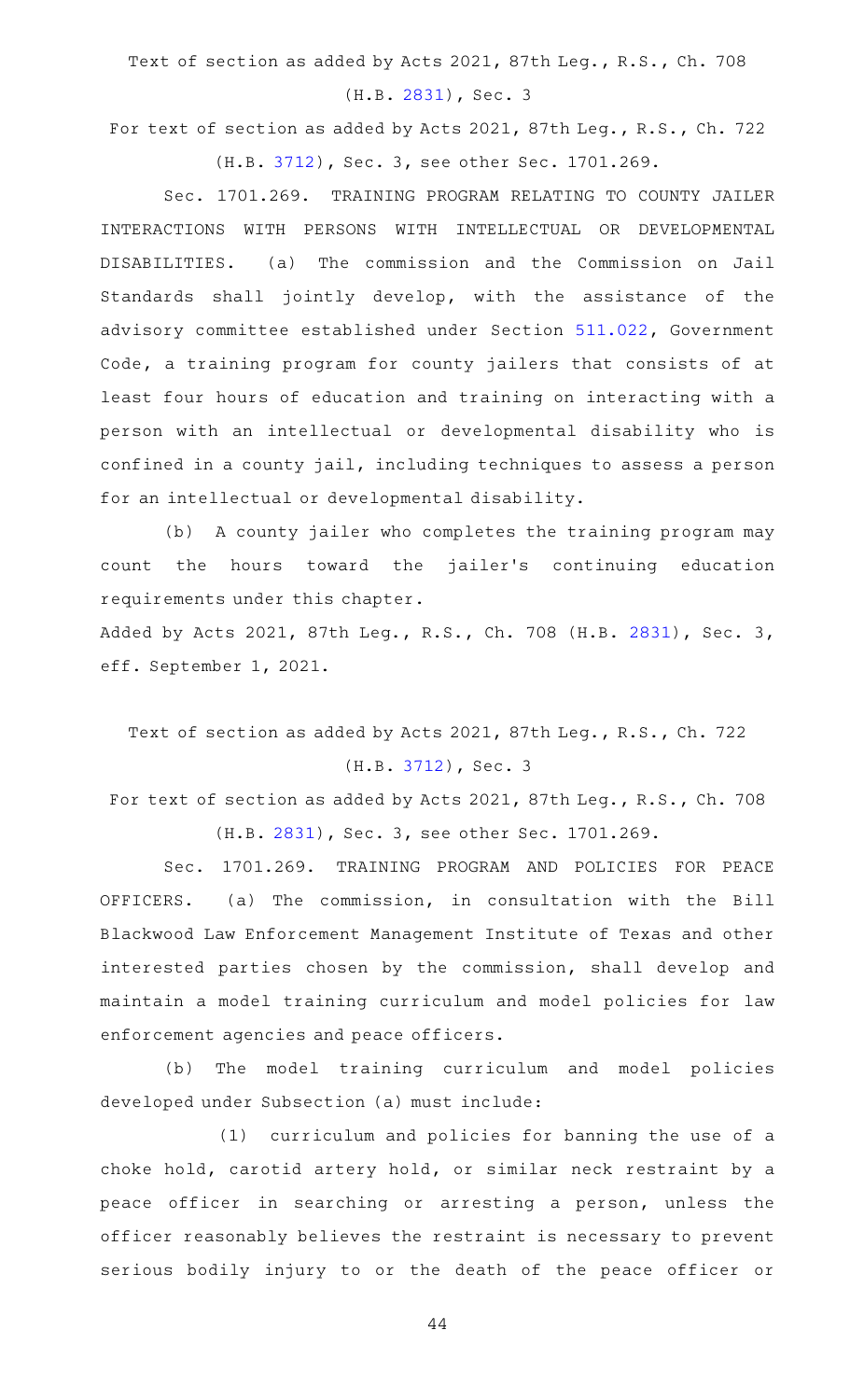another person;

(2) curriculum and policies regarding the duty of a peace officer to intervene to stop or prevent another peace officer from using force against a person suspected of committing an offense if:

 $(A)$  the amount of force exceeds that which is reasonable under the circumstances; and

(B) the officer knows or should know that the other officer 's use of force:

(i) violates state or federal law;

(ii) puts a person at risk of bodily injury,

as that term is defined by Section [1.07](http://www.statutes.legis.state.tx.us/GetStatute.aspx?Code=PE&Value=1.07), Penal Code, and is not immediately necessary to avoid imminent bodily injury to a peace officer or other person; and

(iii) is not required to apprehend the person suspected of committing an offense; and

(3) curriculum and policies regarding the duty of a peace officer who encounters an injured person while discharging the officer 's official duties to immediately and as necessary request emergency medical services personnel to provide the person with emergency medical services and, while waiting for emergency medical services personnel to arrive, provide first aid or treatment to the person to the extent of the officer 's skills and training, unless the request for emergency medical services personnel or the provision of first aid or treatment would expose the officer or another person to a risk of bodily injury or the officer is injured and physically unable to make the request or provide the treatment.

Added by Acts 2021, 87th Leg., R.S., Ch. 722 (H.B. [3712](http://www.legis.state.tx.us/tlodocs/87R/billtext/html/HB03712F.HTM)), Sec. 3, eff. September 1, 2021.

Sec. 1701.270. REQUIRED POLICIES FOR LAW ENFORCEMENT AGENCIES. Not later than the 180th day after the date the commission provides the model policies described by Section [1701.269](http://www.statutes.legis.state.tx.us/GetStatute.aspx?Code=OC&Value=1701.269)(b), each law enforcement agency in this state shall adopt a policy on the topics described by that subsection. A law enforcement agency may adopt the model policies developed by the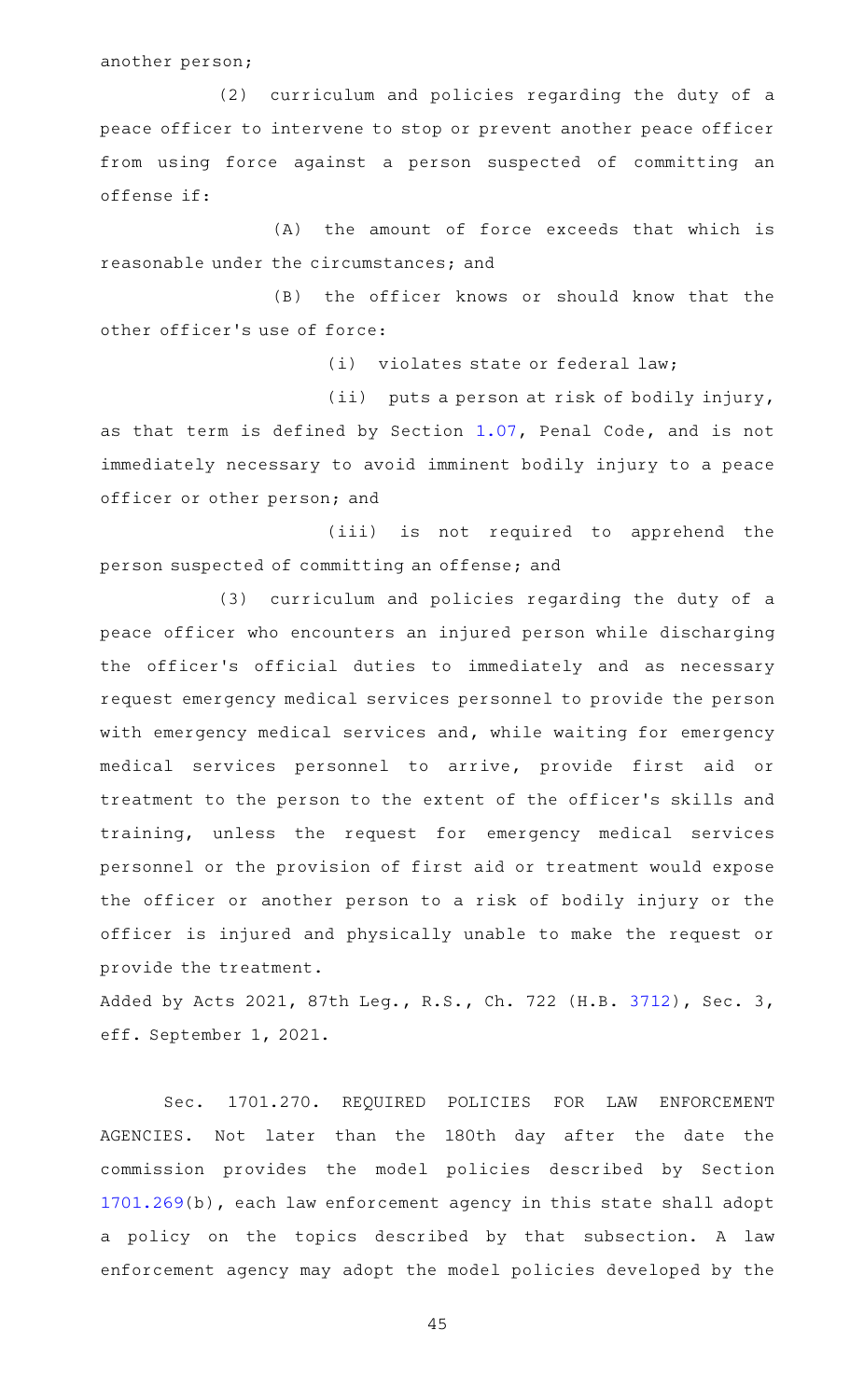commission under that subsection.

Added by Acts 2021, 87th Leg., R.S., Ch. 722 (H.B. [3712](http://www.legis.state.tx.us/tlodocs/87R/billtext/html/HB03712F.HTM)), Sec. 3, eff. September 1, 2021.

## SUBCHAPTER G. LICENSE REQUIREMENTS; DISQUALIFICATIONS AND EXEMPTIONS

Sec. 1701.301. LICENSE REQUIRED. Except as provided by Sections [1701.310](http://www.statutes.legis.state.tx.us/GetStatute.aspx?Code=OC&Value=1701.310), [1701.311](http://www.statutes.legis.state.tx.us/GetStatute.aspx?Code=OC&Value=1701.311), and [1701.405,](http://www.statutes.legis.state.tx.us/GetStatute.aspx?Code=OC&Value=1701.405) a person may not appoint or employ a person to serve as an officer, county jailer, school marshal, public security officer, or telecommunicator unless the person holds an appropriate license issued by the commission. Acts 1999, 76th Leg., ch. 388, Sec. 1, eff. Sept. 1, 1999. Amended by:

Acts 2013, 83rd Leg., R.S., Ch. 655 (H.B. [1009](http://www.legis.state.tx.us/tlodocs/83R/billtext/html/HB01009F.HTM)), Sec. 7, eff. June 14, 2013.

Acts 2013, 83rd Leg., R.S., Ch. 968 (H.B. [1951](http://www.legis.state.tx.us/tlodocs/83R/billtext/html/HB01951F.HTM)), Sec. 3, eff. January 1, 2014.

Sec. 1701.302. CERTAIN ELECTED LAW ENFORCEMENT OFFICERS; LICENSE REQUIRED. (a) An officer, including a sheriff, elected under the Texas Constitution or a statute or appointed to fill a vacancy in an elective office must obtain a license from the commission not later than the second anniversary of the date the officer takes office.

(b) The commission shall establish requirements for issuing the license and for revocation, suspension, or denial of the license.

(c) An officer to whom this section applies who does not obtain the license by the required date or does not remain licensed is incompetent and is subject to removal from office under Section [665.052,](http://www.statutes.legis.state.tx.us/GetStatute.aspx?Code=GV&Value=665.052) Government Code, or another removal statute. Acts 1999, 76th Leg., ch. 388, Sec. 1, eff. Sept. 1, 1999.

Sec. 1701.303. LICENSE APPLICATION; DUTIES OF APPOINTING ENTITY. (a) A law enforcement agency or governmental entity that hires a person for whom a license is sought must file an application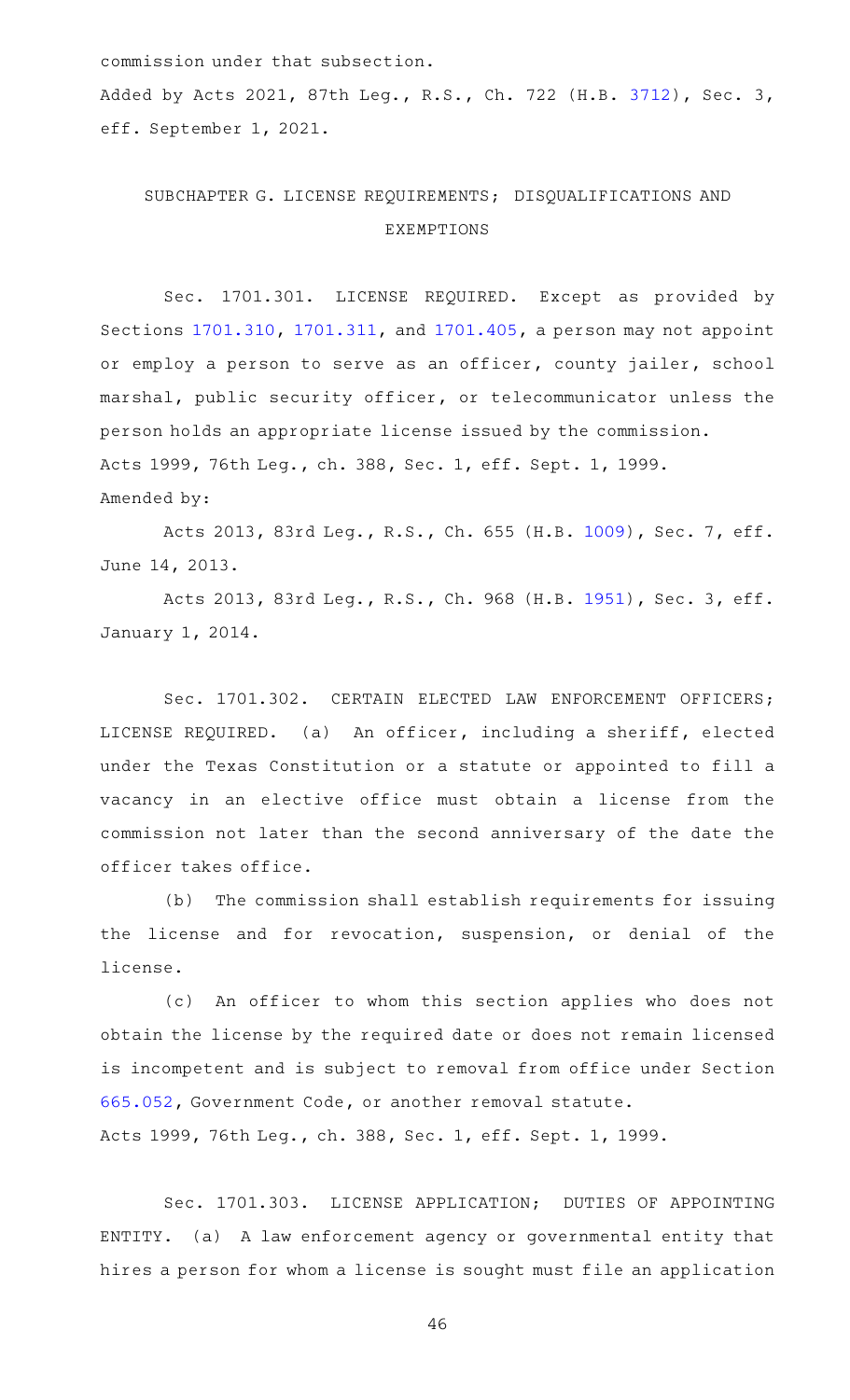with the commission as provided by commission rule.

(b) A person who appoints an officer or county jailer licensed by the commission shall notify the commission not later than the 30th day after the date of the appointment. If the person appoints an individual who previously served as an officer or county jailer and the appointment occurs after the 180th day after the last date of service as an officer or county jailer, the person must have on file for the officer or county jailer in a form readily accessible to the commission:

 $(1)$  new criminal history record information;

(2) a new declaration of psychological and emotional health and lack of drug dependency or illegal drug use; and

(3) two completed fingerprint cards.

(c)AAA person who appoints or employs a telecommunicator licensed by the commission shall notify the commission not later than the 30th day after the date of the appointment or employment. If the person appoints or employs an individual who previously served as a telecommunicator and the appointment or employment occurs after the 180th day after the last date of service as a telecommunicator, the person must have on file in a form readily accessible to the commission:

(1) new criminal history record information; and

(2) two completed fingerprint cards.

Acts 1999, 76th Leg., ch. 388, Sec. 1, eff. Sept. 1, 1999. Amended by:

Acts 2013, 83rd Leg., R.S., Ch. 968 (H.B. [1951](http://www.legis.state.tx.us/tlodocs/83R/billtext/html/HB01951F.HTM)), Sec. 4, eff. January 1, 2014.

Sec. 1701.304. EXAMINATION. (a) The commission shall conduct an examination for each type of license issued by the commission at least four times each year at times and places designated by the commission. The commission shall:

(1) prescribe the content of an examination for each type of license;

(2) include in each examination a written examination that tests the applicant 's knowledge of the appropriate occupation; and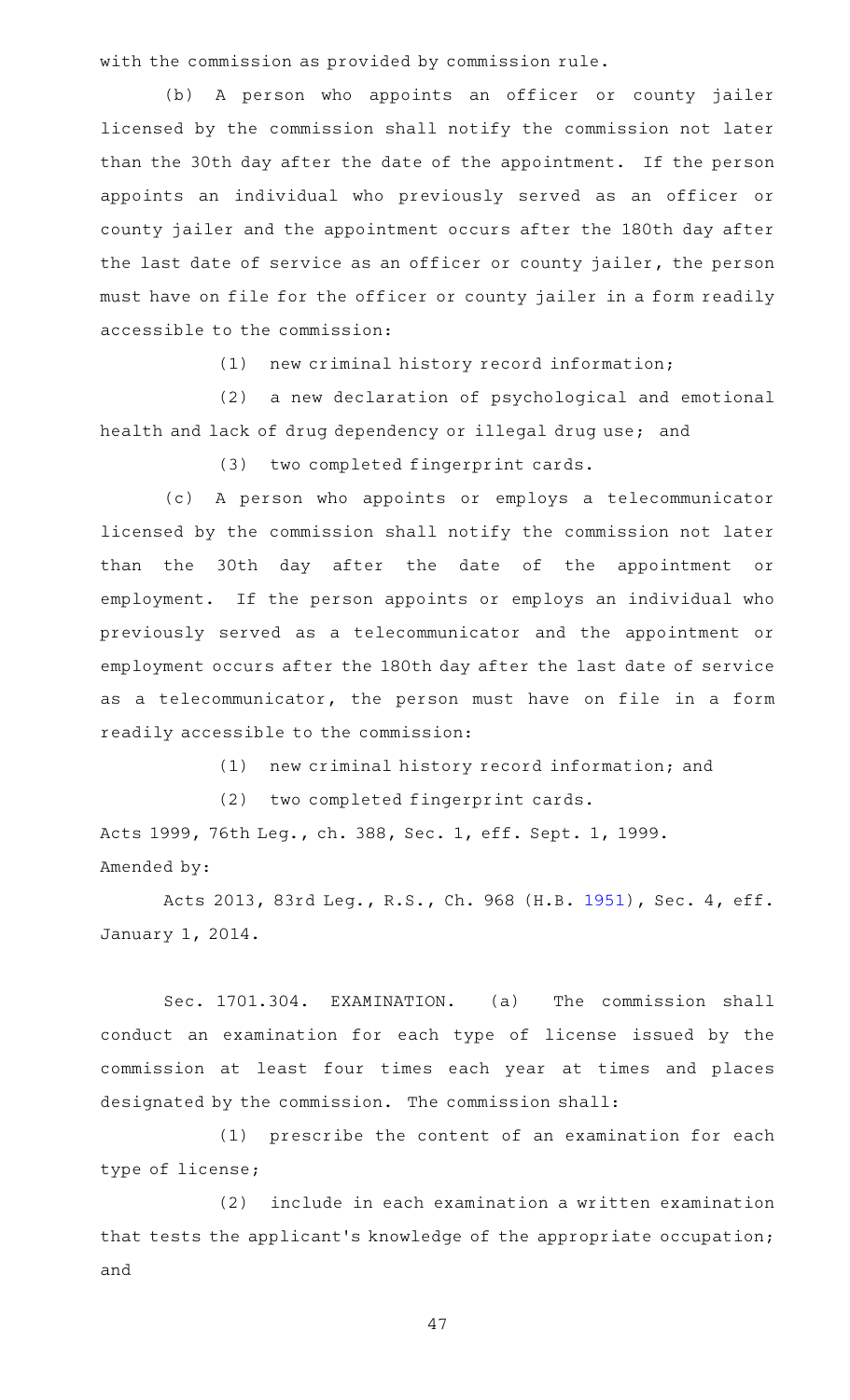(3) prescribe standards for acceptable performance on each examination.

(b) The commission by rule shall establish minimum qualifications for a person to be examined under this section. A person who is disqualified by law to be an officer or county jailer may not take an examination under this section.

(c) A law enforcement agency may request the commission to conduct examinations required by this chapter in the jurisdiction served by the agency. The commission may conduct the examinations in the jurisdiction if:

(1) the commission determines that doing so will not place a significant hardship on the commission 's resources; and

(2) the requesting law enforcement agency reimburses the commission for additional costs incurred in conducting the examination in the agency 's jurisdiction.

Acts 1999, 76th Leg., ch. 388, Sec. 1, eff. Sept. 1, 1999.

Sec. 1701.305. EXAMINATION RESULTS. (a) The commission shall notify each examinee of the examination results not later than the 30th day after the date the examination is administered. If an examination is graded or reviewed by a national testing service, the commission shall notify each examinee of the examination results not later than the 14th day after the date the commission receives the results from the testing service.

(b) If notice of the results of an examination graded or reviewed by a national testing service will be delayed for longer than 90 days after the examination date, the commission shall notify each examinee of the reason for the delay before the 90th day.

(c) If requested in writing by a person who fails an examination, the commission shall provide to the person an analysis of the person's performance on the examination. Acts 1999, 76th Leg., ch. 388, Sec. 1, eff. Sept. 1, 1999.

Sec. 1701.306. PSYCHOLOGICAL AND PHYSICAL EXAMINATION. (a) The commission may not issue a license to a person unless the person is examined by: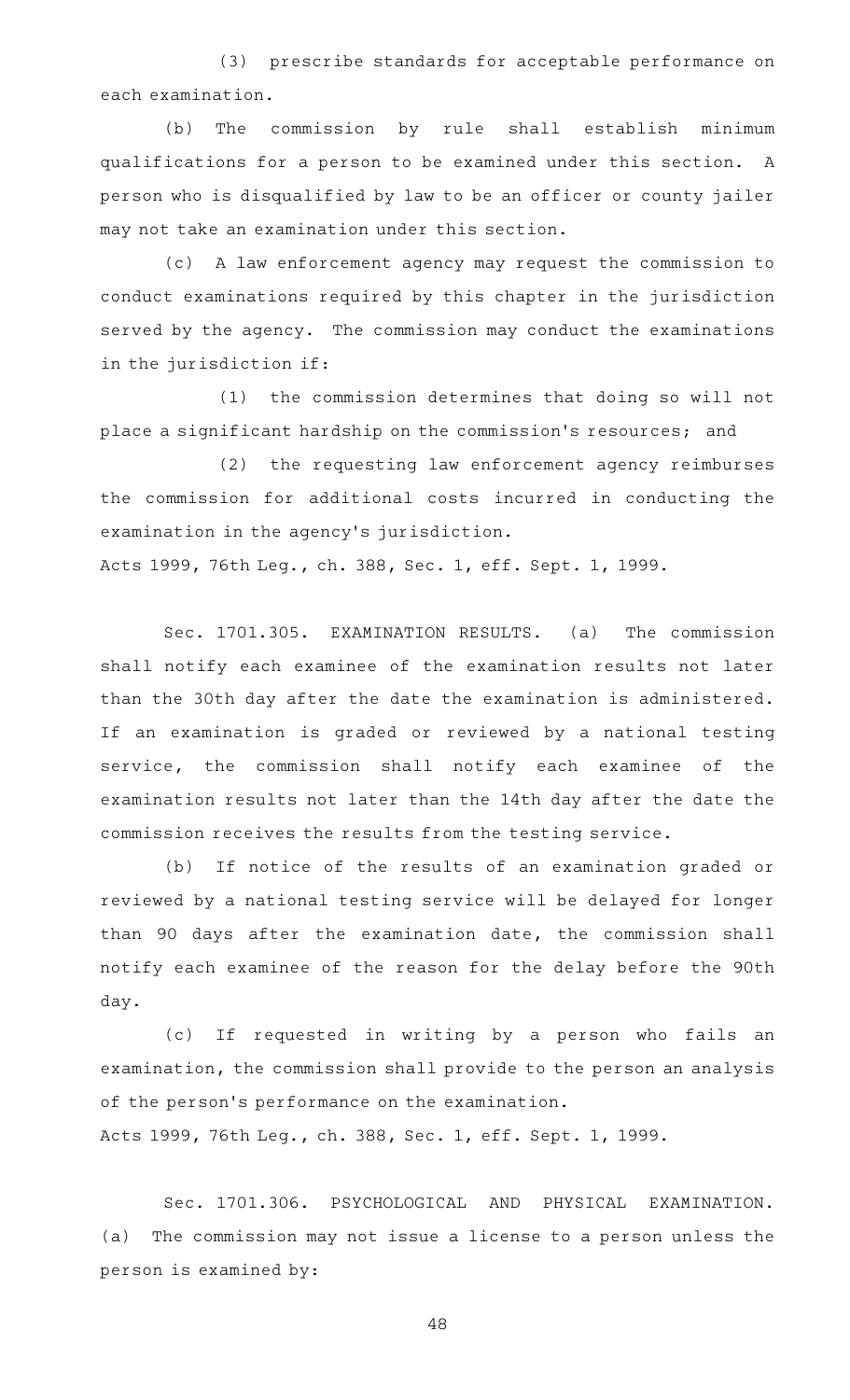(1) a licensed psychologist or by a psychiatrist who declares in writing that the person is in satisfactory psychological and emotional health to serve as the type of officer for which a license is sought; and

(2) a licensed physician who declares in writing that the person does not show any trace of drug dependency or illegal drug use after a blood test or other medical test.

(b) An agency hiring a person for whom a license is sought shall select the examining physician and the examining psychologist or psychiatrist. The agency shall prepare a report of each declaration required by Subsection (a) and shall maintain a copy of the report on file in a format readily accessible to the commission. A declaration is not public information.

(c) The commission shall adopt rules that:

(1) relate to appropriate standards and measures to be used by a law enforcement agency in reporting the declarations made under Subsection (a); and

(2) provide for exceptional circumstances in the administration of the examination of the applicant 's psychological and emotional health, including permitting the examination to be made by a qualified licensed physician instead of a psychologist or psychiatrist.

(d) The commission may order an applicant to submit to an examination described by Subsection (a) by a psychologist, psychiatrist, or physician appointed by the commission if the commission:

 $(1)$  has cause to believe that a law enforcement agency failed to follow commission rules relating to an examination; or

(2) discovers that the applicant has submitted a false declaration.

Acts 1999, 76th Leg., ch. 388, Sec. 1, eff. Sept. 1, 1999. Amended by:

Acts 2011, 82nd Leg., R.S., Ch. 1224 (S.B. [542](http://www.legis.state.tx.us/tlodocs/82R/billtext/html/SB00542F.HTM)), Sec. 2, eff. September 1, 2011.

Sec. 1701.307. ISSUANCE OF OFFICER OR COUNTY JAILER LICENSE. (a) The commission shall issue an appropriate officer or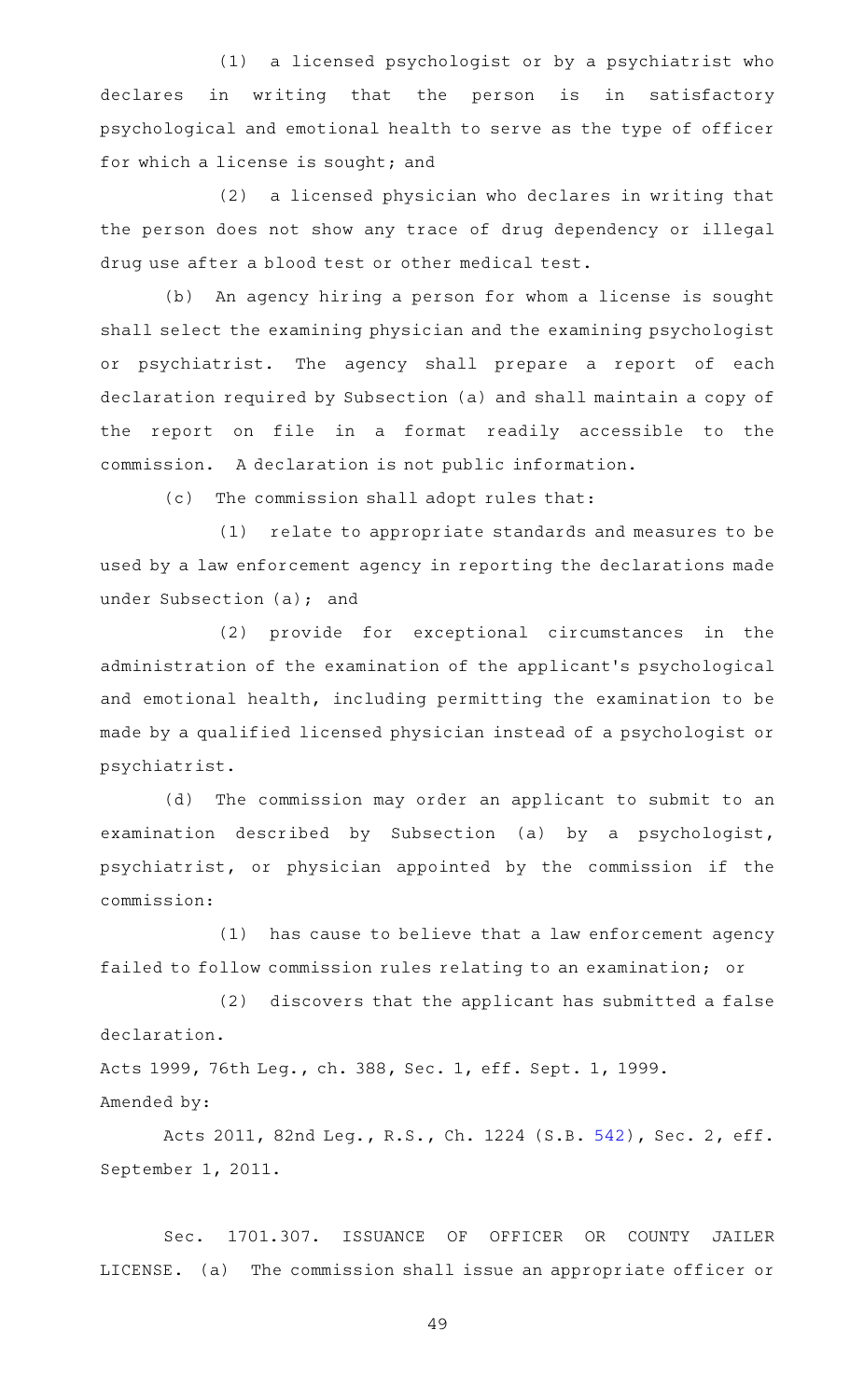county jailer license to a person who, as required by this chapter:

- $(1)$  submits an application;
- $(2)$  completes the required training;
- $(3)$  passes the required examination;

(4) is declared to be in satisfactory psychological and emotional health and free from drug dependency or illegal drug use; and

(5) demonstrates weapons proficiency.

(b) The commission may issue a permanent license to a person who meets the requirements of this chapter and the rules prescribed by the commission to serve as an officer.

(c) The commission may issue a temporary or permanent license to a person to serve as a county jailer. Acts 1999, 76th Leg., ch. 388, Sec. 1, eff. Sept. 1, 1999.

Amended by:

Acts 2007, 80th Leg., R.S., Ch. 878 (H.B. [1955](http://www.legis.state.tx.us/tlodocs/80R/billtext/html/HB01955F.HTM)), Sec. 2, eff. June 15, 2007.

Acts 2013, 83rd Leg., R.S., Ch. 968 (H.B. [1951](http://www.legis.state.tx.us/tlodocs/83R/billtext/html/HB01951F.HTM)), Sec. 5, eff. January 1, 2014.

Acts 2013, 83rd Leg., R.S., Ch. 968 (H.B. [1951](http://www.legis.state.tx.us/tlodocs/83R/billtext/html/HB01951F.HTM)), Sec. 6, eff. January 1, 2014.

Sec. 1701.3071. ISSUANCE OF TELECOMMUNICATOR LICENSE. (a) The commission shall issue a telecommunicator license to a person who:

- $(1)$  submits an application;
- $(2)$  completes the required training;
- (3) passes the required examination; and

(4) meets any other requirement of this chapter and the rules prescribed by the commission to qualify as a telecommunicator.

 $(a-1)$  The training required by Subsection (a)(2) must include telecommunicator cardiopulmonary resuscitation training that:

(1) uses the most current nationally recognized emergency cardiovascular care guidelines;

(2) incorporates recognition protocols for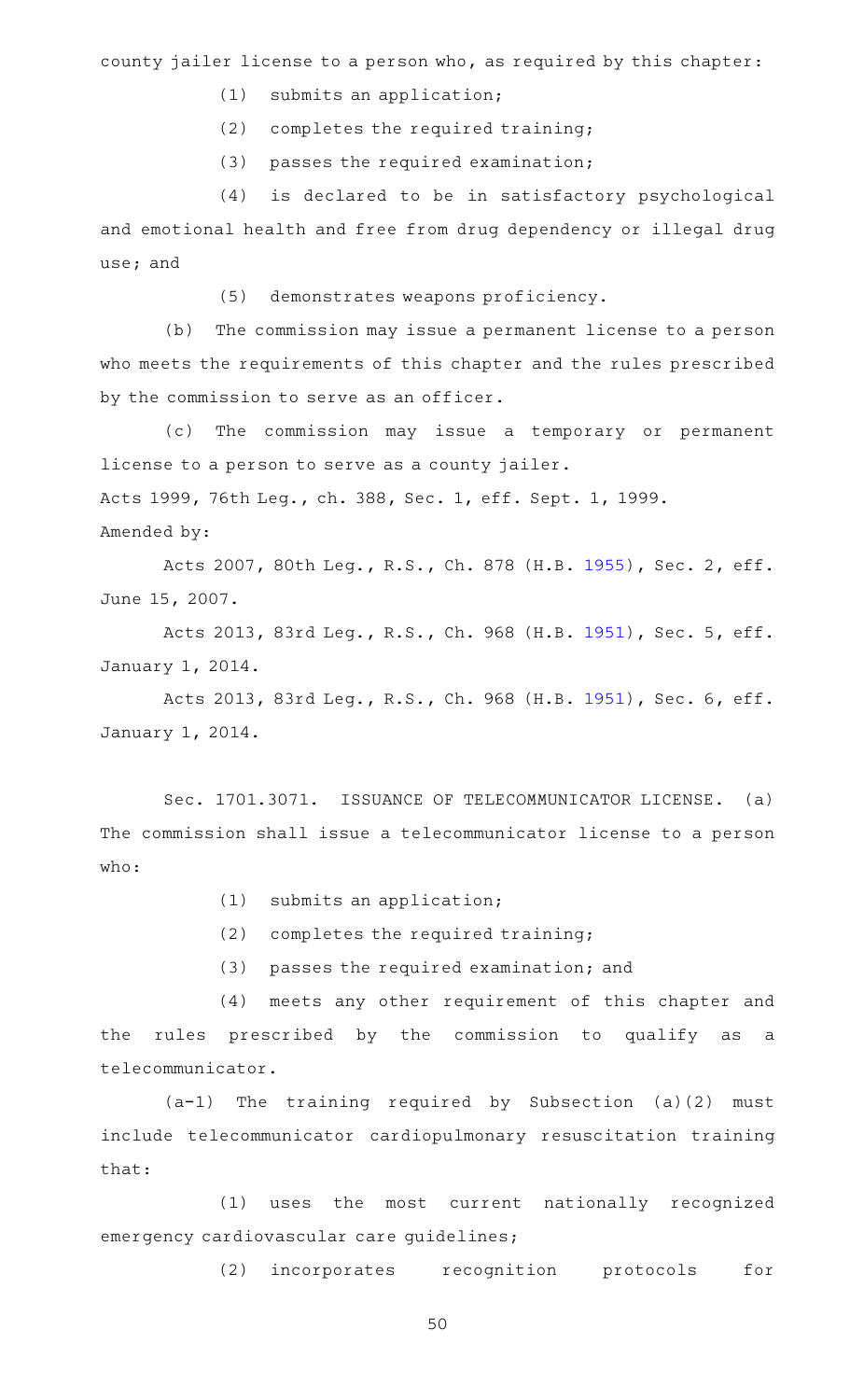out-of-hospital cardiac arrest; and

(3) provides information on best practices for relaying compression-only cardiopulmonary resuscitation instructions to callers.

(b) The commission may issue a temporary or permanent license to a person to act as a telecommunicator. Added by Acts 2013, 83rd Leg., R.S., Ch. 968 (H.B. [1951](http://www.legis.state.tx.us/tlodocs/83R/billtext/html/HB01951F.HTM)), Sec. 7, eff. January 1, 2014.

Amended by:

Acts 2021, 87th Leg., R.S., Ch. 15 (H.B. [786](http://www.legis.state.tx.us/tlodocs/87R/billtext/html/HB00786F.HTM)), Sec. 1, eff. September 1, 2021.

Sec. 1701.3075. QUALIFIED APPLICANT AWAITING APPOINTMENT. (a) A person who meets the requirements set forth in Section [1701.307](http://www.statutes.legis.state.tx.us/GetStatute.aspx?Code=OC&Value=1701.307)(a) has the same reporting responsibilities toward the commission under rules adopted by the commission as a license holder who has already been appointed as a peace officer.

(b) The commission may determine that a person who meets the requirements under Section [1701.307\(](http://www.statutes.legis.state.tx.us/GetStatute.aspx?Code=OC&Value=1701.307)a) is ineligible for appointment as a peace officer based on events that occur after the person meets the requirements in Section [1701.307\(](http://www.statutes.legis.state.tx.us/GetStatute.aspx?Code=OC&Value=1701.307)a) but before the person is appointed.

Added by Acts 2009, 81st Leg., R.S., Ch. 701 (H.B. [2799](http://www.legis.state.tx.us/tlodocs/81R/billtext/html/HB02799F.HTM)), Sec. 1, eff. September 1, 2009.

Sec. 1701.308. WEAPONS PROFICIENCY. The commission shall require a person applying for a peace officer license to demonstrate weapons proficiency.

Acts 1999, 76th Leg., ch. 388, Sec. 1, eff. Sept. 1, 1999.

Sec. 1701.309. AGE REQUIREMENT. The commission by rule shall set 21 years of age as the minimum age for obtaining a license as an officer. The rules must provide that a person at least 18 years of age may be issued a license as an officer if the person has:

(1) completed and received credit for at least 60 hours of study at an accredited college or university or received an associate degree from an accredited college or university; or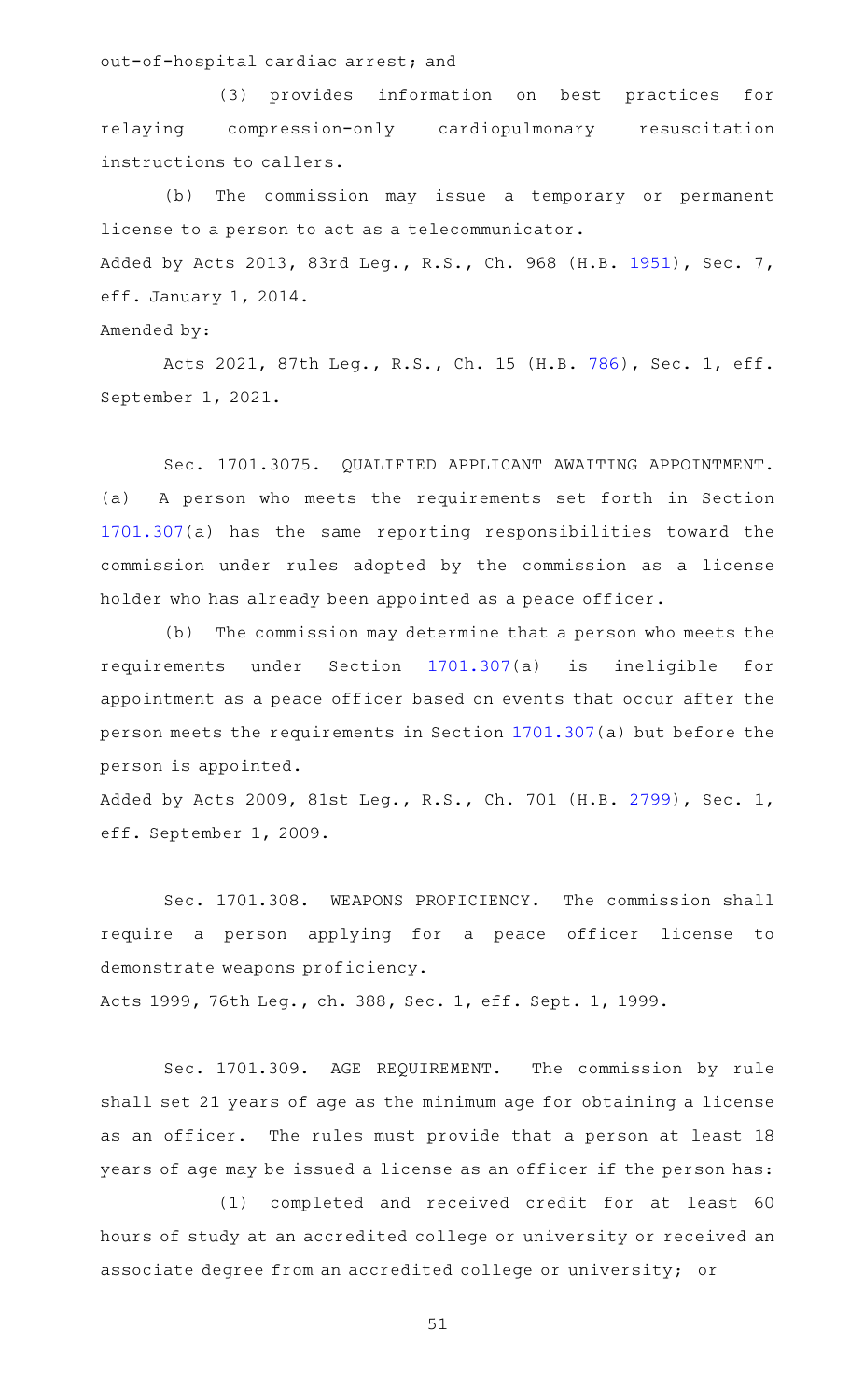(2) received an honorable discharge from the United States armed forces after at least two years of service. Acts 1999, 76th Leg., ch. 388, Sec. 1, eff. Sept. 1, 1999.

Sec. 1701.310. APPOINTMENT OF COUNTY JAILER; TRAINING REQUIRED. (a) Except as provided by Subsection (e), a person may not be appointed as a county jailer, except on a temporary basis, unless the person has satisfactorily completed a preparatory training program, as required by the commission, in the operation of a county jail at a school operated or licensed by the commission. The training program must consist of at least eight hours of mental health training approved by the commission and the Commission on Jail Standards.

(b) A county jailer appointed on a temporary basis who does not satisfactorily complete the preparatory training program before the first anniversary of the date that the person is appointed shall be removed from the position. A county jailer appointed on a temporary basis shall be enrolled in the preparatory training program on or before the 90th day after their temporary appointment. A temporary appointment may not be renewed.

(c)AAA county jailer serving under permanent appointment before September 1, 1979, regardless of whether the person's employment was terminated before that date because of failure to satisfy standards adopted under Chapter [511](http://www.statutes.legis.state.tx.us/GetStatute.aspx?Code=GV&Value=511), Government Code, is not required to meet a requirement of this section as a condition of continued employment or promotion unless:

 $(1)$  in an attempt to meet the standards the person took an examination and failed or was not allowed to finish the examination because the person acted dishonestly in regard to the examination;

(2) the person forged a document purporting to show that the person meets the standards; or

(3) the person seeks a new appointment as a county jailer on or after September 1, 1984.

(d) A county jailer serving under permanent appointment before September 1, 1979, is eligible to attend training courses in the operation of a county jail, subject to commission rules.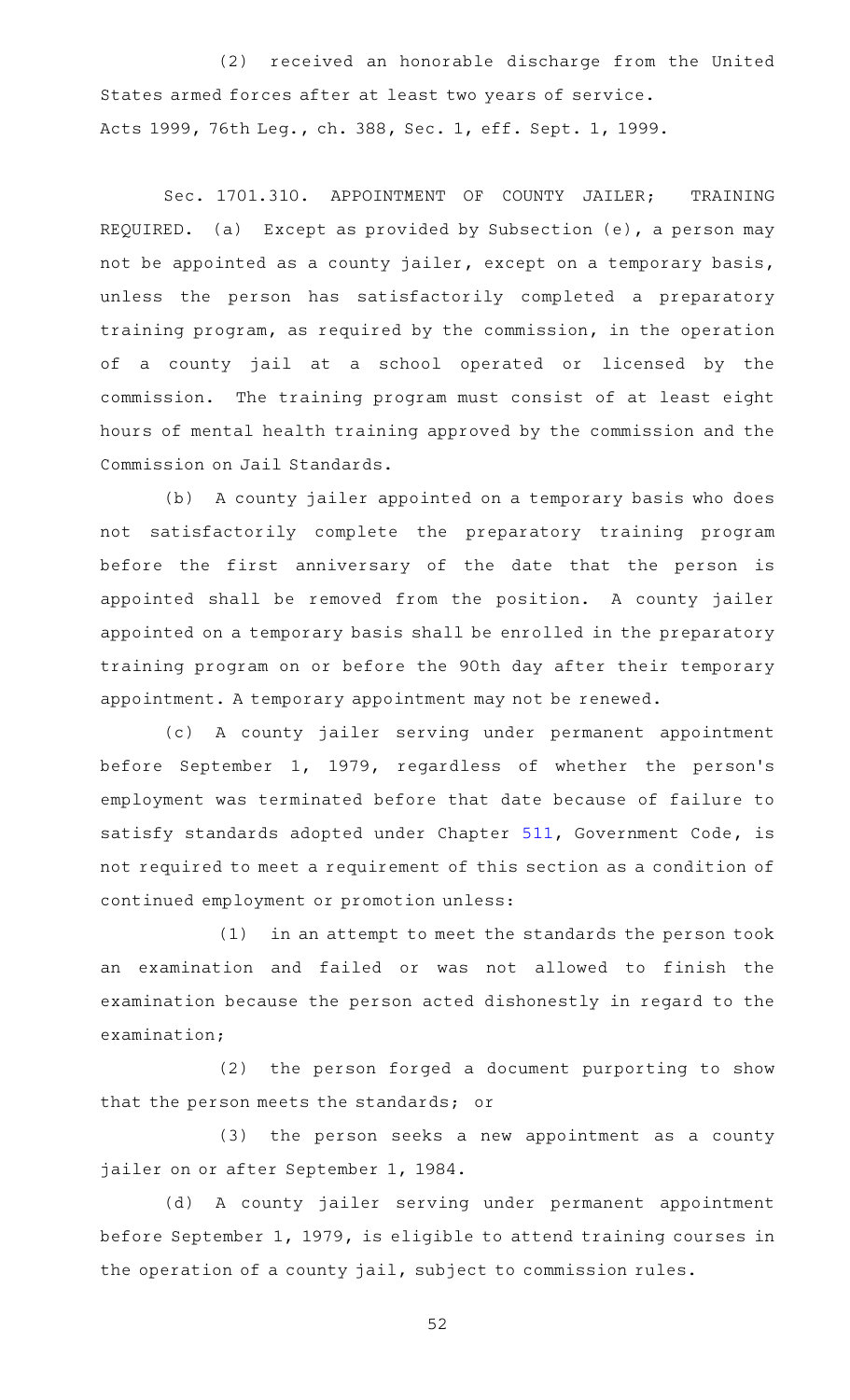(e) A person trained and certified by the Texas Department of Criminal Justice to serve as a corrections officer in that agency 's correctional institutions division is not required to complete the training requirements of this section to be appointed a part-time county jailer. Examinations under Section [1701.304](http://www.statutes.legis.state.tx.us/GetStatute.aspx?Code=OC&Value=1701.304) and psychological examinations under Section [1701.306](http://www.statutes.legis.state.tx.us/GetStatute.aspx?Code=OC&Value=1701.306) apply.

(f) A county jailer appointed on a temporary basis may not be promoted to a supervisory position in a county jail. Acts 1999, 76th Leg., ch. 388, Sec. 1, eff. Sept. 1, 1999. Amended by Acts 2001, 77th Leg., ch. 1420, Sec. 14.502(a), eff. Sept. 1, 2001.

Amended by:

Acts 2009, 81st Leg., R.S., Ch. 87 (S.B. [1969](http://www.legis.state.tx.us/tlodocs/81R/billtext/html/SB01969F.HTM)), Sec. 25.142, eff. September 1, 2009.

Acts 2011, 82nd Leg., R.S., Ch. 1224 (S.B. [542](http://www.legis.state.tx.us/tlodocs/82R/billtext/html/SB00542F.HTM)), Sec. 3, eff. September 1, 2011.

Acts 2017, 85th Leg., R.S., Ch. 950 (S.B. [1849\)](http://www.legis.state.tx.us/tlodocs/85R/billtext/html/SB01849F.HTM), Sec. 4.03, eff. January 1, 2018.

Acts 2019, 86th Leg., R.S., Ch. 1252 (H.B. [4468](http://www.legis.state.tx.us/tlodocs/86R/billtext/html/HB04468F.HTM)), Sec. 5, eff. September 1, 2019.

Acts 2019, 86th Leg., R.S., Ch. 1252 (H.B. [4468](http://www.legis.state.tx.us/tlodocs/86R/billtext/html/HB04468F.HTM)), Sec. 6, eff. September 1, 2019.

Sec. 1701.311. PROVISIONAL LICENSE FOR WORKFORCE SHORTAGE. (a) The commission shall adopt rules to allow a law enforcement agency to petition for issuance of a provisional license for an officer if the agency proves that it has a workforce shortage.

(b) Except in an emergency, a peace officer holding a provisional license may not be required to work at the peace officer 's employing agency and attend a commission-approved basic preparatory school for more than a total of 40 hours a week.

(c) An agency employing a peace officer who holds a provisional license may contract with the peace officer for reimbursement of the cost of a basic preparatory training course if the peace officer voluntarily resigns from the agency before a date specified in the contract that is not later than the first anniversary of the date the officer is appointed. The contract must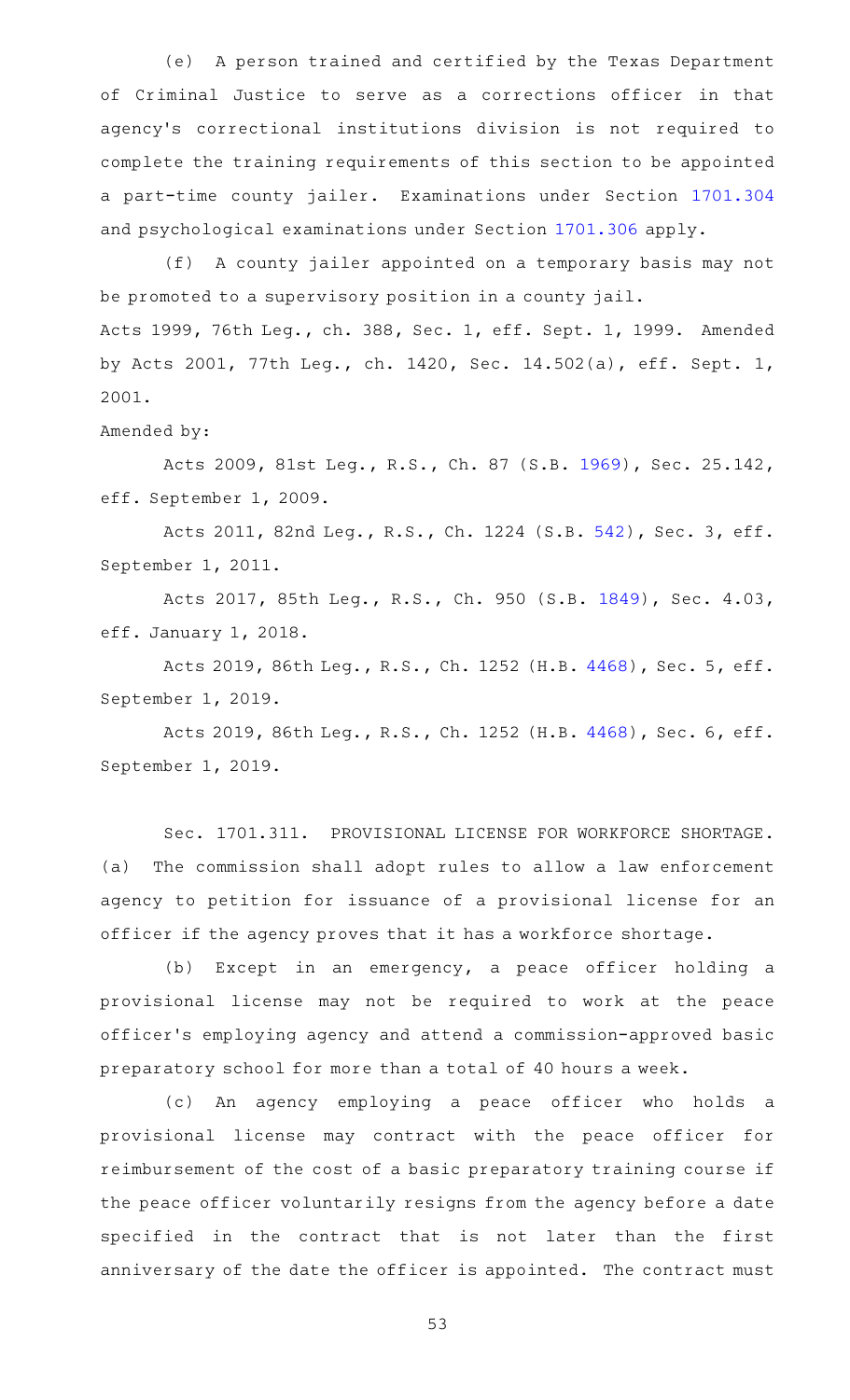state the cost of the course.

Acts 1999, 76th Leg., ch. 388, Sec. 1, eff. Sept. 1, 1999.

Sec. 1701.312. DISQUALIFICATION: FELONY CONVICTION OR PLACEMENT ON COMMUNITY SUPERVISION. (a) A person who has been convicted of a felony is disqualified to be an officer, public security officer, telecommunicator, or county jailer, and the commission may not issue a license to, and a law enforcement agency may not appoint or employ, the person.

(b) For purposes of this section and Section  $1701.502$ , a person is convicted of a felony if a court enters an adjudication of guilt against the person on a felony offense under the laws of this or another state or the United States, regardless of whether:

(1) the sentence is subsequently probated and the person is discharged from community supervision;

(2) the accusation, complaint, information, or indictment against the person is dismissed and the person is released from all penalties and disabilities resulting from the offense; or

 $(3)$  the person is pardoned for the offense, unless the pardon is granted expressly for subsequent proof of innocence.

(c) The commission, on receipt of a certified copy of a court 's judgment under Article [42.011](http://www.statutes.legis.state.tx.us/GetStatute.aspx?Code=CR&Value=42.011), Code of Criminal Procedure, shall note on the person 's licensing records the conviction or community supervision indicated by the judgment. Acts 1999, 76th Leg., ch. 388, Sec. 1, eff. Sept. 1, 1999. Amended by:

Acts 2011, 82nd Leg., R.S., Ch. 855 (H.B. [3823](http://www.legis.state.tx.us/tlodocs/82R/billtext/html/HB03823F.HTM)), Sec. 6, eff. September 1, 2011.

Sec. 1701.313. DISQUALIFICATION: CONVICTION OF BARRATRY. (a) A person who has been convicted of barratry under Section [38.12,](http://www.statutes.legis.state.tx.us/GetStatute.aspx?Code=PE&Value=38.12) Penal Code, is disqualified to be an officer, telecommunicator, or county jailer, and the commission may not issue a license to the person.

(b) For purposes of this section and Section [1701.503](http://www.statutes.legis.state.tx.us/GetStatute.aspx?Code=OC&Value=1701.503), a person is convicted of barratry if a court enters an adjudication of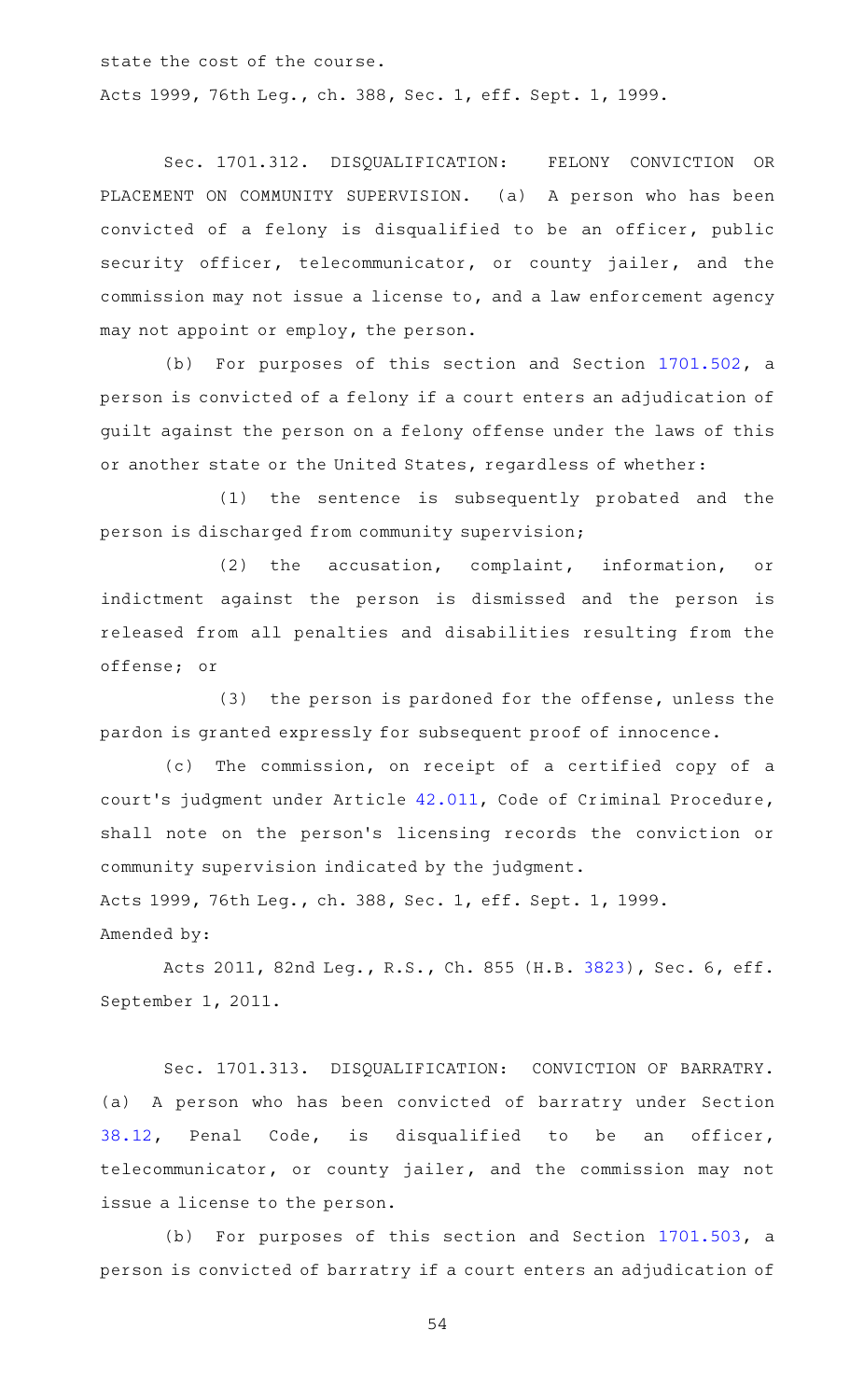guilt against the person regardless of whether:

(1) the sentence is subsequently probated and the person is discharged from community supervision;

(2) the accusation, complaint, information, or indictment against the person is dismissed following community supervision; or

(3) the person is pardoned for the offense, unless the pardon is granted expressly for subsequent proof of innocence. Acts 1999, 76th Leg., ch. 388, Sec. 1, eff. Sept. 1, 1999. Amended by:

Acts 2011, 82nd Leg., R.S., Ch. 855 (H.B. [3823](http://www.legis.state.tx.us/tlodocs/82R/billtext/html/HB03823F.HTM)), Sec. 7, eff. September 1, 2011.

Sec. 1701.314. EXEMPTION: OFFICER APPOINTED BEFORE SEPTEMBER 1, 1970. A peace officer serving under a permanent appointment before September 1, 1970, is not required to obtain a license as a condition of tenure, continued employment, or promotion unless the officer seeks a new appointment. The officer is eligible to attend peace officer training courses subject to commission rules.

Acts 1999, 76th Leg., ch. 388, Sec. 1, eff. Sept. 1, 1999.

Sec. 1701.315. LICENSE REQUIREMENTS FOR PERSONS WITH MILITARY SPECIAL FORCES TRAINING. (a) In this section, "special forces" means a special forces component of the United States armed forces, including:

(1) the United States Army Special Forces;

(2) the United States Navy SEALs;

(3) the United States Air Force Pararescue;

(4) the United States Marine Corps Force Reconnaissance; and

(5) any other component of the United States Special Operations Command approved by the commission.

(b) The commission shall adopt rules to allow an applicant to qualify to take an examination described by Section [1701.304](http://www.statutes.legis.state.tx.us/GetStatute.aspx?Code=OC&Value=1701.304) if the applicant:

 $(1)$  has served in the special forces;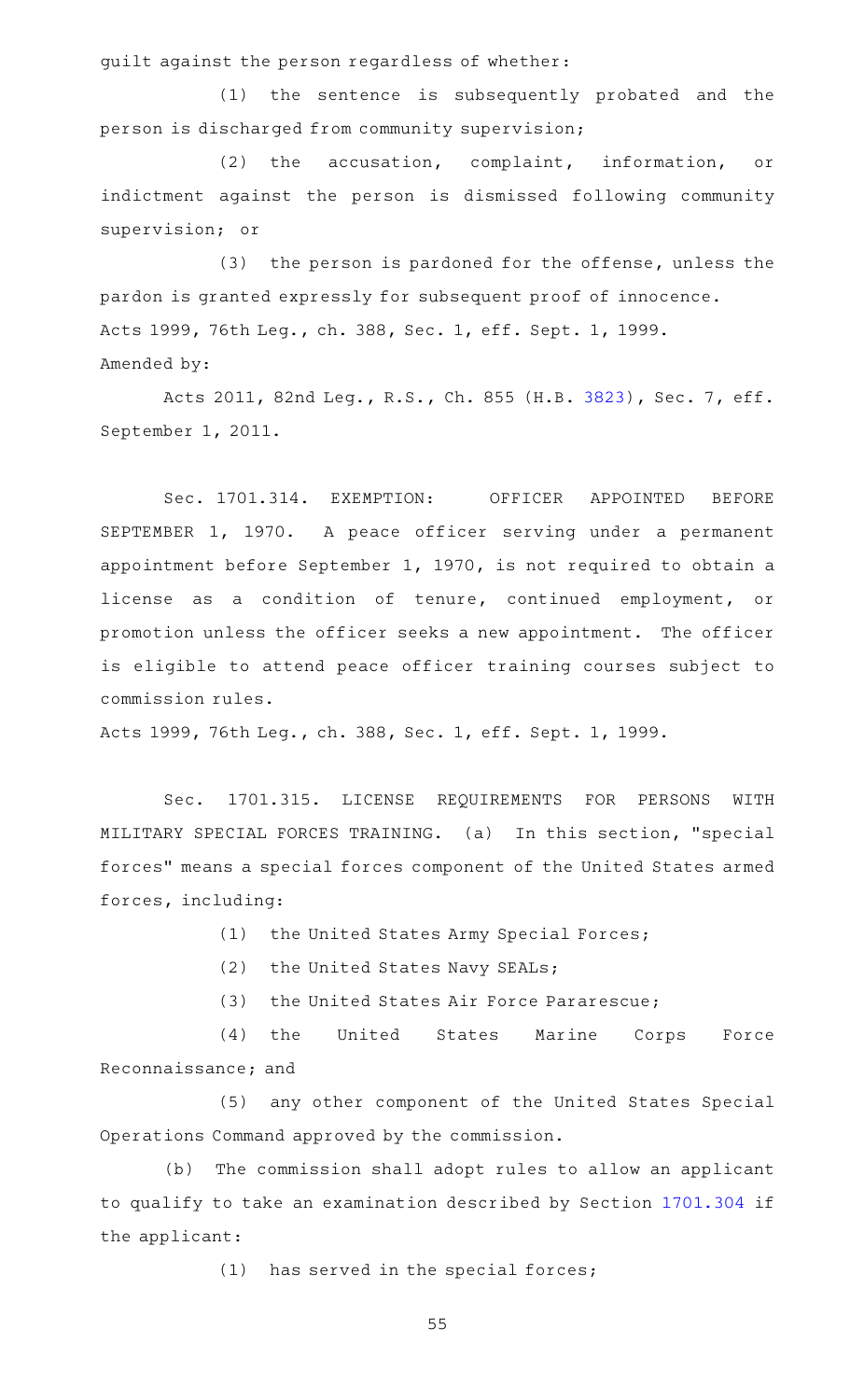(2) has successfully completed a special forces training course and provides to the commission documentation verifying completion of the course;

(3) completes a supplemental peace officer training course; and

(4) completes any other training required by the commission after the commission has reviewed the applicant 's military training.

(c) Commission rules adopted under Subsection (b) shall include rules:

(1) to determine acceptable forms of documentation that satisfy the requirements of Subsection (b);

(2) under which the commission may waive any other license requirement for an applicant described by Subsection (b) based on other relevant military training the applicant has received, as determined by the commission, including intelligence or medical training; and

(3) to establish an expedited application process for an applicant described by Subsection (b).

(d) The commission shall review the content of the training course for each special forces component described by Subsection (a) and in adopting rules under Subsection (b) specify the training requirements an applicant who has completed that training course must complete and the training requirements from which an applicant who has completed that training course is exempt. Added by Acts 2013, 83rd Leg., R.S., Ch. 66 (S.B. [162](http://www.legis.state.tx.us/tlodocs/83R/billtext/html/SB00162F.HTM)), Sec. 4, eff.

May 18, 2013.

Sec. 1701.316. REACTIVATION OF PEACE OFFICER LICENSE. (a) The commission shall adopt rules establishing requirements for reactivation of a peace officer 's license after a break in employment.

(b) The commission may consider employment as a peace officer in another state in determining whether the person is required to obtain additional training or testing.

(c) The commission shall reactivate a peace officer's license after a break in employment if the former license holder: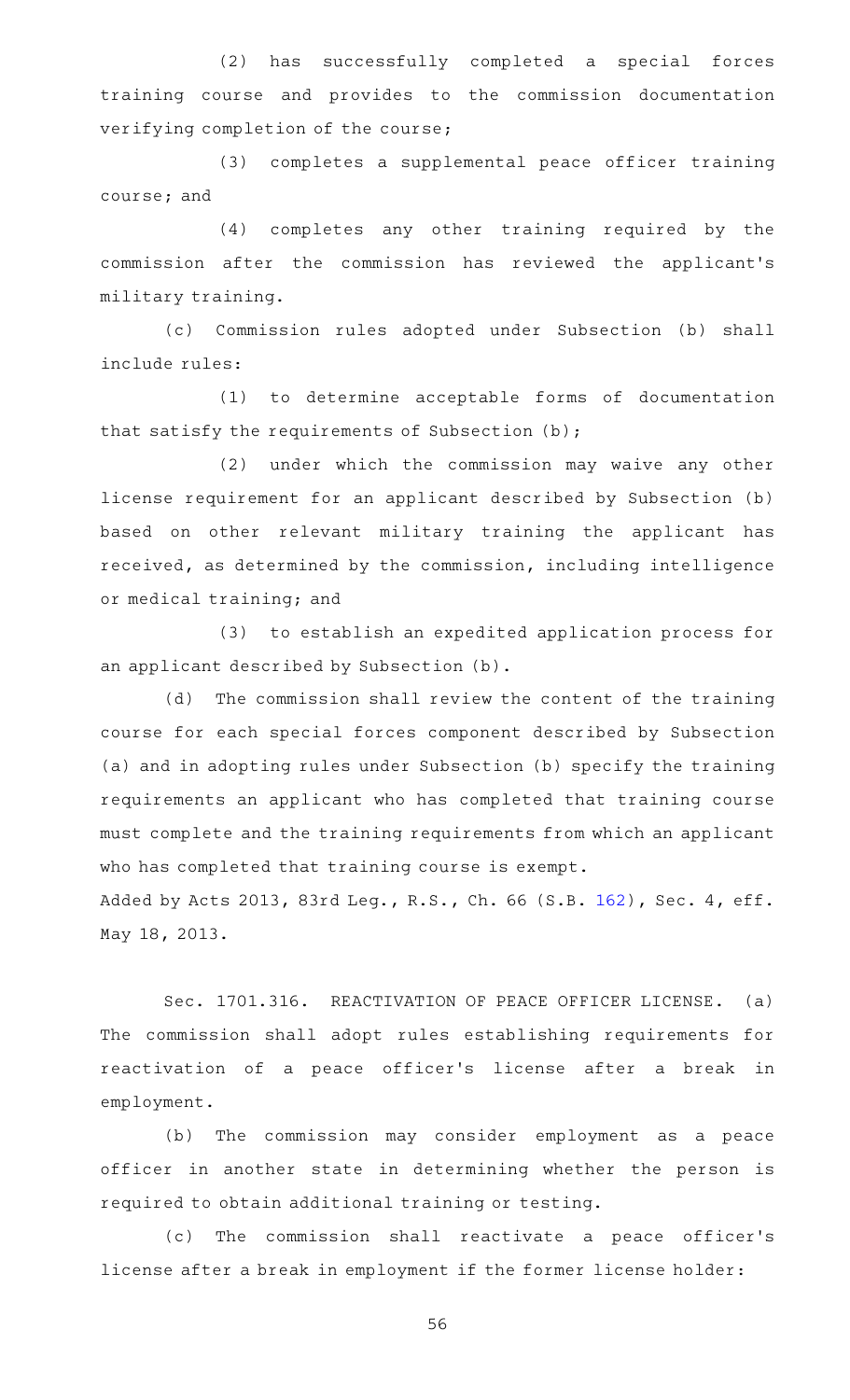(1) completed at least 10 years of full-time service as a peace officer in good standing before the break in employment;

(2) meets current licensing standards;

(3) successfully completes:

(A) an online or in-person supplemental peace officer course of not more than 120 hours; and

(B) other in-person training requirements of not more than 40 hours;

 $(4)$  passes a peace officer reactivation examination;

(5) files an application; and

(6) pays any required fees.

Acts 1999, 76th Leg., ch. 388, Sec. 1, eff. Sept. 1, 1999. Amended by:

Acts 2015, 84th Leg., R.S., Ch. 347 (H.B. [872](http://www.legis.state.tx.us/tlodocs/84R/billtext/html/HB00872F.HTM)), Sec. 1, eff. September 1, 2015.

Sec. 1701.3161. REACTIVATION OF PEACE OFFICER LICENSE: RETIRED PEACE OFFICERS. (a) In this section, "retired peace officer" means a person who served as a peace officer in this state who:

(1) is not currently serving as an elected, appointed, or employed peace officer under Article [2.12](http://www.statutes.legis.state.tx.us/GetStatute.aspx?Code=CR&Value=2.12), Code of Criminal Procedure, or other law;

(2) was eligible to retire from a law enforcement agency in this state or was ineligible to retire only as a result of an injury received in the course of the officer 's employment with the law enforcement agency; and

(3) is eligible to receive a pension or annuity for service as a law enforcement officer in this state or is ineligible to receive a pension or annuity only because the law enforcement agency that employed the officer does not offer a pension or annuity to its employees.

(b) The commission shall adopt rules for the reactivation of a retired peace officer 's license after a break in employment. The rules must allow a retired peace officer to reactivate the officer 's license by completing the continuing education requirements prescribed by Section [1701.351](http://www.statutes.legis.state.tx.us/GetStatute.aspx?Code=OC&Value=1701.351) and completing any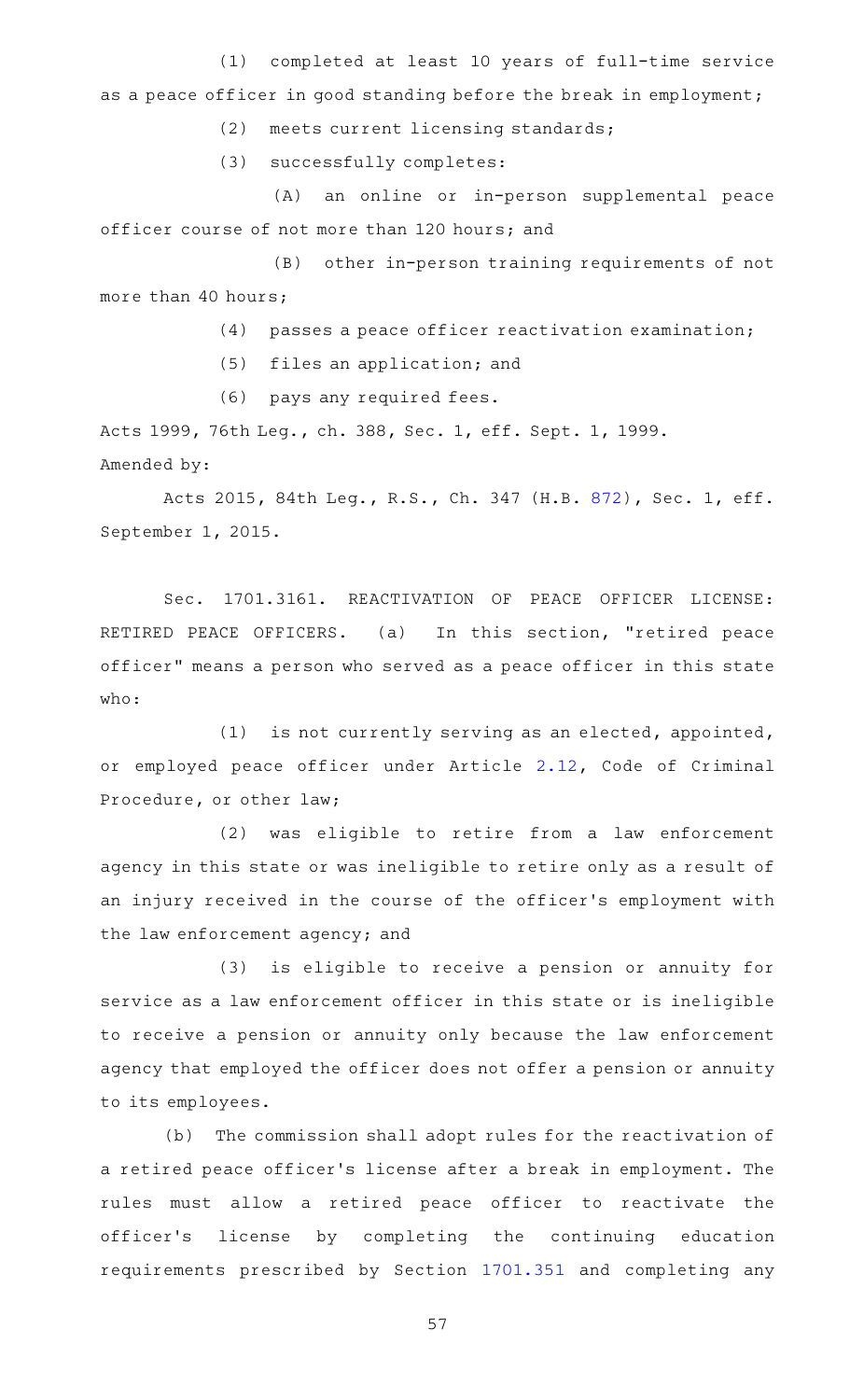other continuing education requirement imposed by law in lieu of successfully completing any examination required by the commission for reactivation.

(c) The commission may waive the reinstatement fee established for the reactivation of a peace officer 's license for a retired peace officer who is eligible for reactivation as provided by Subsection (b).

Added by Acts 2007, 80th Leg., R.S., Ch. 878 (H.B. [1955](http://www.legis.state.tx.us/tlodocs/80R/billtext/html/HB01955F.HTM)), Sec. 3, eff. June 15, 2007.

Sec. 1701.317. LIMITATION ON INFORMATION REQUIRED FOR LICENSE RENEWAL.The requirements and procedures adopted by the commission for the renewal of a license issued under this chapter:

(1) may not require an applicant to provide unchanged criminal history information already included in one or more of the applicant 's previous applications for licensure or for license renewal filed with the commission; and

(2) may require the applicant to provide only information relevant to the period occurring since the date of the applicant 's last application for licensure or for license renewal, as applicable, including information relevant to any new requirement applicable to the license held by the applicant. Added by Acts 2009, 81st Leg., R.S., Ch. 332 (H.B. [846](http://www.legis.state.tx.us/tlodocs/81R/billtext/html/HB00846F.HTM)), Sec. 2, eff. September 1, 2009.

SUBCHAPTER H. CONTINUING EDUCATION AND YEARLY WEAPONS PROFICIENCY

Sec. 1701.351. CONTINUING EDUCATION REQUIRED FOR PEACE OFFICERS. (a) Each peace officer shall complete at least 40 hours of continuing education programs once every 24 months. The commission may suspend the license of a peace officer who fails to comply with this requirement.

 $(a-1)$  As part of the continuing education programs under Subsection (a), a peace officer must complete a training and education program that covers recent changes to the laws of this state and of the United States pertaining to peace officers.

 $(a-2)$  Before the first day of each 24-month training unit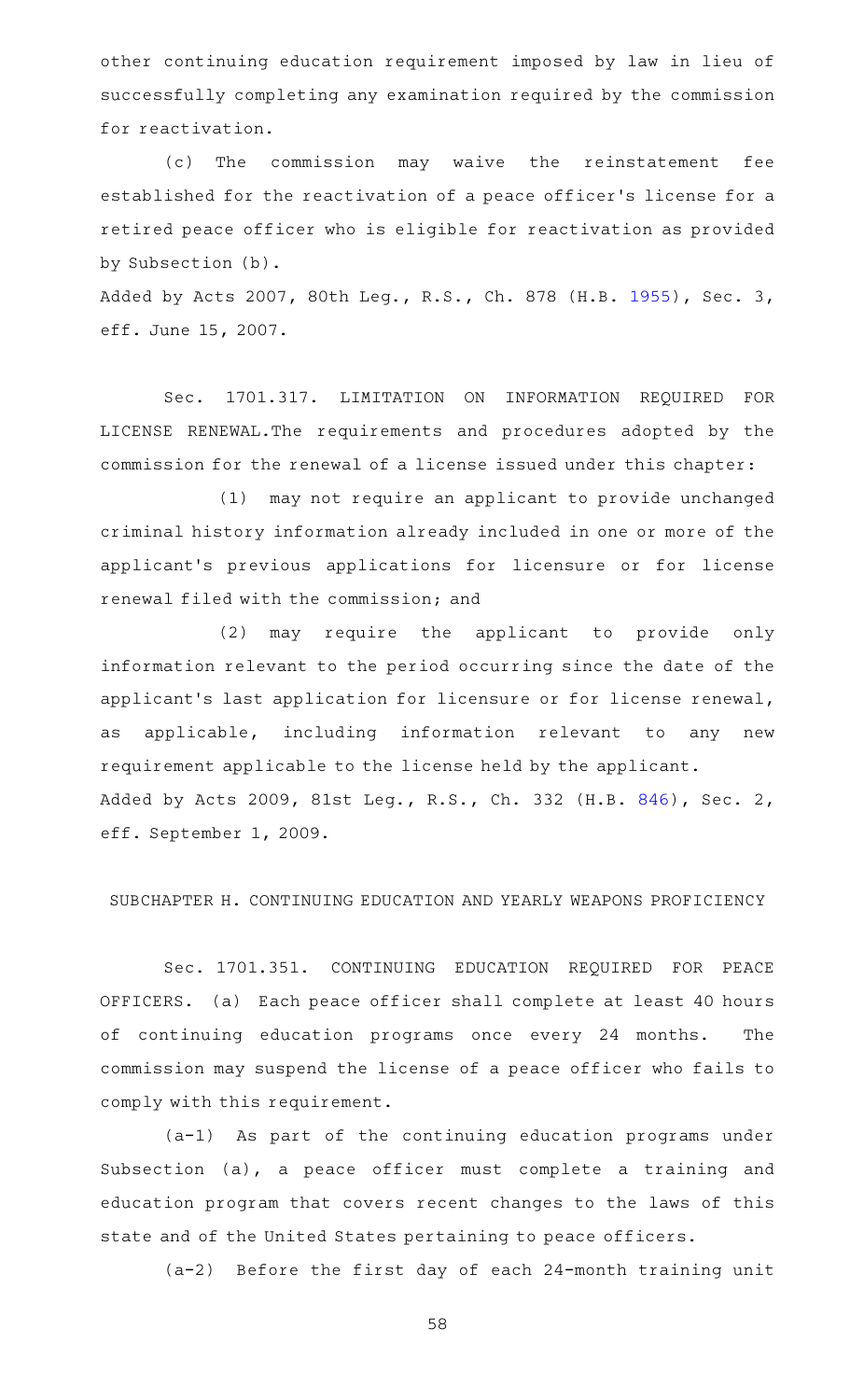during which peace officers are required to complete 40 hours of continuing education programs under Subsection (a), the commission shall specify the mandated topics to be covered in up to 16 of the required hours.

(b) The commission by rule shall provide for waiver of the requirements of this section when mitigating circumstances exist.

(c) The commission shall credit a peace officer with meeting the continuing education requirements of this section if during the relevant 24-month period the peace officer serves on active duty as a member of the United States military for at least 12 months or serves as an elected member of the legislature. Credit for continuing education under this subsection does not affect any requirement to demonstrate continuing weapons proficiency under Section [1701.355](http://www.statutes.legis.state.tx.us/GetStatute.aspx?Code=OC&Value=1701.355).

(d) A peace officer who is second in command to a police chief of a law enforcement agency and who attends a continuing education program for command staff provided by the Bill Blackwood Law Enforcement Management Institute of Texas under Section [96.641](http://www.statutes.legis.state.tx.us/GetStatute.aspx?Code=ED&Value=96.641), Education Code, is exempt from the continuing education requirements of this subchapter.

Acts 1999, 76th Leg., ch. 388, Sec. 1, eff. Sept. 1, 1999. Amended by Acts 2001, 77th Leg., ch. 1157, Sec. 1, eff. Sept. 1, 2001. Amended by:

Acts 2005, 79th Leg., Ch. 1236 (H.B. [1438](http://www.legis.state.tx.us/tlodocs/79R/billtext/html/HB01438F.HTM)), Sec. 1, eff. June 18, 2005.

Acts 2009, 81st Leg., R.S., Ch. 1172 (H.B. [3389](http://www.legis.state.tx.us/tlodocs/81R/billtext/html/HB03389F.HTM)), Sec. 15, eff. September 1, 2009.

Acts 2011, 82nd Leg., R.S., Ch. 602 (S.B. [244](http://www.legis.state.tx.us/tlodocs/82R/billtext/html/SB00244F.HTM)), Sec. 3, eff. September 1, 2011.

Acts 2021, 87th Leg., R.S., Ch. 722 (H.B. [3712](http://www.legis.state.tx.us/tlodocs/87R/billtext/html/HB03712F.HTM)), Sec. 4, eff. September 1, 2021.

Sec. 1701.352. CONTINUING EDUCATION PROGRAMS. (a) The commission shall recognize, prepare, or administer continuing education programs for officers and county jailers.

 $(b)$  The commission shall require a state, county, special district, or municipal agency that appoints or employs peace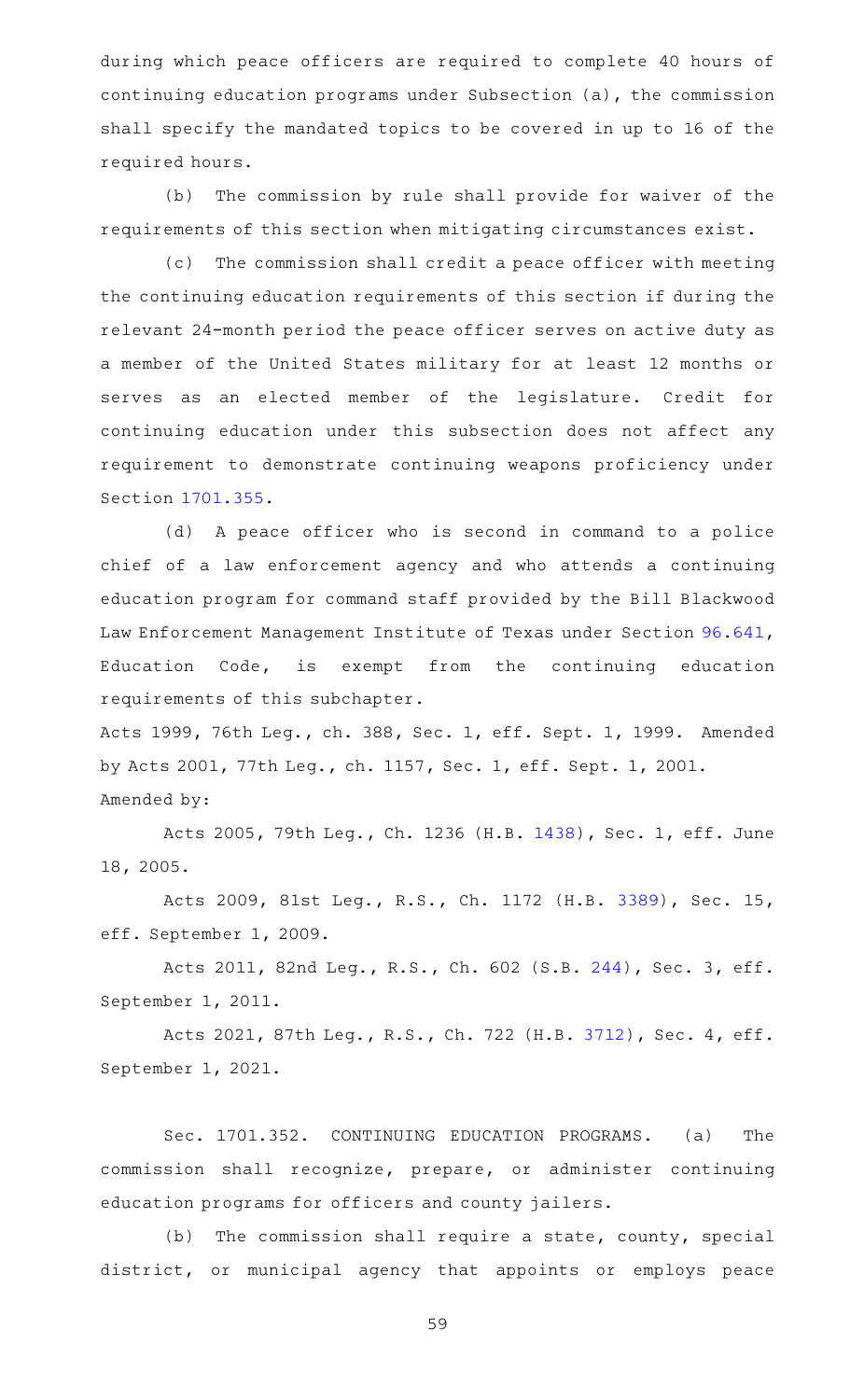officers to provide each peace officer with a training program at least once every 48 months that is approved by the commission and consists of:

 $(1)$  topics selected by the agency; and

(2) for an officer holding only a basic proficiency certificate, not more than 20 hours of education and training that contain curricula incorporating the learning objectives developed by the commission regarding:

(A) civil rights, racial sensitivity, and cultural diversity;

(B) de-escalation and crisis intervention techniques to facilitate interaction with persons with mental impairments;

(C) de-escalation techniques to facilitate interaction with members of the public, including techniques for limiting the use of force resulting in bodily injury; and

(D) unless determined by the agency head to be inconsistent with the officer 's assigned duties:

 $(i)$  the recognition, documentation, and investigation of cases that involve child abuse or neglect, family violence, and sexual assault, including the use of best practices and trauma-informed techniques to effectively recognize, document, and investigate those cases; and

(ii) issues concerning sex offender characteristics.

(c)AAA course provided under Subsection (b) may use instructional materials developed by the agency or its trainers or by entities having training agreements with the commission in addition to materials included in curricula developed by the commission.

(d) A peace officer who is appointed or will be appointed to the officer 's first supervisory position must receive in-service training on supervision as part of the course provided for the officer under Subsection (b) not earlier than the 12th month before the date of that appointment or later than the first anniversary of the date of that appointment.

(e) The commission may require a state, county, special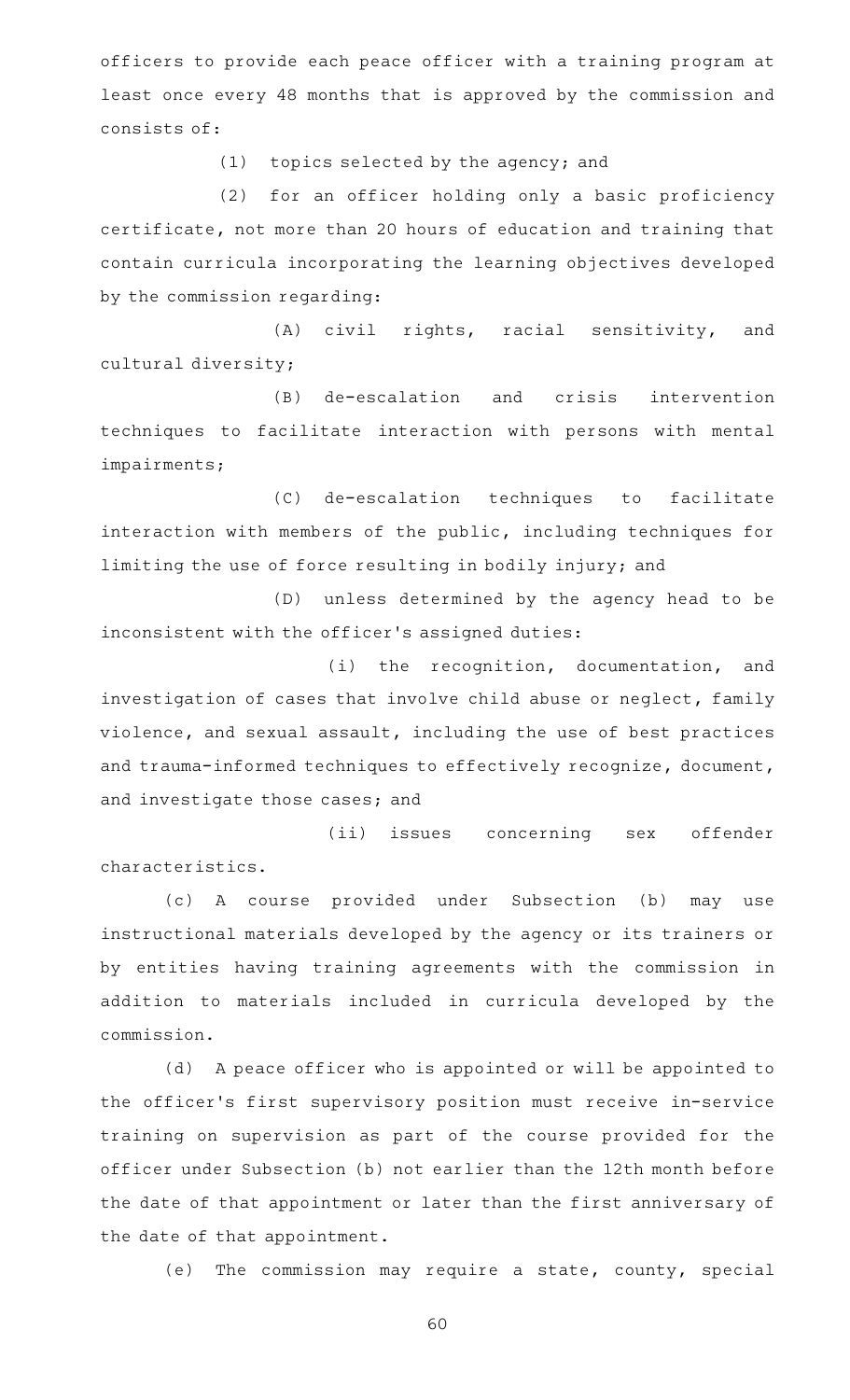district, or municipal agency that appoints or employs a reserve law enforcement officer, county jailer, or public security officer to provide each of those persons with education and training in civil rights, racial sensitivity, and cultural diversity at least once every 48 months.

(f) Training in documentation of cases required by Subsection (b) shall include instruction in:

(1) making a written account of the extent of injuries sustained by the victim of an alleged offense;

(2) recording by photograph or videotape the area in which an alleged offense occurred and the victim's injuries;

(3) recognizing and recording a victim's statement that may be admissible as evidence in a proceeding concerning the matter about which the statement was made; and

(4) recognizing and recording circumstances indicating that a victim may have been assaulted in the manner described by Section [22.01\(](http://www.statutes.legis.state.tx.us/GetStatute.aspx?Code=PE&Value=22.01)b)(2)(B), Penal Code.

(g) The training and education program on de-escalation and crisis intervention techniques to facilitate interaction with persons with mental impairments under Subsection (b)(2)(B) may not be provided as an online course. The commission shall:

(1) determine best practices for interacting with persons with mental impairments, in consultation with the Bill Blackwood Law Enforcement Management Institute of Texas; and

(2) review the education and training program under Subsection (b)(2)(B) at least once every 24 months.

(h) The commission shall require a state, county, special district, or municipal agency that employs telecommunicators to provide each telecommunicator with 24 hours of crisis communications instruction approved by the commission. The instruction must be provided on or before the first anniversary of the telecommunicator 's first day of employment.

(i)AAA state agency, county, special district, or municipality that appoints or employs a telecommunicator shall provide training to the telecommunicator of not less than 20 hours during each 24-month period of employment that includes:

(1) telecommunicator cardiopulmonary resuscitation as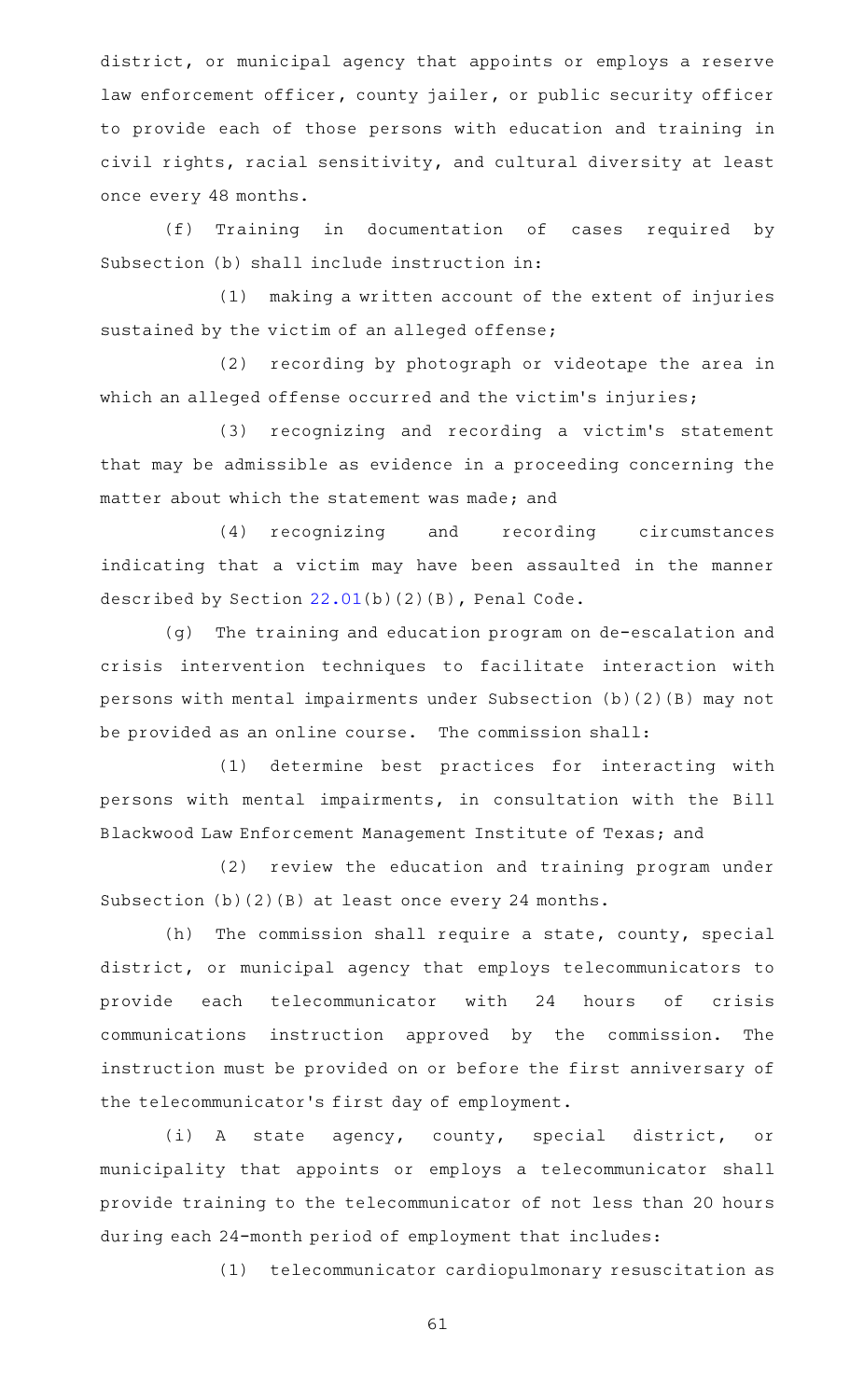described by Section [1701.3071\(](http://www.statutes.legis.state.tx.us/GetStatute.aspx?Code=OC&Value=1701.3071)a-1); and

(2) other topics selected by the commission and the employing entity. Acts 1999, 76th Leg., ch. 388, Sec. 1, eff. Sept. 1, 1999. Amended by Acts 2001, 77th Leg., ch. 1157, Sec. 2, eff. Sept. 1, 2001.

Amended by:

Acts 2009, 81st Leg., R.S., Ch. 1172 (H.B. [3389](http://www.legis.state.tx.us/tlodocs/81R/billtext/html/HB03389F.HTM)), Sec. 16, eff. September 1, 2009.

Acts 2011, 82nd Leg., R.S., Ch. 855 (H.B. [3823](http://www.legis.state.tx.us/tlodocs/82R/billtext/html/HB03823F.HTM)), Sec. 8, eff. September 1, 2011.

Acts 2013, 83rd Leg., R.S., Ch. 968 (H.B. [1951](http://www.legis.state.tx.us/tlodocs/83R/billtext/html/HB01951F.HTM)), Sec. 8, eff. January 1, 2014.

Acts 2015, 84th Leg., R.S., Ch. 418 (H.B. [3211](http://www.legis.state.tx.us/tlodocs/84R/billtext/html/HB03211F.HTM)), Sec. 1, eff. September 1, 2015.

Acts 2017, 85th Leg., R.S., Ch. 950 (S.B. [1849\)](http://www.legis.state.tx.us/tlodocs/85R/billtext/html/SB01849F.HTM), Sec. 4.04, eff. September 1, 2017.

Acts 2019, 86th Leg., R.S., Ch. 76 (S.B. [971](http://www.legis.state.tx.us/tlodocs/86R/billtext/html/SB00971F.HTM)), Sec. 2, eff. September 1, 2019.

Acts 2019, 86th Leg., R.S., Ch. 107 (S.B. [586](http://www.legis.state.tx.us/tlodocs/86R/billtext/html/SB00586F.HTM)), Sec. 2, eff. September 1, 2019.

Acts 2021, 87th Leg., R.S., Ch. 15 (H.B. [786](http://www.legis.state.tx.us/tlodocs/87R/billtext/html/HB00786F.HTM)), Sec. 2, eff. September 1, 2021.

Sec. 1701.353. CONTINUING EDUCATION PROCEDURES. (a) The commission by rule shall adopt procedures to:

(1) ensure the timely and accurate reporting by agencies and persons licensed under this chapter of information related to training programs offered under this subchapter, including procedures for creating training records for license holders; and

(2) provide adequate notice to agencies and license holders of impending noncompliance with the training requirements of this subchapter so that the agencies and license holders may comply within the 24-month period or 48-month period, as appropriate.

(b) The commission shall require agencies to report to the commission in a timely manner the reasons that a license holder is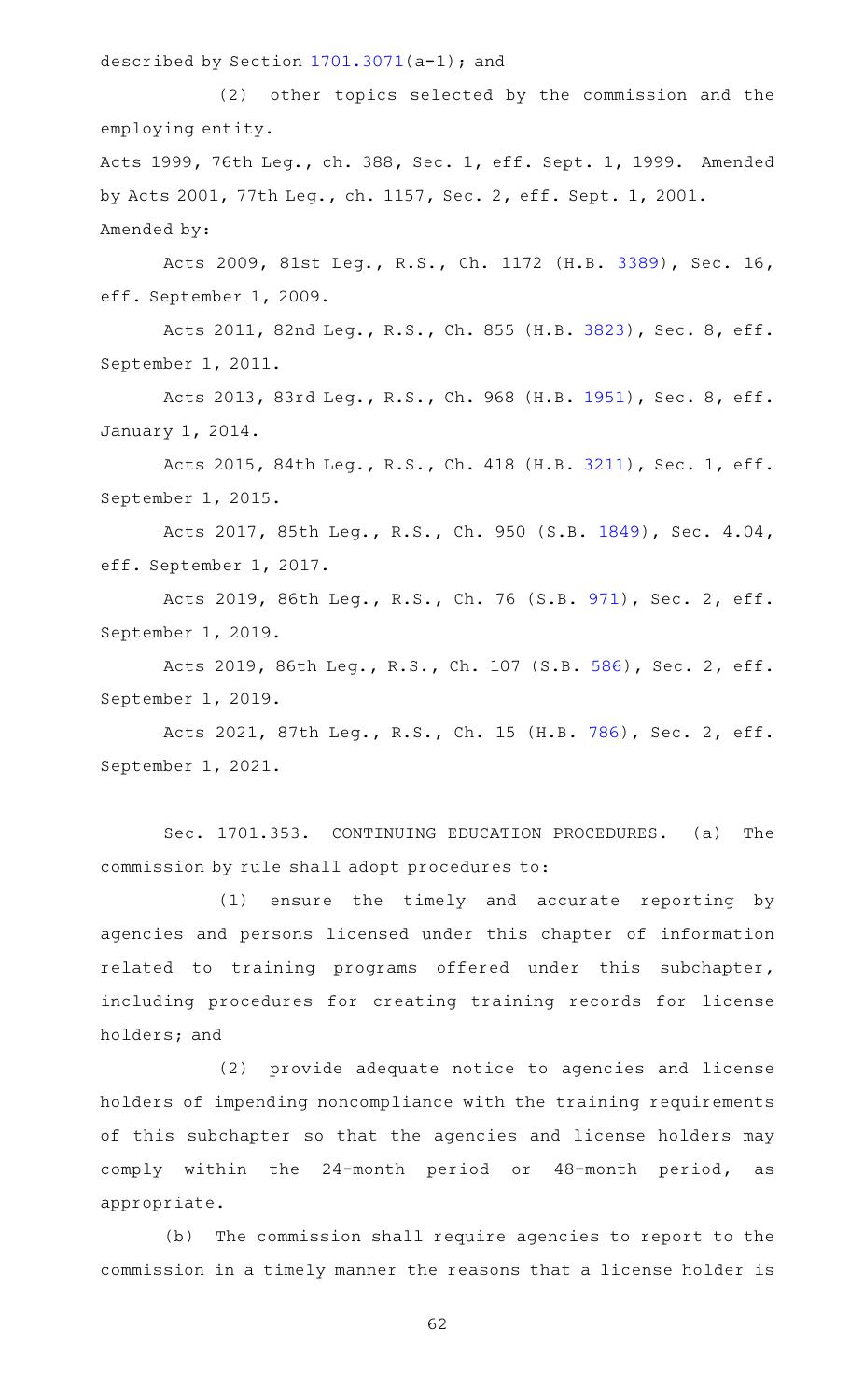in noncompliance after the agency receives notice by the commission of the license holder's noncompliance. The commission shall, following receipt of an agency 's report or on a determination that the agency has failed to report in a timely manner, notify the license holder by certified mail of the reasons the license holder is in noncompliance and that the commission at the request of the license holder will hold a hearing as provided by this subsection if the license holder fails to obtain the required training within 60 days after the date the license holder receives notice under this subsection. The commission shall conduct a hearing consistent with Section [1701.504](http://www.statutes.legis.state.tx.us/GetStatute.aspx?Code=OC&Value=1701.504) if the license holder claims that:

(1) mitigating circumstances exist; or

(2) the license holder failed to complete the required training because the license holder 's employing agency did not provide an adequate opportunity for the license holder to attend the required training course.

Acts 1999, 76th Leg., ch. 388, Sec. 1, eff. Sept. 1, 1999. Amended by:

Acts 2005, 79th Leg., Ch. 1236 (H.B. [1438](http://www.legis.state.tx.us/tlodocs/79R/billtext/html/HB01438F.HTM)), Sec. 2, eff. June 18, 2005.

Acts 2011, 82nd Leg., R.S., Ch. 1224 (S.B. [542](http://www.legis.state.tx.us/tlodocs/82R/billtext/html/SB00542F.HTM)), Sec. 4, eff. September 1, 2011.

Sec. 1701.354. CONTINUING EDUCATION FOR DEPUTY CONSTABLES. (a) If the commission requires a state, county, special district, or municipal agency that employs a deputy constable to provide the deputy constable with a training program under Section [1701.352](http://www.statutes.legis.state.tx.us/GetStatute.aspx?Code=OC&Value=1701.352), the commission shall require the deputy constable to attend at least 20 hours of instruction in civil process.

(b) The commission shall adopt rules and procedures concerning a civil process course, including rules providing for:

(1) approval of course content and standards; and

(2) issuance of course credit.

(c) The commission may waive the instruction requirements for a deputy constable under this section:

 $(1)$  if a constable requests a waiver for the deputy constable based on a representation that the deputy constable 's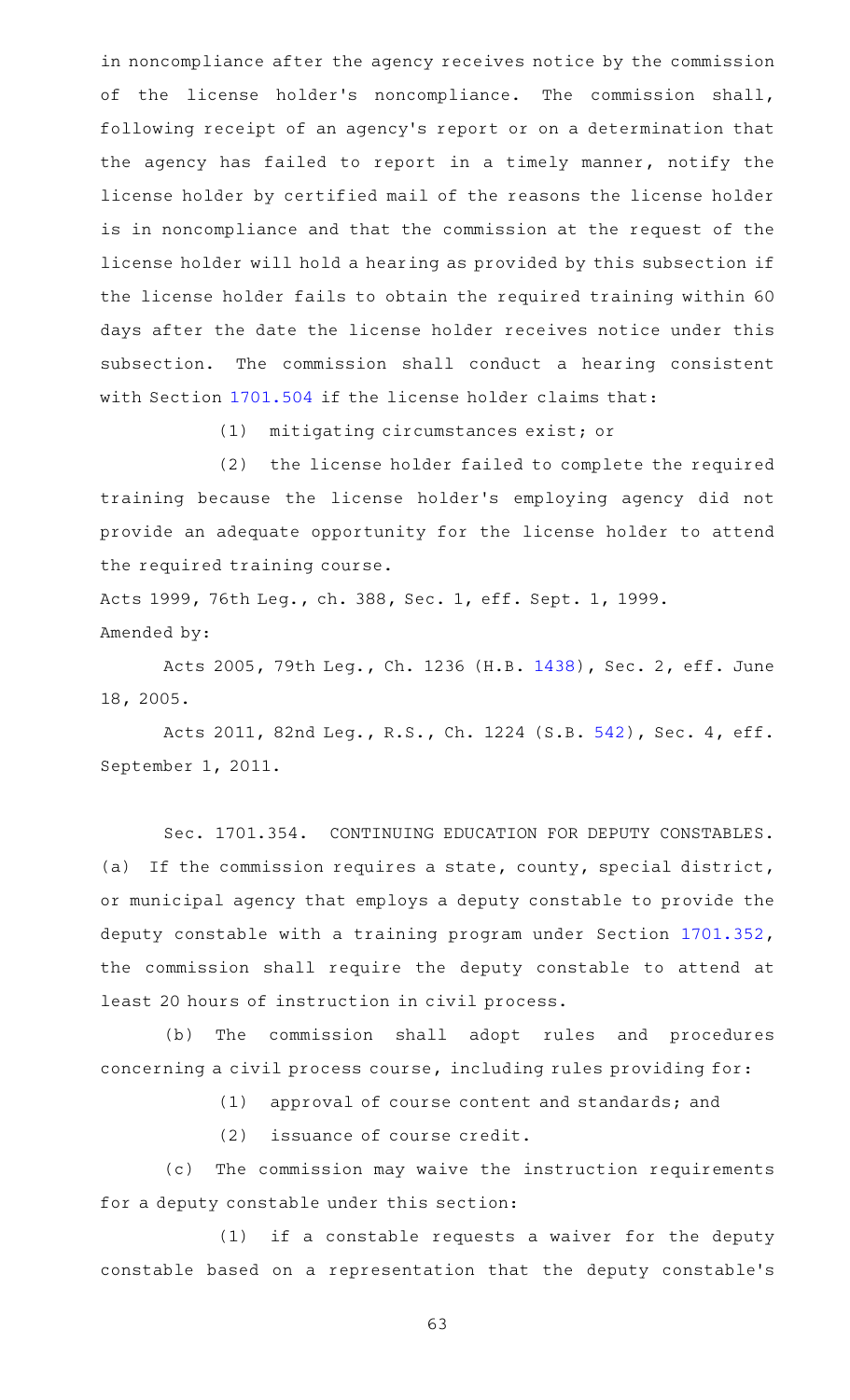duty assignment does not involve civil process responsibilities; or

 $(2)$  if the deputy constable requests a waiver because of hardship and the commission determines that a hardship exists. Acts 1999, 76th Leg., ch. 388, Sec. 1, eff. Sept. 1, 1999. Amended by:

Acts 2005, 79th Leg., Ch. 735 (H.B. [2574\)](http://www.legis.state.tx.us/tlodocs/79R/billtext/html/HB02574F.HTM), Sec. 1, eff. June 17, 2005.

Acts 2005, 79th Leg., Ch. 954 (H.B. [1588\)](http://www.legis.state.tx.us/tlodocs/79R/billtext/html/HB01588F.HTM), Sec. 3, eff. June 18, 2005.

Reenacted by Acts 2007, 80th Leg., R.S., Ch. 921 (H.B. [3167](http://www.legis.state.tx.us/tlodocs/80R/billtext/html/HB03167F.HTM)), Sec. 12.001, eff. September 1, 2007.

Sec. 1701.3545. INITIAL TRAINING AND CONTINUING EDUCATION FOR CONSTABLES. (a) A public institution of higher education selected by the commission shall establish and offer a program of initial training and a program of continuing education for constables. The curriculum for each program must relate to law enforcement management. The institution selected under this subsection shall develop the curriculum for the programs. The curriculum must be approved by the commission.

(b) Each constable must complete at least 40 hours of continuing education provided by the selected institution under Subsection (a) each 48-month period. The commission by rule shall establish a uniform 48-month continuing education training period.

 $(b-1)$  In addition to the requirements of Subsection (b), during each 48-month continuing education training period each constable must complete at least 20 hours of continuing education instruction on civil process to be provided by a public institution of higher education selected by the commission under this subsection. The commission shall establish minimum curriculum requirements for the continuing education course on civil process required by this subsection. The commission may waive the continuing education requirements of this subsection if:

 $(1)$  a constable requests a waiver because of hardship; and

(2) the commission determines that a hardship exists. (c) An individual appointed or elected to that individual's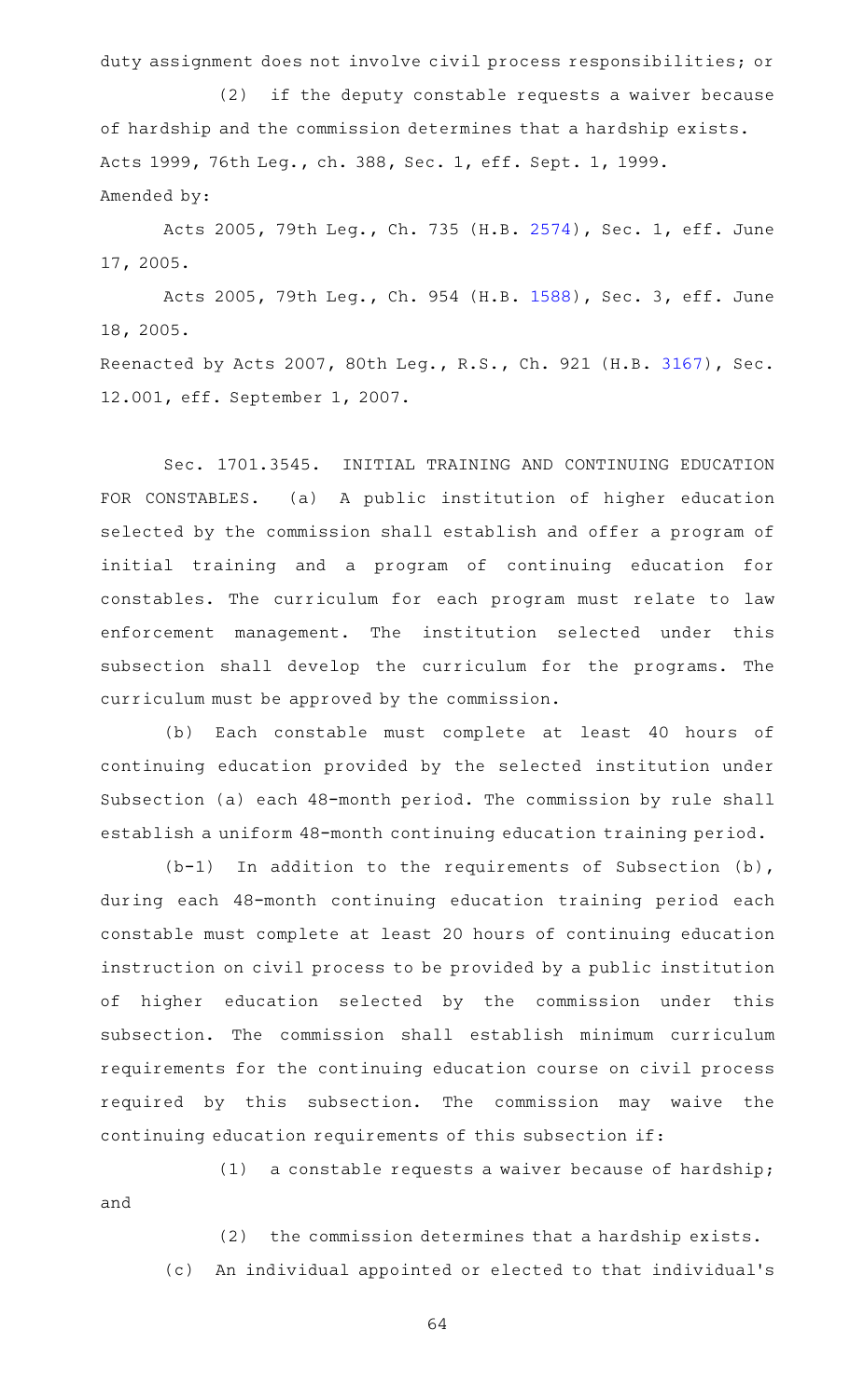first position as constable must complete at least 40 hours of initial training for new constables in accordance with Subsections (d) and (e).

(d) A newly appointed or elected constable shall complete the initial training program for new constables not later than the second anniversary of that individual 's appointment or election as constable. The initial training program for new constables is in addition to the initial training required by this chapter. The commission by rule shall establish that the first continuing education training period for an individual under Subsection (b) begins on the first day of the first uniform continuing education training period that follows the date the individual completed the initial training program.

(e) The institution selected under Subsection (a) by rule may provide for the waiver of:

(1) all or part of the required 40 hours of initial training for new constables to the extent the new constable has satisfactorily completed equivalent training during the 24 months preceding the individual 's appointment or election; or

 $(2)$  the continuing education requirements of Subsection (b) for an individual who has satisfactorily completed equivalent continuing education during the preceding 24 months.

(f) An individual who is subject to the continuing education requirements of Subsections (b) and (b-1) is exempt from other continuing education requirements under this subchapter.

(g) The commission shall establish procedures to annually determine the status of the peace officer license of each elected constable and to ensure that constables comply with this section. The commission shall forward to the attorney general's office documentation for each constable who does not comply with this section. A constable who does not comply with this section forfeits the office and the attorney general shall institute a quo warranto proceeding under Chapter [66](http://www.statutes.legis.state.tx.us/GetStatute.aspx?Code=CP&Value=66), Civil Practice and Remedies Code, to remove the constable from office.

(h) To the extent of a conflict between this section and any other law, this section controls. Added by Acts 2005, 79th Leg., Ch. 954 (H.B. [1588](http://www.legis.state.tx.us/tlodocs/79R/billtext/html/HB01588F.HTM)), Sec. 2, eff.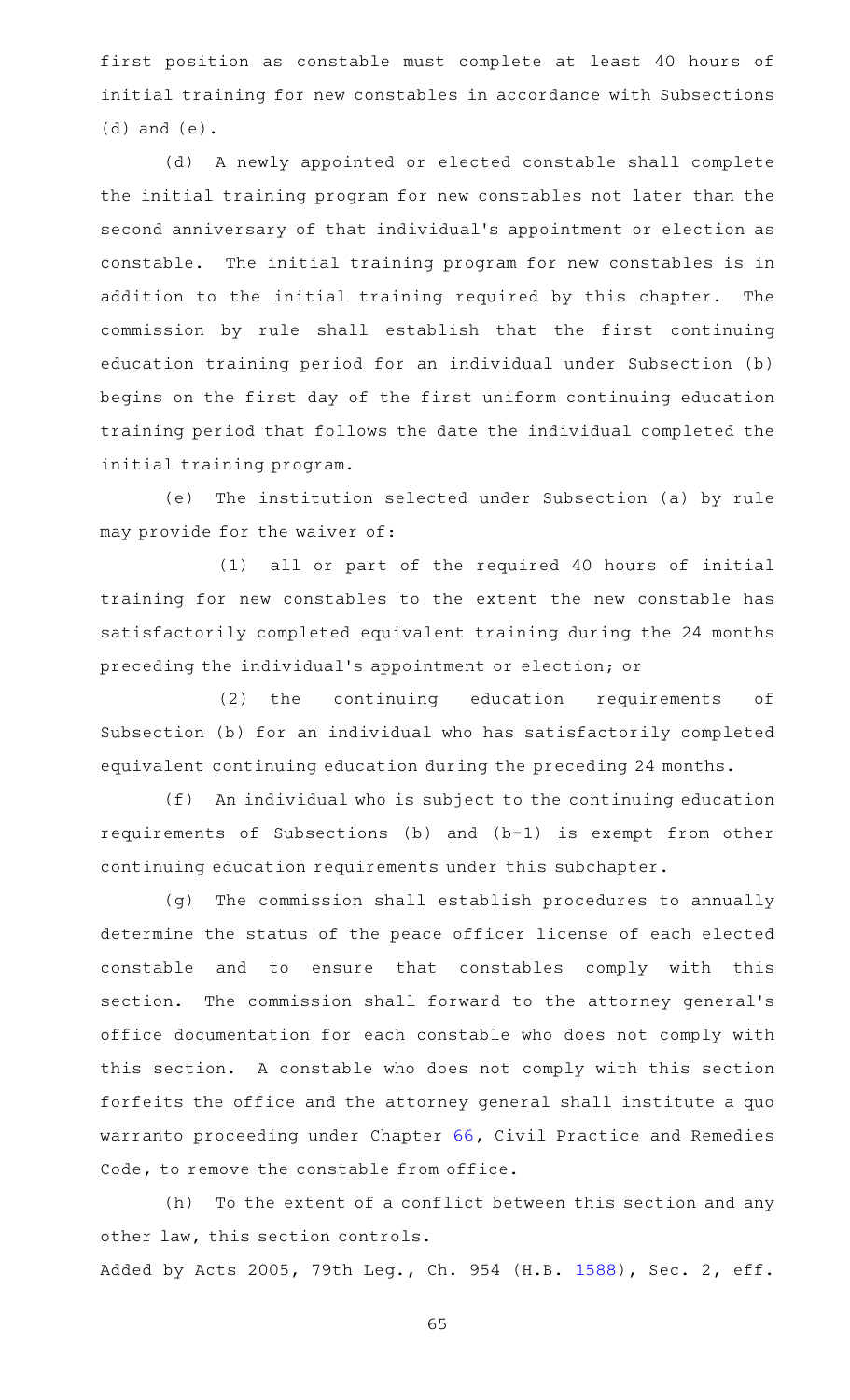June 18, 2005.

Amended by:

Acts 2007, 80th Leg., R.S., Ch. 622 (H.B. [487](http://www.legis.state.tx.us/tlodocs/80R/billtext/html/HB00487F.HTM)), Sec. 1, eff. June 15, 2007.

Acts 2019, 86th Leg., R.S., Ch. 177 (H.B. [1415](http://www.legis.state.tx.us/tlodocs/86R/billtext/html/HB01415F.HTM)), Sec. 1, eff. September 1, 2019.

Sec. 1701.355. CONTINUING DEMONSTRATION OF WEAPONS PROFICIENCY. (a) An agency that employs one or more peace officers shall designate a firearms proficiency officer and require each peace officer the agency employs to demonstrate weapons proficiency to the firearms proficiency officer at least annually. The agency shall maintain records of the weapons proficiency of the agency 's peace officers.

 $(a-1)$  An agency that employs one or more county jailers who have been issued a certificate of firearms proficiency under Section [1701.2561](http://www.statutes.legis.state.tx.us/GetStatute.aspx?Code=OC&Value=1701.2561) shall designate a firearms proficiency officer and require the jailers to demonstrate weapons proficiency to the firearms proficiency officer at least annually. The agency shall maintain records of the weapons proficiency of the agency 's jailers. A county jailer's failure to demonstrate weapons proficiency does not affect the county jailer 's license under this chapter.

(b) On request, the commission may waive the requirement that a peace officer or county jailer demonstrate weapons proficiency on a determination by the commission that the requirement causes a hardship.

(c) The commission by rule shall define weapons proficiency for purposes of this section.

Acts 1999, 76th Leg., ch. 388, Sec. 1, eff. Sept. 1, 1999. Amended by:

Acts 2009, 81st Leg., R.S., Ch. 222 (S.B. [1303](http://www.legis.state.tx.us/tlodocs/81R/billtext/html/SB01303F.HTM)), Sec. 1, eff. September 1, 2009.

Acts 2009, 81st Leg., R.S., Ch. 1172 (H.B. [3389](http://www.legis.state.tx.us/tlodocs/81R/billtext/html/HB03389F.HTM)), Sec. 18, eff. September 1, 2009.

Acts 2019, 86th Leg., R.S., Ch. 1234 (H.B. [1552](http://www.legis.state.tx.us/tlodocs/86R/billtext/html/HB01552F.HTM)), Sec. 2, eff. September 1, 2019.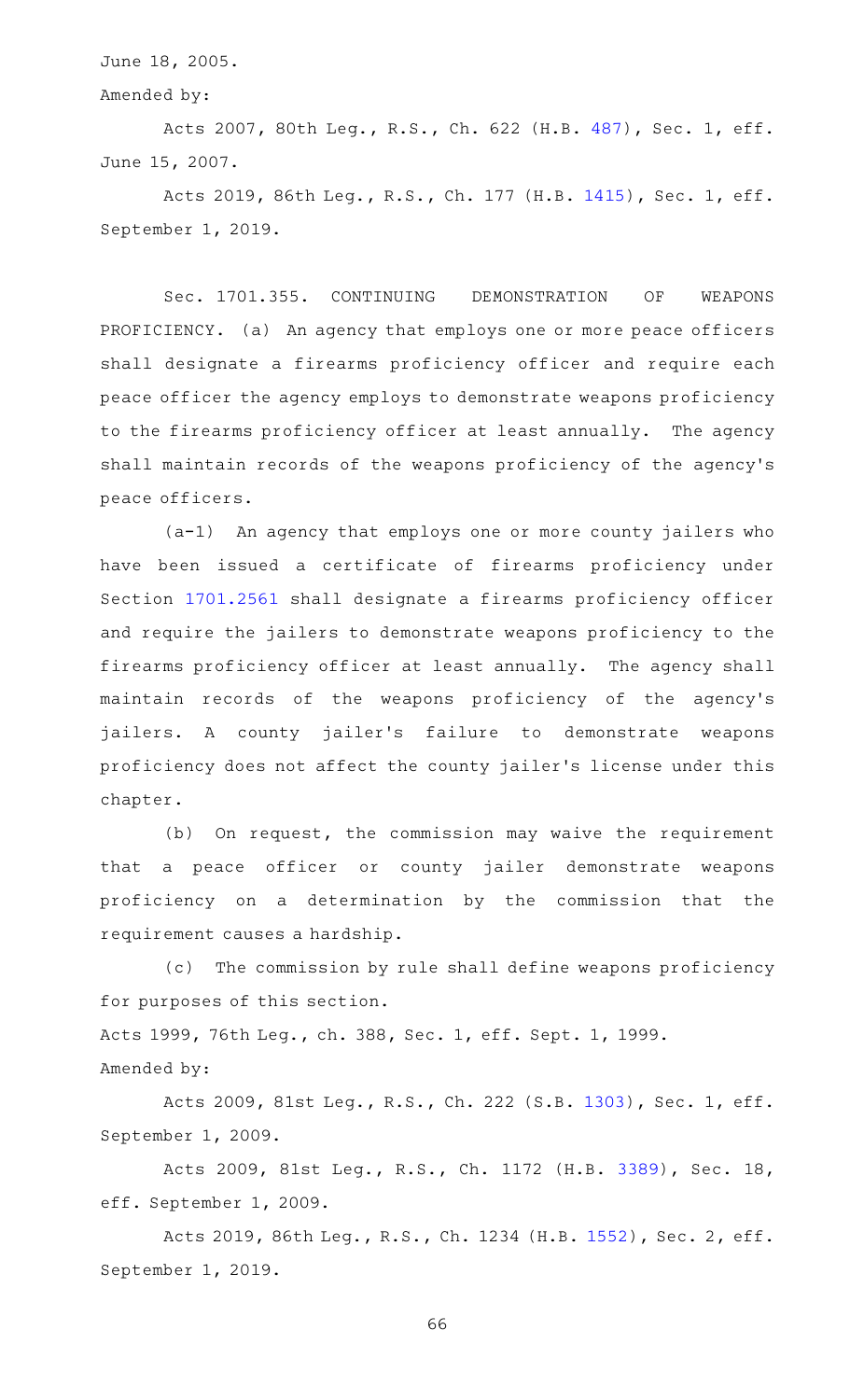Acts 2019, 86th Leg., R.S., Ch. 1368 (H.B. [3503](http://www.legis.state.tx.us/tlodocs/86R/billtext/html/HB03503F.HTM)), Sec. 2, eff. June 15, 2019.

Sec. 1701.356. CERTAIN OFFICERS: REACTIVATION AND CONTINUING EDUCATION NOT REQUIRED. (a) An officer is not subject to Section [1701.351](http://www.statutes.legis.state.tx.us/GetStatute.aspx?Code=OC&Value=1701.351) or [1701.352](http://www.statutes.legis.state.tx.us/GetStatute.aspx?Code=OC&Value=1701.352) if the officer is:

(1) an honorably retired commissioned officer of the Department of Public Safety who is:

(A) a special ranger under Section [411.023](http://www.statutes.legis.state.tx.us/GetStatute.aspx?Code=GV&Value=411.023), Government Code; or

(B) a special Texas Ranger under Section [411.024](http://www.statutes.legis.state.tx.us/GetStatute.aspx?Code=GV&Value=411.024), Government Code;

(2) an honorably retired commissioned officer of the Parks and Wildlife Department who is a special game warden under Section [11.0201,](http://www.statutes.legis.state.tx.us/GetStatute.aspx?Code=PW&Value=11.0201) Parks and Wildlife Code; or

(3) an honorably retired commissioned officer of the Texas Alcoholic Beverage Commission who is a special inspector or representative under Section [5.142](http://www.statutes.legis.state.tx.us/GetStatute.aspx?Code=AL&Value=5.142), Alcoholic Beverage Code.

(b) A person who is an honorably retired commissioned officer described by Subsection (a) or a retired state employee and who holds a permanent license issued before January 1981 and that was current on January 1, 1995:

(1) has the same rights and privileges as any other peace officer of this state;

(2) holds, notwithstanding Section [1701.316,](http://www.statutes.legis.state.tx.us/GetStatute.aspx?Code=OC&Value=1701.316) an active license unless the license is revoked, suspended, or probated by the commission for a violation of this chapter; and

(3) is not subject to Section [1701.351](http://www.statutes.legis.state.tx.us/GetStatute.aspx?Code=OC&Value=1701.351).

(c) An honorably retired commissioned officer described by Subsection (a) may not be required to undergo training under Section [1701.253](http://www.statutes.legis.state.tx.us/GetStatute.aspx?Code=OC&Value=1701.253).

Acts 1999, 76th Leg., ch. 388, Sec. 1, eff. Sept. 1, 1999. Amended by Acts 2003, 78th Leg., ch. 1276, Sec. 14.009, eff. Sept. 1, 2003. Amended by:

Acts 2009, 81st Leg., R.S., Ch. 920 (H.B. [2991](http://www.legis.state.tx.us/tlodocs/81R/billtext/html/HB02991F.HTM)), Sec. 2, eff. June 19, 2009.

Acts 2019, 86th Leg., R.S., Ch. 627 (S.B. [1397](http://www.legis.state.tx.us/tlodocs/86R/billtext/html/SB01397F.HTM)), Sec. 1, eff.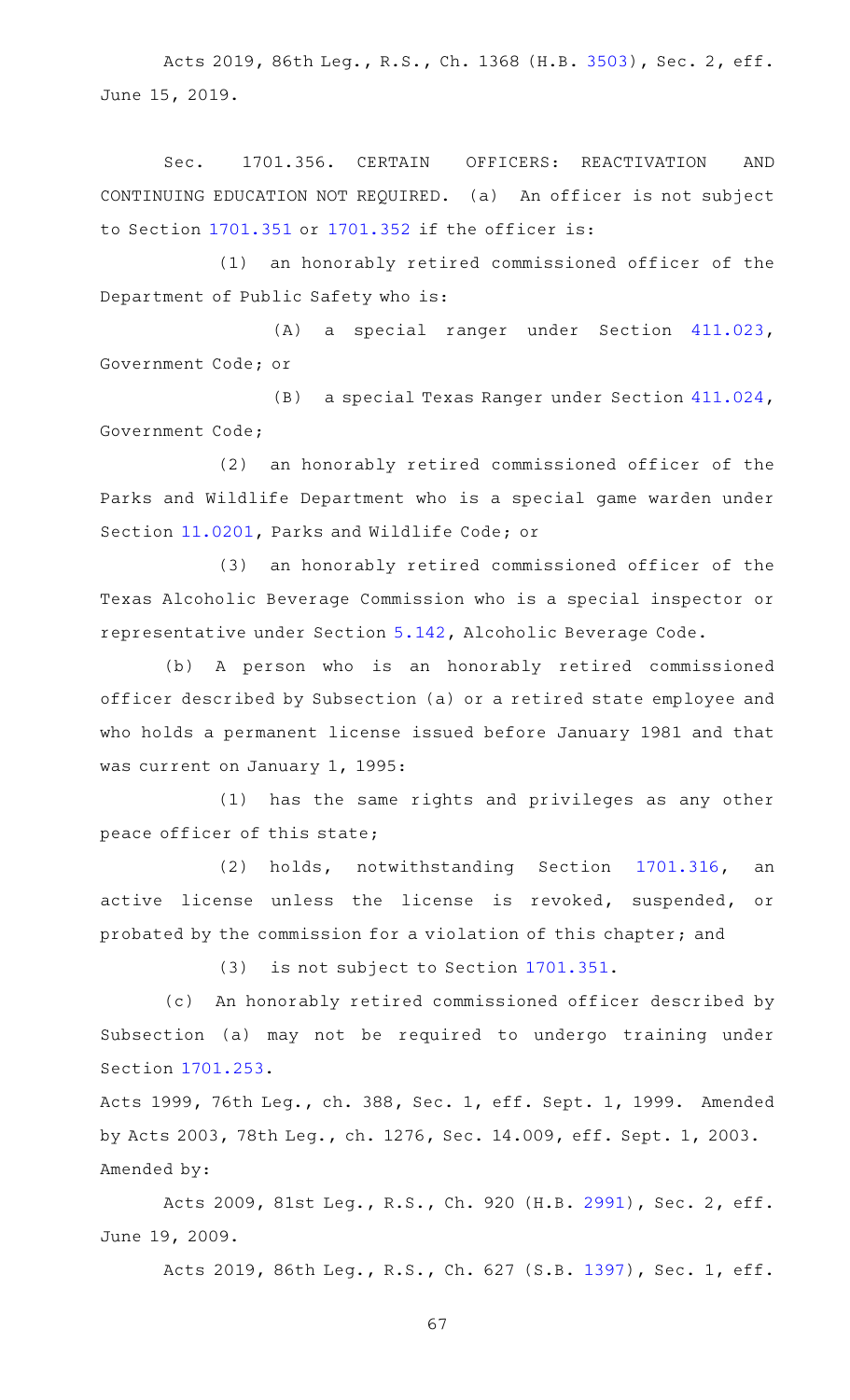Sec. 1701.357. WEAPONS PROFICIENCY FOR QUALIFIED RETIRED LAW ENFORCEMENT OFFICERS.

 $(a)$  In this section:

(1) "Qualified handgun instructor" means a person certified as a qualified handgun instructor under Section [411.190](http://www.statutes.legis.state.tx.us/GetStatute.aspx?Code=GV&Value=411.190), Government Code.

(2) "Qualified retired law enforcement officer" has the meaning assigned by 18 U.S.C. Section 926C.

(a-1) This section applies only to a qualified retired law enforcement officer who is entitled to carry a concealed firearm under 18 U.S.C. Section 926C.

(b) The head of a state or local law enforcement agency may allow a qualified retired law enforcement officer who is a retired commissioned peace officer an opportunity to demonstrate weapons proficiency if the officer provides to the agency a sworn affidavit stating that:

 $(1)$  the officer:

(A) honorably retired after not less than a total of 10 years of cumulative service as a commissioned officer with one or more state or local law enforcement agencies; or

(B) before completing 10 years of cumulative service as a commissioned officer with one or more state or local law enforcement agencies, separated from employment with the agency or agencies and is a qualified retired law enforcement officer;

(2) the officer's license as a commissioned officer was not revoked or suspended for any period during the officer 's term of service as a commissioned officer; and

(3) the officer has no psychological or physical disability that would interfere with the officer 's proper handling of a handgun.

 $(b-1)$  The commission shall issue a certificate of proficiency to a qualified retired law enforcement officer who:

(1) satisfactorily demonstrates weapons proficiency to a qualified handgun instructor under Subsection (b-2);

(2) provides to the commission a sworn affidavit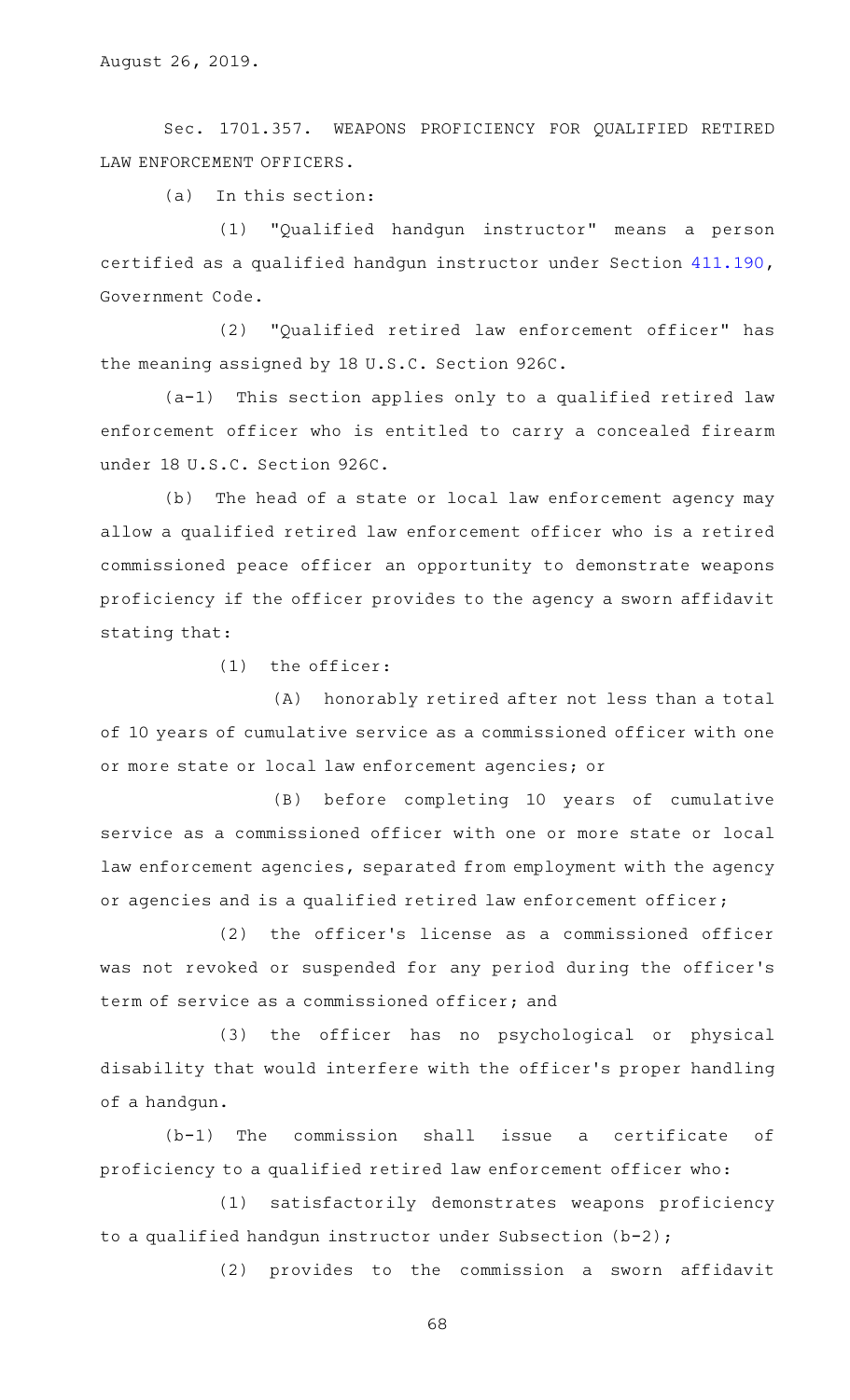stating that:

(A) the officer meets the requirements for a qualified retired law enforcement officer under 18 U.S.C. Section 926C;

(B) the officer's license as a qualified law enforcement officer was not revoked or suspended for any period during the officer 's term of service; and

(C) the officer has no psychological or physical disability that would interfere with the officer 's proper handling of a handgun; and

(3) otherwise satisfies the applicable procedures established by the commission under Subsection (c-1).

(b-2) A qualified handgun instructor may allow any qualified retired law enforcement officer an opportunity to demonstrate weapons proficiency if the officer provides to the instructor a copy of the sworn affidavit described by Subsection  $(b-1)(2)$ .

(c) The state or local law enforcement agency shall establish written procedures for the issuance or denial of a certificate of proficiency under this subsection. The agency shall issue the certificate to a retired commissioned peace officer who satisfactorily demonstrates weapons proficiency under Subsection (b) and satisfies the written procedures established by the agency. The agency shall maintain records of any person who holds a certificate issued under this subsection.

(c-1) The commission shall establish written procedures and forms for qualified handgun instructors regarding the manner in which demonstrations are conducted and the communication of demonstration results to the commission and for the issuance or denial of certificates of proficiency to qualified retired law enforcement officers. The commission shall maintain records of any person who holds a certificate issued under Subsection (b-1).

 $(c-2)$  For purposes of this section, proof that an individual is a qualified retired law enforcement officer may include a retired peace officer identification card issued under Subchapter [H,](http://www.statutes.legis.state.tx.us/GetStatute.aspx?Code=GV&Value=614.121) Chapter [614,](http://www.statutes.legis.state.tx.us/GetStatute.aspx?Code=GV&Value=614) Government Code, or other form of identification as described by 18 U.S.C. Section 926C(d).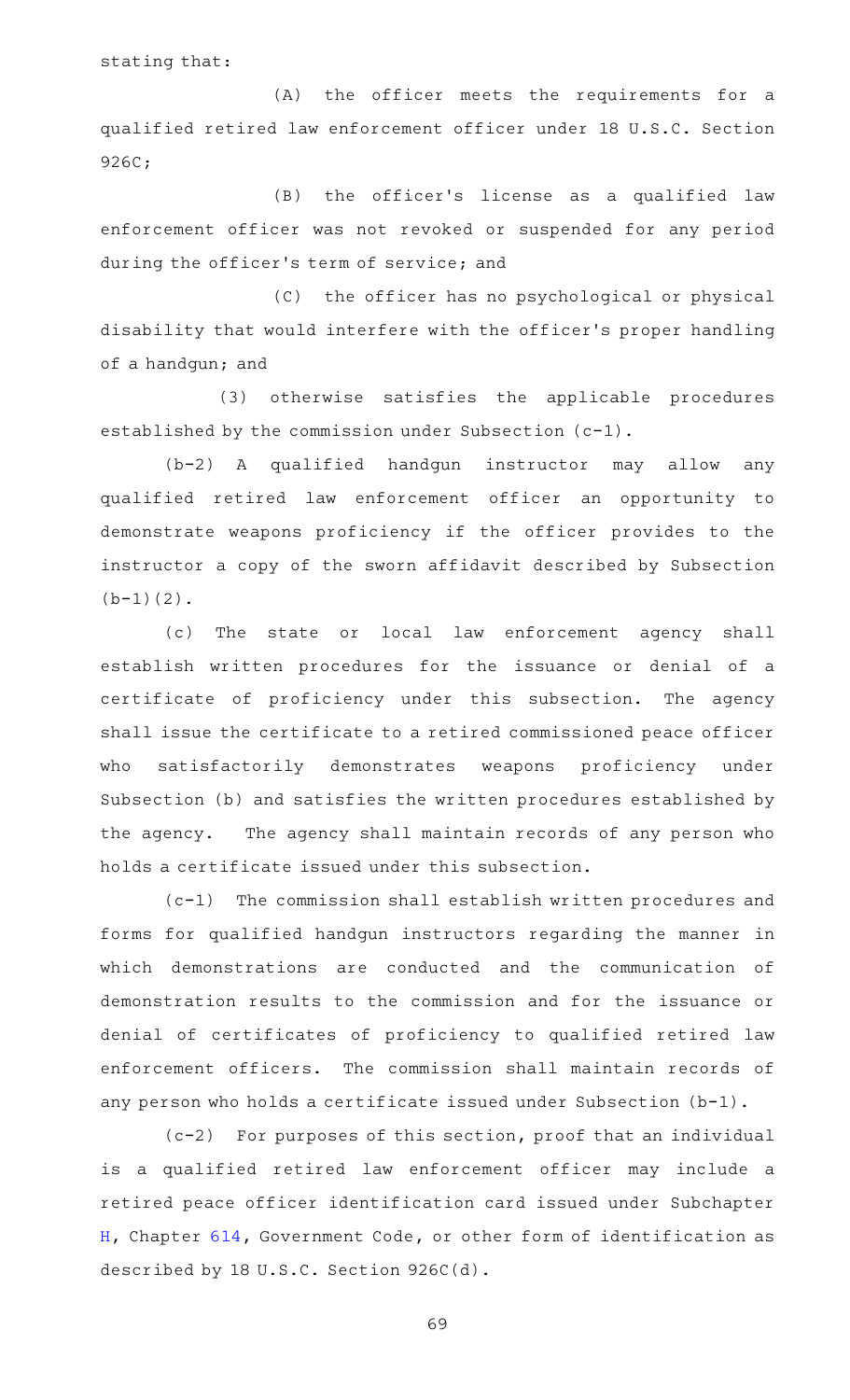(d) A certificate issued under this section expires on the first anniversary of the date the certificate was issued.

(e) The head of a state or local law enforcement agency may set and collect fees to recover the expenses the agency incurs in performing duties under this section.

(f) The amount of a fee set by a county law enforcement agency under Subsection (e) is subject to the approval of the commissioners court of the county. A county law enforcement agency that collects a fee under Subsection (e) shall deposit the amounts collected to the credit of the general fund of the county.

(f-1)AAA qualified handgun instructor may collect a reasonable fee for the purpose of evaluating a demonstration of weapons proficiency under this section.

(g) A county law enforcement agency must obtain approval of the program authorized by this section from the commissioners court of the county before issuing a certificate of proficiency under this section.

(h) The head of a state law enforcement agency may allow a qualified retired law enforcement officer, other than a retired commissioned peace officer, an opportunity to demonstrate weapons proficiency in the same manner as, and subject to the same requirements applicable to, a retired commissioned peace officer as described by Subsection (b). The agency shall establish written procedures for the issuance or denial of a certificate of proficiency under this subsection. The agency shall issue a certificate of proficiency to a qualified retired law enforcement officer who satisfactorily demonstrates weapons proficiency under this subsection and satisfies the written procedures established by the agency. The agency shall maintain records regarding the issuance of that certificate.

(i) On request of a qualified retired law enforcement officer who holds a certificate of proficiency under this section, the head of the state or local law enforcement agency from which the officer retired or most recently separated shall issue to the officer identification that indicates that the officer honorably retired or separated from the agency. An identification under this subsection must include a photograph of the officer.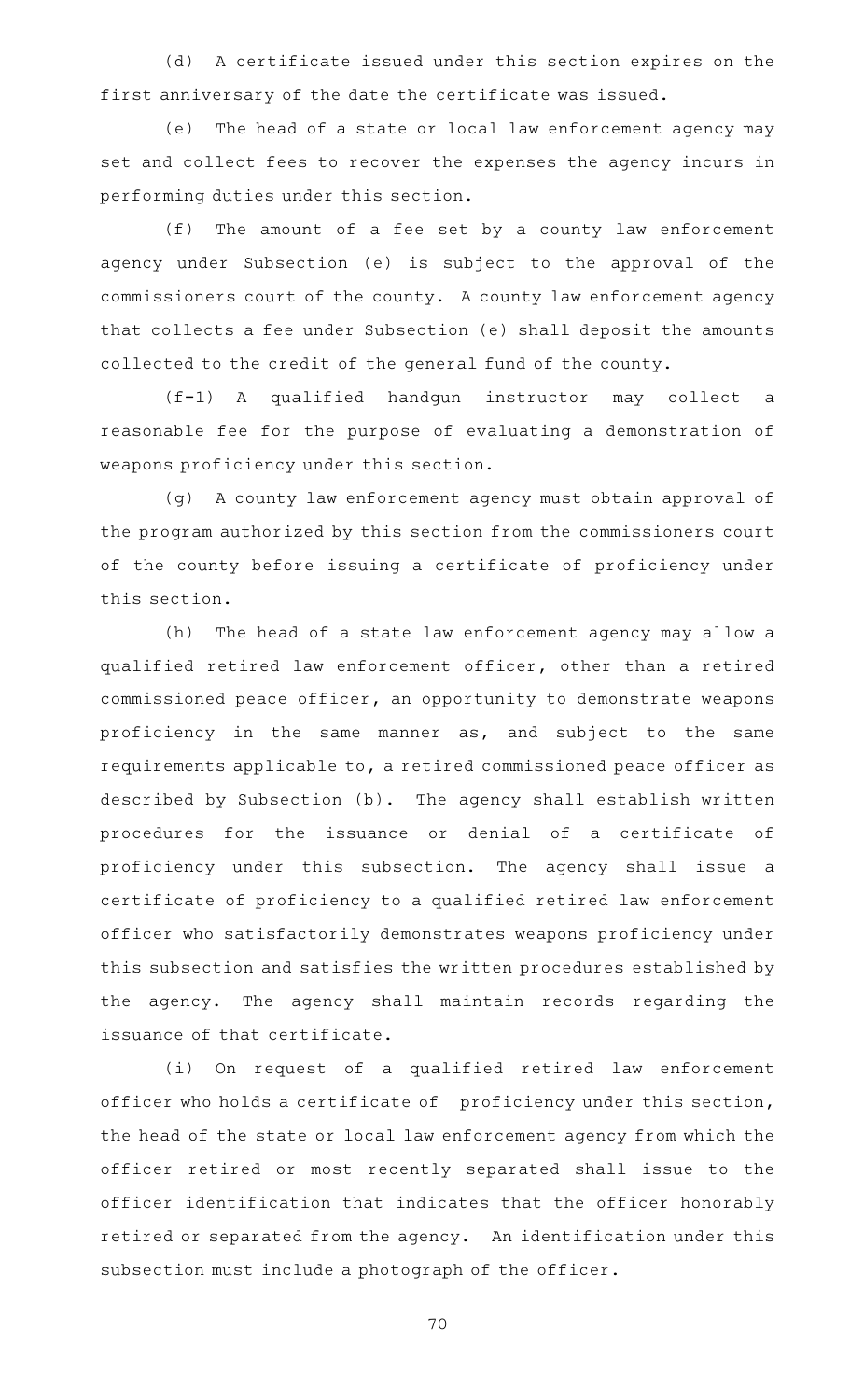(j) Repealed by Acts 2019, 86th Leg., R.S., Ch. 1234 (H.B. [1552](http://www.legis.state.tx.us/tlodocs/86R/billtext/html/HB01552F.HTM)), Sec. 7(2), eff. September 1, 2019. Added by Acts 2003, 78th Leg., ch. 325, Sec. 1, eff. Sept. 1, 2003. Amended by:

Acts 2005, 79th Leg., Ch. 1093 (H.B. [2110](http://www.legis.state.tx.us/tlodocs/79R/billtext/html/HB02110F.HTM)), Sec. 2, eff. September 1, 2005.

Acts 2005, 79th Leg., Ch. 1179 (S.B. [578](http://www.legis.state.tx.us/tlodocs/79R/billtext/html/SB00578F.HTM)), Sec. 1, eff. September 1, 2005.

Acts 2007, 80th Leg., R.S., Ch. 1187 (H.B. [638](http://www.legis.state.tx.us/tlodocs/80R/billtext/html/HB00638F.HTM)), Sec. 1, eff. September 1, 2007.

Acts 2007, 80th Leg., R.S., Ch. 1187 (H.B. [638](http://www.legis.state.tx.us/tlodocs/80R/billtext/html/HB00638F.HTM)), Sec. 2, eff. September 1, 2007.

Acts 2019, 86th Leg., R.S., Ch. 1234 (H.B. [1552](http://www.legis.state.tx.us/tlodocs/86R/billtext/html/HB01552F.HTM)), Sec. 3, eff. September 1, 2019.

Acts 2019, 86th Leg., R.S., Ch. 1234 (H.B. [1552](http://www.legis.state.tx.us/tlodocs/86R/billtext/html/HB01552F.HTM)), Sec. 4, eff. September 1, 2019.

Acts 2019, 86th Leg., R.S., Ch. 1234 (H.B. [1552](http://www.legis.state.tx.us/tlodocs/86R/billtext/html/HB01552F.HTM)), Sec. 7(2), eff. September 1, 2019.

Acts 2021, 87th Leg., R.S., Ch. 544 (S.B. [198](http://www.legis.state.tx.us/tlodocs/87R/billtext/html/SB00198F.HTM)), Sec. 1, eff. September 1, 2021.

Sec. 1701.358. INITIAL TRAINING AND CONTINUING EDUCATION FOR POLICE CHIEFS. A police chief shall complete the initial training and continuing education required under Section [96.641](http://www.statutes.legis.state.tx.us/GetStatute.aspx?Code=ED&Value=96.641), Education Code.

Added by Acts 2011, 82nd Leg., R.S., Ch. 1224 (S.B. [542](http://www.legis.state.tx.us/tlodocs/82R/billtext/html/SB00542F.HTM)), Sec. 5, eff. September 1, 2011.

SUBCHAPTER I. PROFESSIONAL TRAINING AND RECOGNITION

Sec. 1701.401. PROFESSIONAL ACHIEVEMENT. (a) In this section:

(1) "Professional achievement" includes an instance in which an individual through personal initiative, fixity of purpose, persistence, or endeavor creates a program or system that has a significant positive impact on the law enforcement profession that exceeds the normal expectations of job performance.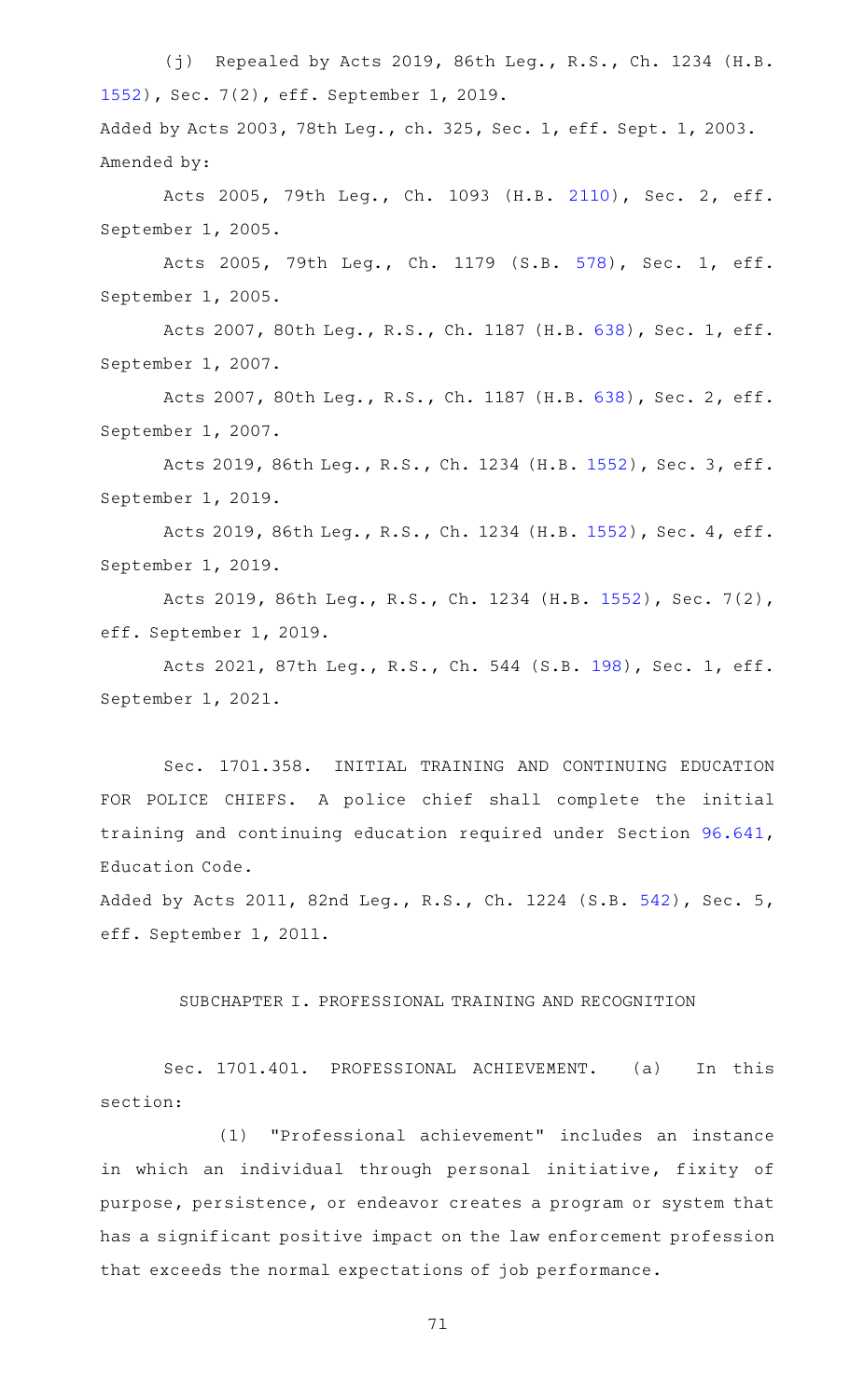(2) "Public service" includes an instance in which an individual through initiative creates or participates in a program or system that has a significant positive impact on the general population of a community that exceeds the normal expectations of job performance.

(3) "Valor" includes an act of personal heroism or bravery that exceeds the normal expectations of job performance, including placing one's own life in jeopardy to save another person 's life, to prevent serious bodily injury to another, or to prevent the consequences of a criminal act.

(b) The commission shall issue certificates that recognize professional achievement. For this purpose the commission shall use the employment records of the employing agency.

(c) The commission shall adopt rules for issuing achievement awards to peace officers, reserve peace officers, jailers, custodial officers, or telecommunicators who are licensed by the commission. The commission's rules shall require recommendations from an elected official of this state or a political subdivision, an administrator of a law enforcement agency, or a person holding a license issued by the commission.

(d) The awards shall be given in the name of this state and presented at the State Capitol during May of each year. At a minimum the award shall consist of a document, an appropriate medal, and a ribbon suitable for wearing on a uniform.

(e) The awards shall be issued in three areas: valor, public service, and professional achievement.

(f) The commission may present awards relating to not more than a total of 20 incidents and accomplishments each year. Acts 1999, 76th Leg., ch. 388, Sec. 1, eff. Sept. 1, 1999. Amended by:

Acts 2009, 81st Leg., R.S., Ch. 174 (H.B. [1492](http://www.legis.state.tx.us/tlodocs/81R/billtext/html/HB01492F.HTM)), Sec. 1, eff. May 27, 2009.

Acts 2013, 83rd Leg., R.S., Ch. 968 (H.B. [1951](http://www.legis.state.tx.us/tlodocs/83R/billtext/html/HB01951F.HTM)), Sec. 9, eff. January 1, 2014.

Sec. 1701.402. PROFICIENCY CERTIFICATES. (a) The commission shall issue certificates that recognize proficiency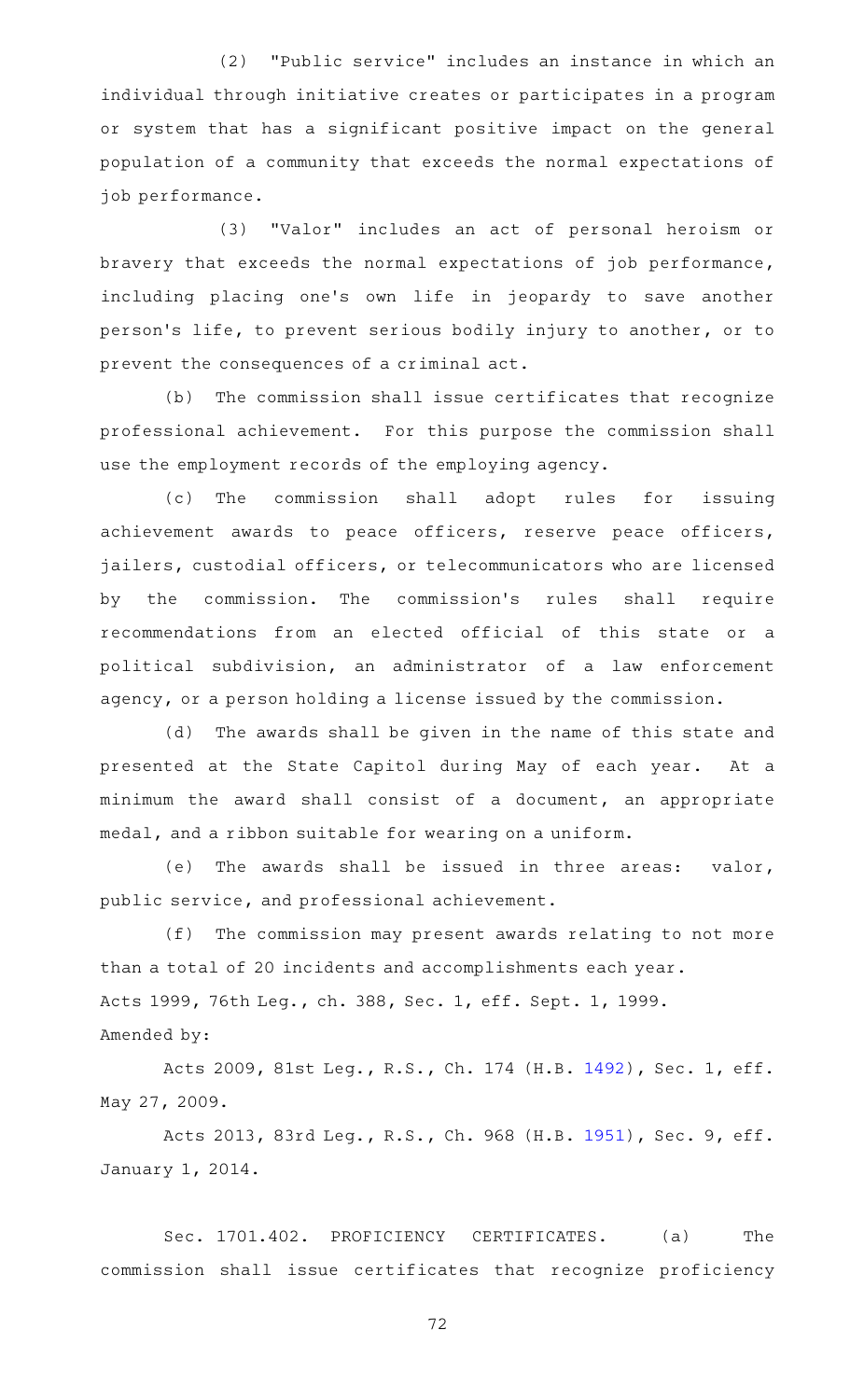based on law enforcement training, education, and experience. For this purpose the commission shall use the employment records of the employing agency.

(b) As a requirement for a basic proficiency certificate, the commission shall require completion of local courses or programs of instruction on federal and state statutes that relate to employment issues affecting peace officers, telecommunicators, and county jailers, including:

 $(1)$  civil service;

(2) compensation, including overtime compensation, and vacation time;

(3) personnel files and other employee records;

(4) management-employee relations in law enforcement organizations;

(5) work-related injuries;

(6) complaints and investigations of employee misconduct; and

(7) disciplinary actions and the appeal of disciplinary actions.

(c) An employing agency is responsible for providing the training required by this section.

(d) As a requirement for an intermediate proficiency certificate, an officer must complete an education and training program on asset forfeiture established by the commission under Section [1701.253](http://www.statutes.legis.state.tx.us/GetStatute.aspx?Code=OC&Value=1701.253)(g).

(e) As a requirement for an intermediate proficiency certificate, an officer must complete an education and training program on racial profiling established by the commission under Section [1701.253](http://www.statutes.legis.state.tx.us/GetStatute.aspx?Code=OC&Value=1701.253)(h).

(f) As a requirement for an intermediate proficiency certificate, an officer must complete an education and training program on identity theft established by the commission under Section [1701.253](http://www.statutes.legis.state.tx.us/GetStatute.aspx?Code=OC&Value=1701.253)(i).

(g) As a requirement for an intermediate proficiency certificate or an advanced proficiency certificate, an officer must complete the education and training program described by Section [1701.253](http://www.statutes.legis.state.tx.us/GetStatute.aspx?Code=OC&Value=1701.253) regarding de-escalation and crisis intervention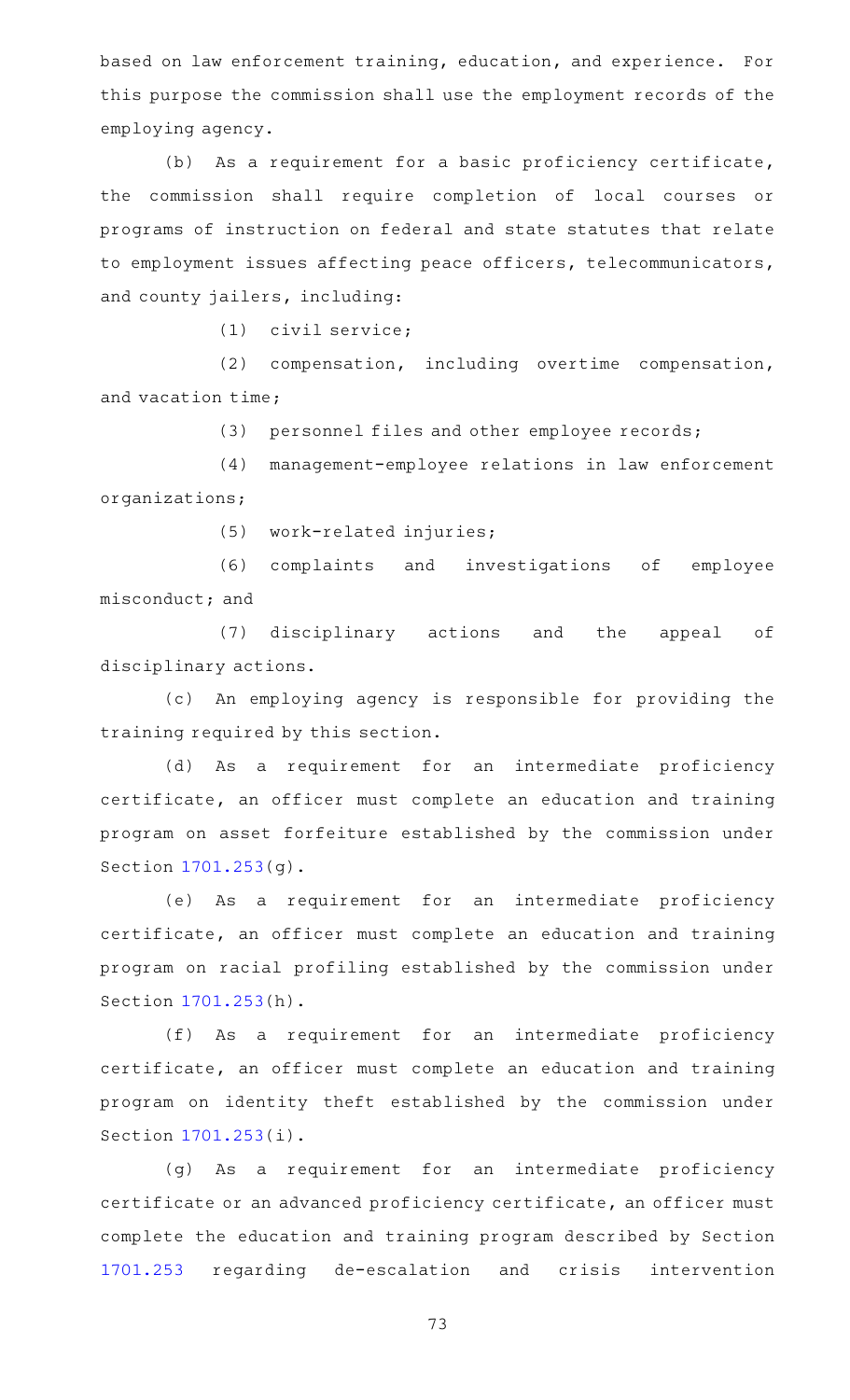techniques to facilitate interaction with persons with mental impairments.

(h) As a requirement for an intermediate proficiency certificate, an officer must complete an education and training program on investigative topics established by the commission under Section [1701.253](http://www.statutes.legis.state.tx.us/GetStatute.aspx?Code=OC&Value=1701.253)(b).

(i) As a requirement for an intermediate proficiency certificate, an officer must complete an education and training program on civil rights, racial sensitivity, and cultural diversity established by the commission under Section [1701.253](http://www.statutes.legis.state.tx.us/GetStatute.aspx?Code=OC&Value=1701.253)(c).

(j) As a requirement for an intermediate or advanced proficiency certificate issued by the commission on or after January 1, 2011, an officer must complete the basic education and training program on the trafficking of persons described by Section [1701.258](http://www.statutes.legis.state.tx.us/GetStatute.aspx?Code=OC&Value=1701.258)(a).

(k) As a requirement for an intermediate or advanced proficiency certificate issued by the commission on or after January 1, 2015, an officer must complete an education and training program on missing and exploited children. The commission by rule shall establish the program. The program must:

 $(1)$  consist of at least four hours of training;

(2) include instruction on reporting an attempted child abduction to the missing children and missing persons information clearinghouse under Chapter [63,](http://www.statutes.legis.state.tx.us/GetStatute.aspx?Code=CR&Value=63) Code of Criminal Procedure;

(3) include instruction on responding to and investigating situations in which the Internet is used to commit crimes against children; and

 $(4)$  include a review of the substance of Chapters [20](http://www.statutes.legis.state.tx.us/GetStatute.aspx?Code=PE&Value=20) and [43,](http://www.statutes.legis.state.tx.us/GetStatute.aspx?Code=PE&Value=43) Penal Code.

(1) As a requirement for an intermediate or advanced proficiency certificate issued by the commission on or after January 1, 2016, an officer must complete the canine encounter training program established by the commission under Section [1701.261](http://www.statutes.legis.state.tx.us/GetStatute.aspx?Code=OC&Value=1701.261).

(m) As a requirement for an intermediate or advanced proficiency certificate issued by the commission on or after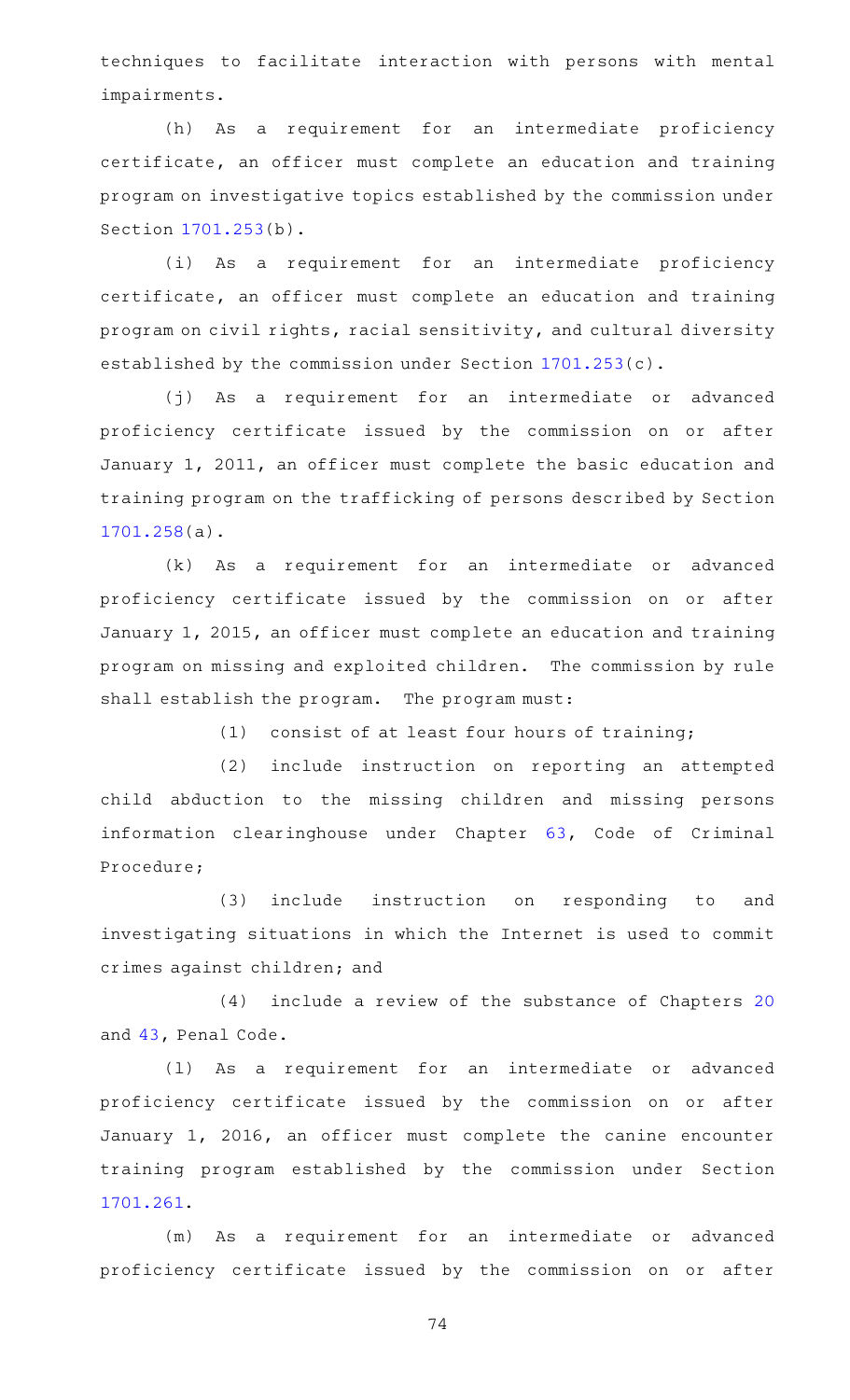January 1, 2016, an officer must complete an education and training program on the Texas Crime Information Center 's child safety check alert list established by the commission under Section [1701.266](http://www.statutes.legis.state.tx.us/GetStatute.aspx?Code=OC&Value=1701.266).

(n) As a requirement for an intermediate proficiency certificate or an advanced proficiency certificate, an officer must complete the education and training program regarding de-escalation techniques to facilitate interaction with members of the public established by the commission under Section [1701.253](http://www.statutes.legis.state.tx.us/GetStatute.aspx?Code=OC&Value=1701.253)(n).

(o) The commission shall adopt rules to allow an officer who has served in the military to receive credit toward meeting any training hours required for an intermediate, advanced, or master proficiency certificate based on that military service.

Acts 1999, 76th Leg., ch. 388, Sec. 1, eff. Sept. 1, 1999. Amended by Acts 2001, 77th Leg., ch. 929, Sec. 6, eff. Sept. 1, 2001; Acts 2001, 77th Leg., ch. 947, Sec. 5, eff. Sept. 1, 2001; Acts 2003, 78th Leg., ch. 1276, Sec. 14.008, eff. Sept. 1, 2003; Acts 2003, 78th Leg., ch. 1326, Sec. 9, eff. Sept. 1, 2003.

Amended by:

Acts 2005, 79th Leg., Ch. 393 (S.B. [1473](http://www.legis.state.tx.us/tlodocs/79R/billtext/html/SB01473F.HTM)), Sec. 4, eff. September 1, 2005.

Acts 2009, 81st Leg., R.S., Ch. 1002 (H.B. [4009](http://www.legis.state.tx.us/tlodocs/81R/billtext/html/HB04009F.HTM)), Sec. 6, eff. September 1, 2009.

Acts 2009, 81st Leg., R.S., Ch. 1172 (H.B. [3389](http://www.legis.state.tx.us/tlodocs/81R/billtext/html/HB03389F.HTM)), Sec. 17, eff. September 1, 2009.

Acts 2011, 82nd Leg., R.S., Ch. 91 (S.B. [1303\)](http://www.legis.state.tx.us/tlodocs/82R/billtext/html/SB01303F.HTM), Sec. 27.001(48), eff. September 1, 2011.

Acts 2011, 82nd Leg., R.S., Ch. 855 (H.B. [3823](http://www.legis.state.tx.us/tlodocs/82R/billtext/html/HB03823F.HTM)), Sec. 9, eff. September 1, 2011.

Acts 2013, 83rd Leg., R.S., Ch. 571 (S.B. [742](http://www.legis.state.tx.us/tlodocs/83R/billtext/html/SB00742F.HTM)), Sec. 9, eff. September 1, 2013.

Acts 2015, 84th Leg., R.S., Ch. 31 (H.B. [593](http://www.legis.state.tx.us/tlodocs/84R/billtext/html/HB00593F.HTM)), Sec. 3, eff. September 1, 2015.

Acts 2015, 84th Leg., R.S., Ch. 1056 (H.B. [2053](http://www.legis.state.tx.us/tlodocs/84R/billtext/html/HB02053F.HTM)), Sec. 8, eff. September 1, 2015.

Acts 2017, 85th Leg., R.S., Ch. 324 (S.B. [1488\)](http://www.legis.state.tx.us/tlodocs/85R/billtext/html/SB01488F.HTM), Sec. 24.002(12), eff. September 1, 2017.

Acts 2017, 85th Leg., R.S., Ch. 950 (S.B. [1849\)](http://www.legis.state.tx.us/tlodocs/85R/billtext/html/SB01849F.HTM), Sec. 4.05,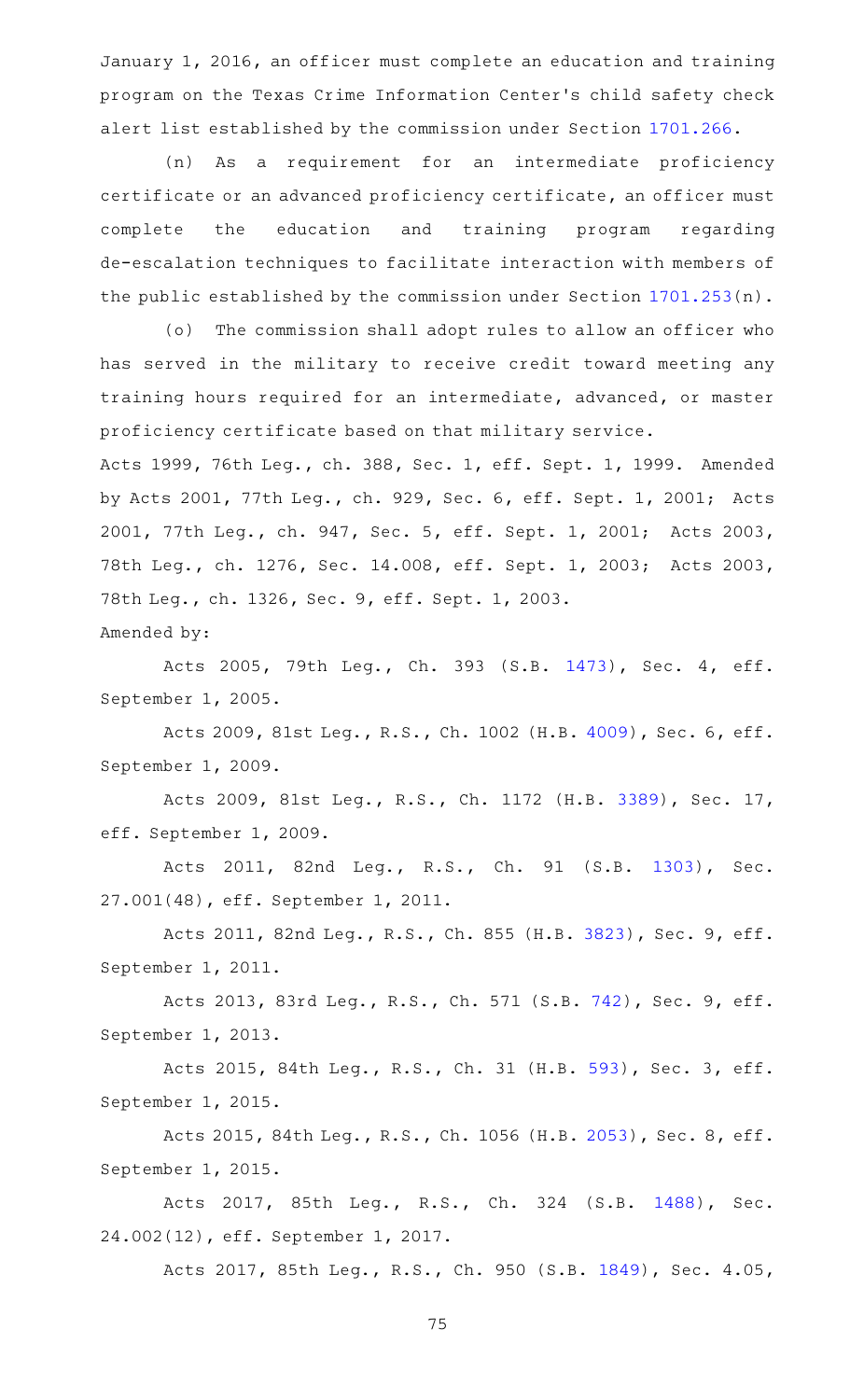eff. September 1, 2017.

Acts 2019, 86th Leg., R.S., Ch. 222 (H.B. [971](http://www.legis.state.tx.us/tlodocs/86R/billtext/html/HB00971F.HTM)), Sec. 1, eff. September 1, 2019.

Sec. 1701.403. INVESTIGATIVE HYPNOSIS. (a) The commission may establish minimum requirements for the training, testing, and certification of peace officers who use investigative hypnosis.

(b) A peace officer may not use a hypnotic interview technique unless the officer:

(1) completes a training course approved by the commission; and

(2) passes an examination administered by the commission that is designed to test the officer 's knowledge of investigative hypnosis.

(c) The commission may issue a professional achievement or proficiency certificate to an officer who meets the requirements of Subsection (b).

Acts 1999, 76th Leg., ch. 388, Sec. 1, eff. Sept. 1, 1999.

Sec. 1701.404. CERTIFICATION OF OFFICERS FOR MENTAL HEALTH ASSIGNMENTS. (a) The commission by rule may establish minimum requirements for the training, testing, and certification of special officers for offenders with mental impairments.

(b) The commission may certify a sheriff, sheriff's deputy, constable, other peace officer, county jailer, or justice of the peace as a special officer for offenders with mental impairments if the person:

(1) completes a training course in emergency first aid and lifesaving techniques approved by the commission;

(2) completes a training course administered by the commission on mental health issues and offenders with mental impairments; and

(3) passes an examination administered by the commission that is designed to test the person 's:

(A) knowledge and recognition of the characteristics and symptoms of mental illness, mental retardation, and mental disabilities; and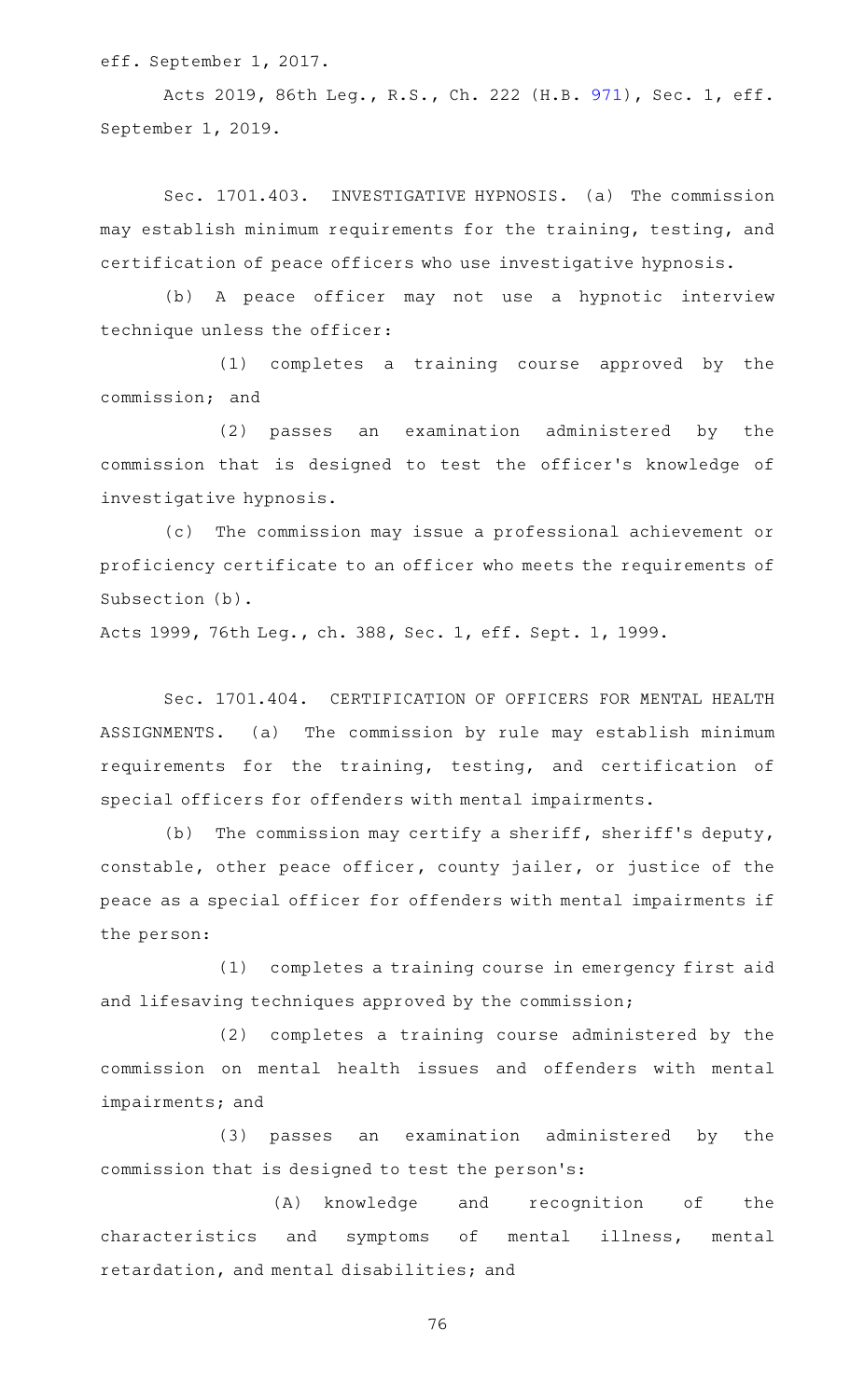(B) knowledge of mental health crisis intervention strategies for people with mental impairments.

(c) The commission may issue a professional achievement or proficiency certificate to an officer, county jailer, or justice of the peace who meets the requirements of Subsection (b). Acts 1999, 76th Leg., ch. 388, Sec. 1, eff. Sept. 1, 1999. Amended by:

Acts 2009, 81st Leg., R.S., Ch. 1131 (H.B. [2093](http://www.legis.state.tx.us/tlodocs/81R/billtext/html/HB02093F.HTM)), Sec. 1, eff. September 1, 2009.

Sec. 1701.4045. CERTIFICATION OF OFFICERS FOR FAMILY VIOLENCE AND SEXUAL ASSAULT ASSIGNMENTS. (a) The commission by rule shall establish minimum requirements for the training, testing, and certification of special officers for responding to allegations of family violence or sexual assault.

(b) The commission may certify a peace officer as a special officer for responding to allegations of family violence or sexual assault if the person:

(1) completes an advanced training course administered by the commission on recognizing, documenting, and investigating family violence and sexual assault using best practices and trauma-informed techniques; and

(2) passes an examination administered by the commission that is designed to test the person 's:

(A) knowledge and recognition of the signs of family violence and sexual assault; and

(B) skill at documenting and investigating family violence and sexual assault using best practices and trauma-informed techniques.

(c) The commission may issue a professional achievement or proficiency certificate to a peace officer who meets the requirements of Subsection (b).

Added by Acts 2019, 86th Leg., R.S., Ch. 107 (S.B. [586](http://www.legis.state.tx.us/tlodocs/86R/billtext/html/SB00586F.HTM)), Sec. 3, eff. September 1, 2019.

Sec. 1701.405. TELECOMMUNICATORS. (a) In this section: (1) Repealed by Acts 2011, 82nd Leg., R.S., Ch. 855,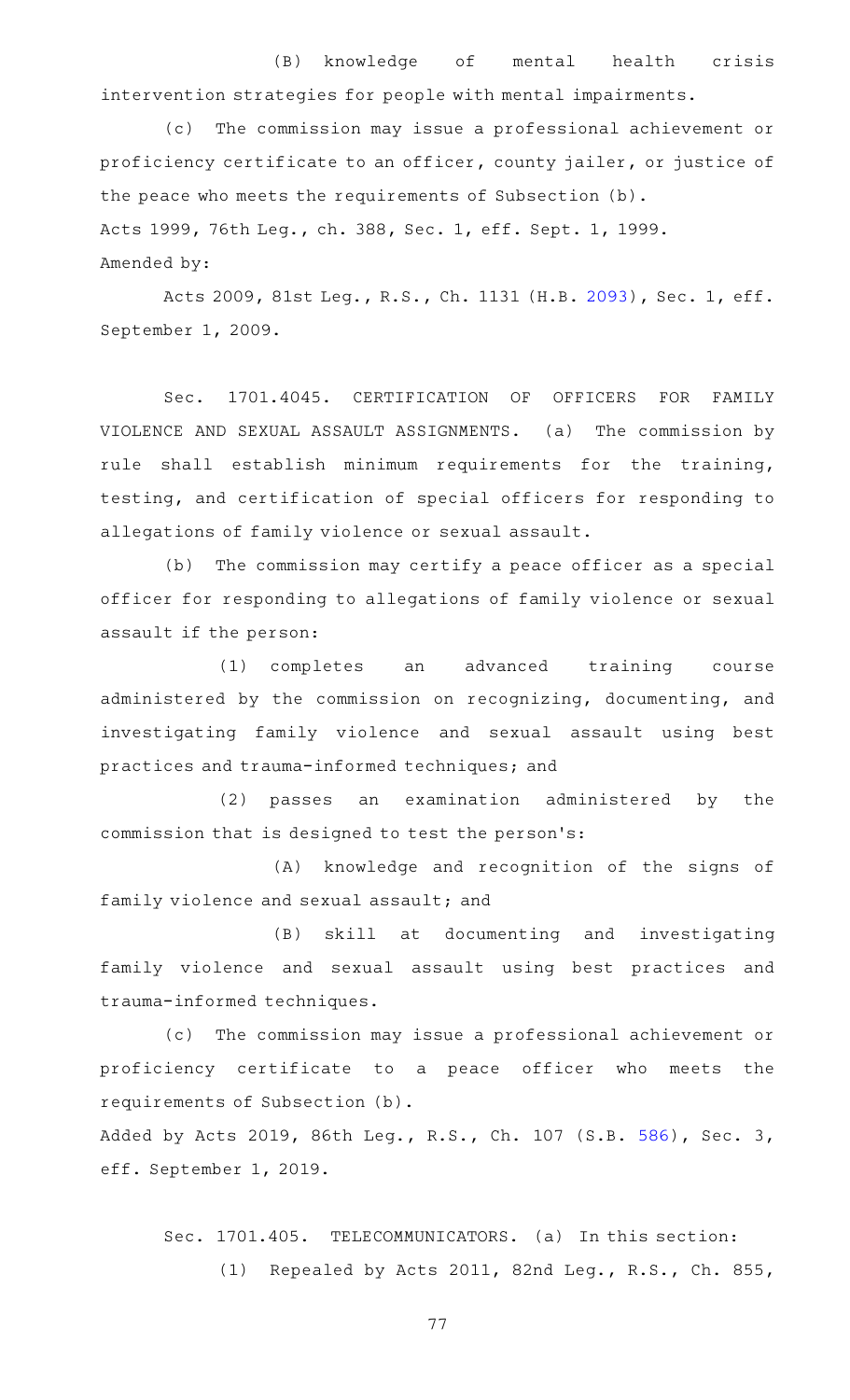Sec. 12, eff. September 1, 2011.

(2) "Emergency" means the occurrence or imminent threat of damage, injury, or loss of life or property resulting from an extraordinary natural or man-made cause.

(3) Repealed by Acts 2011, 82nd Leg., R.S., Ch. 855, Sec. 12, eff. September 1, 2011.

(b) This state or a political subdivision of this state may not employ a person to act as a telecommunicator unless the person:

(1) has had at least 40 hours of telecommunicator training as determined by the commission;

(2) is at least 18 years of age;

(3) holds a high school diploma or high school equivalency certificate; and

(4) holds a license to act as a telecommunicator or agrees to obtain the license not later than the first anniversary of the date of employment.

 $(b-1)$  A person employed to act as a telecommunicator who has not obtained a license to act as a telecommunicator under this chapter may not continue to act as a telecommunicator after the first anniversary of the date of employment unless the person obtains the license.

 $(b-2)$  Notwithstanding this section, an officer is not required to obtain a telecommunicator license to act as a telecommunicator.

(c) The commission shall accredit telecommunicator training programs that fulfill the minimum requirements for a telecommunicator. The commission shall adopt rules providing for the accreditation of telecommunicator training programs developed and taught by the Department of Public Safety, an institution of higher education, including a junior college, community college, or technical school, or any other entity approved by the commission.

(d) A person who completes an accredited training program under this section may, by letter to the commission, request a written acknowledgment from the commission that the person has met the minimum requirements for a telecommunicator as determined by the commission. The request must be accompanied, in accordance with commission rules, by evidence of satisfactory completion of an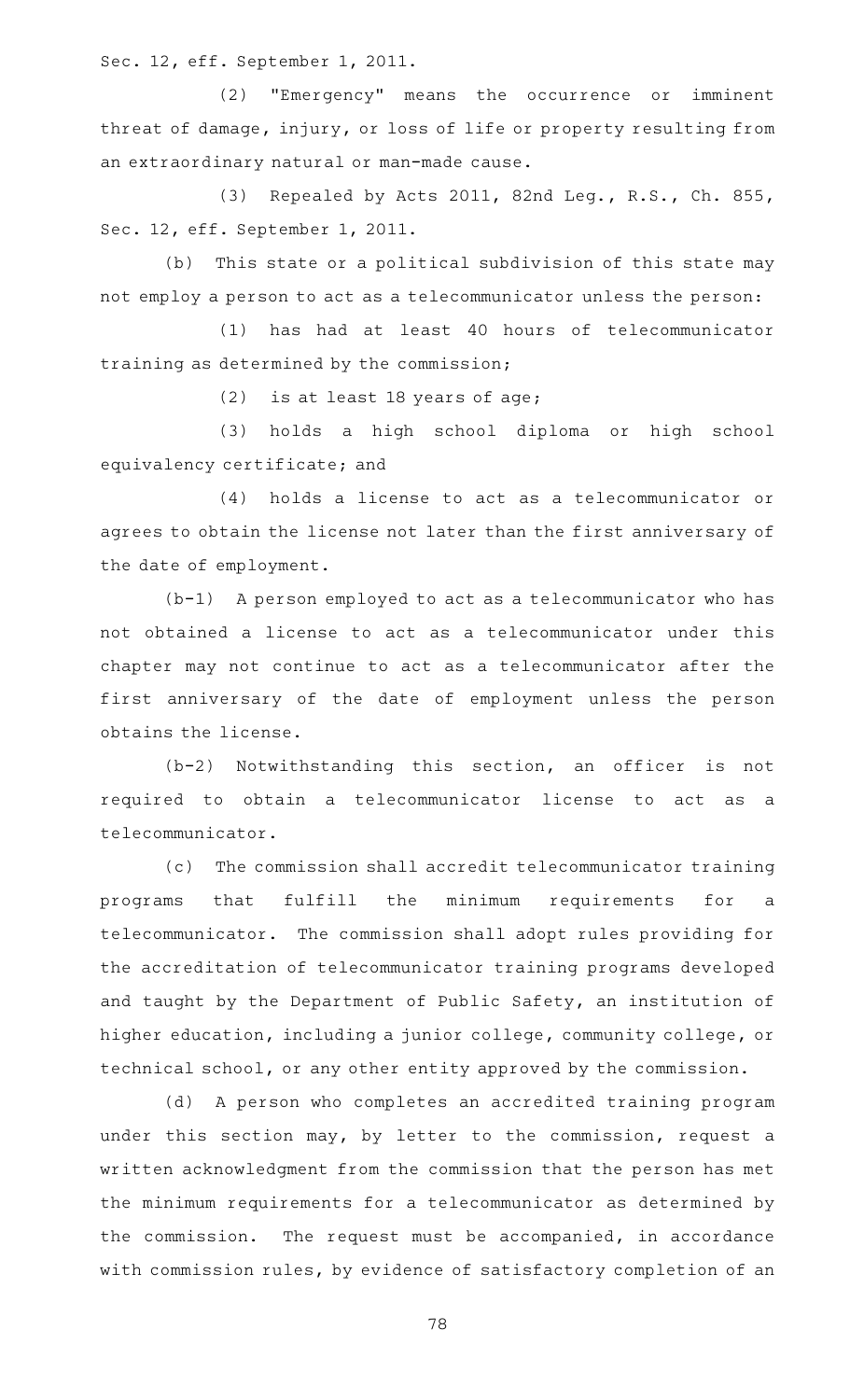accredited telecommunicator training program. On a determination by the commission that the person meets the minimum requirements for a telecommunicator, the commission shall issue the written acknowledgment to the person.

(e) Repealed by Acts 2011, 82nd Leg., R.S., Ch. 855, Sec. 12, eff. September 1, 2011.

(f) A person performing the duties of a telecommunicator and serving under permanent appointment on and before September 1, 1987, is not required to meet the requirements of this section as a condition of continued employment.

(g) Notwithstanding this section, a person may be appointed or serve as a telecommunicator on a temporary or probationary basis or may perform the duties of a telecommunicator in an emergency.

(h) A person appointed on a temporary or probationary basis after September 1, 1987, who does not satisfactorily complete an accredited telecommunicator training program before the first anniversary of the date the person is originally appointed shall be removed from the position. The person 's temporary or probationary appointment may not be extended for more than one year except that not earlier than the first anniversary of the date the person is removed under this subsection, the employing agency may petition the commission for reinstatement of the person to temporary or probationary employment.

Acts 1999, 76th Leg., ch. 388, Sec. 1, eff. Sept. 1, 1999. Amended by:

Acts 2011, 82nd Leg., R.S., Ch. 855 (H.B. [3823\)](http://www.legis.state.tx.us/tlodocs/82R/billtext/html/HB03823F.HTM), Sec. 10, eff. September 1, 2011.

Acts 2011, 82nd Leg., R.S., Ch. 855 (H.B. [3823\)](http://www.legis.state.tx.us/tlodocs/82R/billtext/html/HB03823F.HTM), Sec. 12, eff. September 1, 2011.

Acts 2013, 83rd Leg., R.S., Ch. 968 (H.B. [1951\)](http://www.legis.state.tx.us/tlodocs/83R/billtext/html/HB01951F.HTM), Sec. 10, eff. January 1, 2014.

SUBCHAPTER J. EMPLOYMENT RECORDS AND PREEMPLOYMENT PROCEDURE

Sec. 1701.451. PREEMPLOYMENT PROCEDURE. (a) Before a law enforcement agency may hire a person licensed under this chapter, the agency must, on a form and in the manner prescribed by the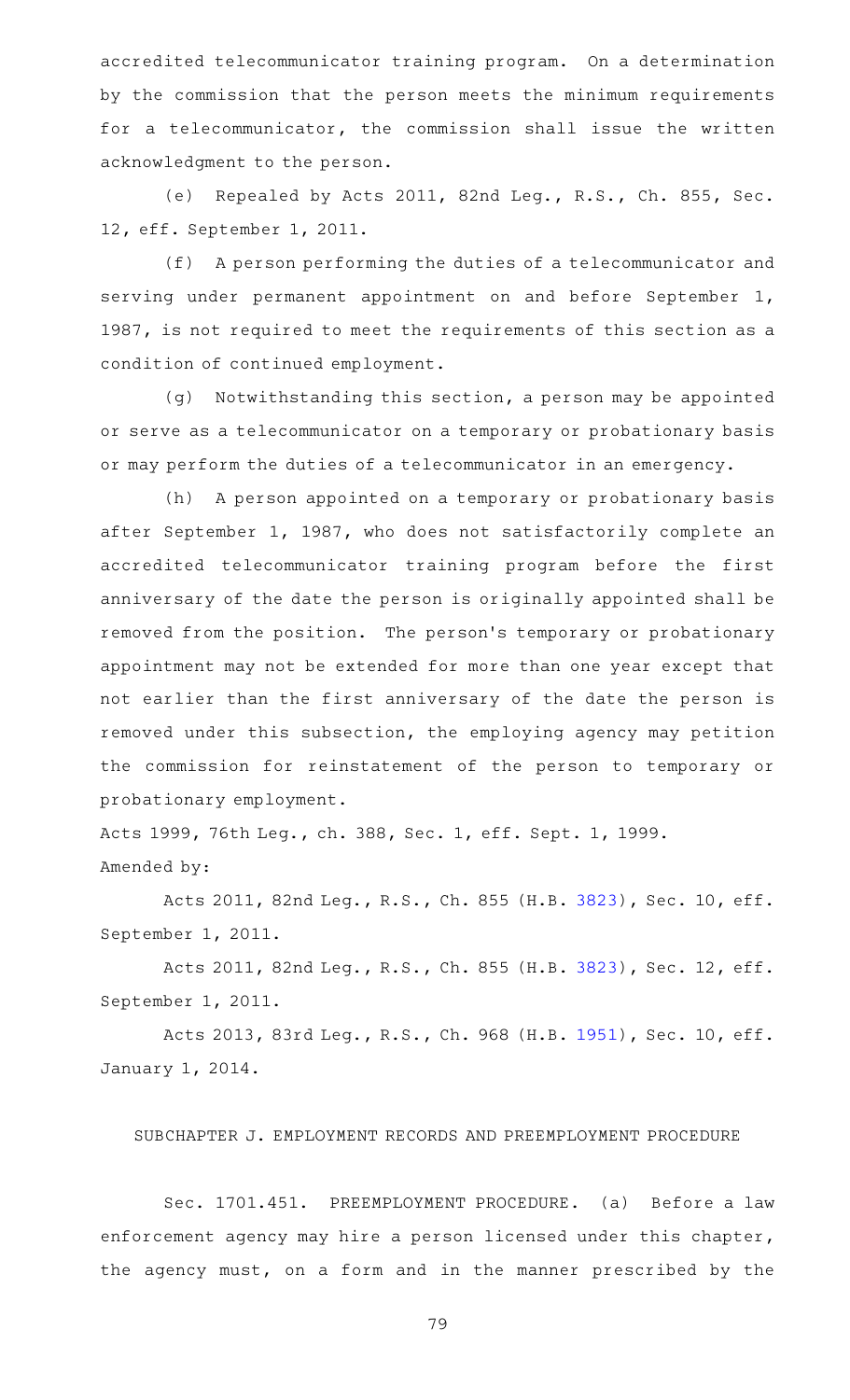commission:

(1) obtain the person's written consent for the agency to review the information required to be reviewed under this section;

(2) request from the commission and any other applicable person information required to be reviewed under this section; and

(3) submit to the commission confirmation that the agency, to the best of the agency 's ability before hiring the person:

(A) contacted each entity or individual necessary to obtain the information required to be reviewed under this section; and

(B) except as provided by Subsection (b), obtained and reviewed as related to the person, as applicable:

(i) personnel files and other employee records from each previous law enforcement agency employer, including the employment application submitted to the previous employer;

(ii) employment termination reports maintained by the commission under this subchapter;

(iii) service records maintained by the commission;

(iv) proof that the person meets the minimum qualifications for enrollment in a training program under Section [1701.251](http://www.statutes.legis.state.tx.us/GetStatute.aspx?Code=OC&Value=1701.251)(a);

(v) a military veteran's United States Department of Defense Form DD-214 or other military discharge record;

(vi) criminal history record information;

(vii) information on pending warrants as

available through the Texas Crime Information Center and National Crime Information Center;

(viii) evidence of financial responsibility as required by Section [601.051,](http://www.statutes.legis.state.tx.us/GetStatute.aspx?Code=TN&Value=601.051) Transportation Code;

(ix) a driving record from the Department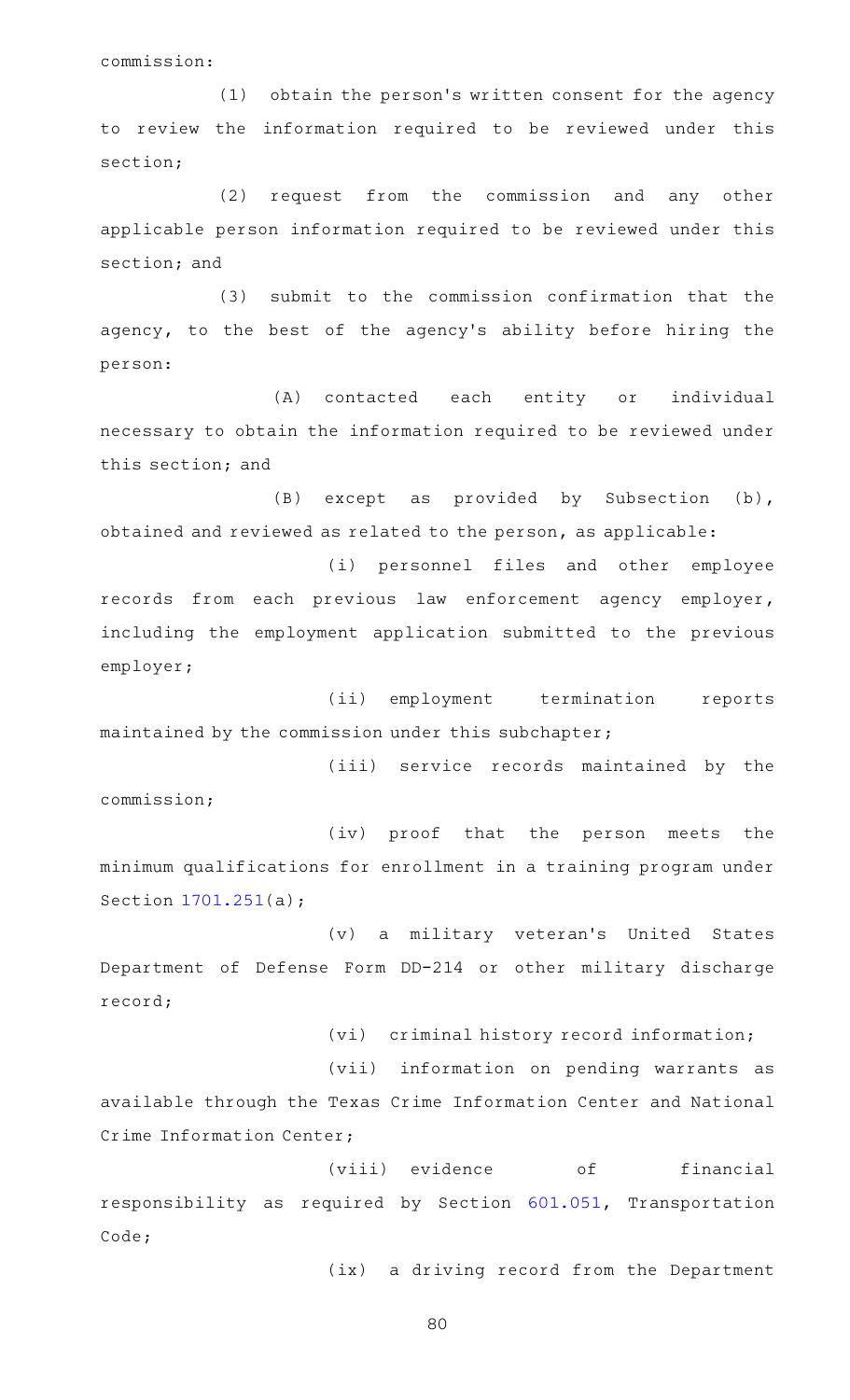of Public Safety;

(x) proof of United States citizenship; and

(xi) information on the person's background from at least three personal references and at least two professional references.

(a-1) Repealed by Acts 2021, 87th Leg., R.S., Ch. 834 (S.B. [24](http://www.legis.state.tx.us/tlodocs/87R/billtext/html/SB00024F.HTM)), Sec. 6, eff. September 1, 2021.

(b) If an entity or individual contacted for information required to be reviewed under this section refused to provide the information or did not respond to the request for information, the confirmation submitted to the commission must document the manner of the request and the refusal or lack of response.

(c) If the commission or a law enforcement agency receives from a law enforcement agency a request for information under this section and the person's consent on the forms and in the manner prescribed by the commission, the commission or agency shall provide the information to the requesting agency.

(d) The confirmation form submitted to the commission under this section is not confidential and is subject to disclosure under Chapter [552,](http://www.statutes.legis.state.tx.us/GetStatute.aspx?Code=GV&Value=552) Government Code.

(e) The commission shall:

(1) by rule establish the forms and procedures required by this section, including:

 $(A)$  the process by which a law enforcement agency shall make a person's employment records electronically available to a law enforcement agency hiring a person licensed under this chapter;

(B) appropriate privacy and security protections for the process described by Paragraph (A); and

(C) a rule prohibiting a confirmation form submitted to the commission under this section from containing confidential information described by Section [552.1175\(](http://www.statutes.legis.state.tx.us/GetStatute.aspx?Code=GV&Value=552.1175)b), Government Code, regarding the person who is the subject of the confirmation form;

(2) post the forms and procedures on the commission's Internet website; and

(3) retain a record of each confirmation form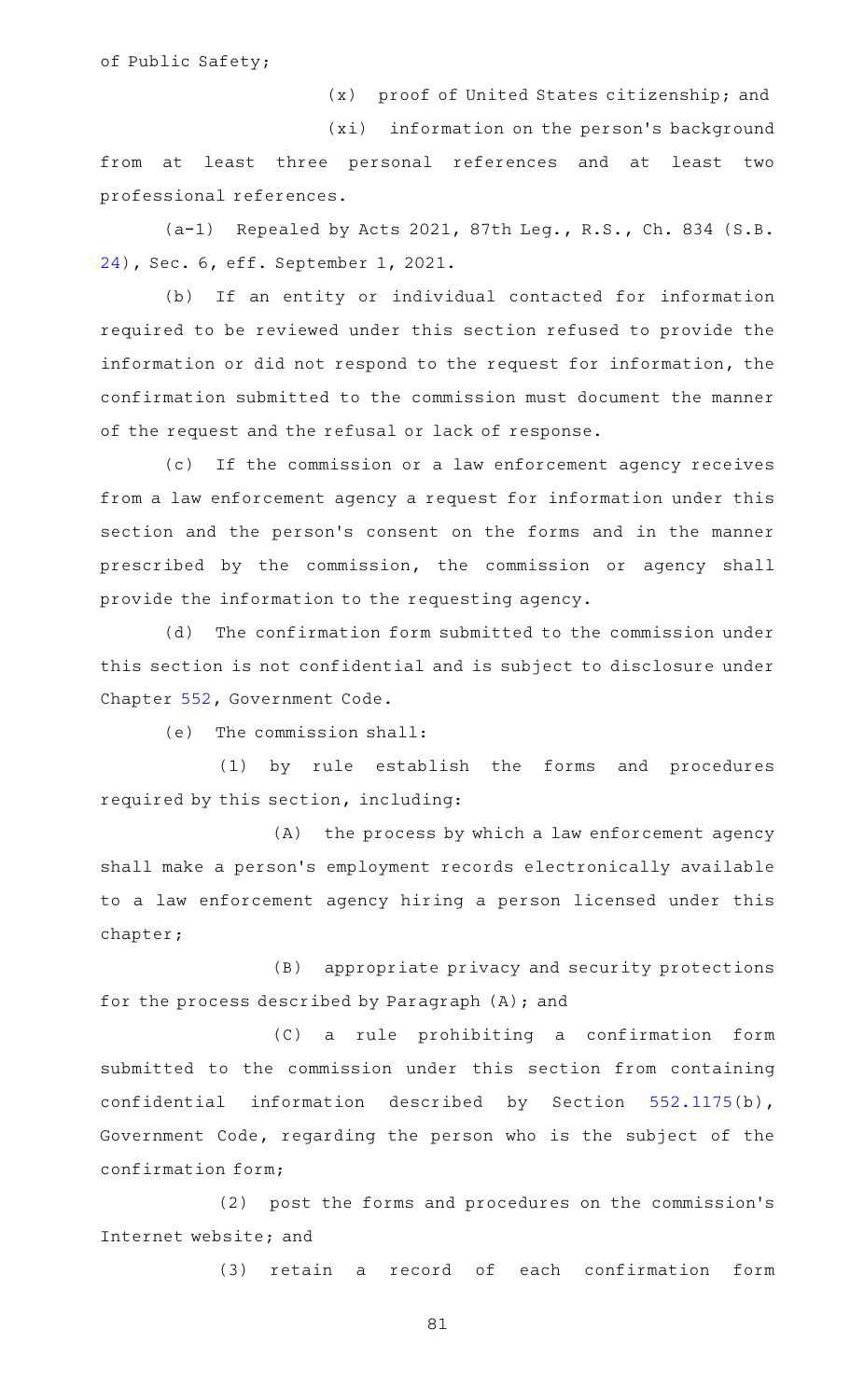submitted under this section.

(f) The head of a law enforcement agency or the agency head 's designee shall review and sign each confirmation form required under this section before submission to the commission. The failure of an agency head or the agency head's designee to comply with this subsection constitutes grounds for suspension of the agency head's license under Section [1701.501](http://www.statutes.legis.state.tx.us/GetStatute.aspx?Code=OC&Value=1701.501). Acts 1999, 76th Leg., ch. 388, Sec. 1, eff. Sept. 1, 1999. Amended by:

Acts 2005, 79th Leg., Ch. 1298 (H.B. [2677](http://www.legis.state.tx.us/tlodocs/79R/billtext/html/HB02677F.HTM)), Sec. 1, eff. September 1, 2005.

Acts 2007, 80th Leg., R.S., Ch. 1068 (H.B. [2445](http://www.legis.state.tx.us/tlodocs/80R/billtext/html/HB02445F.HTM)), Sec. 1, eff. September 1, 2007.

Acts 2009, 81st Leg., R.S., Ch. 1172 (H.B. [3389](http://www.legis.state.tx.us/tlodocs/81R/billtext/html/HB03389F.HTM)), Sec. 19, eff. September 1, 2009.

Acts 2021, 87th Leg., R.S., Ch. 834 (S.B. [24](http://www.legis.state.tx.us/tlodocs/87R/billtext/html/SB00024F.HTM)), Sec. 3, eff. September 1, 2021.

Acts 2021, 87th Leg., R.S., Ch. 834 (S.B. [24](http://www.legis.state.tx.us/tlodocs/87R/billtext/html/SB00024F.HTM)), Sec. 4, eff. September 1, 2021.

Acts 2021, 87th Leg., R.S., Ch. 834 (S.B. [24](http://www.legis.state.tx.us/tlodocs/87R/billtext/html/SB00024F.HTM)), Sec. 6, eff. September 1, 2021.

Sec. 1701.452. EMPLOYMENT TERMINATION REPORT. (a) The head of a law enforcement agency or the head 's designee shall submit a report to the commission on a form prescribed by the commission regarding a person licensed under this chapter who resigns or retires from employment with the law enforcement agency, whose appointment with the law enforcement agency is terminated, or who separates from the law enforcement agency for any other reason. The report must be submitted by the head or the designee not later than the seventh business day after the date the license holder:

(1) resigns, retires, is terminated, or separates from the agency; and

(2) exhausts all administrative appeals available to the license holder, if applicable.

(b) The head of a law enforcement agency or the head's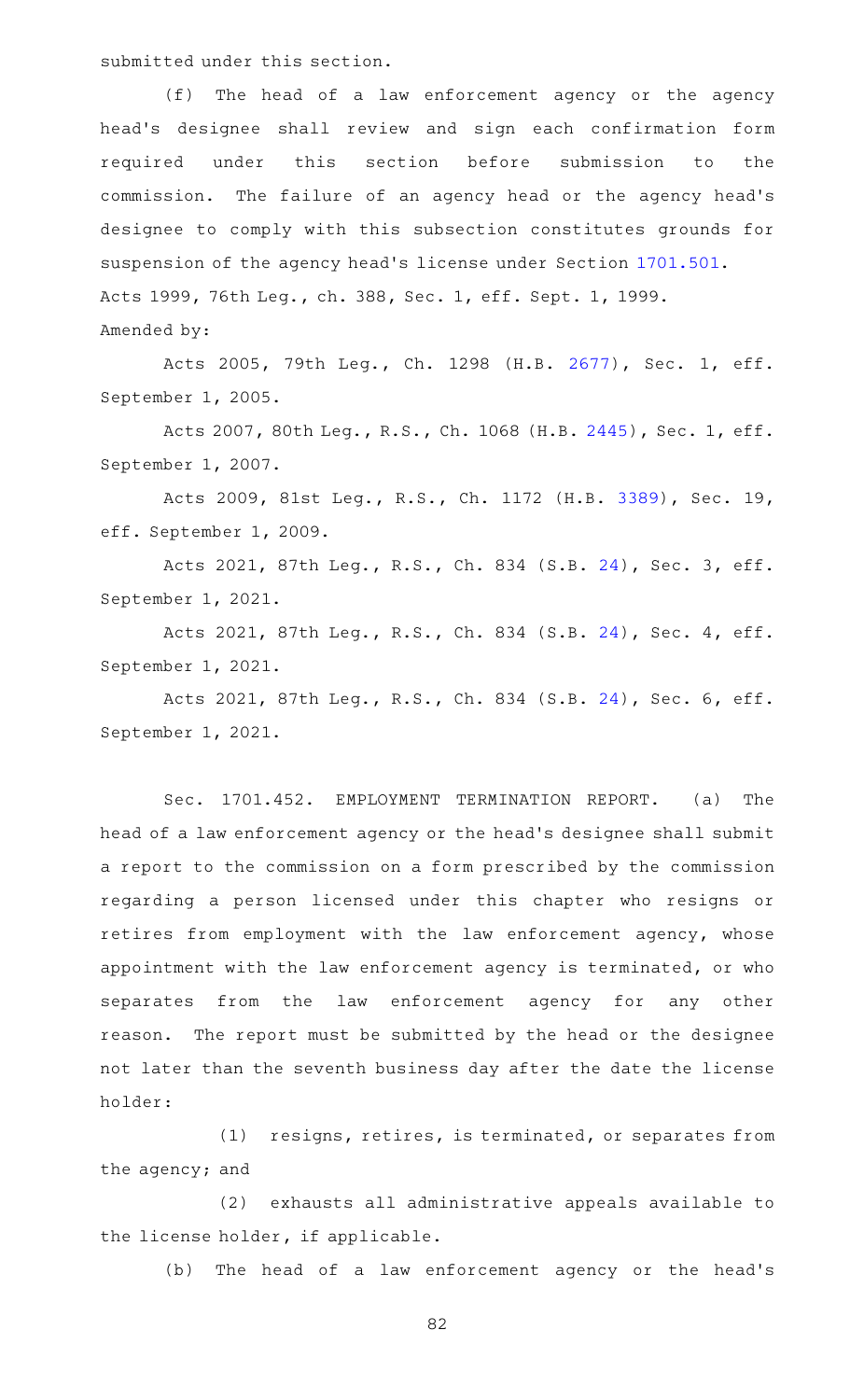designee shall include in the report required under Subsection (a) a statement on whether the license holder was honorably discharged, generally discharged, or dishonorably discharged and, as required by the commission, an explanation of the circumstances under which the person resigned, retired, or was terminated. For purposes of this subsection:

(1) "Honorably discharged" means a license holder who, while in good standing and not because of pending or final disciplinary actions or a documented performance problem, retired, resigned, or separated from employment with or died while employed by a law enforcement agency.

(2) "Generally discharged" means a license holder who:

 $(A)$  was terminated by, retired or resigned from, or died while in the employ of a law enforcement agency and the separation was related to a disciplinary investigation of conduct that is not included in the definition of dishonorably discharged; or

(B) was terminated by or retired or resigned from a law enforcement agency and the separation was for a documented performance problem and was not because of a reduction in workforce or an at-will employment decision.

(3) "Dishonorably discharged" means a license holder who:

(A) was terminated by a law enforcement agency or retired or resigned in lieu of termination by the agency in relation to allegations of criminal misconduct; or

(B) was terminated by a law enforcement agency or retired or resigned in lieu of termination by the agency for insubordination or untruthfulness.

(c) The commission by rule may further specify the circumstances that constitute honorably discharged, dishonorably discharged, and generally discharged within the definitions provided by Subsection (b).

(d) The head of the law enforcement agency from which a license holder resigns, retires, is terminated, or separates for reasons other than death, or the head 's designee, shall provide to the license holder a copy of the report. The report must be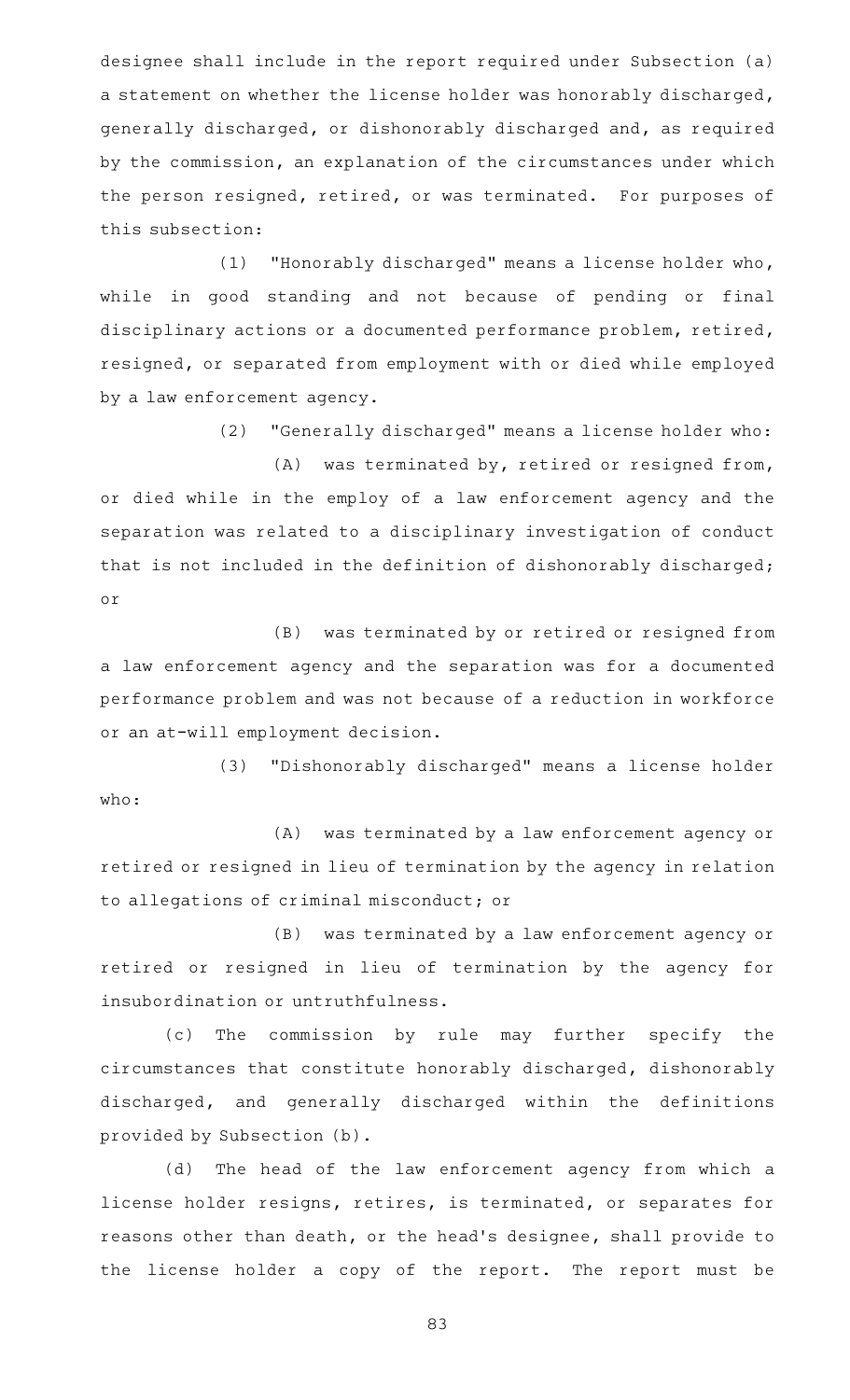provided to the license holder not later than the seventh business day after the date the license holder:

(1) resigns, retires, is terminated, or separates from the agency; and

(2) exhausts all administrative appeals available to the license holder, if applicable.

(e) If the person who is the subject of the employment termination report is deceased, the head of the law enforcement agency or the head 's designee on request shall provide a copy of the report to the person's next of kin not later than the seventh business day after the date of the request.

(f) The head of a law enforcement agency or the head's designee satisfies the obligation to provide the report required under Subsection (d) or (e) by sending by certified mail:

(1) the report required under Subsection (d) to the last known address of the license holder if the license holder is not otherwise available; or

(2) the report required under Subsection (e) to the last known address of the next of kin if the next of kin who requested the report is not otherwise available.

(g) The head of a law enforcement agency or the head's designee must submit a report under this section each time a person licensed under this chapter resigns, retires, is terminated, or separates for any other reason from the agency. The report is an official government document.

Acts 1999, 76th Leg., ch. 388, Sec. 1, eff. Sept. 1, 1999. Amended by:

Acts 2005, 79th Leg., Ch. 1298 (H.B. [2677](http://www.legis.state.tx.us/tlodocs/79R/billtext/html/HB02677F.HTM)), Sec. 2, eff. September 1, 2005.

Acts 2007, 80th Leg., R.S., Ch. 1068 (H.B. [2445](http://www.legis.state.tx.us/tlodocs/80R/billtext/html/HB02445F.HTM)), Sec. 2, eff. September 1, 2007.

Acts 2011, 82nd Leg., R.S., Ch. 399 (S.B. [545](http://www.legis.state.tx.us/tlodocs/82R/billtext/html/SB00545F.HTM)), Sec. 1, eff. September 1, 2011.

Sec. 1701.4521. LICENSE SUSPENSION FOR OFFICER DISHONORABLY DISCHARGED. (a) The commission shall suspend the license of an officer licensed under this chapter on notification that the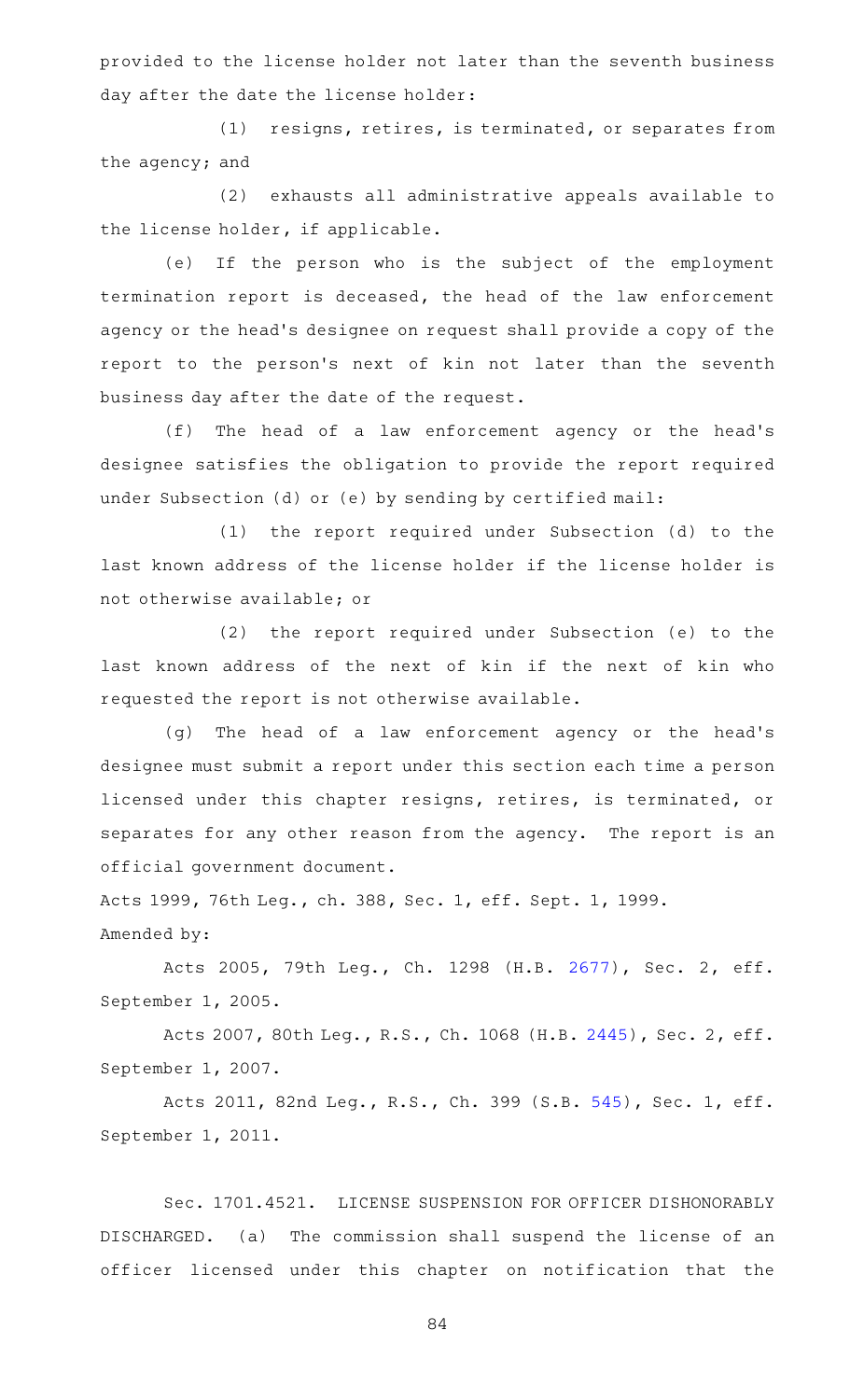officer has been dishonorably discharged if the officer has previously been dishonorably discharged from another law enforcement agency.

(b) An officer whose license is suspended under this section may appeal the suspension in writing to the commission not later than the 30th day after the date the officer is suspended.

(c) After a commission determination, the commission may revoke or reinstate the officer 's license in accordance with rules or procedures adopted by the commission under this chapter related to revocation or reinstatement of a license. The commission shall revoke the officer 's license if the officer does not appeal the suspension before the 30th day after the date the officer is suspended.

 $(d)$  The commission's decision does not affect:

(1) the employment relationship between an officer licensed under this chapter and a law enforcement agency; or

(2) any disciplinary action taken against an officer licensed under this chapter by a law enforcement agency. Added by Acts 2007, 80th Leg., R.S., Ch. 1068 (H.B. [2445\)](http://www.legis.state.tx.us/tlodocs/80R/billtext/html/HB02445F.HTM), Sec. 3, eff. September 1, 2007.

Sec. 1701.4525. PETITION FOR CORRECTION OF REPORT; HEARING. (a) A person who is the subject of an employment termination report maintained by the commission under this subchapter may contest information contained in the report by submitting to the law enforcement agency and to the commission a written petition on a form prescribed by the commission for a correction of the report not later than the 30th day after the date the person receives a copy of the report. On receipt of the petition, the commission shall refer the petition to the State Office of Administrative Hearings.

(b) Repealed by Acts 2011, 82nd Leg., R.S., Ch. 399, Sec. 6, eff. September 1, 2011.

(c) Repealed by Acts 2011, 82nd Leg., R.S., Ch. 399, Sec. 6, eff. September 1, 2011.

(d) A proceeding to contest information in an employment termination report is a contested case under Chapter [2001](http://www.statutes.legis.state.tx.us/GetStatute.aspx?Code=GV&Value=2001), Government Code.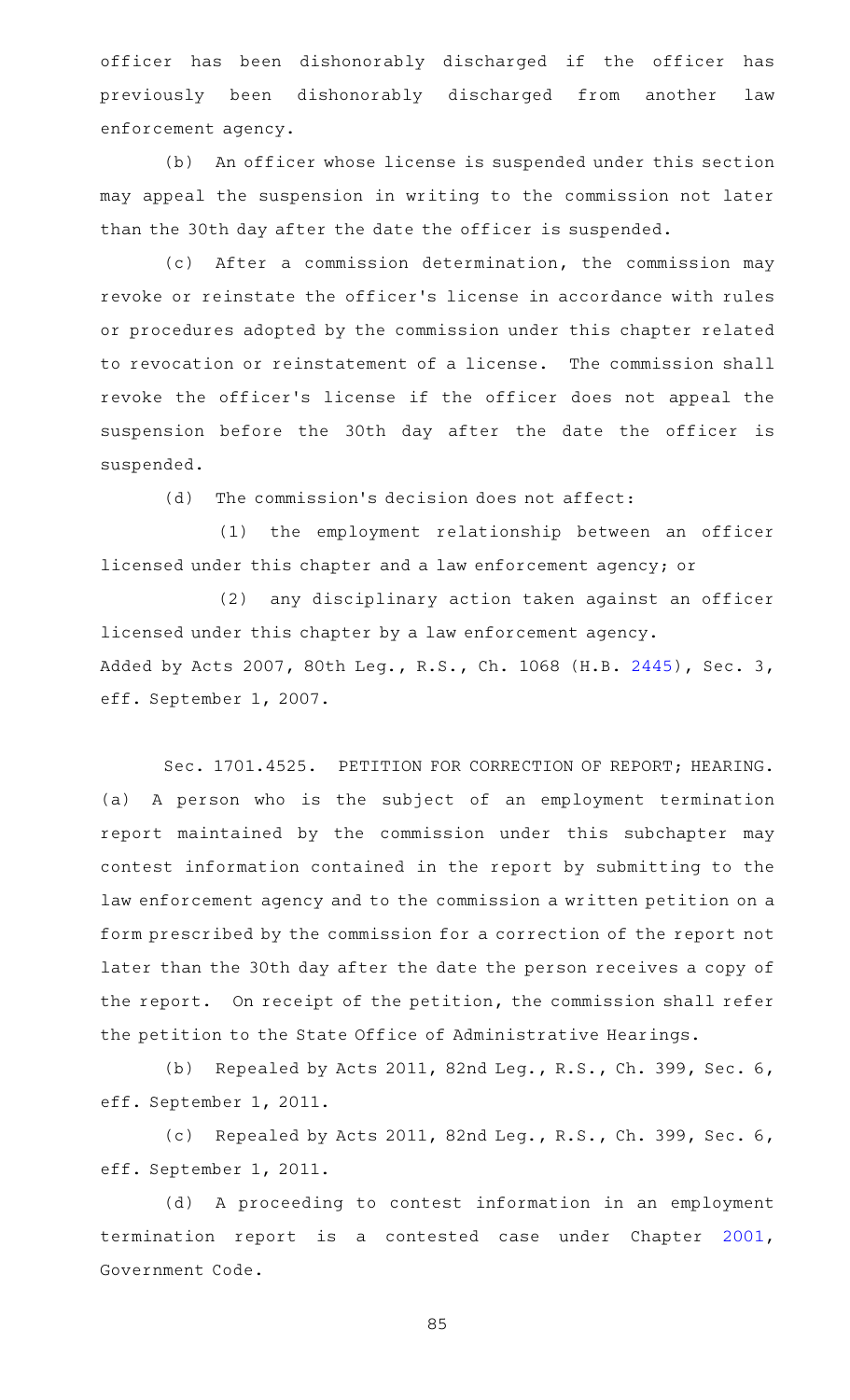(e) In a proceeding to contest information in an employment termination report for a report based on alleged misconduct, an administrative law judge shall determine if the alleged misconduct occurred by a preponderance of the evidence regardless of whether the person who is the subject of the report was terminated or the person resigned, retired, or separated in lieu of termination. If the alleged misconduct is not supported by a preponderance of the evidence, the administrative law judge shall order the commission to change the report. The commission shall send the changed report to the law enforcement agency that prepared the original employment termination report. The law enforcement agency shall replace the original employment termination report with the changed report.

(e-1) Repealed by Acts 2013, 83rd Leg., R.S., Ch. 109, Sec. 3, eff. September 1, 2013.

(f) The commission shall adopt rules for the administration of this section.

(g) The commission is not considered a party in a proceeding conducted by the State Office of Administrative Hearings under this section.

Added by Acts 2005, 79th Leg., Ch. 1298 (H.B. [2677\)](http://www.legis.state.tx.us/tlodocs/79R/billtext/html/HB02677F.HTM), Sec. 3, eff. September 1, 2005.

Amended by:

Acts 2007, 80th Leg., R.S., Ch. 1068 (H.B. [2445](http://www.legis.state.tx.us/tlodocs/80R/billtext/html/HB02445F.HTM)), Sec. 4, eff. September 1, 2007.

Acts 2009, 81st Leg., R.S., Ch. 1172 (H.B. [3389](http://www.legis.state.tx.us/tlodocs/81R/billtext/html/HB03389F.HTM)), Sec. 20, eff. September 1, 2009.

Acts 2011, 82nd Leg., R.S., Ch. 399 (S.B. [545](http://www.legis.state.tx.us/tlodocs/82R/billtext/html/SB00545F.HTM)), Sec. 2, eff. September 1, 2011.

Acts 2011, 82nd Leg., R.S., Ch. 399 (S.B. [545](http://www.legis.state.tx.us/tlodocs/82R/billtext/html/SB00545F.HTM)), Sec. 3, eff. September 1, 2011.

Acts 2011, 82nd Leg., R.S., Ch. 399 (S.B. [545](http://www.legis.state.tx.us/tlodocs/82R/billtext/html/SB00545F.HTM)), Sec. 6, eff. September 1, 2011.

Acts 2013, 83rd Leg., R.S., Ch. 109 (S.B. [965](http://www.legis.state.tx.us/tlodocs/83R/billtext/html/SB00965F.HTM)), Sec. 1, eff. September 1, 2013.

Acts 2013, 83rd Leg., R.S., Ch. 109 (S.B. [965](http://www.legis.state.tx.us/tlodocs/83R/billtext/html/SB00965F.HTM)), Sec. 2, eff. September 1, 2013.

Acts 2013, 83rd Leg., R.S., Ch. 109 (S.B. [965](http://www.legis.state.tx.us/tlodocs/83R/billtext/html/SB00965F.HTM)), Sec. 3, eff.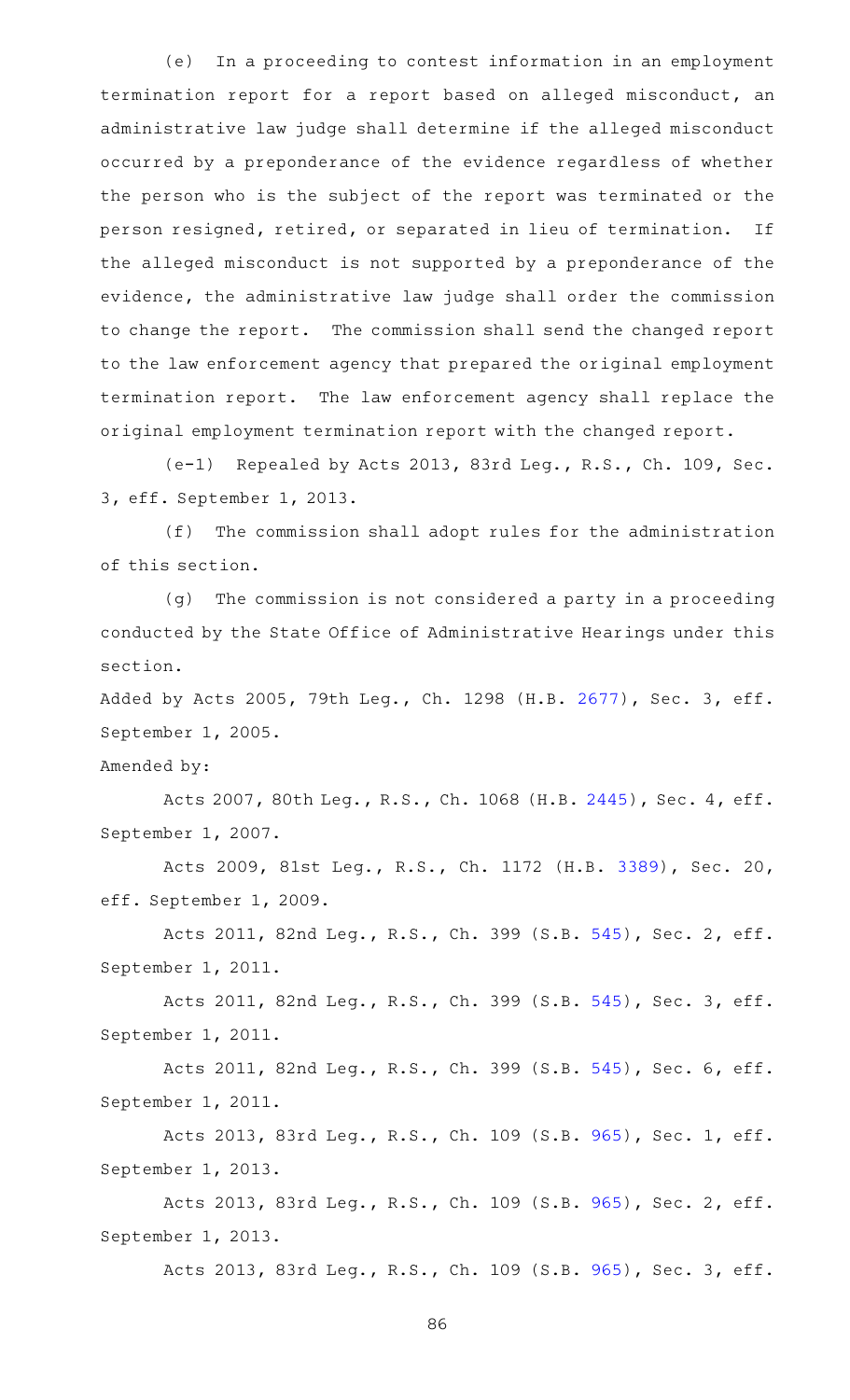Sec. 1701.453. MAINTENANCE OF REPORTS AND STATEMENTS. The commission shall maintain a copy of each report and statement submitted to the commission under this subchapter until at least the 10th anniversary of the date on which the report or statement is submitted.

Acts 1999, 76th Leg., ch. 388, Sec. 1, eff. Sept. 1, 1999. Amended by:

Acts 2009, 81st Leg., R.S., Ch. 1172 (H.B. [3389](http://www.legis.state.tx.us/tlodocs/81R/billtext/html/HB03389F.HTM)), Sec. 21, eff. September 1, 2009.

Sec. 1701.454. CONFIDENTIALITY. (a) All information submitted to the commission under this subchapter is confidential and is not subject to disclosure under Chapter [552](http://www.statutes.legis.state.tx.us/GetStatute.aspx?Code=GV&Value=552), Government Code, unless the person resigned or was terminated due to substantiated incidents of excessive force or violations of the law other than traffic offenses.

(b) Except as provided by this subchapter, a commission member or other person may not release information submitted under this subchapter.

Acts 1999, 76th Leg., ch. 388, Sec. 1, eff. Sept. 1, 1999. Amended by Acts 2001, 77th Leg., ch. 182, Sec. 1, eff. Sept. 1, 2001. Amended by:

Acts 2005, 79th Leg., Ch. 1298 (H.B. [2677](http://www.legis.state.tx.us/tlodocs/79R/billtext/html/HB02677F.HTM)), Sec. 4, eff. September 1, 2005.

Acts 2011, 82nd Leg., R.S., Ch. 399 (S.B. [545](http://www.legis.state.tx.us/tlodocs/82R/billtext/html/SB00545F.HTM)), Sec. 4, eff. September 1, 2011.

Sec. 1701.455. SUBPOENA. Information submitted to the commission under this subchapter is subject to subpoena only in a judicial proceeding.

Acts 1999, 76th Leg., ch. 388, Sec. 1, eff. Sept. 1, 1999. Amended by:

Acts 2011, 82nd Leg., R.S., Ch. 399 (S.B. [545](http://www.legis.state.tx.us/tlodocs/82R/billtext/html/SB00545F.HTM)), Sec. 5, eff. September 1, 2011.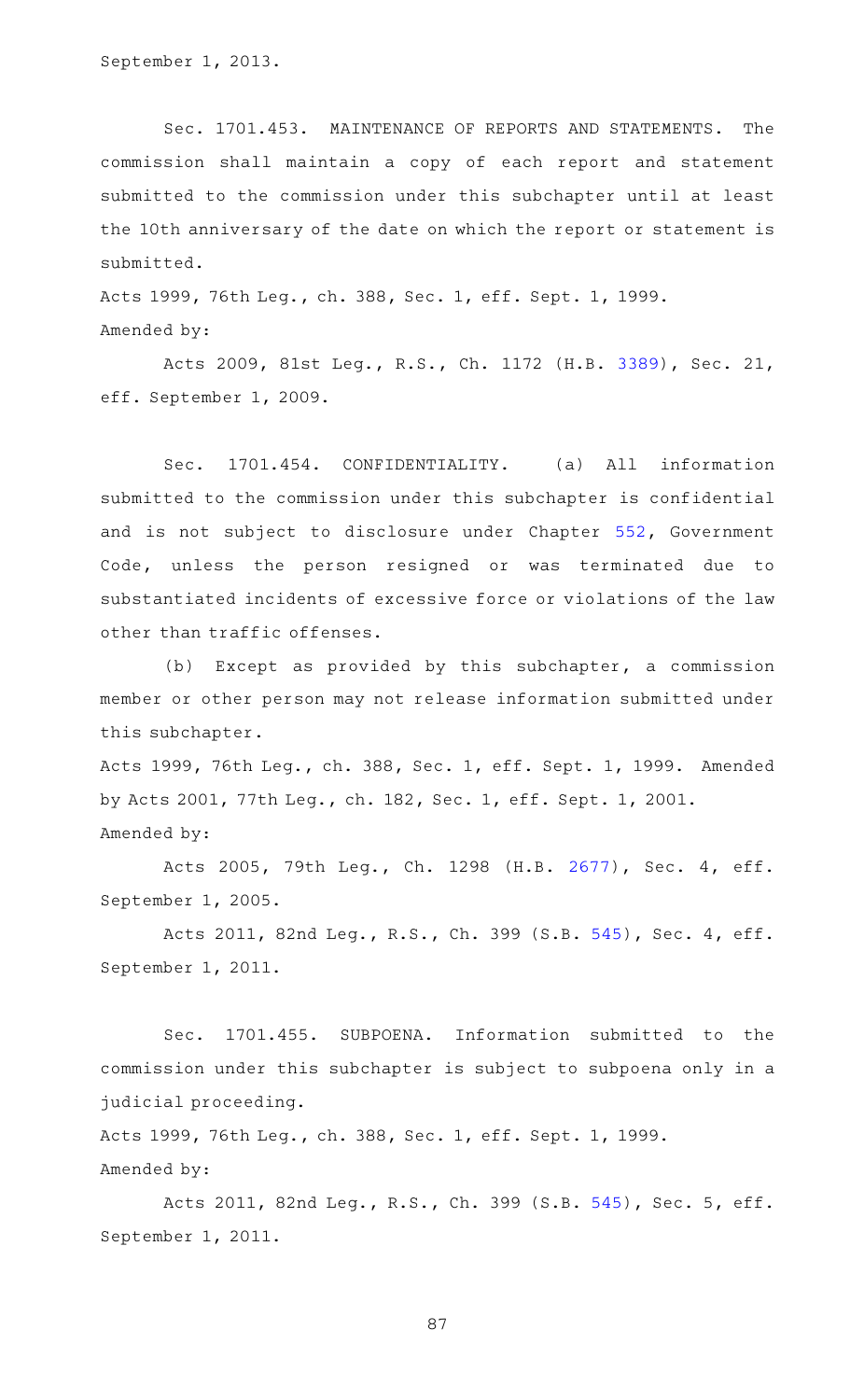Sec. 1701.456. IMMUNITY FROM LIABILITY. (a) The commission is not liable for civil damages for providing information contained in a report or statement maintained by the commission under this subchapter if the commission released the information as provided by this subchapter.

(b) A law enforcement agency, agency head, or other law enforcement official is not liable for civil damages for:

(1) a report made by that agency or person if the report is made in good faith; or

(2) making a person's information available to a hiring law enforcement agency under Section [1701.451](http://www.statutes.legis.state.tx.us/GetStatute.aspx?Code=OC&Value=1701.451). Acts 1999, 76th Leg., ch. 388, Sec. 1, eff. Sept. 1, 1999. Amended by:

Acts 2005, 79th Leg., Ch. 1298 (H.B. [2677](http://www.legis.state.tx.us/tlodocs/79R/billtext/html/HB02677F.HTM)), Sec. 5, eff. September 1, 2005.

Acts 2021, 87th Leg., R.S., Ch. 834 (S.B. [24](http://www.legis.state.tx.us/tlodocs/87R/billtext/html/SB00024F.HTM)), Sec. 5, eff. September 1, 2021.

Sec. 1701.457. LIMITATION ON COMMISSION AUTHORITY. This subchapter does not authorize the commission to review disciplinary action taken by a law enforcement agency against a person licensed under this chapter or to issue a subpoena to compel the production of a document prepared or maintained by the agency in connection with a disciplinary matter.

Acts 1999, 76th Leg., ch. 388, Sec. 1, eff. Sept. 1, 1999.

Sec. 1701.458. VENUE. Venue for the prosecution of an offense under Section [37.10](http://www.statutes.legis.state.tx.us/GetStatute.aspx?Code=PE&Value=37.10), Penal Code, that arises from a report required under this subchapter lies in the county where the offense occurred or in Travis County.

Added by Acts 2007, 80th Leg., R.S., Ch. 1068 (H.B. [2445\)](http://www.legis.state.tx.us/tlodocs/80R/billtext/html/HB02445F.HTM), Sec. 5, eff. September 1, 2007.

### SUBCHAPTER K. DISCIPLINARY PROCEDURES

Sec. 1701.501. DISCIPLINARY ACTION. (a) Except as provided by Subsection (d), the commission shall revoke or suspend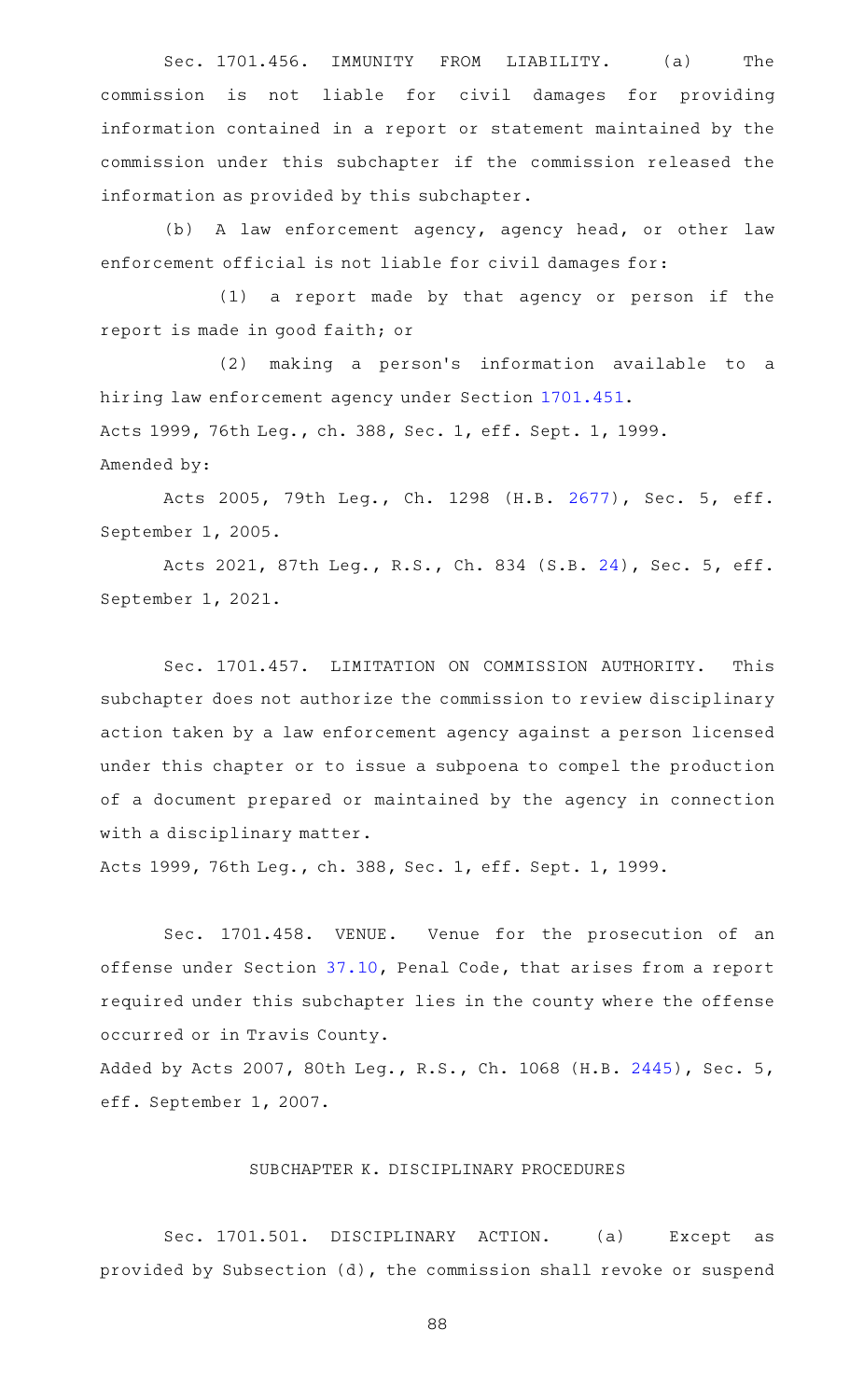a license, place on probation a person whose license has been suspended, or reprimand a license holder for a violation of:

 $(1)$  this chapter;

(2) the reporting requirements provided by Articles [2.132](http://www.statutes.legis.state.tx.us/GetStatute.aspx?Code=CR&Value=2.132) and [2.134](http://www.statutes.legis.state.tx.us/GetStatute.aspx?Code=CR&Value=2.134), Code of Criminal Procedure; or

 $(3)$  a commission rule.

(b) The commission may establish procedures for the revocation of a license issued under this chapter.

(c) The commission by rule may adopt other necessary enforcement procedures.

(d) The commission may revoke a license issued under this chapter to an officer elected under the Texas Constitution only if the officer is convicted of:

 $(1)$  a felony; or

 $(2)$  a criminal offense directly involving the person's duties as an officer.

Acts 1999, 76th Leg., ch. 388, Sec. 1, eff. Sept. 1, 1999. Amended by:

Acts 2007, 80th Leg., R.S., Ch. 279 (H.B. [488](http://www.legis.state.tx.us/tlodocs/80R/billtext/html/HB00488F.HTM)), Sec. 1, eff. September 1, 2007.

Acts 2009, 81st Leg., R.S., Ch. 1172 (H.B. [3389](http://www.legis.state.tx.us/tlodocs/81R/billtext/html/HB03389F.HTM)), Sec. 22, eff. September 1, 2009.

Sec. 1701.502. FELONY CONVICTION OR PLACEMENT ON COMMUNITY SUPERVISION. (a) The commission shall immediately revoke the license of a person licensed under this chapter who is convicted of a felony.

(b) The commission shall immediately suspend the license of a person licensed under this chapter who is charged with a felony and is placed on community supervision regardless of whether the court defers further proceedings without entering an adjudication of guilt.

(c) The commission may reinstate, as provided by commission rules, a license that is suspended under Subsection (b) when the license holder is released from community supervision. Acts 1999, 76th Leg., ch. 388, Sec. 1, eff. Sept. 1, 1999.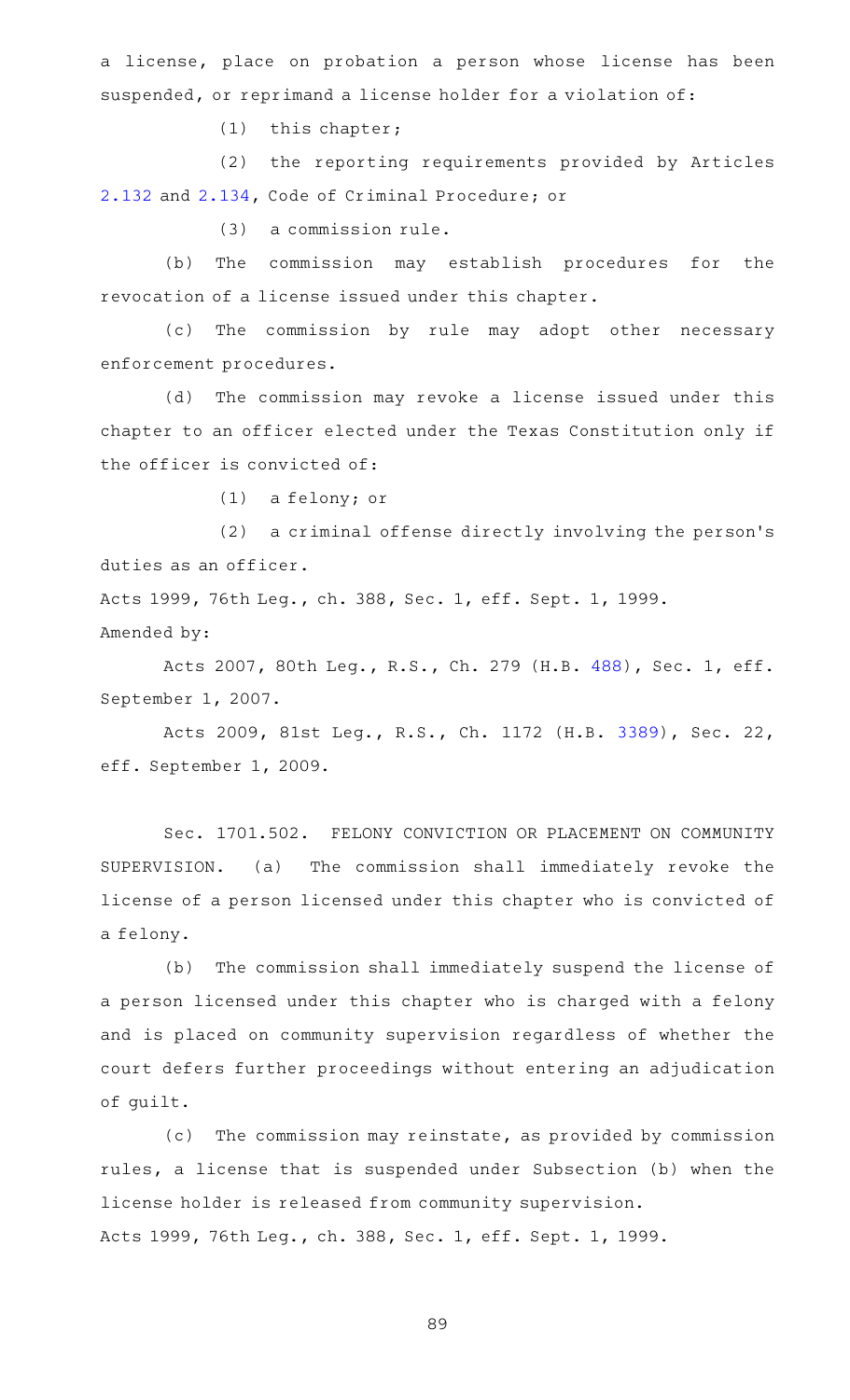Sec. 1701.503. BARRATRY CONVICTION. The commission shall immediately revoke the license of a person licensed under this chapter who is convicted of barratry under Section [38.12,](http://www.statutes.legis.state.tx.us/GetStatute.aspx?Code=PE&Value=38.12) Penal Code.

Acts 1999, 76th Leg., ch. 388, Sec. 1, eff. Sept. 1, 1999.

Sec. 1701.504. HEARING. (a) Except as provided by Sections [1701.502](http://www.statutes.legis.state.tx.us/GetStatute.aspx?Code=OC&Value=1701.502) and [1701.503,](http://www.statutes.legis.state.tx.us/GetStatute.aspx?Code=OC&Value=1701.503) if the commission proposes to suspend or revoke a person's license, the person is entitled to a hearing conducted by the State Office of Administrative Hearings.

(b) If the commission proposes to refuse to renew a person's license, the person is entitled to a hearing conducted by the State Office of Administrative Hearings.

Acts 1999, 76th Leg., ch. 388, Sec. 1, eff. Sept. 1, 1999.

Sec. 1701.505. ADMINISTRATIVE PROCEDURE. (a) Proceedings for a disciplinary action are governed by Chapter [2001,](http://www.statutes.legis.state.tx.us/GetStatute.aspx?Code=GV&Value=2001) Government Code.

(b) Rules of practice adopted by the commission under Section [2001.004](http://www.statutes.legis.state.tx.us/GetStatute.aspx?Code=GV&Value=2001.004), Government Code, applicable to the proceedings for a disciplinary action may not conflict with rules adopted by the State Office of Administrative Hearings.

Acts 1999, 76th Leg., ch. 388, Sec. 1, eff. Sept. 1, 1999.

Sec. 1701.506. APPEAL. (a) A person dissatisfied with an action of the commission may appeal the action under Chapter [2001](http://www.statutes.legis.state.tx.us/GetStatute.aspx?Code=GV&Value=2001), Government Code. The court shall set the matter for hearing not earlier than 10 days after written notice of the appeal is given to the commission and the commission 's attorney.

(b) The court may suspend an action of the commission pending a hearing. The order suspending the action takes effect when served on the commission. The commission shall provide its attorney a copy of the petition and order.

(c) The attorney general or the district or county attorney shall represent the commission in the appeal. Acts 1999, 76th Leg., ch. 388, Sec. 1, eff. Sept. 1, 1999.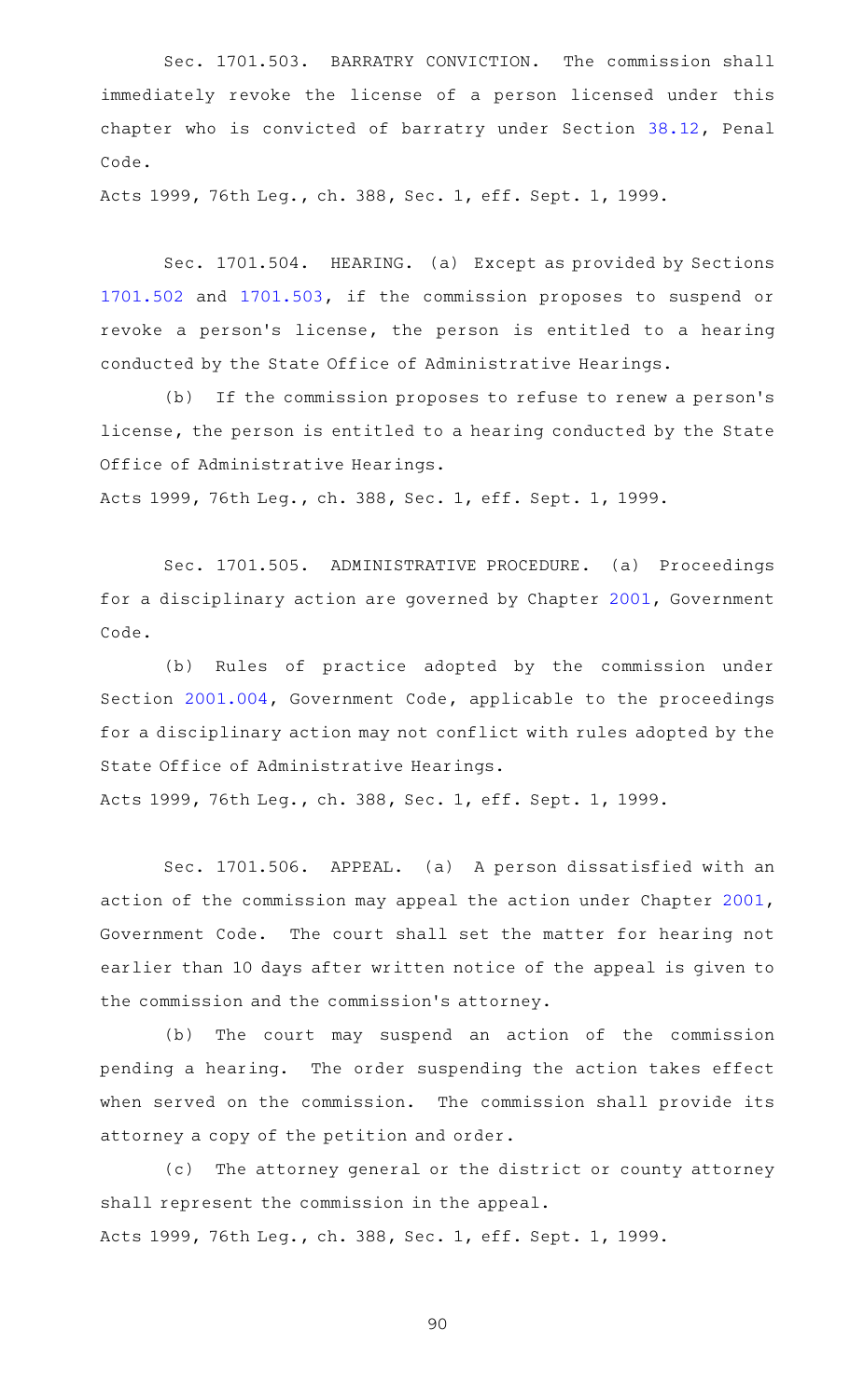Sec. 1701.507. ADMINISTRATIVE PENALTIES. (a) In addition to other penalties imposed by law, a law enforcement agency or governmental entity that violates this chapter or a rule adopted under this chapter is subject to an administrative penalty in an amount set by the commission not to exceed \$1,000 per day per violation. The administrative penalty shall be assessed in a proceeding conducted in accordance with Chapter [2001](http://www.statutes.legis.state.tx.us/GetStatute.aspx?Code=GV&Value=2001), Government Code.

 $(b)$  The amount of the penalty shall be based on:

 $(1)$  the seriousness of the violation;

(2) the respondent's history of violations;

(3) the amount necessary to deter future violations;

(4) efforts made by the respondent to correct the violation; and

(5) any other matter that justice may require.

(c) The commission by rule shall establish a written enforcement plan that provides notice of the specific ranges of penalties that apply to specific alleged violations and the criteria by which the commission determines the amount of a proposed administrative penalty.

Added by Acts 2009, 81st Leg., R.S., Ch. 1172 (H.B. [3389](http://www.legis.state.tx.us/tlodocs/81R/billtext/html/HB03389F.HTM)), Sec. 23, eff. September 1, 2009.

## SUBCHAPTER L. CRIMINAL PENALTY

Sec. 1701.551. CRIMINAL PENALTY FOR APPOINTMENT OR RETENTION OF CERTAIN PERSONS. (a) A person commits an offense if the person appoints or retains another person as an officer, county jailer, or telecommunicator in violation of Section [1701.301](http://www.statutes.legis.state.tx.us/GetStatute.aspx?Code=OC&Value=1701.301), [1701.303](http://www.statutes.legis.state.tx.us/GetStatute.aspx?Code=OC&Value=1701.303), [1701.306](http://www.statutes.legis.state.tx.us/GetStatute.aspx?Code=OC&Value=1701.306), or [1701.405](http://www.statutes.legis.state.tx.us/GetStatute.aspx?Code=OC&Value=1701.405).

(b) An offense under Subsection (a) is a misdemeanor punishable by a fine of not less than \$100 and not more than \$1,000. Acts 1999, 76th Leg., ch. 388, Sec. 1, eff. Sept. 1, 1999. Amended by:

Acts 2013, 83rd Leg., R.S., Ch. 968 (H.B. [1951\)](http://www.legis.state.tx.us/tlodocs/83R/billtext/html/HB01951F.HTM), Sec. 11, eff. January 1, 2014.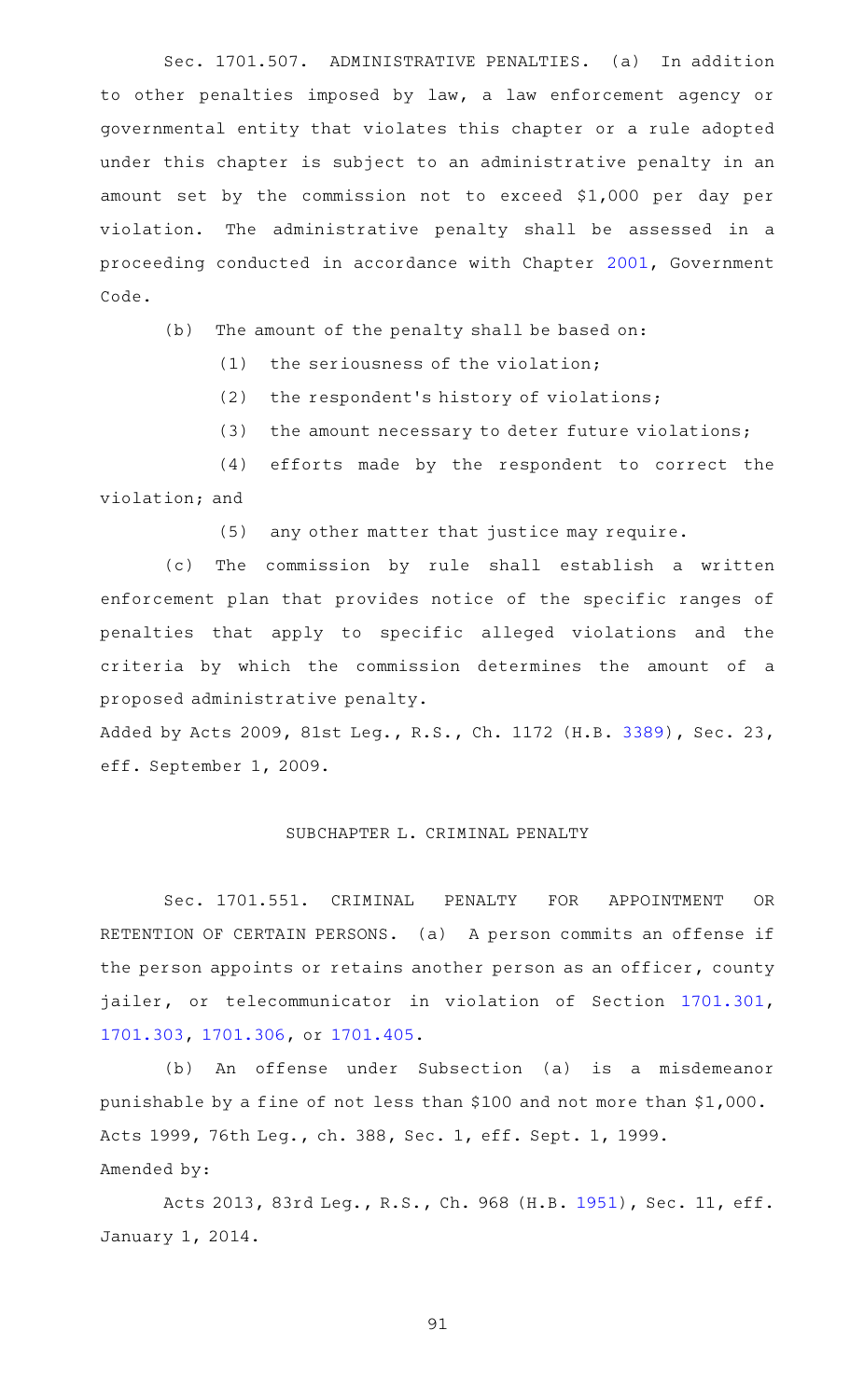Sec. 1701.552. CRIMINAL PENALTY FOR APPOINTMENT OF PERSON NOT CERTIFIED FOR INVESTIGATIVE HYPNOSIS. (a) A person commits an offense if the person appoints or retains another person in violation of Section [1701.403](http://www.statutes.legis.state.tx.us/GetStatute.aspx?Code=OC&Value=1701.403).

(b) An offense under Subsection (a) is a misdemeanor punishable by a fine of not less than \$100 and not more than \$1,000. Acts 1999, 76th Leg., ch. 388, Sec. 1, eff. Sept. 1, 1999.

Sec. 1701.553. CRIMINAL PENALTY FOR APPOINTMENT OR RETENTION OF PERSONS WITH CERTAIN CONVICTIONS. (a) A person commits an offense if the person appoints, employs, or retains an individual as an officer, public security officer, telecommunicator, or county jailer in violation of Section [1701.312](http://www.statutes.legis.state.tx.us/GetStatute.aspx?Code=OC&Value=1701.312) or [1701.313.](http://www.statutes.legis.state.tx.us/GetStatute.aspx?Code=OC&Value=1701.313)

(b) An offense under Subsection (a) is a state jail felony. Acts 1999, 76th Leg., ch. 388, Sec. 1, eff. Sept. 1, 1999. Amended by:

Acts 2011, 82nd Leg., R.S., Ch. 855 (H.B. [3823\)](http://www.legis.state.tx.us/tlodocs/82R/billtext/html/HB03823F.HTM), Sec. 11, eff. September 1, 2011.

Sec. 1701.554. VENUE. Venue for the prosecution of an offense that arises from a violation of this chapter or in connection with the administration of this chapter lies in the county where the offense occurred or in Travis County. Added by Acts 2009, 81st Leg., R.S., Ch. 1172 (H.B. [3389](http://www.legis.state.tx.us/tlodocs/81R/billtext/html/HB03389F.HTM)), Sec. 24, eff. September 1, 2009.

SUBCHAPTER M. VISITING RESOURCE OFFICER IN PUBLIC SCHOOL

Sec. 1701.601. DEFINITION. In this subchapter, "school resource officer" means a peace officer who is assigned by the officer 's employing political subdivision to provide a police presence at a public school, safety or drug education to students of a public school, or other similar services. The term does not include a peace officer who provides law enforcement at:

(1) a public school only for extracurricular activities; or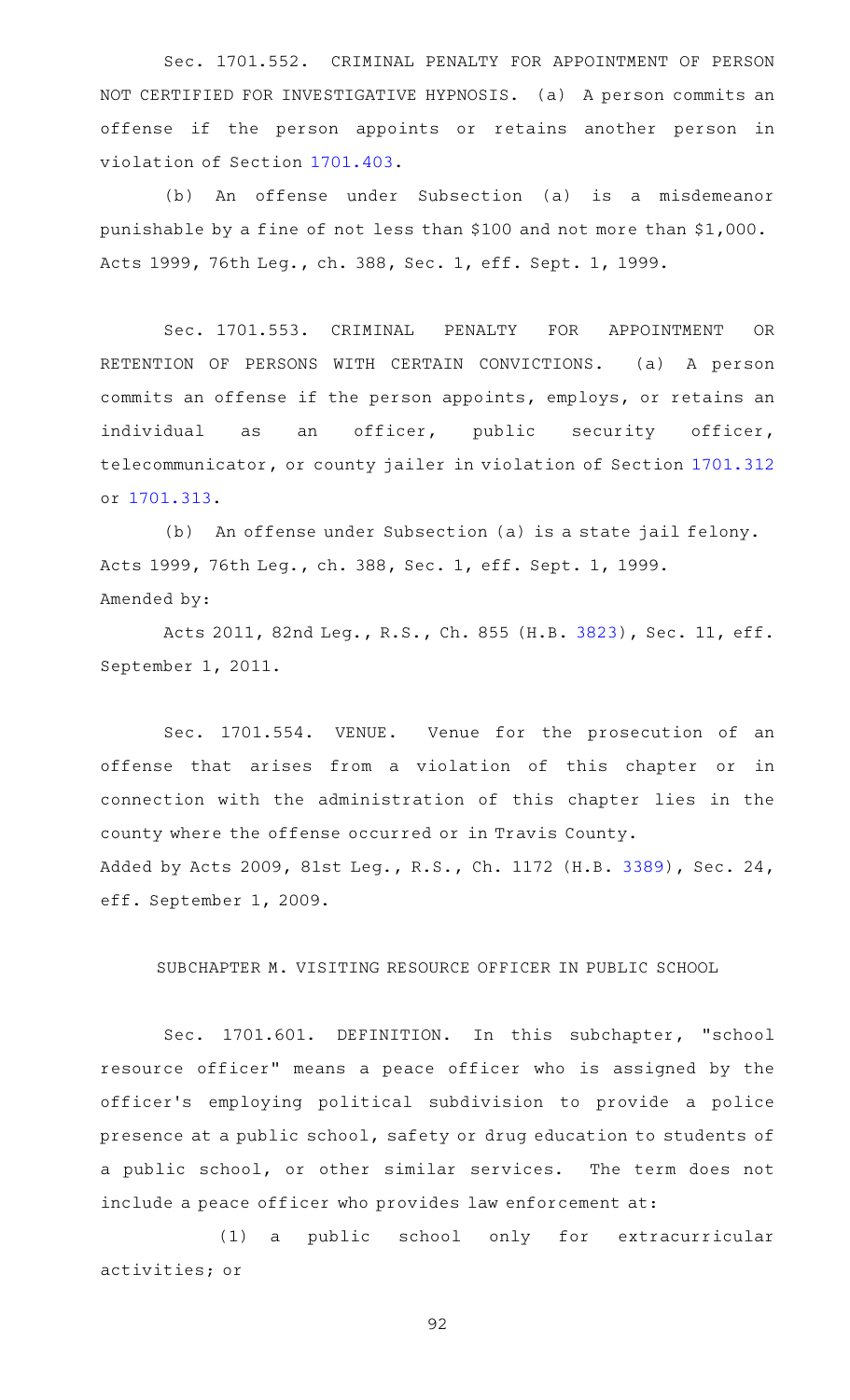(2) a public school event only for extracurricular activities. Added by Acts 2001, 77th Leg., ch. 923, Sec. 2, eff. Sept. 1, 2001.

Amended by:

Acts 2021, 87th Leg., R.S., Ch. 606 (S.B. [1191](http://www.legis.state.tx.us/tlodocs/87R/billtext/html/SB01191F.HTM)), Sec. 1, eff. September 1, 2021.

Sec. 1701.602. LICENSE REQUIRED. A peace officer who is a visiting school resource officer in a public school must be licensed as provided by this chapter. Added by Acts 2001, 77th Leg., ch. 923, Sec. 2, eff. Sept. 1, 2001.

Sec. 1701.603. FIREARMS ACCIDENT PREVENTION PROGRAM. (a) A peace officer who is a visiting school resource officer in a public elementary school shall at least once each school year offer to provide instruction to students in a firearms accident prevention program, as determined by the school district.

(b) A firearms accident prevention program must include the safety message, "Stop! Don't Touch. Leave the Area. Tell an Adult.", and may include instructional materials from the National Rifle Association Eddie Eagle GunSafe Program, including animated videos and activity books.

Added by Acts 2001, 77th Leg., ch. 923, Sec. 2, eff. Sept. 1, 2001.

SUBCHAPTER M-1. PEER SUPPORT NETWORK FOR LAW ENFORCEMENT OFFICERS

Sec. 1701.621. DEFINITIONS. In this subchapter:

(1) "Law enforcement officer" means a person identified as a peace officer under Article [2.12](http://www.statutes.legis.state.tx.us/GetStatute.aspx?Code=CR&Value=2.12)(1), (2), (3), or (4), Code of Criminal Procedure.

 $(2)$  "Peer" means a person who is a law enforcement officer or retired law enforcement officer. Added by Acts 2021, 87th Leg., R.S., Ch. 508 (S.B. [64](http://www.legis.state.tx.us/tlodocs/87R/billtext/html/SB00064F.HTM)), Sec. 1, eff. June 14, 2021.

Sec. 1701.622. GENERAL POWERS AND DUTIES. (a) The commission shall develop a peer support network for law enforcement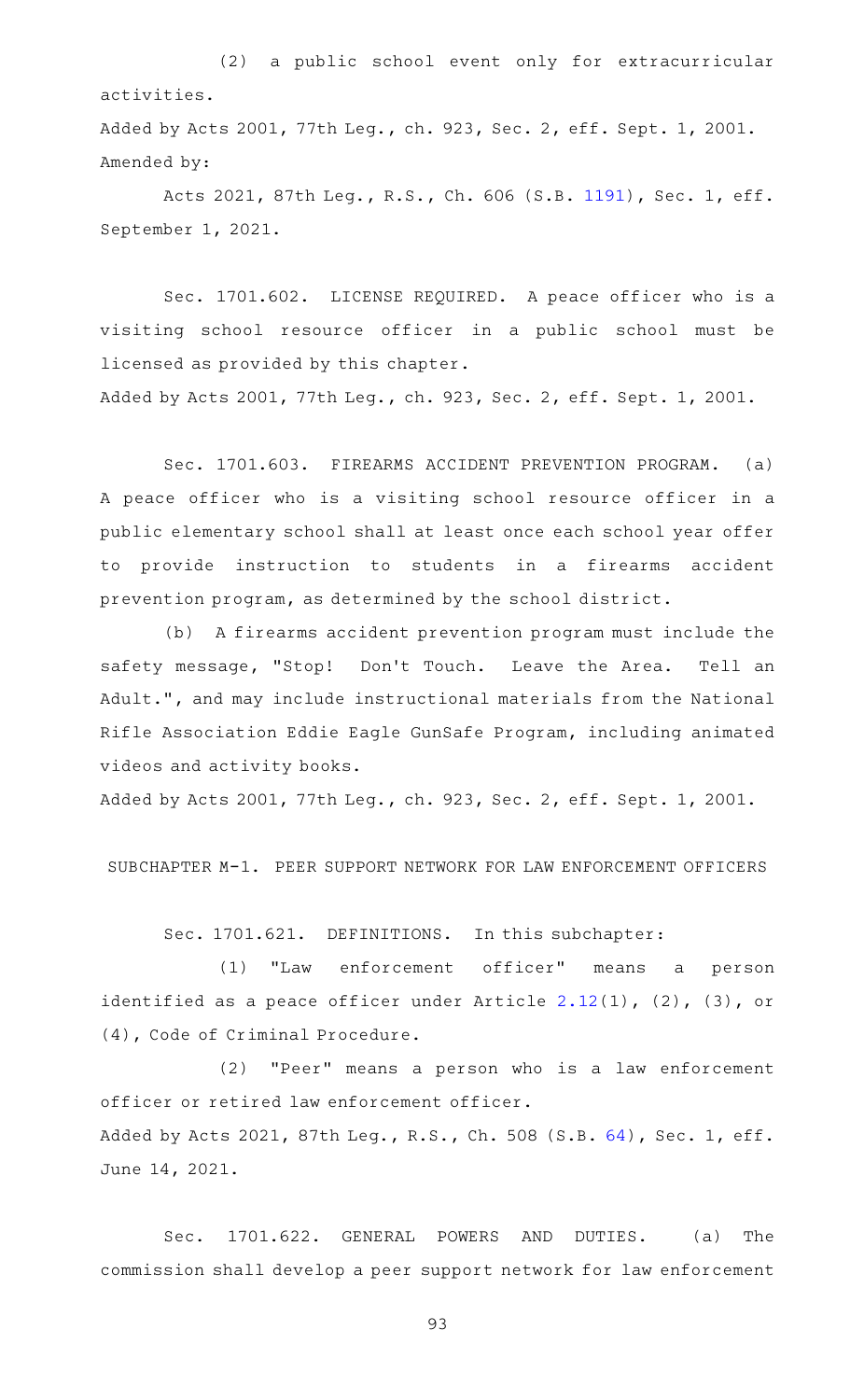officers. The network must include:

(1) peer-to-peer support;

(2) training for peer service coordinators and peers that includes suicide prevention training;

(3) technical assistance for program development, peer service coordinators, licensed mental health professionals, and peers; and

(4) identification, retention, and screening of licensed mental health professionals.

(b) As part of the peer support network for law enforcement officers, the commission shall ensure law enforcement officers have support in both urban and rural jurisdictions.

(c) The commission shall solicit and ensure that specialized training is provided to persons who are peers and who want to provide peer-to-peer support and other peer-to-peer services under the network.

(d) The commission may adopt rules necessary to implement this subchapter.

Added by Acts 2021, 87th Leg., R.S., Ch. 508 (S.B. [64](http://www.legis.state.tx.us/tlodocs/87R/billtext/html/SB00064F.HTM)), Sec. 1, eff. June 14, 2021.

Sec. 1701.623. CONTRACT WITH INSTITUTION OF HIGHER EDUCATION. The commission may contract with an institution of higher education that has appropriate expertise in mental health or law enforcement to develop the peer support network under this subchapter.

Added by Acts 2021, 87th Leg., R.S., Ch. 508 (S.B. [64](http://www.legis.state.tx.us/tlodocs/87R/billtext/html/SB00064F.HTM)), Sec. 1, eff. June 14, 2021.

Sec. 1701.624. CONFIDENTIALITY OF PARTICIPANT INFORMATION. Information relating to a law enforcement officer's participation in peer-to-peer support and other peer-to-peer services under the network is confidential and may not be disclosed under Chapter [552](http://www.statutes.legis.state.tx.us/GetStatute.aspx?Code=GV&Value=552), Government Code, by:

 $(1)$  the commission;

(2) a law enforcement agency that employs a law enforcement officer participant; or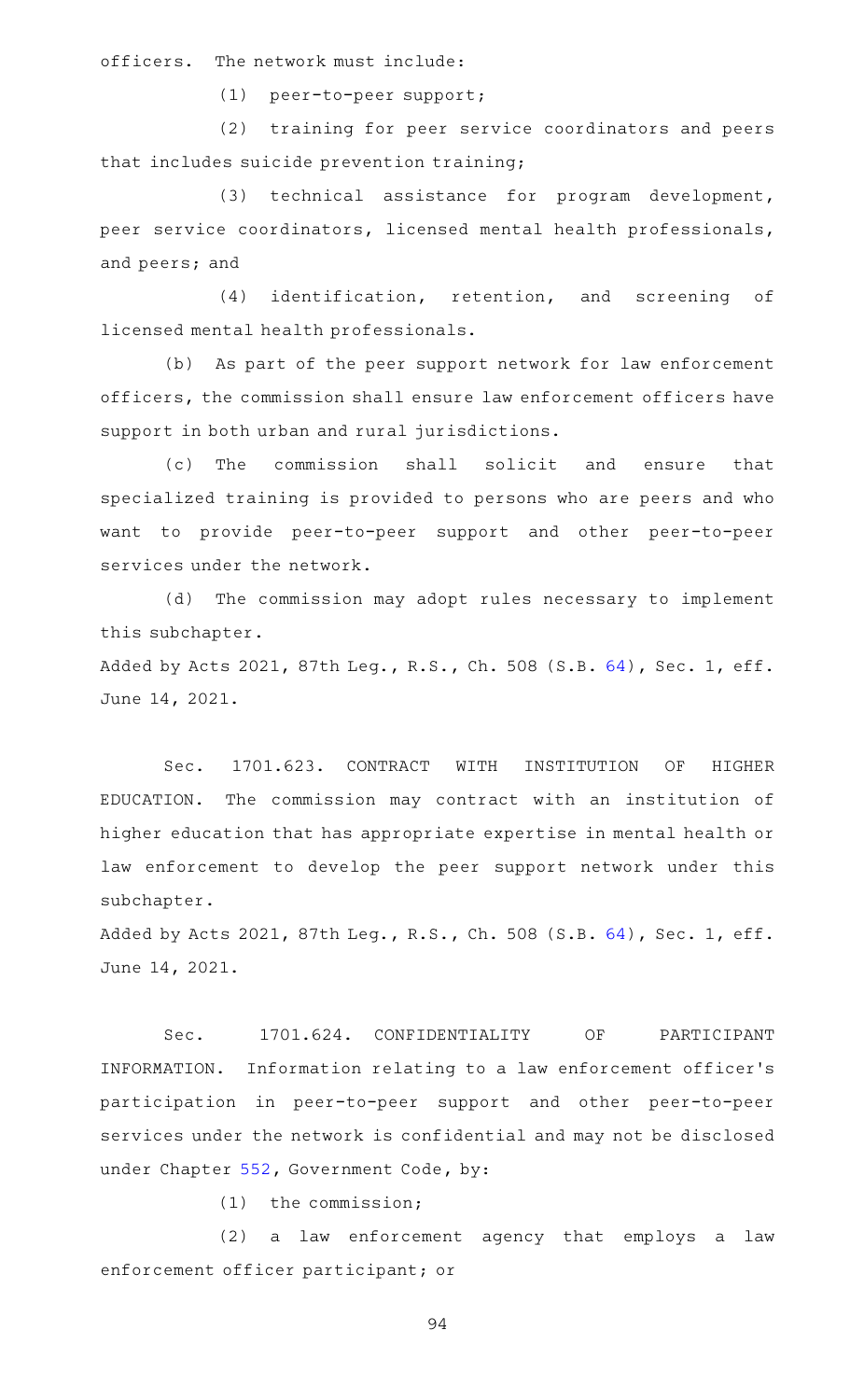(3) any other state agency or political subdivision in this state that employs a law enforcement officer participant. Added by Acts 2021, 87th Leg., R.S., Ch. 508 (S.B. [64](http://www.legis.state.tx.us/tlodocs/87R/billtext/html/SB00064F.HTM)), Sec. 1, eff. June 14, 2021.

Sec. 1701.625. PROTECTIONS RELATED TO LICENSURE. A law enforcement officer 's participation in peer-to-peer support and other peer-to-peer services under the network may not:

(1) serve as the basis for a revocation, suspension, or denial of a license issued under this chapter; or

(2) be considered in any proceeding related to the officer 's licensure under this chapter. Added by Acts 2021, 87th Leg., R.S., Ch. 508 (S.B. [64](http://www.legis.state.tx.us/tlodocs/87R/billtext/html/SB00064F.HTM)), Sec. 1, eff. June 14, 2021.

Sec. 1701.626. ANNUAL REPORT. Not later than December 1 of each year, the commission shall submit a report to the governor and the legislature that includes:

(1) the number of law enforcement officers who received peer support through the peer support network for law enforcement officers;

(2) the number of peers and peer service coordinators trained;

(3) an evaluation of the services provided under this subchapter; and

(4) recommendations for program improvements. Added by Acts 2021, 87th Leg., R.S., Ch. 508 (S.B. [64](http://www.legis.state.tx.us/tlodocs/87R/billtext/html/SB00064F.HTM)), Sec. 1, eff. June 14, 2021.

# SUBCHAPTER N. BODY WORN CAMERA PROGRAM

Sec. 1701.651. DEFINITIONS. In this subchapter:

(1) "Body worn camera" means a recording device that is:

 $(A)$  capable of recording, or transmitting to be recorded remotely, video or audio; and

 $(B)$  worn on the person of a peace officer, which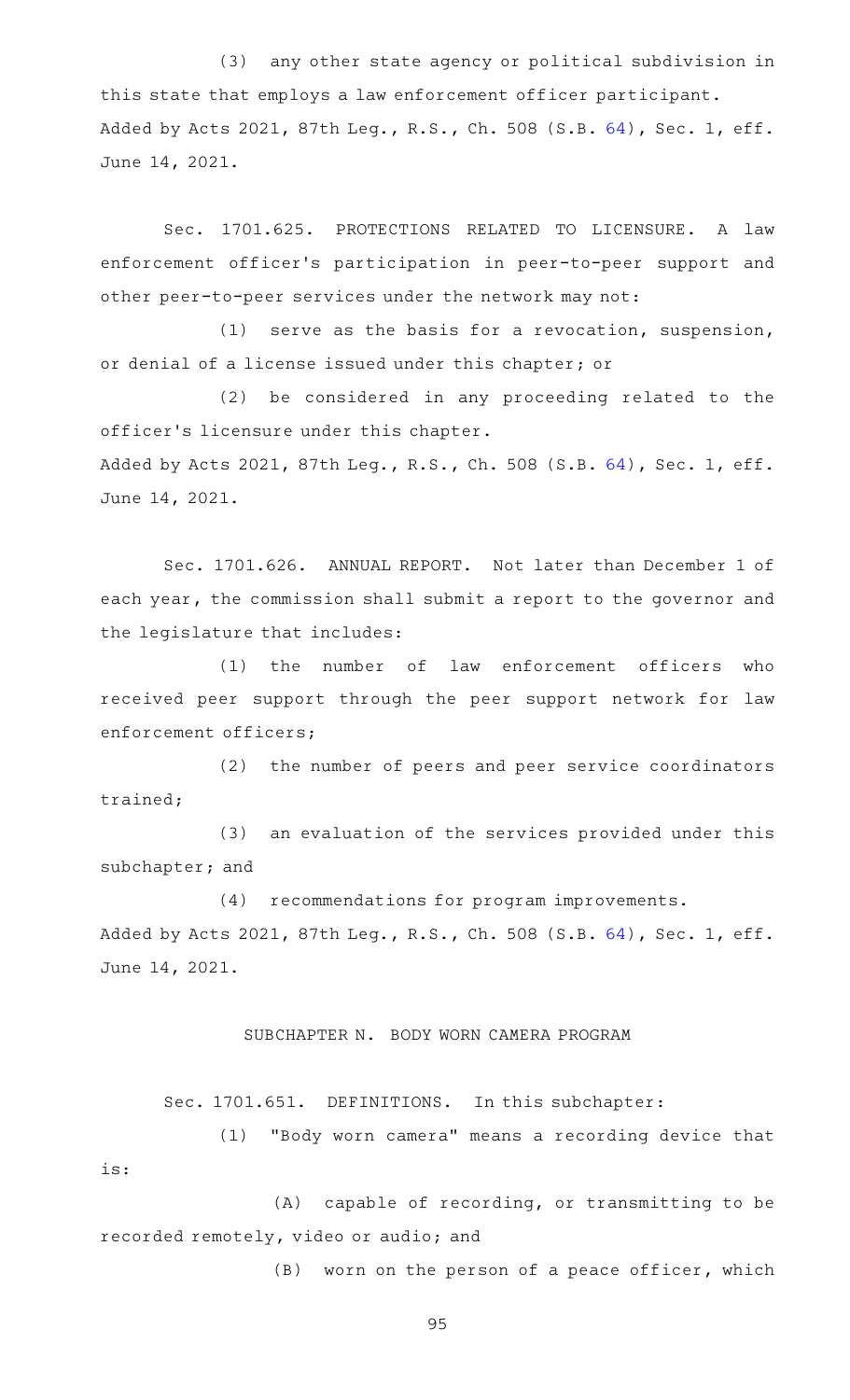includes being attached to the officer 's clothing or worn as glasses.

(2) "Department" means the Department of Public Safety of the State of Texas.

(3) "Private space" means a location in which a person has a reasonable expectation of privacy, including a person's home. Added by Acts 2015, 84th Leg., R.S., Ch. 1134 (S.B. [158](http://www.legis.state.tx.us/tlodocs/84R/billtext/html/SB00158F.HTM)), Sec. 1, eff. September 1, 2015.

Sec. 1701.652. GRANTS FOR BODY WORN CAMERAS. (a) A police department of a municipality in this state, a sheriff of a county in this state who has received the approval of the commissioners court for the purpose, or the department may apply to the office of the governor for a grant to defray the cost of implementing this subchapter and to equip peace officers with body worn cameras if that law enforcement agency employs officers who:

(1) are engaged in traffic or highway patrol or otherwise regularly detain or stop motor vehicles; or

(2) are primary responders who respond directly to calls for assistance from the public.

(b) The office of the governor shall set deadlines for applications for grants under this chapter.

(c) Except as provided by Subsection (d), the office of the governor shall create and implement a matching grant program under which matching funds from federal, state, local, and other funding sources may be required as a condition of the grant. A law enforcement agency that receives a grant under this section is required to match 25 percent of the grant money.

(d) The department is eligible for grants under this subchapter but may not be made subject to any requirement for matching funds.

(e) The governor's office may conditionally award a grant to a law enforcement agency that has not adopted and implemented the policy under Section [1701.655](http://www.statutes.legis.state.tx.us/GetStatute.aspx?Code=OC&Value=1701.655) or implemented the training required under Section [1701.656,](http://www.statutes.legis.state.tx.us/GetStatute.aspx?Code=OC&Value=1701.656) but money may not be disbursed to a law enforcement agency until the agency fully complies with those sections.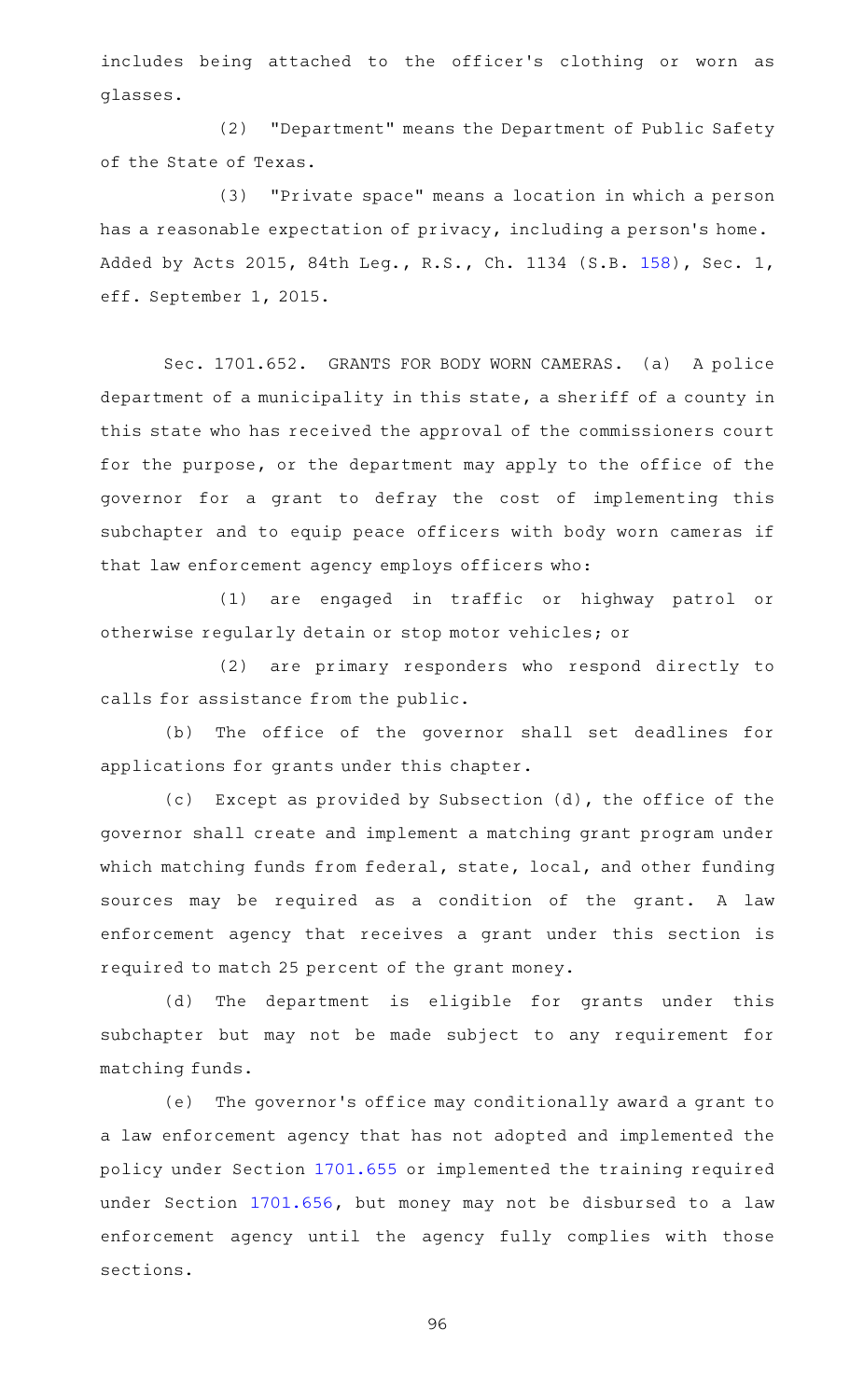Added by Acts 2015, 84th Leg., R.S., Ch. 1134 (S.B. [158](http://www.legis.state.tx.us/tlodocs/84R/billtext/html/SB00158F.HTM)), Sec. 1, eff. September 1, 2015.

Sec. 1701.6521. GRANTS FOR BODY WORN CAMERA DATA STORAGE. (a) A law enforcement agency in this state that provides body worn cameras to its peace officers may apply to the office of the governor for a grant to defray the cost of data storage for recordings created with the body worn cameras.

(b) The grant program established by this section may be funded by federal funds or by gifts, grants, and donations. Added by Acts 2021, 87th Leg., R.S., Ch. 327 (H.B. [1938](http://www.legis.state.tx.us/tlodocs/87R/billtext/html/HB01938F.HTM)), Sec. 1, eff. September 1, 2021.

Sec. 1701.653. REPORTING. (a) As a condition of receiving a grant under this subchapter, a law enforcement agency annually shall report to the commission regarding the costs of implementing a body worn camera program, including all known equipment costs and costs for data storage.

(b) The commission shall compile the information submitted under Subsection (a) into a report and submit the report to the office of the governor and the legislature not later than December 1 of each year.

Added by Acts 2015, 84th Leg., R.S., Ch. 1134 (S.B. [158](http://www.legis.state.tx.us/tlodocs/84R/billtext/html/SB00158F.HTM)), Sec. 1, eff. September 1, 2015.

Sec. 1701.654. INTERAGENCY OR INTERLOCAL CONTRACTS. A law enforcement agency in this state may enter into an interagency or interlocal contract to receive body worn camera services and have the identified operations performed through a program established by the Department of Information Resources.

Added by Acts 2015, 84th Leg., R.S., Ch. 1134 (S.B. [158](http://www.legis.state.tx.us/tlodocs/84R/billtext/html/SB00158F.HTM)), Sec. 1, eff. September 1, 2015.

Sec. 1701.655. BODY WORN CAMERA POLICY. (a) A law enforcement agency that receives a grant to provide body worn cameras to its peace officers or that otherwise operates a body worn camera program shall adopt a policy for the use of body worn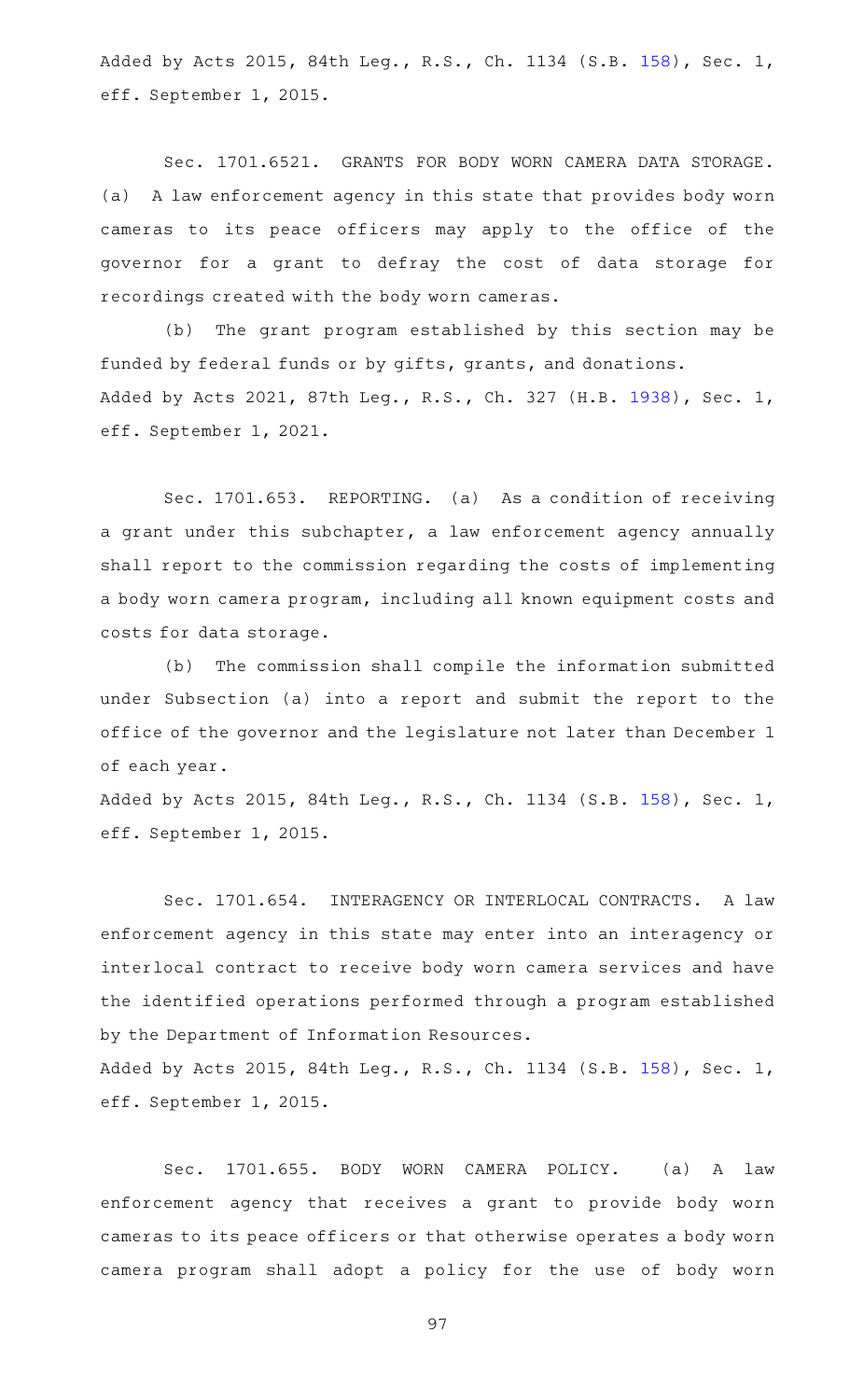cameras.

(b) A policy described by Subsection (a) must ensure that a body worn camera is activated only for a law enforcement purpose and must include:

(1) quidelines for when a peace officer should activate a camera or discontinue a recording currently in progress, considering the need for privacy in certain situations and at certain locations;

 $(2)$  provisions relating to data retention, including a provision requiring the retention of video for a minimum period of 90 days;

(3) provisions relating to storage of video and audio, creation of backup copies of the video and audio, and maintenance of data security;

(4) provisions relating to the collection of a body worn camera, including the applicable video and audio recorded by the camera, as evidence;

(5) guidelines for public access, through open records requests, to recordings that are public information;

(6) provisions entitling an officer to access any recording of an incident involving the officer before the officer is required to make a statement about the incident;

(7) procedures for supervisory or internal review; and

(8) the handling and documenting of equipment and malfunctions of equipment.

(c) A policy described by Subsection (a) may not require a peace officer to keep a body worn camera activated for the entire period of the officer 's shift.

(c-1)AAA policy described by Subsection (a) must require a peace officer who is equipped with a body worn camera and actively participating in an investigation to keep the camera activated for the entirety of the officer 's active participation in the investigation unless the camera has been deactivated in compliance with that policy.

(d) A policy adopted under this section must be consistent with the Federal Rules of Evidence and Texas Rules of Evidence. Added by Acts 2015, 84th Leg., R.S., Ch. 1134 (S.B. [158](http://www.legis.state.tx.us/tlodocs/84R/billtext/html/SB00158F.HTM)), Sec. 1,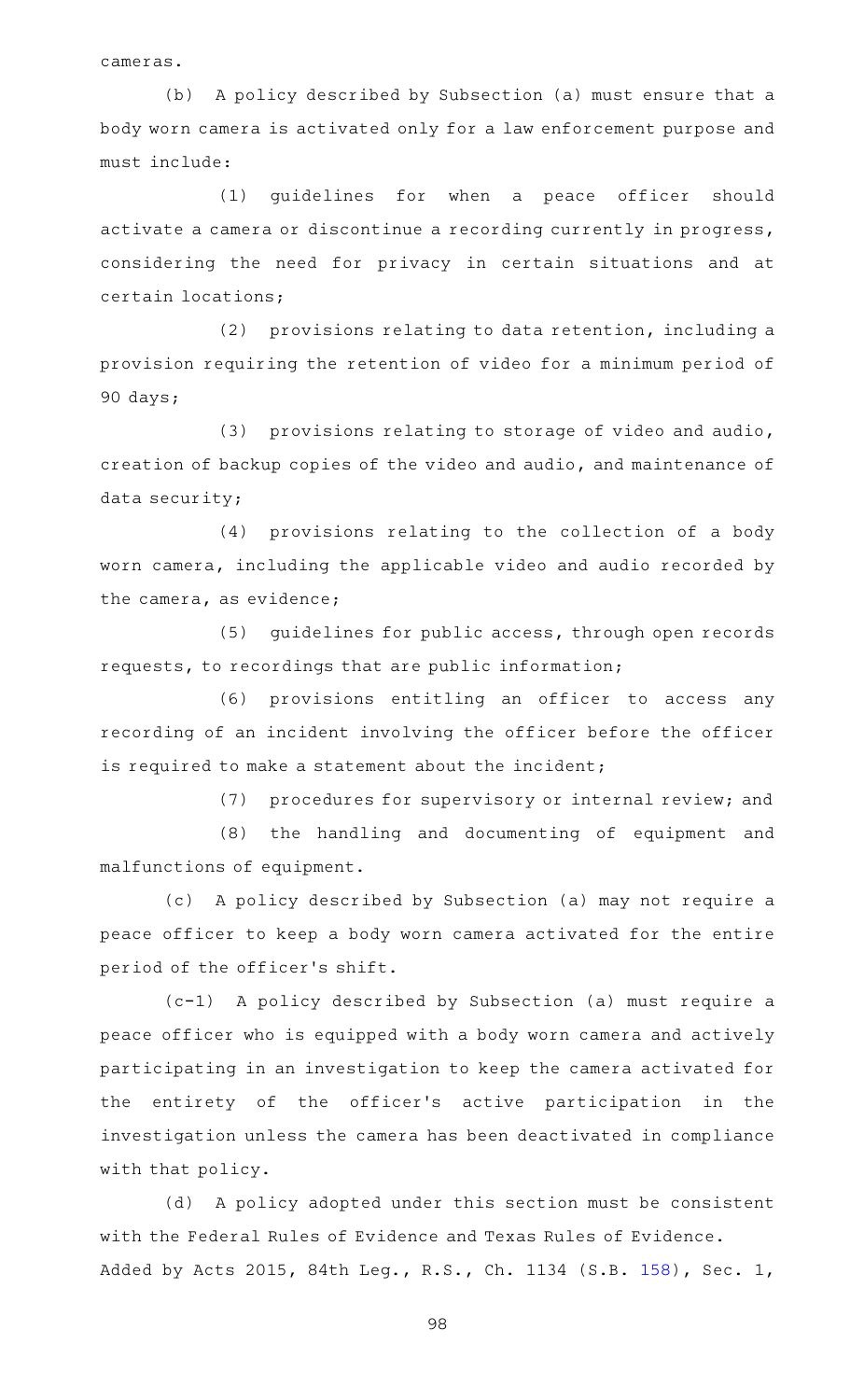eff. September 1, 2015.

#### Amended by:

Acts 2021, 87th Leg., R.S., Ch. 798 (H.B. [929](http://www.legis.state.tx.us/tlodocs/87R/billtext/html/HB00929F.HTM)), Sec. 2, eff. September 1, 2021.

Sec. 1701.656. TRAINING. (a) Before a law enforcement agency may operate a body worn camera program, the agency must provide training to:

(1) peace officers who will wear the body worn cameras; and

(2) any other personnel who will come into contact with video and audio data obtained from the use of body worn cameras.

 $(b)$  The commission, in consultation with the department, the Bill Blackwood Law Enforcement Management Institute of Texas, the W. W. Caruth Jr. Police Institute at Dallas, and the Texas Police Chiefs Association, shall develop or approve a curriculum for a training program under this section. Added by Acts 2015, 84th Leg., R.S., Ch. 1134 (S.B. [158](http://www.legis.state.tx.us/tlodocs/84R/billtext/html/SB00158F.HTM)), Sec. 1,

eff. September 1, 2015.

Sec. 1701.657. RECORDING INTERACTIONS WITH THE PUBLIC. (a) A peace officer equipped with a body worn camera shall act in a manner that is consistent with the policy of the law enforcement agency that employs the officer with respect to when and under what circumstances a body worn camera must be activated.

(b) A peace officer equipped with a body worn camera may choose not to activate a camera or may choose to discontinue a recording currently in progress for any encounter with a person that is not related to an investigation.

(c) A peace officer who does not activate a body worn camera in response to a call for assistance must include in the officer 's incident report or otherwise note in the case file or record the reason for not activating the camera.

(d) Any justification for failing to activate the body worn camera because it is unsafe, unrealistic, or impracticable is based on whether a reasonable officer under the same or similar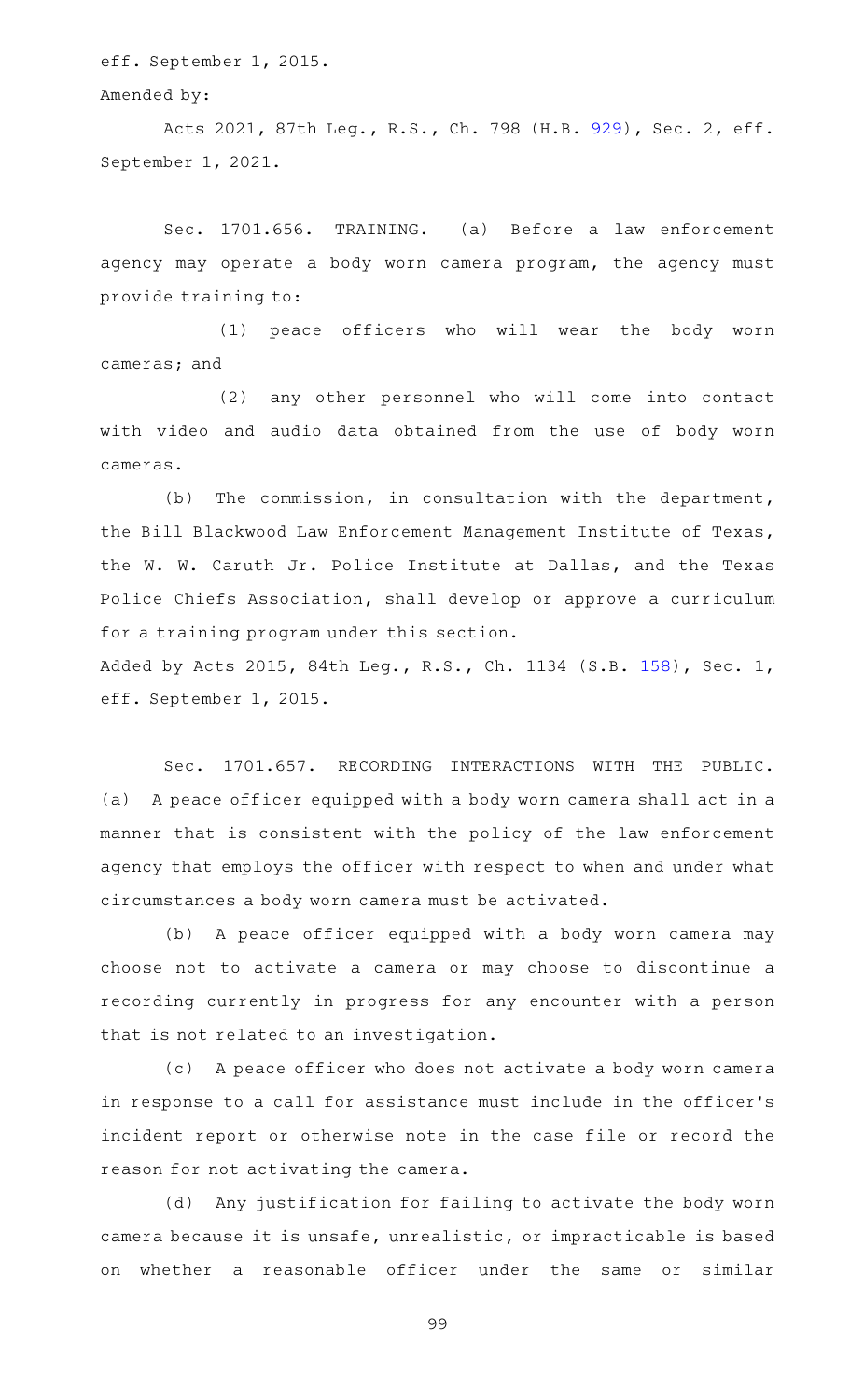circumstances would have made the same decision.

Added by Acts 2015, 84th Leg., R.S., Ch. 1134 (S.B. [158](http://www.legis.state.tx.us/tlodocs/84R/billtext/html/SB00158F.HTM)), Sec. 1, eff. September 1, 2015.

## Amended by:

Acts 2021, 87th Leg., R.S., Ch. 798 (H.B. [929](http://www.legis.state.tx.us/tlodocs/87R/billtext/html/HB00929F.HTM)), Sec. 3, eff. September 1, 2021.

Sec. 1701.658. USE OF PERSONAL EQUIPMENT. (a) If a law enforcement agency receives a grant under Section [1701.652](http://www.statutes.legis.state.tx.us/GetStatute.aspx?Code=OC&Value=1701.652), a peace officer who is employed by the agency and who is on duty may only use a body worn camera that is issued and maintained by that agency.

(b) Notwithstanding any previous policies, an agency may not allow its peace officers to use privately owned body worn cameras after receiving a grant described by this section.

(c)AAA peace officer who is employed by a law enforcement agency that has not received a grant described by this section or who has not otherwise been provided with a body worn camera by the agency that employs the officer may operate a body worn camera that is privately owned only if permitted by the employing agency.

(d) An agency that authorizes the use of privately owned body worn cameras under Subsection (c) must make provisions for the security and compatibility of the recordings made by those cameras. Added by Acts 2015, 84th Leg., R.S., Ch. 1134 (S.B. [158](http://www.legis.state.tx.us/tlodocs/84R/billtext/html/SB00158F.HTM)), Sec. 1, eff. September 1, 2015.

### Amended by:

Acts 2021, 87th Leg., R.S., Ch. 327 (H.B. [1938](http://www.legis.state.tx.us/tlodocs/87R/billtext/html/HB01938F.HTM)), Sec. 2, eff. September 1, 2021.

Sec. 1701.659. OFFENSE. (a) A peace officer or other employee of a law enforcement agency commits an offense if the officer or employee releases a recording created with a body worn camera under this subchapter without permission of the applicable law enforcement agency.

(b) An offense under this section is a Class A misdemeanor. Added by Acts 2015, 84th Leg., R.S., Ch. 1134 (S.B. [158](http://www.legis.state.tx.us/tlodocs/84R/billtext/html/SB00158F.HTM)), Sec. 1, eff. September 1, 2015.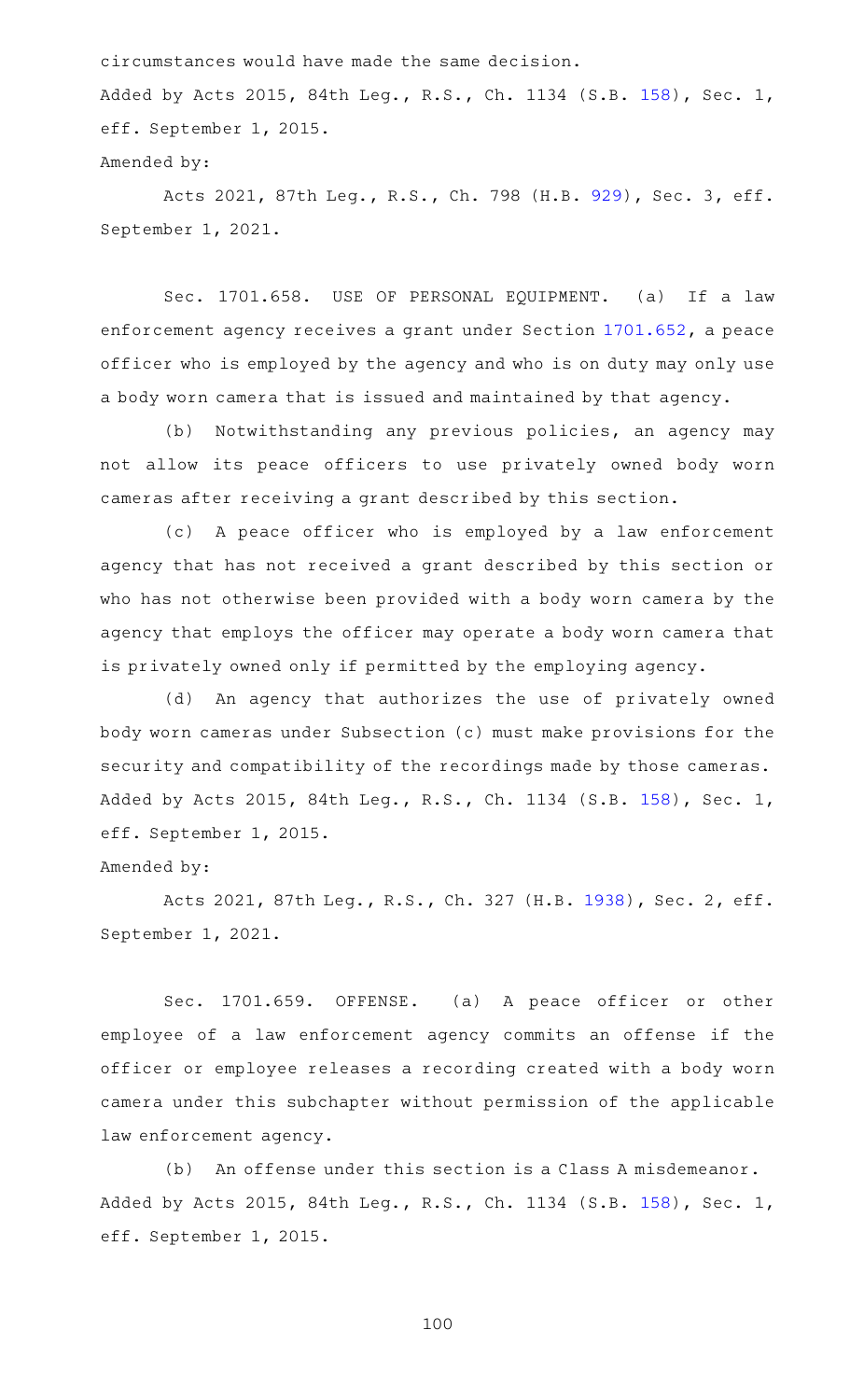Sec. 1701.660. RECORDINGS AS EVIDENCE. (a) Except as provided by Subsections (a-1) and (b), a recording created with a body worn camera and documenting an incident that involves the use of deadly force by a peace officer or that is otherwise related to an administrative or criminal investigation of an officer may not be deleted, destroyed, or released to the public until all criminal matters have been finally adjudicated and all related administrative investigations have concluded.

 $(a-1)$  A law enforcement agency may permit a person who is depicted in a recording of an incident described by Subsection (a) or, if the person is deceased, the person's authorized representative, to view the recording, provided that the law enforcement agency determines that the viewing furthers a law enforcement purpose and provided that any authorized representative who is permitted to view the recording was not a witness to the incident. A person viewing a recording may not duplicate the recording or capture video or audio from the recording. A permitted viewing of a recording under this subsection is not considered to be a release of public information for purposes of Chapter [552,](http://www.statutes.legis.state.tx.us/GetStatute.aspx?Code=GV&Value=552) Government Code.

(b) A law enforcement agency may release to the public a recording described by Subsection (a) if the law enforcement agency determines that the release furthers a law enforcement purpose.

(c) This section does not affect the authority of a law enforcement agency to withhold under Section [552.108,](http://www.statutes.legis.state.tx.us/GetStatute.aspx?Code=GV&Value=552.108) Government Code, information related to a closed criminal investigation that did not result in a conviction or a grant of deferred adjudication community supervision.

Added by Acts 2015, 84th Leg., R.S., Ch. 1134 (S.B. [158](http://www.legis.state.tx.us/tlodocs/84R/billtext/html/SB00158F.HTM)), Sec. 1, eff. September 1, 2015.

```
Amended by:
```
Acts 2019, 86th Leg., R.S., Ch. 921 (H.B. [4236](http://www.legis.state.tx.us/tlodocs/86R/billtext/html/HB04236F.HTM)), Sec. 1, eff. September 1, 2019.

Sec. 1701.661. RELEASE OF INFORMATION RECORDED BY BODY WORN CAMERA. (a) A member of the public is required to provide the following information when submitting a written request to a law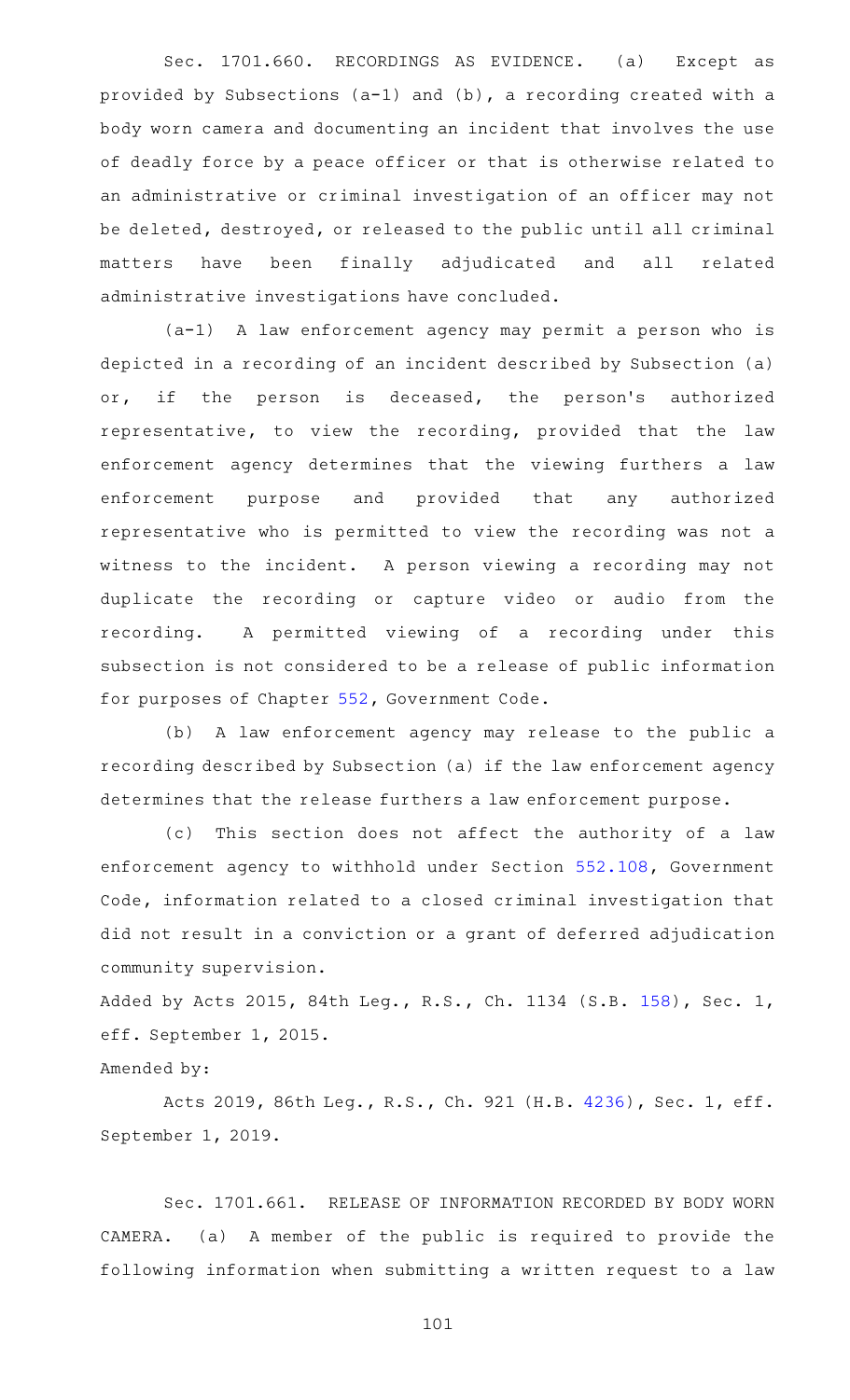enforcement agency for information recorded by a body worn camera:

 $(1)$  the date and approximate time of the recording;

(2) the specific location where the recording occurred; and

(3) the name of one or more persons known to be a subject of the recording.

(b) A failure to provide all of the information required by Subsection (a) to be part of a request for recorded information does not preclude the requestor from making a future request for the same recorded information.

(c) Except as provided by Subsection (d), information recorded by a body worn camera and held by a law enforcement agency under this subchapter is not subject to the requirements of Section [552.021,](http://www.statutes.legis.state.tx.us/GetStatute.aspx?Code=GV&Value=552.021) Government Code.

(d) Information that is or could be used as evidence in a criminal prosecution is subject to the requirements of Section [552.021,](http://www.statutes.legis.state.tx.us/GetStatute.aspx?Code=GV&Value=552.021) Government Code.

(e) A law enforcement agency may:

(1) seek to withhold information subject to Subsection (d) in accordance with procedures provided by Section [552.301](http://www.statutes.legis.state.tx.us/GetStatute.aspx?Code=GV&Value=552.301), Government Code;

(2) assert any exceptions to disclosure in Chapter [552,](http://www.statutes.legis.state.tx.us/GetStatute.aspx?Code=GV&Value=552) Government Code, or other law; or

(3) release information requested in accordance with Subsection (a) after the agency redacts any information made confidential under Chapter [552,](http://www.statutes.legis.state.tx.us/GetStatute.aspx?Code=GV&Value=552) Government Code, or other law.

(f) A law enforcement agency may not release any portion of a recording made in a private space, or of a recording involving the investigation of conduct that constitutes a misdemeanor punishable by fine only and does not result in arrest, without written authorization from the person who is the subject of that portion of the recording or, if the person is deceased, from the person's authorized representative.

(g) The attorney general shall set a proposed fee to be charged to members of the public who seek to obtain a copy of a recording under this section. The fee amount must be sufficient to cover the cost of reviewing and making the recording. A law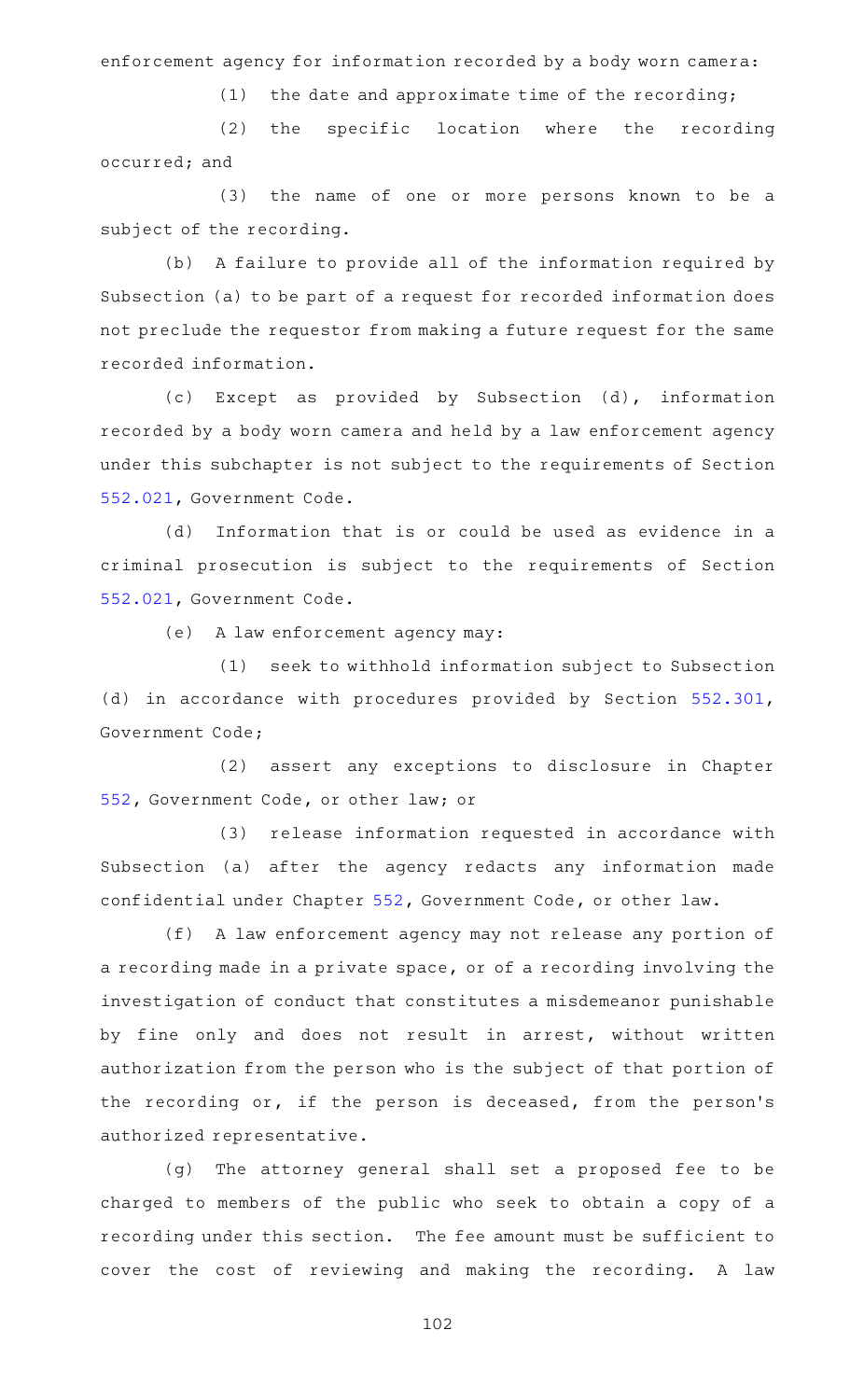enforcement agency may provide a copy without charge or at a reduced charge if the agency determines that waiver or reduction of the charge is in the public interest.

(h) A recording is confidential and excepted from the requirements of Chapter [552](http://www.statutes.legis.state.tx.us/GetStatute.aspx?Code=GV&Value=552), Government Code, if the recording:

(1) was not required to be made under this subchapter or another law or under a policy adopted by the appropriate law enforcement agency; and

(2) does not relate to a law enforcement purpose. Added by Acts 2015, 84th Leg., R.S., Ch. 1134 (S.B. [158](http://www.legis.state.tx.us/tlodocs/84R/billtext/html/SB00158F.HTM)), Sec. 1, eff. September 1, 2015.

Sec. 1701.662. BODY WORN CAMERA RECORDINGS; REQUEST FOR ATTORNEY GENERAL DECISION. (a) Notwithstanding Section [552.301\(](http://www.statutes.legis.state.tx.us/GetStatute.aspx?Code=GV&Value=552.301)b), Government Code, a governmental body 's request for a decision from the attorney general about whether a requested body worn camera recording falls within an exception to public disclosure is considered timely if made not later than the 20th business day after the date of receipt of the written request.

(b) Notwithstanding Section [552.301](http://www.statutes.legis.state.tx.us/GetStatute.aspx?Code=GV&Value=552.301)(d), Government Code, a governmental body 's response to a requestor regarding a requested body worn camera recording is considered timely if made not later than the 20th business day after the date of receipt of the written request.

(c) Notwithstanding Section [552.301](http://www.statutes.legis.state.tx.us/GetStatute.aspx?Code=GV&Value=552.301)(e), Government Code, a governmental body 's submission to the attorney general of the information required by that subsection regarding a requested body worn camera recording is considered timely if made not later than the 25th business day after the date of receipt of the written request.

(d) Notwithstanding Section [552.301\(](http://www.statutes.legis.state.tx.us/GetStatute.aspx?Code=GV&Value=552.301)e-1), Government Code, a governmental body 's submission to a requestor of the information required by that subsection regarding a requested body worn camera recording is considered timely if made not later than the 25th business day after the date of receipt of the written request. Added by Acts 2015, 84th Leg., R.S., Ch. 1134 (S.B. [158](http://www.legis.state.tx.us/tlodocs/84R/billtext/html/SB00158F.HTM)), Sec. 1, eff. September 1, 2015.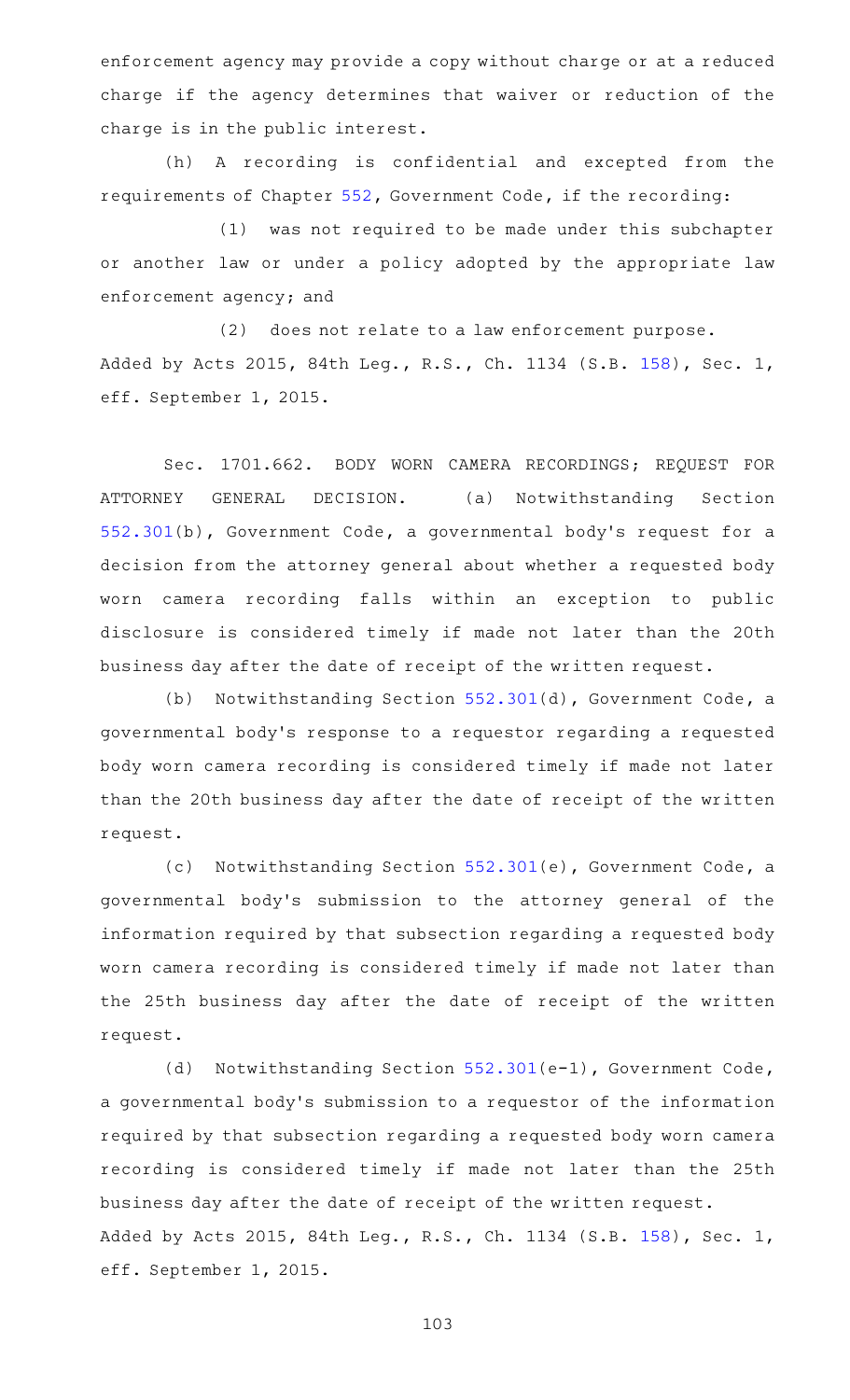Sec. 1701.663. PRODUCTION OF BODY WORN CAMERA RECORDING IN RESPONSE TO VOLUMINOUS PUBLIC INFORMATION REQUESTS. (a) Notwithstanding Section [552.221\(](http://www.statutes.legis.state.tx.us/GetStatute.aspx?Code=GV&Value=552.221)d), Government Code, an officer for public information who is employed by a governmental body and who receives a voluminous request in accordance with Section [1701.661](http://www.statutes.legis.state.tx.us/GetStatute.aspx?Code=OC&Value=1701.661)(a) is considered to have promptly produced the information for purposes of Section [552.221](http://www.statutes.legis.state.tx.us/GetStatute.aspx?Code=GV&Value=552.221), Government Code, if the officer takes the actions required under Section [552.221](http://www.statutes.legis.state.tx.us/GetStatute.aspx?Code=GV&Value=552.221) before the 21st business day after the date of receipt of the written request.

(b) For purposes of this section, "voluminous request" includes:

(1) a request for body worn camera recordings from more than five separate incidents;

(2) more than five separate requests for body worn camera recordings from the same person in a 24-hour period, regardless of the number of incidents included in each request; or

(3) a request or multiple requests from the same person in a 24-hour period for body worn camera recordings that, taken together, constitute more than five total hours of video footage.

Added by Acts 2015, 84th Leg., R.S., Ch. 1134 (S.B. [158](http://www.legis.state.tx.us/tlodocs/84R/billtext/html/SB00158F.HTM)), Sec. 1, eff. September 1, 2015.

SUBCHAPTER O. EMERGENCY ADMINISTRATION OF EPINEPHRINE

Sec. 1701.701. DEFINITIONS. In this subchapter:

(1) "Anaphylaxis" means a sudden, severe, and potentially life-threatening allergic reaction that occurs when a person is exposed to an allergen.

(2) "Epinephrine auto-injector" means a disposable medical drug delivery device that contains a premeasured single dose of epinephrine intended for use to treat anaphylaxis.

(3) "Physician" means a person who holds a license to practice medicine in this state.

Added by Acts 2019, 86th Leg., R.S., Ch. 653 (S.B. [1827](http://www.legis.state.tx.us/tlodocs/86R/billtext/html/SB01827F.HTM)), Sec. 1,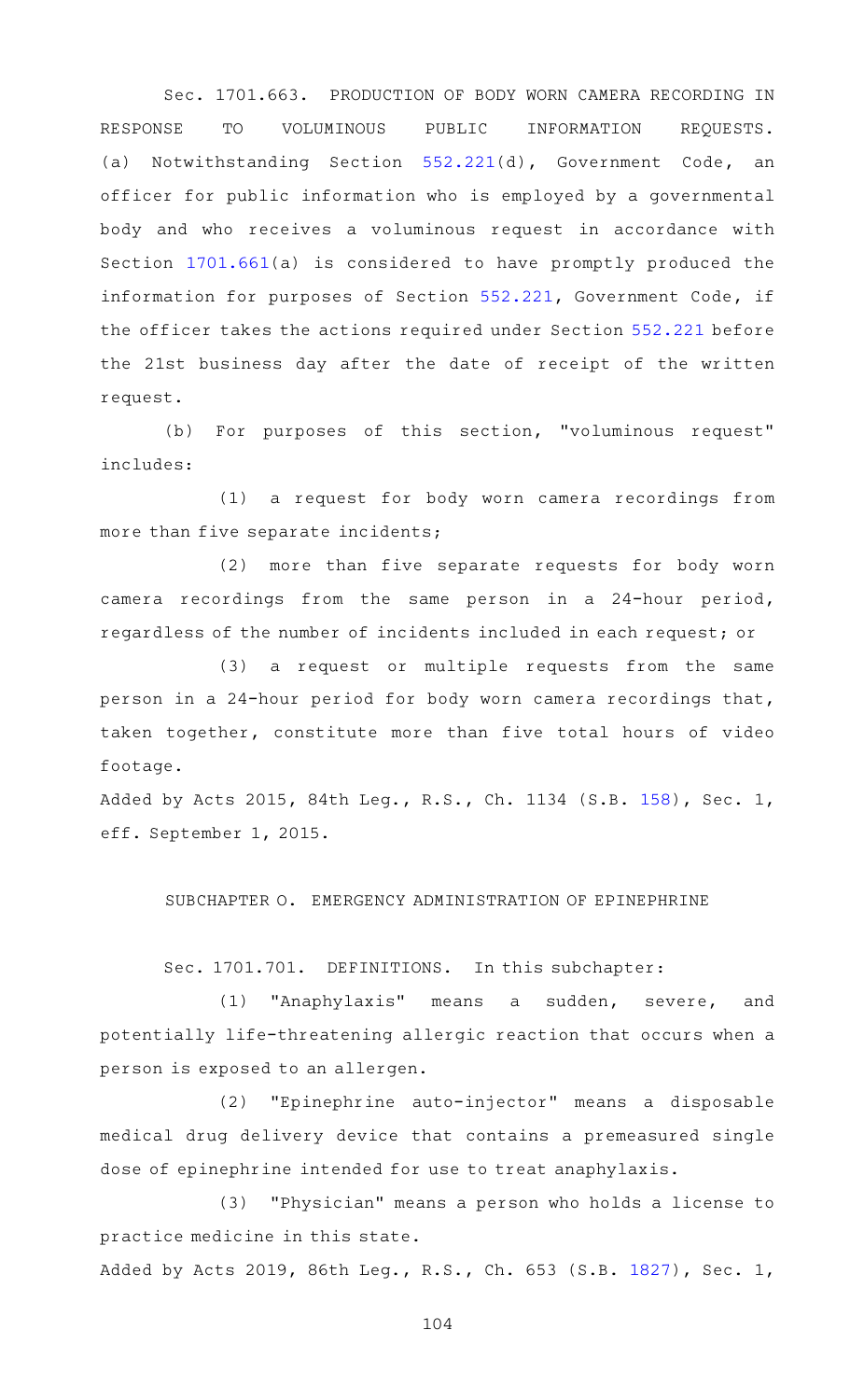eff. September 1, 2019.

Sec. 1701.702. ADMINISTRATION OF EPINEPHRINE. (a) A law enforcement agency may acquire and possess epinephrine auto-injectors and a peace officer may possess and administer an epinephrine auto-injector in accordance with this subchapter.

(b) A peace officer may possess and administer an epinephrine auto-injector only if the peace officer has successfully completed training in the use of the device in a course approved by the commission.

(c) The commission, in consultation with the Department of State Health Services, shall approve a training course on the administration of an epinephrine auto-injector. Added by Acts 2019, 86th Leg., R.S., Ch. 653 (S.B. [1827](http://www.legis.state.tx.us/tlodocs/86R/billtext/html/SB01827F.HTM)), Sec. 1, eff. September 1, 2019.

Sec. 1701.703. PRESCRIPTION OF EPINEPHRINE. (a) A physician, or a person who has been delegated prescriptive authority under Chapter [157](http://www.statutes.legis.state.tx.us/GetStatute.aspx?Code=OC&Value=157), Occupations Code, may prescribe epinephrine auto-injectors in the name of a law enforcement agency.

(b) A physician or other person who prescribes epinephrine auto-injectors under Subsection (a) shall provide the law enforcement agency with a standing order for the administration of an epinephrine auto-injector to a person reasonably believed to be experiencing anaphylaxis.

(c) A standing order under Subsection (b) is not required to be patient-specific. An epinephrine auto-injector may be administered under this subchapter to a person without a previously established physician-patient relationship.

(d) Notwithstanding any other law, supervision or delegation by a physician is considered adequate if the physician:

(1) periodically reviews the order; and

 $(2)$  is available through direct telecommunication as needed for consultation, assistance, and direction.

(e) An order issued under this section must contain:

(1) the name and signature of the prescribing physician or other person;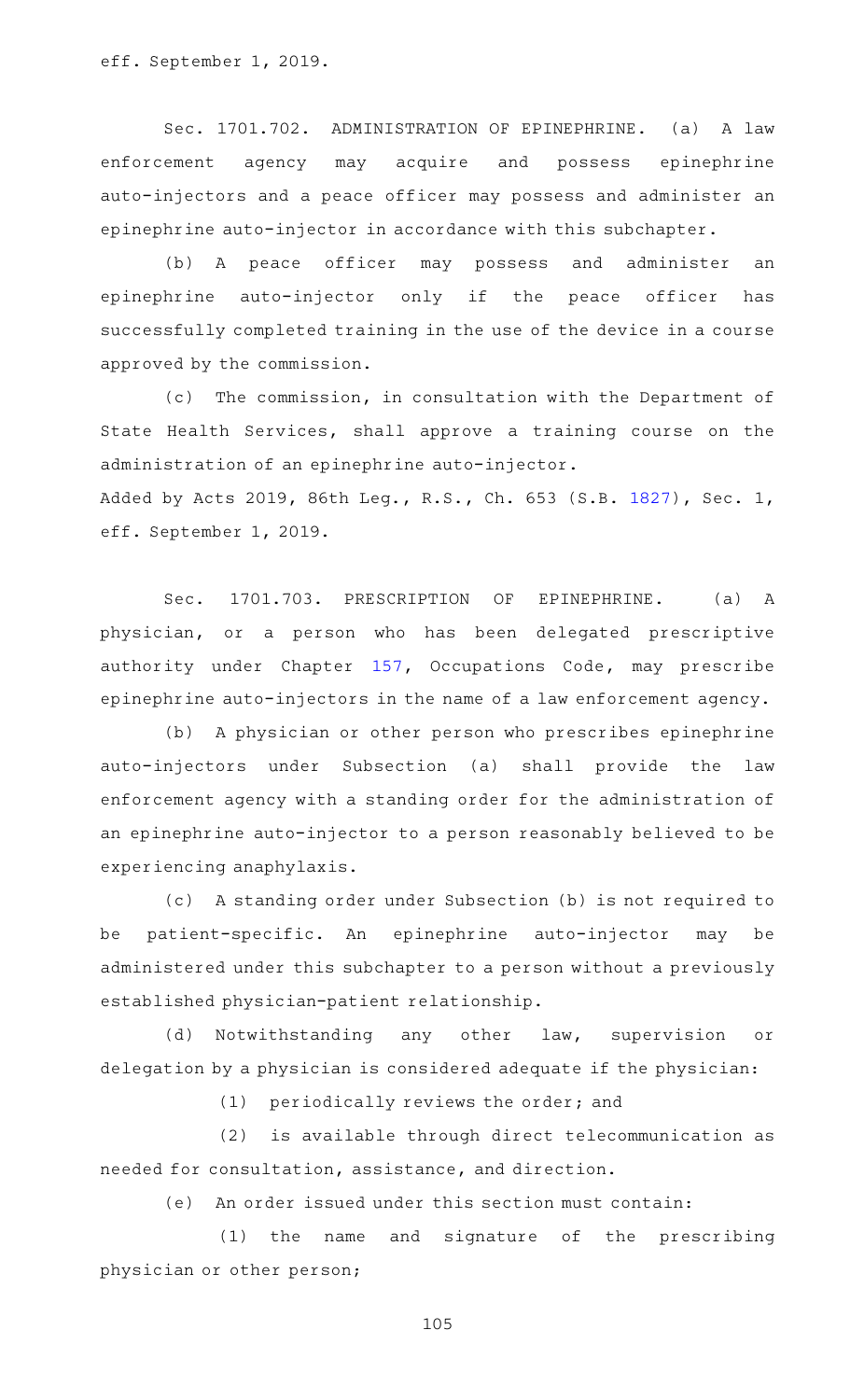(2) the name of the law enforcement agency to which the order is issued;

(3) the quantity of epinephrine auto-injectors to be obtained and maintained under the order; and

 $(4)$  the date the order was issued.

(f) A pharmacist may dispense an epinephrine auto-injector to a law enforcement agency without requiring the name of or any other identifying information relating to the user.

Added by Acts 2019, 86th Leg., R.S., Ch. 653 (S.B. [1827](http://www.legis.state.tx.us/tlodocs/86R/billtext/html/SB01827F.HTM)), Sec. 1, eff. September 1, 2019.

Sec. 1701.704. MAINTENANCE AND ADMINISTRATION OF EPINEPHRINE AUTO-INJECTORS. A law enforcement agency that acquires and possesses epinephrine auto-injectors under this subchapter shall adopt and implement a policy regarding the maintenance, administration, and disposal of the epinephrine auto-injectors. The policy must:

(1) establish a process for the agency to check the inventory of epinephrine auto-injectors at regular intervals for expiration and replacement; and

(2) require that the epinephrine auto-injectors be stored in a secure location.

Added by Acts 2019, 86th Leg., R.S., Ch. 653 (S.B. [1827](http://www.legis.state.tx.us/tlodocs/86R/billtext/html/SB01827F.HTM)), Sec. 1, eff. September 1, 2019.

Sec. 1701.705. NOTIFICATION OF ADMINISTRATION OF EPINEPHRINE AUTO-INJECTOR. After an officer administers an epinephrine auto-injector under this subchapter, the law enforcement agency shall notify the physician or other person who prescribed the epinephrine auto-injector of:

(1) the age of the person to whom the epinephrine auto-injector was administered; and

(2) the number of epinephrine auto-injector doses administered to the person. Added by Acts 2019, 86th Leg., R.S., Ch. 653 (S.B. [1827](http://www.legis.state.tx.us/tlodocs/86R/billtext/html/SB01827F.HTM)), Sec. 1,

eff. September 1, 2019.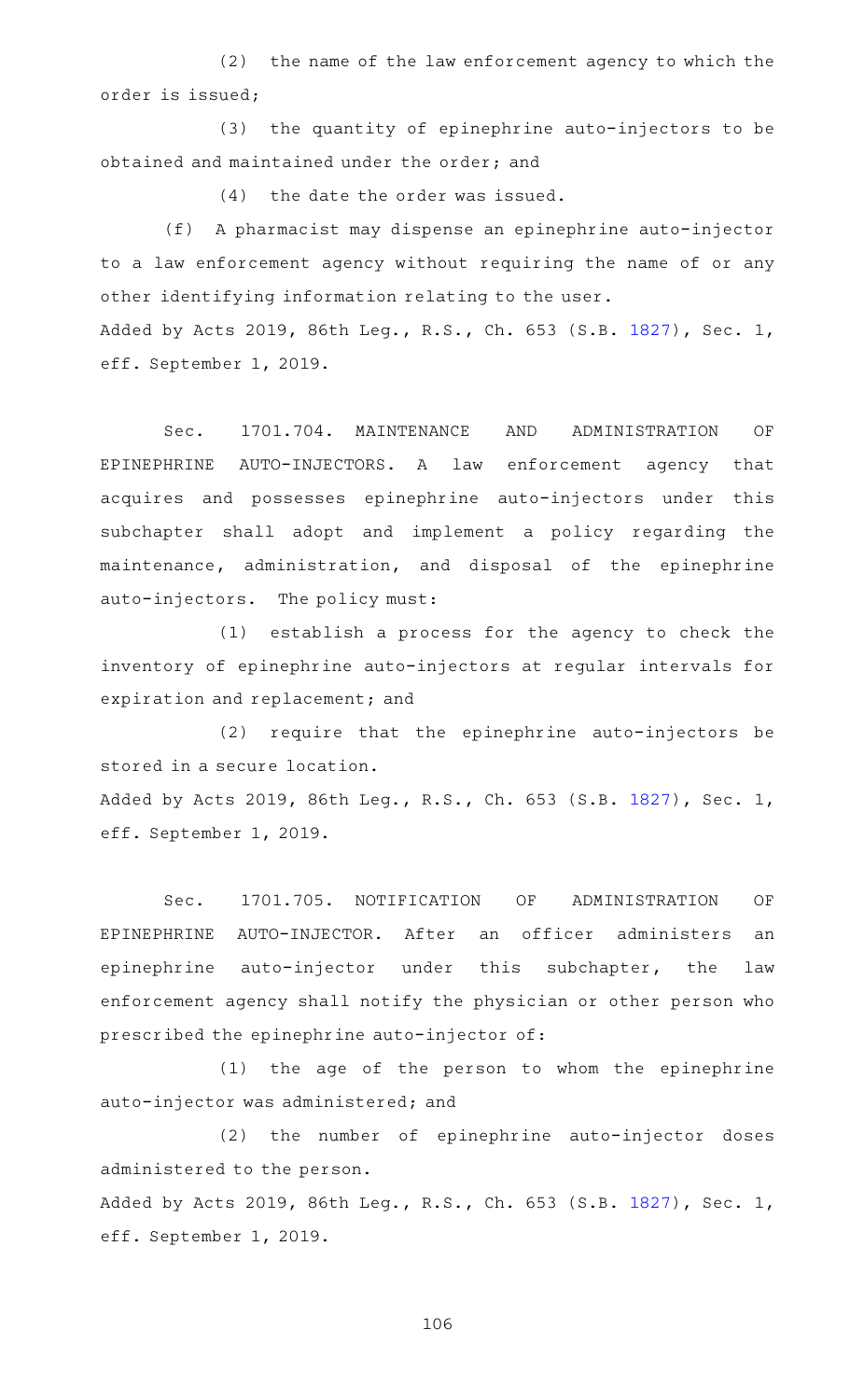Sec. 1701.706. GIFTS, GRANTS, AND DONATIONS. A law enforcement agency may accept gifts, grants, donations, and federal and local money to implement this subchapter. Added by Acts 2019, 86th Leg., R.S., Ch. 653 (S.B. [1827](http://www.legis.state.tx.us/tlodocs/86R/billtext/html/SB01827F.HTM)), Sec. 1, eff. September 1, 2019.

Sec. 1701.707. NOT PRACTICE OF HEALTH CARE. The administration by a peace officer of an epinephrine auto-injector to a person in accordance with the requirements of this subchapter or commission rules does not constitute the unlawful practice of any health care profession.

Added by Acts 2019, 86th Leg., R.S., Ch. 653 (S.B. [1827](http://www.legis.state.tx.us/tlodocs/86R/billtext/html/SB01827F.HTM)), Sec. 1, eff. September 1, 2019.

Sec. 1701.708. IMMUNITY FROM LIABILITY. (a) A person who in good faith takes, or fails to take, action relating to the prescription of an epinephrine auto-injector to a law enforcement agency or the administration of an epinephrine auto-injector by a peace officer is immune from civil or criminal liability or disciplinary action resulting from that action or failure to act, including:

 $(1)$  issuing an order for epinephrine auto-injectors;

(2) supervising or delegating the administration of an epinephrine auto-injector;

(3) possessing, maintaining, storing, or disposing of an epinephrine auto-injector;

 $(4)$  prescribing an epinephrine auto-injector;

 $(5)$  dispensing an epinephrine auto-injector;

(6) administering, or assisting in administering, an epinephrine auto-injector;

(7) providing, or assisting in providing, training, consultation, or advice in the development, adoption, or implementation of policies, guidelines, rules, or plans; or

(8) undertaking any other act permitted or required under this subchapter.

(b) The immunities and protections provided by this subchapter are in addition to other immunities or limitations of